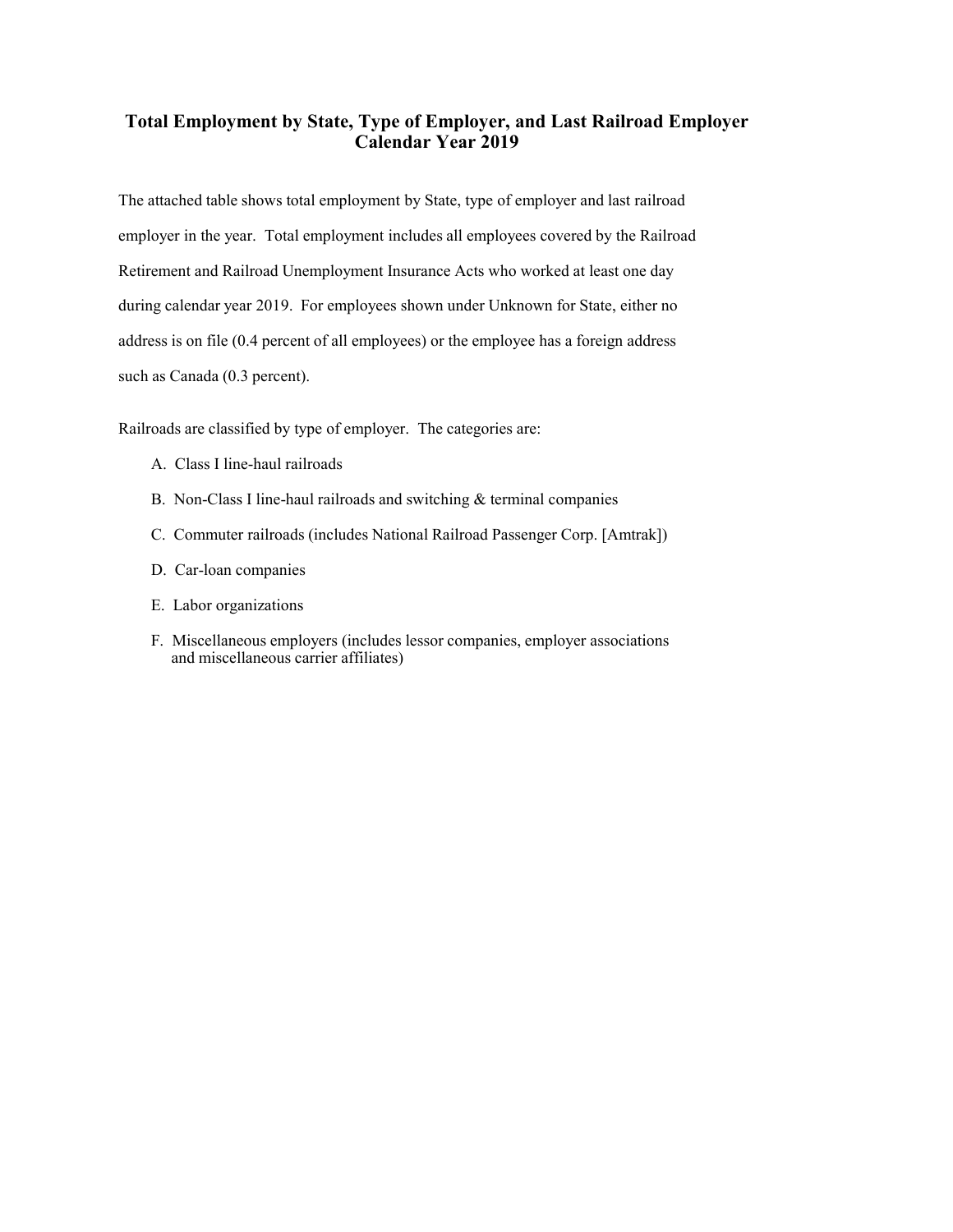|                            | <b>TYPE OF</b>        |                                                             |                |
|----------------------------|-----------------------|-------------------------------------------------------------|----------------|
| <b>STATE</b>               | EMPLOYER <sup>1</sup> | <b>RAILROAD EMPLOYER</b>                                    | <b>NUMBER</b>  |
| Unknown                    | Α                     | <b>BNSF RAILWAY COMPANY</b>                                 | 1              |
| Unknown                    | Α                     | ILLINOIS CENTRAL RR CO                                      | 1              |
| Unknown                    | Α                     | NORFOLK SOUTHERN CORPORATION                                | 6              |
| Unknown                    | A                     | SOO LINE RAILROAD COMPANY                                   | $\overline{4}$ |
| Unknown                    | A                     | WISCONSIN CENTRAL TRANSPORTATION CORP                       | $\mathbf{1}$   |
| Unknown                    | В                     | CANADIAN NATIONAL RAILWAY INC - NOYES DIVISION              | 555            |
| Unknown                    | B                     | CANADIAN PACIFIC RAILWAY COMPANY                            | 89             |
| Unknown                    | B                     | CLOQUET TERMINAL RAILROAD COMPANY INC                       | $\overline{2}$ |
| Unknown                    | В                     | <b>COLUMBIA TERMINAL RR</b>                                 | 3              |
| Unknown                    | B                     | FLORIDA GULF & ATLANTIC RAILWAY, LLC                        | 21             |
| Unknown                    | В                     | <b>GRENADA RAILROAD, LLC</b>                                | 11             |
| Unknown                    | B                     | <b>HOUSATONIC RR CO INC</b>                                 | 13             |
| Unknown                    | B                     | IOWA INTERSTATE RAILROAD LTD                                | 6              |
| Unknown                    | В                     | KANSAS CITY SOUTHERN de MEXICO, SA de CV                    | 28             |
| Unknown                    | B                     | NORTHERN PLAINS RAILROAD, INC                               | 21             |
| Unknown                    | В                     | PORT HARBOR RAILROAD, INC                                   | 1              |
| Unknown                    | B                     | PORT TERMINAL RR ASSOCIATION                                | 28             |
| Unknown                    | B                     | RSL RAILROAD, LLC                                           | 1              |
| Unknown                    | B                     | SABINE RIVER AND NORTHERN RAILROAD CO                       | 5              |
| Unknown                    | B                     | SPRINGFIELD TERMINAL RY CO VERMONT                          | 21             |
| Unknown                    | В                     | ST. LAWRENCE & ATLANTIC RAILROAD (QUEBEC) INC.              | 15             |
| Unknown                    | B                     | WALLOWA UNION RAILROAD AUTHORITY                            | 1              |
| Unknown                    | C                     | KEOLIS COMMUTER SERVICES, LLC                               | 346            |
| Unknown                    | $\mathsf C$           | NATIONAL RAILROAD PASSENGER CORP (AMTRAK)                   | 128            |
| Unknown                    | $\mathsf{C}$          | PORT AUTHORITY TRANS HUDSON CORPORATION (PATH)              | 131            |
| Unknown                    | D                     | TTX COMPANY (TRAILER TRAIN CO)                              | 1              |
| Unknown                    | Ε                     | AMALGAMATED TRANSIT UNION                                   | 4              |
| Unknown                    | E                     | AMERICAN TRAIN DISPATCHERS ASSOCIATION                      | 1              |
|                            |                       | BROTHERHOOD OF MAINTENANCE OF WAY EMPLOYEES DIVISION OF THE |                |
| Unknown                    | E                     | INTERNATIONAL BROTHERHOOD OF TEAMSTERS                      | 1              |
| Unknown                    | $\mathsf E$           | INTERNATIONAL ASSOC OF MACHINISTS AND AEROSPACE WORKERS     | 15             |
|                            |                       | INTERNATIONAL ASSOCIATION OF SHEET METAL, AIR, RAIL AND     |                |
| Unknown                    | E                     | <b>TRANSPORTATION WORKERS</b>                               | 4              |
| Unknown                    | E                     | INTERNATIONAL BROTHERHOOD OF ELECTRICAL WORKERS             | 47             |
| Unknown                    | Ε                     | TRANSPORTATION COMMUNICATIONS UNION                         | 39             |
| Unknown                    | F                     | <b>EMPLOYEE REPRESENTATIVES</b>                             | 7              |
| Unknown                    | F                     | KEOLIS RAIL SERVICES VIRGINIA, LLC                          | 1              |
| Unknown                    | F                     | METEORCOMM, LLC                                             | 1              |
| Unknown                    | F                     | <b>TRANSPORTATION TECHNOLOGY CENTER</b>                     | 2              |
| Unknown Total <sup>2</sup> |                       |                                                             | 1,562          |
| AE                         | A                     | <b>CSX TRANSPORTATION INC</b>                               | 1              |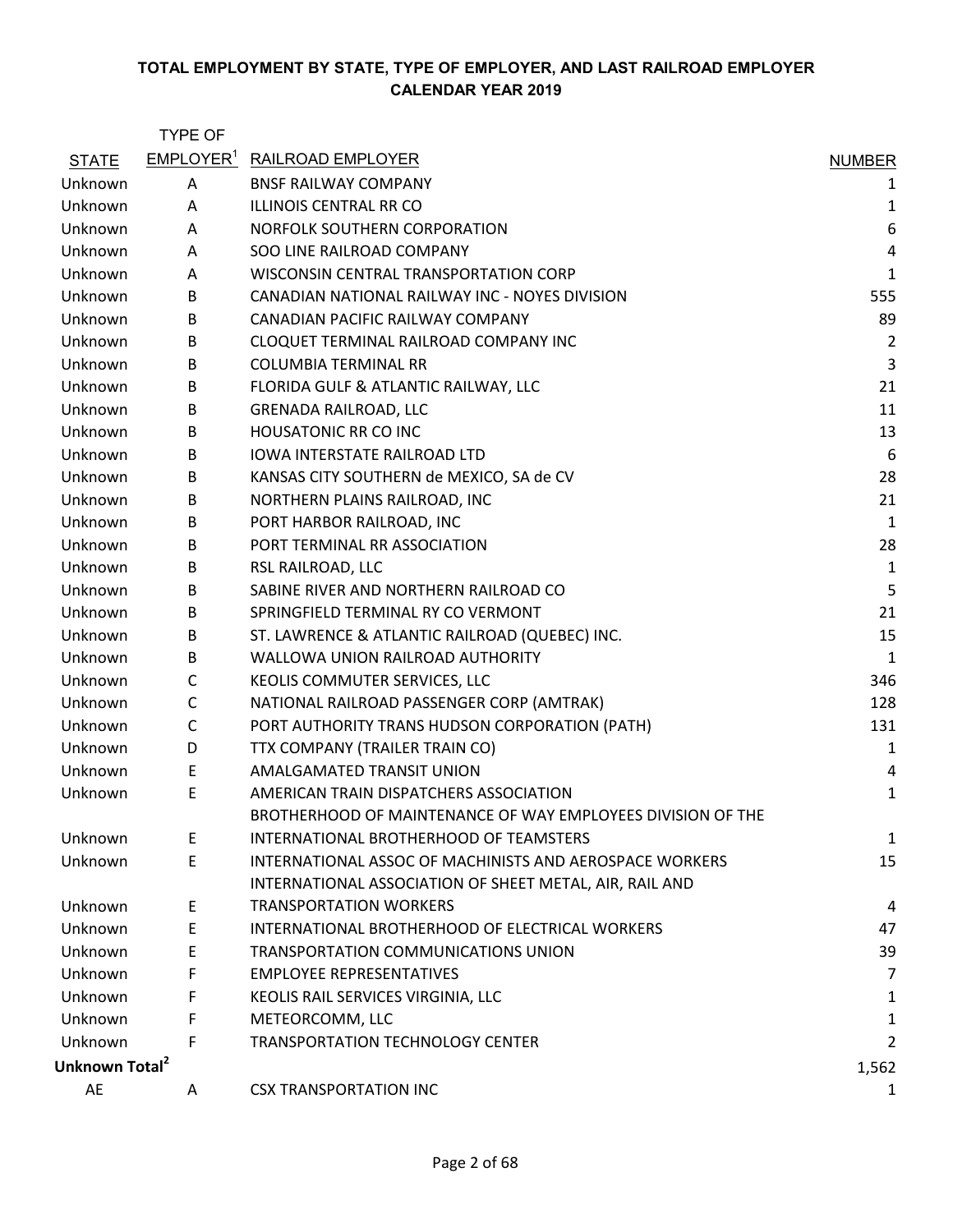|                       | <b>TYPE OF</b> |                                                   |                         |
|-----------------------|----------------|---------------------------------------------------|-------------------------|
| <b>STATE</b>          |                | <b>EMPLOYER<sup>1</sup> RAILROAD EMPLOYER</b>     | <b>NUMBER</b>           |
| AE Total <sup>3</sup> |                |                                                   | 1                       |
| AK                    | A              | <b>BNSF RAILWAY COMPANY</b>                       | $\overline{\mathbf{c}}$ |
| AK                    | A              | <b>CSX TRANSPORTATION INC</b>                     | $\mathbf 1$             |
| AK                    | A              | UNION PACIFIC RAILROAD COMPANY                    | 9                       |
| AK                    | B              | KAW RIVER RAILROAD, LLC                           | 1                       |
| AK                    | B              | PACIFIC AND ARCTIC RAILWAY AND NAVIGATION COMPANY | 82                      |
| AK                    | B              | WISCONSIN & SOUTHERN RAILROAD, LLC                | 1                       |
| AK                    | C              | KEOLIS COMMUTER SERVICES, LLC                     | 1                       |
| AK                    | $\mathsf{C}$   | NATIONAL RAILROAD PASSENGER CORP (AMTRAK)         | $\overline{c}$          |
| AK                    | D              | TTX COMPANY (TRAILER TRAIN CO)                    | $\mathbf{1}$            |
| <b>AK Total</b>       |                |                                                   | 100                     |
| AL                    | A              | <b>BNSF RAILWAY COMPANY</b>                       | 233                     |
| AL                    | A              | <b>CSX TRANSPORTATION INC</b>                     | 1,108                   |
| AL                    | A              | <b>ILLINOIS CENTRAL RR CO</b>                     | 14                      |
| AL                    | A              | KANSAS CITY SOUTHERN RY CO                        | 11                      |
| AL                    | A              | NORFOLK SOUTHERN CORPORATION                      | 1,538                   |
| AL                    | A              | SOO LINE RAILROAD COMPANY                         | 2                       |
| AL                    | A              | UNION PACIFIC RAILROAD COMPANY                    | 15                      |
| AL                    | B              | ALABAMA & GULF COAST RAILWAY, LLC                 | 97                      |
| AL                    | B              | ALABAMA & TENNESSEE RIVER RAILWAY, LLC            | 34                      |
| AL                    | B              | ALABAMA SOUTHERN RAILROAD, LLC                    | 53                      |
| AL                    | B              | ALABAMA WARRIOR RAILWAY, LLC                      | 17                      |
| AL                    | B              | ALBAMA EXPORT RAILROAD, INC                       | 5                       |
| AL                    | B              | AUTAUGA NORTHERN RAILROAD, LLC                    | 11                      |
| AL                    | B              | BAY LINE RAILROAD LLC, THE                        | 26                      |
| AL                    | B              | BIRMINGHAM TERMINAL RAILWAY, LLC                  | 89                      |
| AL                    | B              | <b>BURLINGTON SHORTLINE RAILROAD</b>              | 1                       |
| AL                    | B              | CENTRAL RAILROAD COMPANY OF INDIANAPOLIS          | 1                       |
| AL                    | В              | CHATTAHOOCHEE INDUSTRIAL RAILROAD                 | 12                      |
| AL                    | B              | COLUMBUS & CHATTAHOOCHEE RAILROAD, INC            | 10                      |
| AL                    | B              | <b>COLUMBUS AND GREENVILLE RY CO</b>              | $\overline{2}$          |
| AL                    | B              | CONECUH VALLEY RAILWAY, LLC                       | 1                       |
| AL                    | B              | EAST CHATTANOOGA BELT RAILWAY COMPANY             | 1                       |
| AL                    | B              | EASTERN ALABAMA RAILWAY                           | 15                      |
| AL                    | B              | EVERETT RAILROAD CO                               | 1                       |
| AL                    | B              | FLORIDA GULF & ATLANTIC RAILWAY, LLC              | 1                       |
| AL                    | B              | GOLDEN TRIANGLE RAILROAD, LLC                     | 3                       |
| AL                    | B              | <b>GRENADA RAILROAD, LLC</b>                      | 1                       |
| AL                    | B              | HILTON & ALBANY RAILROAD, INC                     | $\overline{2}$          |
| AL                    | B              | KAW RIVER RAILROAD, LLC                           | 1                       |
| AL                    | B              | LOUISIANA & DELTA RR                              | 1                       |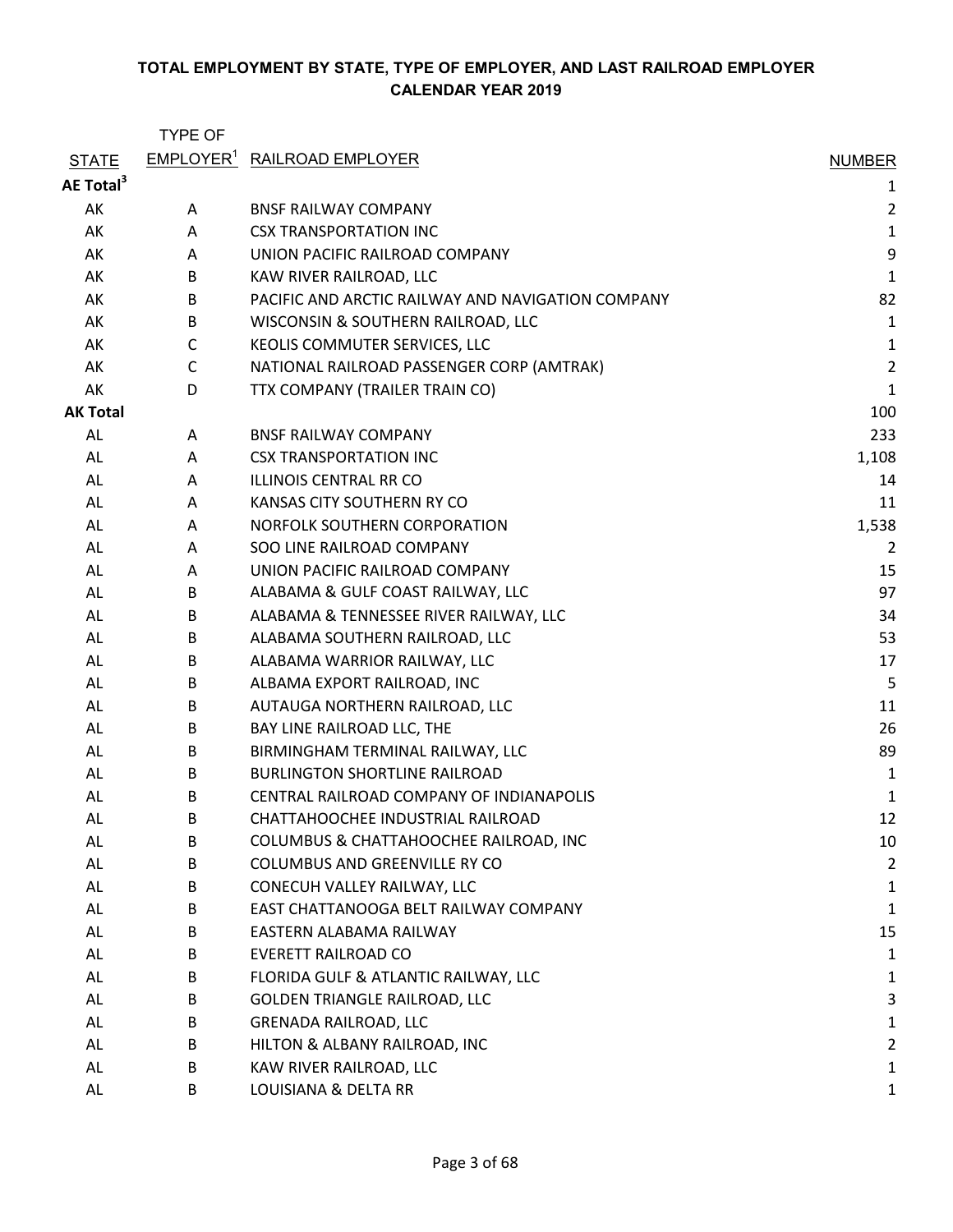|                 | <b>TYPE OF</b> |                                                                     |                |
|-----------------|----------------|---------------------------------------------------------------------|----------------|
| <b>STATE</b>    |                | <b>EMPLOYER<sup>1</sup></b> RAILROAD EMPLOYER                       | <b>NUMBER</b>  |
| AL              | B              | MERIDIAN & BIGBEE RAILROAD, LLC                                     | 13             |
| AL              | B              | MERIDIAN SOUTHERN RAILWAY, LLC.                                     | 1              |
| AL              | B              | MISSISSIPPI CENTRAL RAILROAD COMPANY                                | $\mathbf 1$    |
| AL              | B              | MISSISSIPPI EXPORT RR CO                                            | 9              |
| AL              | B              | NEW ORLEANS PUBLIC BELT RAILROAD CORPORATION                        | $\mathbf 1$    |
| AL              | B              | PIONEER RAILROAD SERVICES INC                                       | $\mathbf 1$    |
| AL              | B              | R.J. CORMAN RAILROAD COMPANY/MEMPHIS LINE                           | 9              |
| AL              | B              | SAN JOAQUIN VALLEY RAILROAD CO                                      | $\mathbf 1$    |
| AL              | B              | SHAWNEE TERMINAL RAILROAD COMPANY (IOWA CORPORATION)                | $\overline{2}$ |
| AL              | B              | TERMINAL RY ALABAMA STATE DOCKS                                     | 97             |
| AL              | B              | THREE NOTCH RAILWAY, LLC                                            | $\overline{4}$ |
| AL              | B              | WIREGRASS CENTRAL RAILWAY, LLC                                      | 3              |
| AL              | $\mathsf{C}$   | NATIONAL RAILROAD PASSENGER CORP (AMTRAK)                           | 14             |
| AL              | $\mathsf{C}$   | NORTHEAST ILLINOIS REGIONAL COMMUTER RAILROAD CORP (METRA)          | $\mathbf{1}$   |
| AL              | D              | TTX COMPANY (TRAILER TRAIN CO)                                      | 10             |
| AL              | E              | BROTHERHOOD OF LOCOMOTIVE ENGINEERS AND TRAINMEN                    | $\mathbf 1$    |
|                 |                | BROTHERHOOD OF MAINTENANCE OF WAY EMPLOYEES DIVISION OF THE         |                |
| AL              | E              | INTERNATIONAL BROTHERHOOD OF TEAMSTERS                              | $\mathbf{1}$   |
| AL              | E              | BROTHERHOOD OF RAILROAD SIGNALMEN                                   | $\mathbf 1$    |
| AL              | E              | INTERNATIONAL ASSOC OF MACHINISTS AND AEROSPACE WORKERS             | $\mathbf 1$    |
|                 |                | INTERNATIONAL ASSOCIATION OF SHEET METAL, AIR, RAIL AND             |                |
| AL              | $\mathsf E$    | <b>TRANSPORTATION WORKERS</b>                                       | 5              |
| AL              | E              | INTERNATIONAL BOILER MKRS IRON SHP BUILDERS BLACKSMITHS AND HELPERS | 4              |
| AL              | $\mathsf E$    | INTERNATIONAL BROTHERHOOD OF ELECTRICAL WORKERS                     | 5              |
| AL              | E              | <b>TRANSPORTATION COMMUNICATIONS UNION</b>                          | $\overline{2}$ |
| AL              | F              | <b>CYBERNETICS AND SERVICES INC</b>                                 | $\mathbf 1$    |
| AL              | F              | GENESSEE & WYOMING RAILROAD SERVICES, INC.                          | 5              |
| AL              | F              | HUNTSVILLE AND MADISON COUNTY RR AUTHORITY                          | 6              |
| AL              | F              | RAILROAD ENGINEERING SERVICES, LLC                                  | 6              |
| AL              | F              | RAILROAD MAINTENANCE SERVICES, LLC                                  | 1              |
| AL              | F              | <b>TRANSPORTATION TECHNOLOGY CENTER</b>                             | 2              |
| AL              | F              | TRANSTAR, LLC                                                       | 3              |
| AL              | F              | WATCO TRANSPORTATION SERVICES, LLC                                  | 18             |
| <b>AL Total</b> |                |                                                                     | 3,535          |
| AR              | A              | <b>BNSF RAILWAY COMPANY</b>                                         | 209            |
| AR              | Α              | <b>CSX TRANSPORTATION INC</b>                                       | 2              |
| AR              | A              | ILLINOIS CENTRAL RR CO                                              | 24             |
| AR              | Α              | KANSAS CITY SOUTHERN RY CO                                          | 63             |
| AR              | Α              | NORFOLK SOUTHERN CORPORATION                                        | 3              |
| AR              | A              | UNION PACIFIC RAILROAD COMPANY                                      | 2,845          |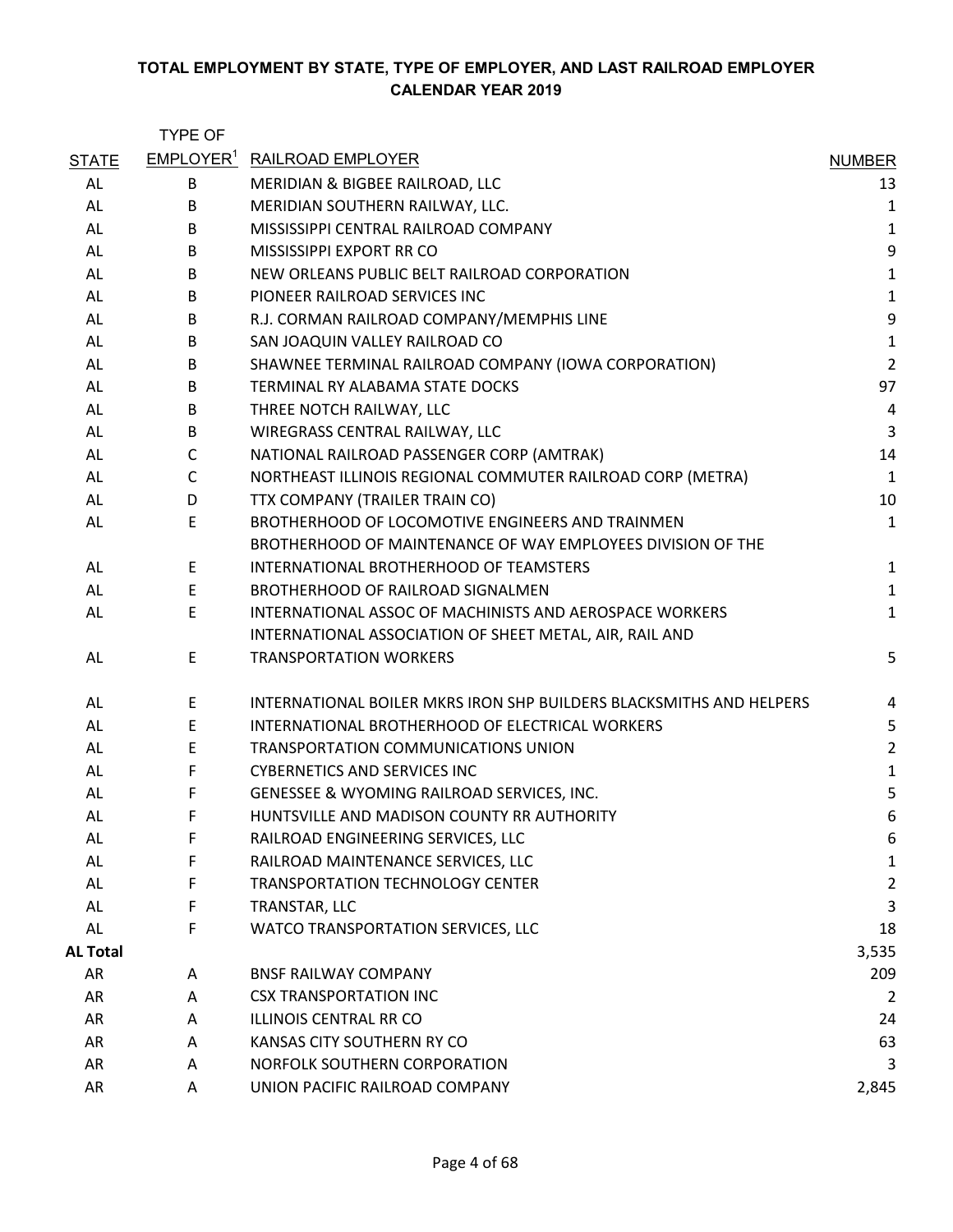|              | <b>TYPE OF</b>               |                                                                     |                |
|--------------|------------------------------|---------------------------------------------------------------------|----------------|
| <b>STATE</b> | <b>EMPLOYER</b> <sup>1</sup> | <b>RAILROAD EMPLOYER</b>                                            | <b>NUMBER</b>  |
| AR           | Α                            | WISCONSIN CENTRAL TRANSPORTATION CORP                               | 2              |
| AR           | B                            | ARKANSAS & MISSOURI RAILROAD COMPANY                                | 66             |
| AR           | B                            | ARKANSAS LOUISIANA & MISSISSIPPI RAILROAD COMPANY                   | 17             |
| AR           | B                            | ARKANSAS MIDLAND RAILROAD COMPANY INC                               | 58             |
| AR           | B                            | ARKANSAS SOUTHERN RAILROAD, LLC                                     | 3              |
| AR           | B                            | <b>BAUXITE AND NORTHERN RAILWAY COMPANY</b>                         | 3              |
| AR           | B                            | CAMDEN & SOUTHERN RAILROAD, INC                                     | 5              |
| AR           | B                            | COLUMBUS AND GREENVILLE RY CO                                       | 3              |
| AR           | B                            | DARDANELLE AND RUSSELVILLE RR CO                                    | 16             |
| AR           | B                            | DELTA VALLEY AND SOUTHERN RY CO                                     | $\overline{2}$ |
| AR           | B                            | DEQUEEN & EASTERN RAILROAD, LLC                                     | 39             |
| AR           | B                            | EAST CAMDEN AND HIGHLAND RR CO                                      | 9              |
| AR           | B                            | EL DORADO AND WESSON RY CO                                          | 12             |
| AR           | B                            | FORT SMITH RR COMPANY                                               | 3              |
| AR           | B                            | GREAT WESTERN RAILWAY OF COLORADO, LLC                              | $\mathbf{1}$   |
| AR           | B                            | KIAMICHI RAILROAD COMPANY, LLC                                      | 14             |
| AR           | B                            | LITTLE ROCK & WESTERN RAILWAY LP                                    | 6              |
| AR           | B                            | LITTLE ROCK PORT AUTHORITY RAILROAD                                 | $\overline{7}$ |
| AR           | B                            | LOUISIANA SOUTHERN RAILROAD, LLC                                    | $\mathbf{1}$   |
| AR           | B                            | MISSOURI & NORTHERN ARKANSAS RAILROAD COMPANY INC                   | 42             |
| AR           | B                            | MOTIVE RAIL, INC.                                                   | 1              |
| AR           | B                            | NORTH LOUISIANA & ARKANSAS RAILROAD, INC                            | 3              |
| AR           | B                            | <b>OUACHITA RR COMPANY</b>                                          | 4              |
| AR           | B                            | PORT TERMINAL RR ASSOCIATION                                        | $\mathbf 1$    |
| AR           | B                            | SOUTH KANSAS AND OKLAHOMA RR                                        | $\mathbf{1}$   |
| AR           | B                            | STILLWATER CENTRAL RAILROAD, LLC                                    | $\mathbf{1}$   |
| AR           | $\mathsf{C}$                 | NATIONAL RAILROAD PASSENGER CORP (AMTRAK)                           | 34             |
| AR           | D                            | TTX COMPANY (TRAILER TRAIN CO)                                      | 25             |
|              |                              | BROTHERHOOD OF MAINTENANCE OF WAY EMPLOYEES DIVISION OF THE         |                |
| AR           | Е                            | INTERNATIONAL BROTHERHOOD OF TEAMSTERS                              | 2              |
| AR           | E                            | INTERNATIONAL ASSOC OF MACHINISTS AND AEROSPACE WORKERS             | $\overline{2}$ |
|              |                              | INTERNATIONAL ASSOCIATION OF SHEET METAL, AIR, RAIL AND             |                |
| AR           | E                            | <b>TRANSPORTATION WORKERS</b>                                       | 9              |
| AR           | E                            | INTERNATIONAL BOILER MKRS IRON SHP BUILDERS BLACKSMITHS AND HELPERS | 1              |
| AR           | E                            | INTERNATIONAL BROTHERHOOD OF ELECTRICAL WORKERS                     | 5              |
| AR           | Е                            | NATIONAL CONFERENCE OF FIREMEN AND OILERS -SEIU, AFL-CIO, THE       | 1              |
| AR           | E                            | TRANSPORTATION COMMUNICATIONS UNION                                 | 4              |
| AR           | F                            | CSX INTERMODAL TERMINALS, INC.                                      | $\overline{2}$ |
| AR           | F.                           | GENESSEE & WYOMING RAILROAD SERVICES, INC.                          | $\overline{2}$ |
| AR           | F.                           | RAILROAD ENGINEERING SERVICES, LLC                                  | 3              |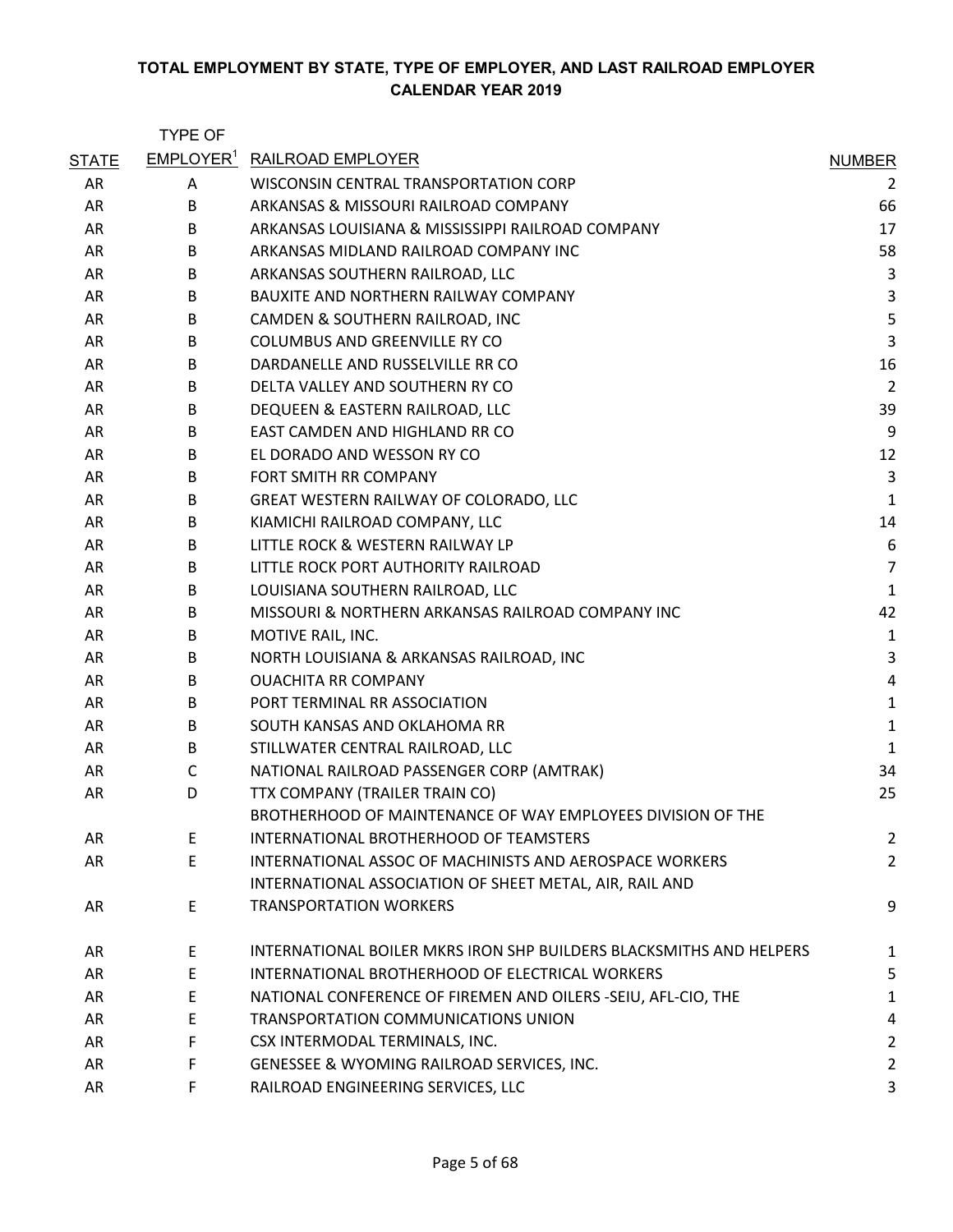|                 | <b>TYPE OF</b> |                                                             |                         |
|-----------------|----------------|-------------------------------------------------------------|-------------------------|
| <b>STATE</b>    |                | EMPLOYER <sup>1</sup> RAILROAD EMPLOYER                     | <b>NUMBER</b>           |
| AR              | $\mathsf F$    | <b>TRANSPORTATION TECHNOLOGY CENTER</b>                     | 2                       |
| <b>AR</b>       | F              | WATCO TRANSPORTATION SERVICES, LLC                          | $\overline{c}$          |
| <b>AR Total</b> |                |                                                             | 3,560                   |
| AZ              | A              | <b>BNSF RAILWAY COMPANY</b>                                 | 1,580                   |
| AZ              | A              | DAKOTA MINNESOTA & EASTERN RAILROAD CORPORATION             | 1                       |
| AZ              | A              | ILLINOIS CENTRAL RR CO                                      | $\overline{\mathbf{c}}$ |
| AZ              | A              | NORFOLK SOUTHERN CORPORATION                                | $\overline{\mathbf{c}}$ |
| AZ              | A              | SOO LINE RAILROAD COMPANY                                   | 5                       |
| AZ              | A              | UNION PACIFIC RAILROAD COMPANY                              | 1,313                   |
| AZ              | A              | WISCONSIN CENTRAL TRANSPORTATION CORP                       | 2                       |
| AZ              | B              | APACHE RAILWAY COMPANY                                      | 38                      |
| AZ              | B              | ARIZONA & CALIFORNIA RAILROAD COMPANY                       | 29                      |
| AZ              | B              | ARIZONA EASTERN RAILWAY COMPANY                             | 44                      |
| AZ              | B              | CENTRAL OREGON AND PACIFIC RAILROAD, INC                    | 1                       |
| AZ              | B              | CLARKDALE ARIZONA CENTRAL RAILROAD, L.C.                    | 24                      |
| AZ              | B              | <b>COPPER BASIN RY INC</b>                                  | 50                      |
| AZ              | B              | DRAKE SWITCHING COMPANY, LLC                                | 5                       |
| AZ              | B              | <b>INDIANA HARBOR BELT RR CO</b>                            | 1                       |
| AZ              | B              | KINGMAN TERMINAL RAILROAD, LLC                              | 3                       |
| AZ              | B              | MISSION MOUNTAIN RAILROAD, LLC                              | $\mathbf{1}$            |
| AZ              | B              | NORTHERN PLAINS RAILROAD, INC                               | $\mathbf{1}$            |
| AZ              | B              | PACIFIC AND ARCTIC RAILWAY AND NAVIGATION COMPANY           | 7                       |
| AZ              | B              | PUGET SOUND & PACIFIC RAILROAD                              | $\mathbf{1}$            |
| AZ              | B              | SAN JOAQUIN VALLEY RAILROAD CO                              | 3                       |
| AZ              | B              | SAN MANUEL ARIZONA RR CO                                    | $\overline{c}$          |
| AZ              | B              | SAN PEDRO VALLEY RAILROAD, LLC                              | 8                       |
| AZ              | B              | SPOKANE SPANGLE & PALOUSE RAILWAY, LLC                      | $\mathbf{1}$            |
| AZ              | B              | TEXAS CITY TERMINAL RY CO                                   | 1                       |
| AZ              | B              | TRANSITAMERICA SERVICES, INC.                               | 1                       |
| AZ              | B              | TWIN CITIES & WESTERN RR CO                                 | 1                       |
| AZ              | B              | WISCONSIN & SOUTHERN RAILROAD, LLC                          | 1                       |
| AZ              | C              | NATIONAL RAILROAD PASSENGER CORP (AMTRAK)                   | 29                      |
| AZ              | C              | NEW JERSEY TRANSIT RAIL OPERATIONS INC                      | 2                       |
| AZ              | $\mathsf{C}$   | NORTHEAST ILLINOIS REGIONAL COMMUTER RAILROAD CORP (METRA)  | 1                       |
| AZ              | D              | TTX COMPANY (TRAILER TRAIN CO)                              | 30                      |
| AZ              | E              | <b>AMALGAMATED TRANSIT UNION</b>                            | 1                       |
| AZ              | E              | BROTHERHOOD OF LOCOMOTIVE ENGINEERS AND TRAINMEN            | $\overline{c}$          |
|                 |                | BROTHERHOOD OF MAINTENANCE OF WAY EMPLOYEES DIVISION OF THE |                         |
| AZ              | E              | INTERNATIONAL BROTHERHOOD OF TEAMSTERS                      | 1                       |
| AZ              | E              | INTERNATIONAL ASSOC OF MACHINISTS AND AEROSPACE WORKERS     | 2                       |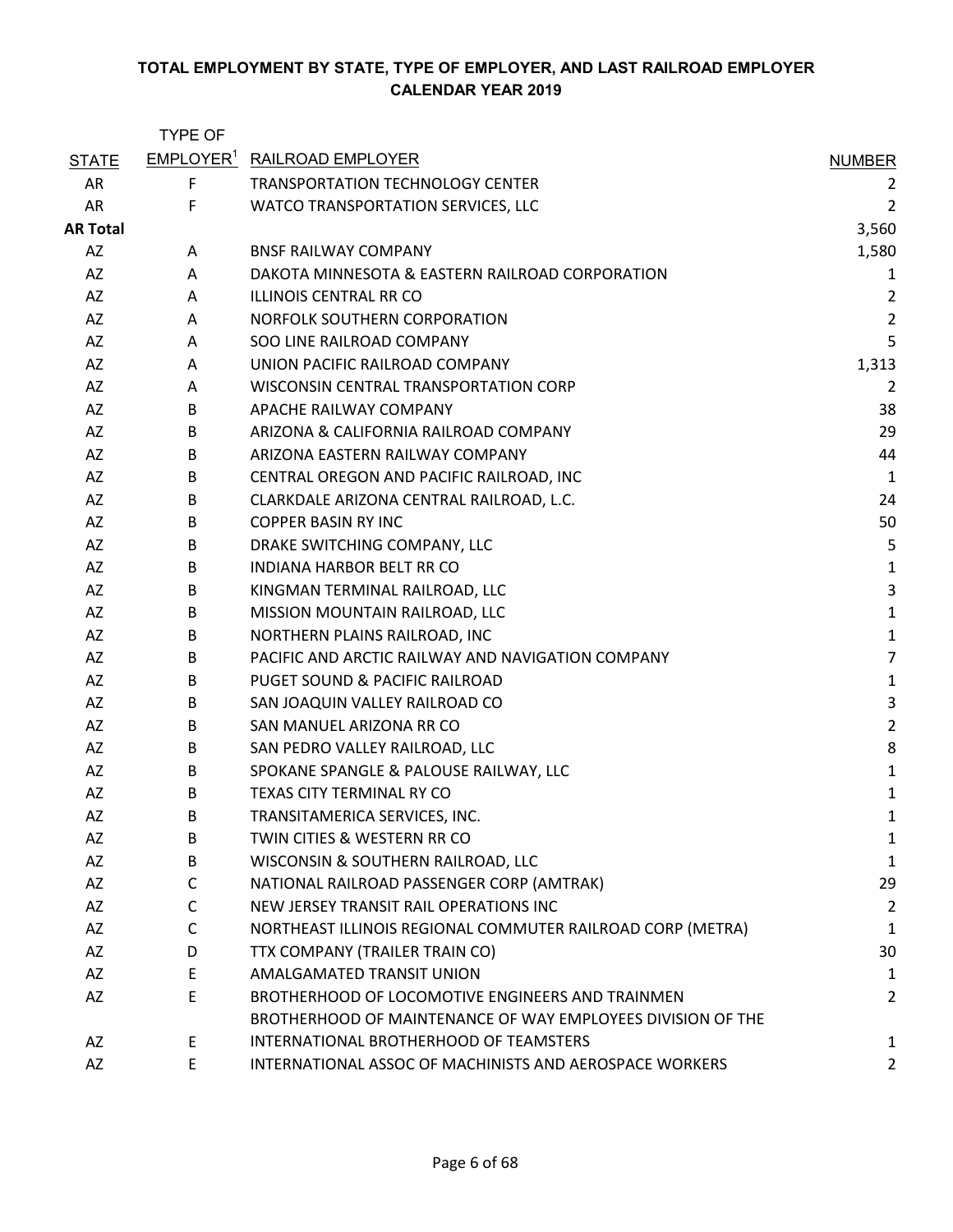|                 | <b>TYPE OF</b> |                                                                     |                         |
|-----------------|----------------|---------------------------------------------------------------------|-------------------------|
| <b>STATE</b>    |                | <b>EMPLOYER<sup>1</sup></b> RAILROAD EMPLOYER                       | <b>NUMBER</b>           |
|                 |                | INTERNATIONAL ASSOCIATION OF SHEET METAL, AIR, RAIL AND             |                         |
| AZ              | E              | <b>TRANSPORTATION WORKERS</b>                                       | 7                       |
| AZ              | E              | INTERNATIONAL BOILER MKRS IRON SHP BUILDERS BLACKSMITHS AND HELPERS | 1                       |
| AZ              | E              | INTERNATIONAL BROTHERHOOD OF ELECTRICAL WORKERS                     | 6                       |
| AZ              | E              | TRANSPORTATION COMMUNICATIONS UNION                                 | $\mathbf{1}$            |
| AZ              | F              | <b>CYBERNETICS AND SERVICES INC</b>                                 | $\mathbf{1}$            |
| AZ              | F              | GENESSEE & WYOMING RAILROAD SERVICES, INC.                          | 5                       |
| AZ              | F              | METEORCOMM, LLC                                                     | $\overline{2}$          |
| AZ              | F              | PS TECHNOLOGY, INC                                                  | $\overline{2}$          |
| AZ              | F              | RAILROAD ENGINEERING SERVICES, LLC                                  | $\mathbf{1}$            |
| AZ              | F              | RAILROAD MAINTENANCE SERVICES, LLC                                  | $\mathbf{1}$            |
| AZ              | F              | <b>TRANSPORTATION TECHNOLOGY CENTER</b>                             | $\overline{2}$          |
| AZ              | F              | WATCO TRANSPORTATION SERVICES, LLC                                  | 3                       |
| <b>AZ Total</b> |                |                                                                     | 3,228                   |
| CA              | A              | <b>BNSF RAILWAY COMPANY</b>                                         | 3,378                   |
| CA              | A              | <b>CSX TRANSPORTATION INC</b>                                       | 3                       |
| CA              | Α              | DAKOTA MINNESOTA & EASTERN RAILROAD CORPORATION                     | 1                       |
| CA              | A              | <b>ILLINOIS CENTRAL RR CO</b>                                       | 6                       |
| CA              | A              | KANSAS CITY SOUTHERN RY CO                                          | $\overline{\mathbf{3}}$ |
| CA              | A              | NORFOLK SOUTHERN CORPORATION                                        | 6                       |
| CA              | A              | SOO LINE RAILROAD COMPANY                                           | 3                       |
| CA              | A              | UNION PACIFIC RAILROAD COMPANY                                      | 4,776                   |
| CA              | A              | WISCONSIN CENTRAL TRANSPORTATION CORP                               | 2                       |
| CA              | B              | ARIZONA & CALIFORNIA RAILROAD COMPANY                               | 5                       |
| CA              | B              | CALIFORNIA NORTHERN RAILROAD COMPANY                                | 49                      |
| CA              | B              | CENTRAL CALIFORNIA TRACTION CO                                      | 24                      |
| CA              | B              | CENTRAL OREGON AND PACIFIC RAILROAD, INC                            | 5                       |
| CA              | B              | LOS ANGELES JUNCTION RY CO                                          | 29                      |
| CA              | B              | MITTAL STEEL USA-RAILWAYS, INC                                      | 1                       |
| CA              | B              | MODESTO AND EMPIRE TRACTION CO                                      | 53                      |
| CA              | B              | MONTANA RAIL LINK INC                                               | 3                       |
| CA              | B              | NORTHWESTERN PACIFIC RAILROAD COMPANY                               | 8                       |
| CA              | B              | PACIFIC AND ARCTIC RAILWAY AND NAVIGATION COMPANY                   | $\overline{7}$          |
| CA              | B              | PACIFIC HARBOR LINE, INC.                                           | 197                     |
| CA              | B              | PACIFIC SUN RAILROAD, LLC                                           | 11                      |
| CA              | B              | PORTLAND VANCOUVER JUNCTION RAILROAD, LLC                           | 1                       |
| CA              | B              | RICHMOND PACIFIC RAILROAD CORPORATION                               | 25                      |
| CA              | B              | SACRAMENTO VALLEY RAILROAD, LLC                                     | 8                       |
| CA              | B              | SAN DIEGO AND IMPERIAL VALLEY RAILROAD COMPANY, INC.                | 6                       |
| CA              | B              | SAN FRANCISCO BAY RAILROAD, INC                                     | 13                      |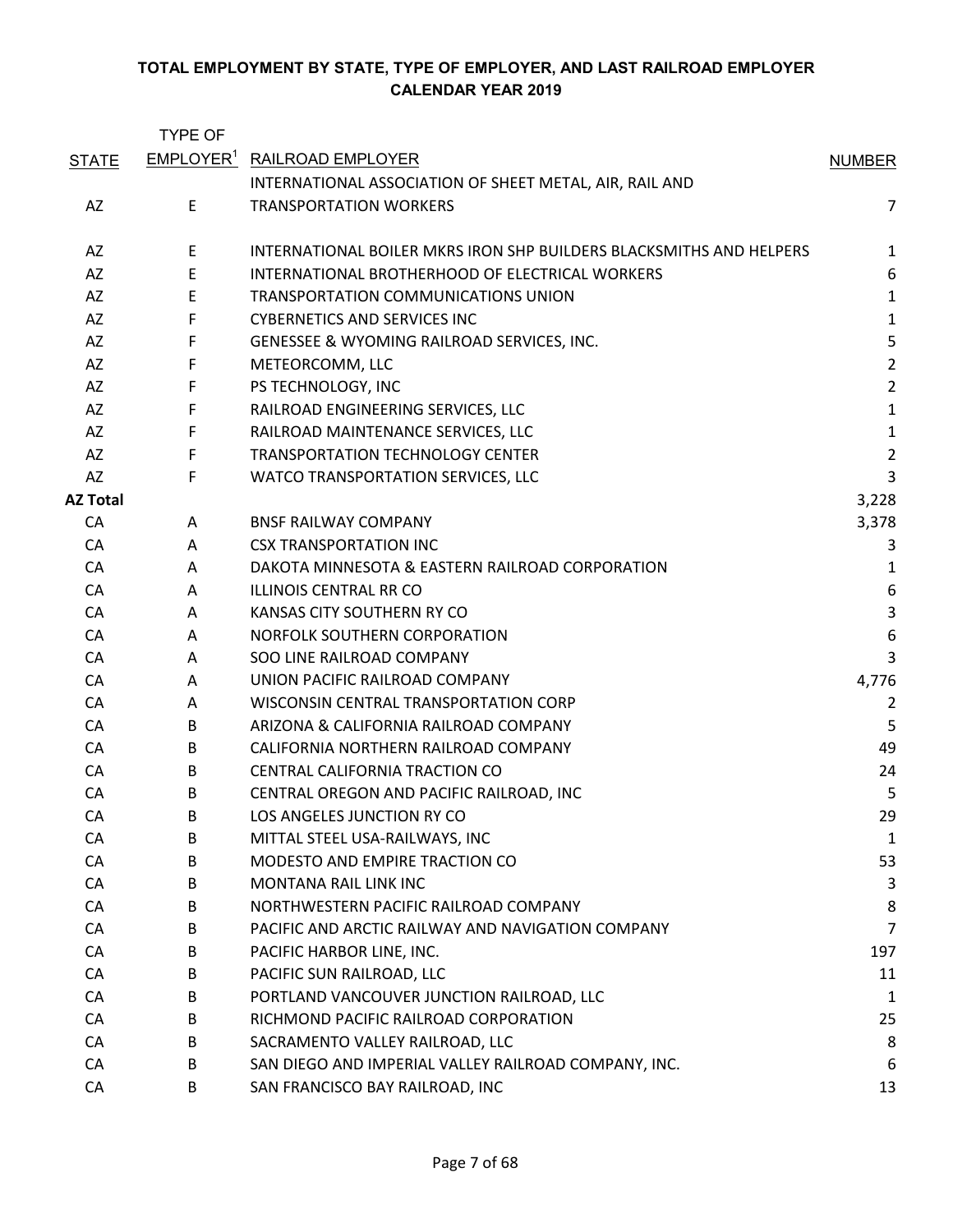|                 | <b>TYPE OF</b> |                                                                     |                |
|-----------------|----------------|---------------------------------------------------------------------|----------------|
| <b>STATE</b>    |                | EMPLOYER <sup>1</sup> RAILROAD EMPLOYER                             | <b>NUMBER</b>  |
| CA              | В              | SAN JOAQUIN VALLEY RAILROAD CO                                      | 91             |
| CA              | B              | SANTA FE SOUTHERN RAILWAY INC                                       | $\mathbf{1}$   |
| CA              | B              | SIERRA NORTHERN RAILWAY                                             | 68             |
| CA              | B              | ST. PAUL & PACIFIC RAILROAD, LLC                                    | $\overline{3}$ |
| CA              | B              | STOCKTON TERMINAL AND EASTERN RR                                    | 6              |
| CA              | B              | TEXAS NORTH WESTERN RY CO                                           | 1              |
| CA              | B              | TRANSITAMERICA SERVICES, INC.                                       | 544            |
| CA              | B              | TRONA RAILWAY COMPANY, LLC                                          | 29             |
| CA              | B              | VENTURA COUNTY RAILROAD COMPANY                                     | 5              |
| CA              | B              | WASHINGTON EASTERN RAILROAD, LLC                                    | $\mathbf{1}$   |
| CA              | B              | WHEELING & LAKE ERIE RAILWAY COMPANY                                | $\overline{2}$ |
| CA              | $\mathsf{C}$   | BOMBARDIER TRANSPORTATION SERVICES USA CORPORTATION                 | 23             |
| CA              | $\mathsf{C}$   | LONG ISLAND RAILROAD COMPANY                                        | 1              |
| CA              | C              | METRO-NORTH COMMUTER RAILROAD COMPANY                               | $\mathbf{1}$   |
| CA              | $\mathsf{C}$   | NATIONAL RAILROAD PASSENGER CORP (AMTRAK)                           | 2,476          |
| CA              | $\mathsf{C}$   | NORTHEAST ILLINOIS REGIONAL COMMUTER RAILROAD CORP (METRA)          | 1              |
| CA              | D              | TTX COMPANY (TRAILER TRAIN CO)                                      | 497            |
| CA              | E              | AMALGAMATED TRANSIT UNION                                           | $\overline{2}$ |
| CA              | E              | BROTHERHOOD OF LOCOMOTIVE ENGINEERS AND TRAINMEN                    | $\overline{4}$ |
|                 |                | BROTHERHOOD OF MAINTENANCE OF WAY EMPLOYEES DIVISION OF THE         |                |
| CA              | E              | INTERNATIONAL BROTHERHOOD OF TEAMSTERS                              | 5              |
| CA              | E              | BROTHERHOOD OF RAILROAD SIGNALMEN                                   | $\mathbf{1}$   |
| CA              | E              | INTERNATIONAL ASSOC OF MACHINISTS AND AEROSPACE WORKERS             | 26             |
|                 |                | INTERNATIONAL ASSOCIATION OF SHEET METAL, AIR, RAIL AND             |                |
| CA              | E              | <b>TRANSPORTATION WORKERS</b>                                       | 63             |
| CA              | E              | INTERNATIONAL BOILER MKRS IRON SHP BUILDERS BLACKSMITHS AND HELPERS | 6              |
| CA              | E              | INTERNATIONAL BROTHERHOOD OF ELECTRICAL WORKERS                     | 18             |
| CA              | E              | NATIONAL CONFERENCE OF FIREMEN AND OILERS -SEIU, AFL-CIO, THE       | 1              |
| CA              | E              | TRANSPORTATION COMMUNICATIONS UNION                                 | 17             |
| CA              | F              | <b>CYBERNETICS AND SERVICES INC</b>                                 | 1              |
| CA              | F              | GENESSEE & WYOMING RAILROAD SERVICES, INC.                          | 4              |
| CA              | F              | LOUP LOGISTICS COMPANY                                              | 6              |
| CA              | F              | METEORCOMM, LLC                                                     | $\mathbf{1}$   |
| CA              | F              | SHORT LINE SAFETY INSTITUTE                                         | $\mathbf{1}$   |
| CA              | F              | SOUTHERN CALIFORNIA REGIONAL RAIL AUTHORITY                         | 31             |
| CA              | F              | <b>TRANSPORTATION TECHNOLOGY CENTER</b>                             | 2              |
| CA              | F              | WATCO TRANSPORTATION SERVICES, LLC                                  | 2              |
| <b>CA Total</b> |                |                                                                     | 12,564         |
| CO              | A              | <b>BNSF RAILWAY COMPANY</b>                                         | 1,247          |
| CO              | A              | <b>CSX TRANSPORTATION INC</b>                                       | 3              |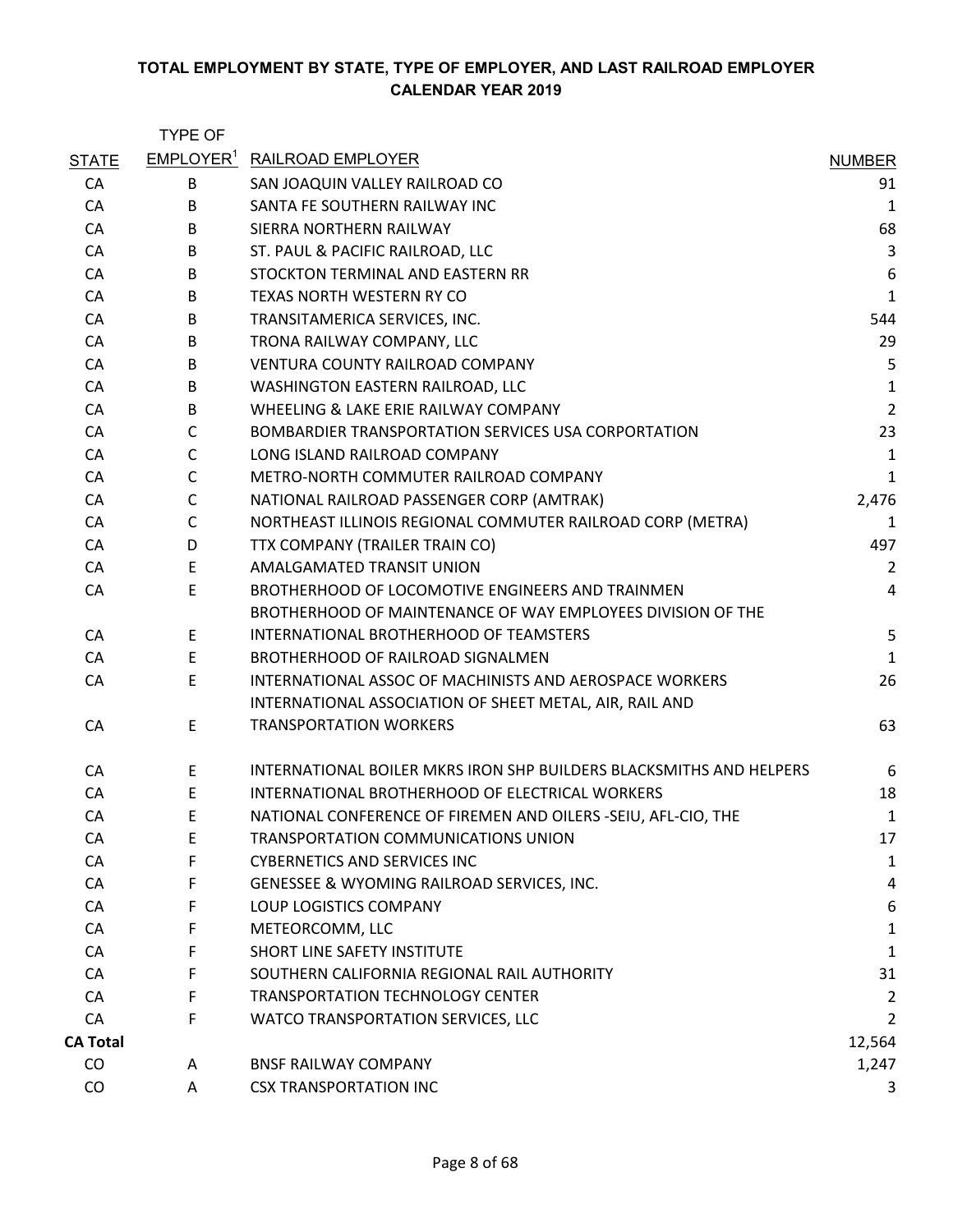|              | <b>TYPE OF</b> |                                                                                                                 |                |
|--------------|----------------|-----------------------------------------------------------------------------------------------------------------|----------------|
| <b>STATE</b> |                | <b>EMPLOYER<sup>1</sup> RAILROAD EMPLOYER</b>                                                                   | <b>NUMBER</b>  |
| CO           | A              | <b>ILLINOIS CENTRAL RR CO</b>                                                                                   | 2              |
| CO           | A              | KANSAS CITY SOUTHERN RY CO                                                                                      | $\mathbf{1}$   |
| CO           | A              | NORFOLK SOUTHERN CORPORATION                                                                                    | 9              |
| CO           | A              | SOO LINE RAILROAD COMPANY                                                                                       | 2              |
| CO           | A              | UNION PACIFIC RAILROAD COMPANY                                                                                  | 1,042          |
| CO           | B              | CENTRAL OREGON AND PACIFIC RAILROAD, INC                                                                        | 1              |
| CO           | B              | CIMARRON VALLEY RAILROAD, L.C.                                                                                  | 1              |
| CO           | B              | COLORADO AND WYOMING RAILWAY COMPANY                                                                            | 79             |
| CO           | B              | DELTA SOUTHERN RAILROAD, INC.                                                                                   | 1              |
| CO           | B              | DENVER & RIO GRANDE RAILWAY                                                                                     | $\overline{c}$ |
| CO           | B              | DENVER ROCK ISLAND RAILROAD COMPANY                                                                             | 15             |
| CO           | B              | GREAT WESTERN RAILWAY OF COLORADO, LLC                                                                          | 39             |
| CO           | B              | <b>GRENADA RAILROAD, LLC</b>                                                                                    | 1              |
| CO           | B              | NEWBURGH & SOUTH SHORE RAILROAD, LLC, THE                                                                       | 1              |
| CO           | B              | NORTHERN PLAINS RAILROAD, INC                                                                                   | $\mathbf{1}$   |
| CO           | B              | PACIFIC AND ARCTIC RAILWAY AND NAVIGATION COMPANY                                                               | 4              |
| CO           | B              | PADUCAH & LOUISVILLE RAILWAY INC                                                                                | $\mathbf{1}$   |
| CO           | B              | PATRIOT RAIL COMPANY, LLC                                                                                       | $\mathbf{1}$   |
| CO           | B              | PIONEER RAILROAD SERVICES INC                                                                                   | 4              |
| CO           | B              | ROCK & RAIL, LLC.                                                                                               | 29             |
| CO           | B              | S & L RAILROAD LLC                                                                                              | 1              |
| CO           | B              | SAN LUIS & RIO GRANDE RAILROAD, INC                                                                             | 23             |
| CO           | B              | SAN LUIS CENTRAL RR CO                                                                                          | 11             |
| CO           | B              | SIGNAL SPECIALTIES, INC                                                                                         | $\mathbf{1}$   |
| CO           | B              | SOUTH PLAINS LAMESA RAILROAD LTD                                                                                | 8              |
| CO           | B              | SWAN RANCH RAILROAD, LLC                                                                                        | $\mathbf{1}$   |
| CO           | B              | WHEELING & LAKE ERIE RAILWAY COMPANY                                                                            | $\mathbf{1}$   |
| CO           | B              | YELLOWSTONE VALLEY RAILROAD, LLC                                                                                | 1              |
| CO           | $\mathsf{C}$   | LONG ISLAND RAILROAD COMPANY                                                                                    | $\mathbf{1}$   |
| CO           | C              | METRO-NORTH COMMUTER RAILROAD COMPANY                                                                           | 1              |
| CO           | C              | NATIONAL RAILROAD PASSENGER CORP (AMTRAK)                                                                       | 71             |
| CO           | C              | NORTHEAST ILLINOIS REGIONAL COMMUTER RAILROAD CORP (METRA)                                                      | 1              |
| CO           | D              | TTX COMPANY (TRAILER TRAIN CO)                                                                                  | 14             |
| CO           | E              | AMALGAMATED TRANSIT UNION                                                                                       | 1              |
| CO           | E              | BROTHERHOOD OF LOCOMOTIVE ENGINEERS AND TRAINMEN<br>BROTHERHOOD OF MAINTENANCE OF WAY EMPLOYEES DIVISION OF THE | 9              |
| CO           | Е              | INTERNATIONAL BROTHERHOOD OF TEAMSTERS                                                                          | 1              |
| CO           | E              | <b>BROTHERHOOD OF RAILROAD SIGNALMEN</b>                                                                        | 1              |
| CO           | E              | INTERNATIONAL ASSOC OF MACHINISTS AND AEROSPACE WORKERS                                                         | 6              |
| CO           | E              | INTERNATIONAL ASSOCIATION OF SHEET METAL, AIR, RAIL AND<br><b>TRANSPORTATION WORKERS</b>                        | 3              |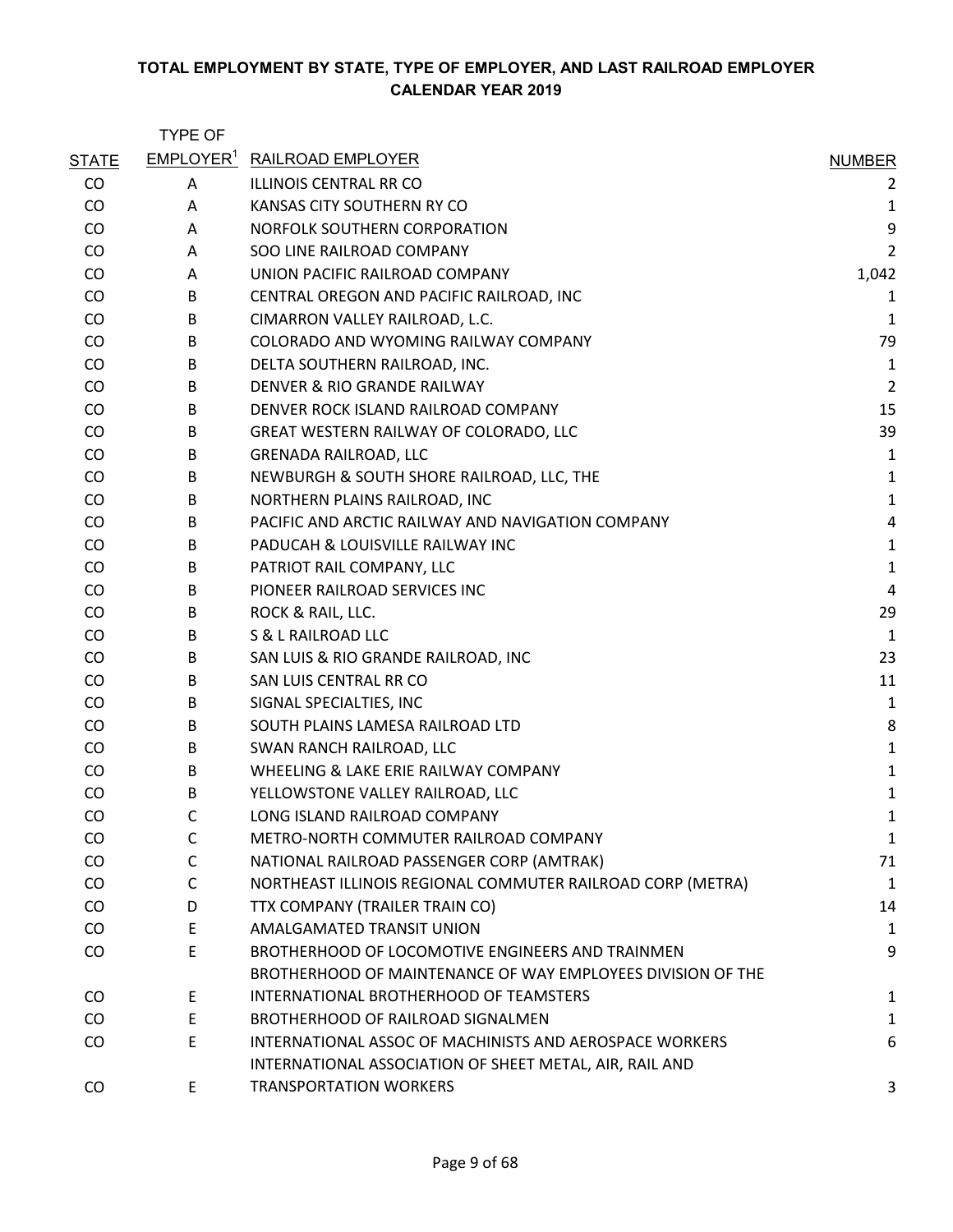TYPE OF STATE EMPLOYER<sup>1</sup> RAILROAD EMPLOYER NUMBER CO E INTERNATIONAL BOILER MKRS IRON SHP BUILDERS BLACKSMITHS AND HELPERS 1 CO E INTERNATIONAL BROTHERHOOD OF ELECTRICAL WORKERS 6 CO E NATIONAL CONFERENCE OF FIREMEN AND OILERS -SEIU, AFL-CIO, THE 2 CO F CYBERNETICS AND SERVICES INC 1 CO F GENESSEE & WYOMING RAILROAD SERVICES, INC. 2 CO F LOUP LOGISTICS COMPANY 2 CO F MARS STEEL CORPORATION 16 CO F OMNITRAX LEASING, LLC 41 CO F PS TECHNOLOGY, INC 48 CO FRAIL TERM CORPORATION CONSIDERED A SERVER AND THE RAIL TERM CORPORATION CONSIDERED ASSESS TO A LIMIT ASSESS TO A LIMIT A LIMIT ASSESS TO A LIMIT A LIMIT AND RELATION CONSIDERED ASSESS TO A LIMIT A LIMIT AND RELATION CO CO F RAILINC CORPORATION 1 CO F RAILROAD MAINTENANCE SERVICES, LLC 1 CO F TRANSPORTATION TECHNOLOGY CENTER 251 CO F WATCO TRANSPORTATION SERVICES, LLC 2 **CO Total** 3,017 CT A CSX TRANSPORTATION INC 22 CT A NORFOLK SOUTHERN CORPORATION **1** CT A UNION PACIFIC RAILROAD COMPANY **1996 120 AUGUST 2018** CT B ASHLAND RAILWAY INC 1 CT B CENTRAL NEW ENGLAND RAILROAD COMPANY, INC 9 CT B CONNECTICUT SOUTHERN RAILROAD, INC 10 CT B EAST BROOKFIELD & SPENCER RAILROAD, LLC 2 CT B GRAFTON AND UPTON RR CO 2 CT B HOUSATONIC RR CO INC 9 CT B MASSACHUSETTS COASTAL RAILROAD, LLC 1 CT B NAUGATUCK RAILROAD COMPANY 13 CT B NEW ENGLAND CENTRAL RAILROAD INC 33 CT B NEW YORK & ATLANTIC RAILWAY COMPANY 1 CT B PIONEER VALLEY RR CO INC 2 CT B PROVIDENCE AND WORCESTER RAILROAD COMPANY 48 CT B SPRINGFIELD TERMINAL RY CO VERMONT 8 CT B VERMONT RAILWAY INC 1 CT C KEOLIS COMMUTER SERVICES, LLC 7 C<sub>LONG</sub> ISLAND RAILROAD COMPANY **COMPANY** 16 CT C METRO-NORTH COMMUTER RAILROAD COMPANY 1,950 CT C NATIONAL RAILROAD PASSENGER CORP (AMTRAK) 752 CT C NEW JERSEY TRANSIT RAIL OPERATIONS INC 2 CT C TRANSIT AMERICA SERVICES, INC - ALTERNATE CONCEPTS, INC - A JOINT VENTURE 2008 2009 14 CT D TTX COMPANY (TRAILER TRAIN CO) 1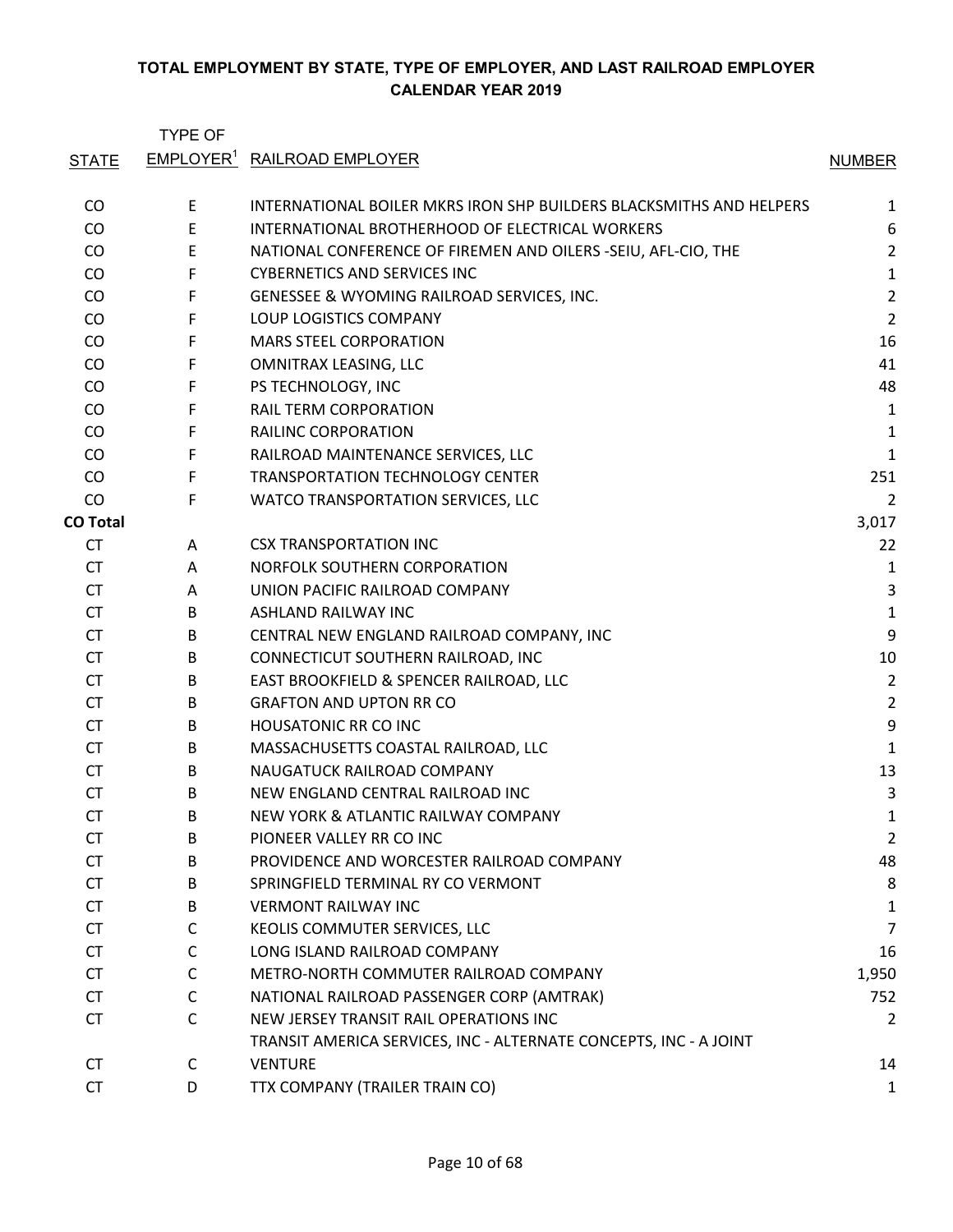|                 | <b>TYPE OF</b> |                                                                     |                |
|-----------------|----------------|---------------------------------------------------------------------|----------------|
| <b>STATE</b>    |                | EMPLOYER <sup>1</sup> RAILROAD EMPLOYER                             | <b>NUMBER</b>  |
| <b>CT</b>       | E              | AMALGAMATED TRANSIT UNION                                           | 1              |
| <b>CT</b>       | E              | INTERNATIONAL ASSOC OF MACHINISTS AND AEROSPACE WORKERS             | $\mathbf{1}$   |
|                 |                | INTERNATIONAL ASSOCIATION OF SHEET METAL, AIR, RAIL AND             |                |
| CT.             | E.             | <b>TRANSPORTATION WORKERS</b>                                       | 1              |
| <b>CT</b>       | E              | INTERNATIONAL BROTHERHOOD OF ELECTRICAL WORKERS                     | $\overline{2}$ |
| <b>CT</b>       | F              | CSX INTERMODAL TERMINALS, INC.                                      | $\overline{2}$ |
| <b>CT</b>       | F.             | <b>EMPLOYEE REPRESENTATIVES</b>                                     | $\mathbf{1}$   |
| <b>CT</b>       | F              | GENESSEE & WYOMING RAILROAD SERVICES, INC.                          | 18             |
| <b>CT</b>       | F              | PINSLY RR CO                                                        | $\mathbf{1}$   |
| <b>CT</b>       | F              | TRANSPORTATION TECHNOLOGY CENTER                                    | $\mathbf{1}$   |
| <b>CT Total</b> |                |                                                                     | 2,906          |
| DC              | A              | <b>BNSF RAILWAY COMPANY</b>                                         | $\mathbf{1}$   |
| DC              | A              | <b>CSX TRANSPORTATION INC</b>                                       | 3              |
| DC              | A              | ILLINOIS CENTRAL RR CO                                              | $\mathbf{1}$   |
| DC              | Α              | NORFOLK SOUTHERN CORPORATION                                        | 5              |
| DC              | A              | SOO LINE RAILROAD COMPANY                                           | $\mathbf{1}$   |
| DC              | Α              | UNION PACIFIC RAILROAD COMPANY                                      | $\mathbf{1}$   |
| DC              | B              | PACIFIC HARBOR LINE, INC.                                           | $\mathbf{1}$   |
| DC              | $\mathsf{C}$   | METRO-NORTH COMMUTER RAILROAD COMPANY                               | $\mathbf{1}$   |
| DC              | $\mathsf{C}$   | NATIONAL RAILROAD PASSENGER CORP (AMTRAK)                           | 281            |
| DC              | E              | AMALGAMATED TRANSIT UNION                                           | 8              |
| DC              | E              | INTERNATIONAL ASSOC OF MACHINISTS AND AEROSPACE WORKERS             | 8              |
|                 |                | INTERNATIONAL ASSOCIATION OF SHEET METAL, AIR, RAIL AND             |                |
| DC              | E              | <b>TRANSPORTATION WORKERS</b>                                       | 4              |
| DC              | E              | INTERNATIONAL BOILER MKRS IRON SHP BUILDERS BLACKSMITHS AND HELPERS | 3              |
| DC              | E              | INTERNATIONAL BROTHERHOOD OF ELECTRICAL WORKERS                     | 29             |
| DC              | E              | TRANSPORTATION COMMUNICATIONS UNION                                 | 3              |
| DC              | F              | AMERICAN SHORT LINE AND REGIONAL RAILROAD ASSOCIATION               | 6              |
| DC              | F              | ASSOCIATION OF AMERICAN RAILROADS                                   | 6              |
| DC              | F.             | KEOLIS RAIL SERVICES VIRGINIA, LLC                                  | 1              |
| DC              | F.             | NATIONAL RY LABOR CONFERENCE                                        | $\overline{2}$ |
| DC              | F.             | UNION PACIFIC COMPANY                                               | $\overline{2}$ |
| <b>DC Total</b> |                |                                                                     | 367            |
| DE              | A              | <b>CSX TRANSPORTATION INC</b>                                       | 59             |
| DE              | A              | NORFOLK SOUTHERN CORPORATION                                        | 62             |
| DE              | A              | UNION PACIFIC RAILROAD COMPANY                                      | $\overline{2}$ |
| DE              | A              | WISCONSIN CENTRAL TRANSPORTATION CORP                               | 1              |
| DE              | B              | ABERDEEN CAROLINA & WESTERN RAILROAD COMPANY                        | $\mathbf{1}$   |
| DE              | B              | <b>CONSOLIDATED RAIL CORPORATION</b>                                | 15             |
| DE              | B              | DELMARVA CENTRAL RAILROAD COMPANY                                   | 28             |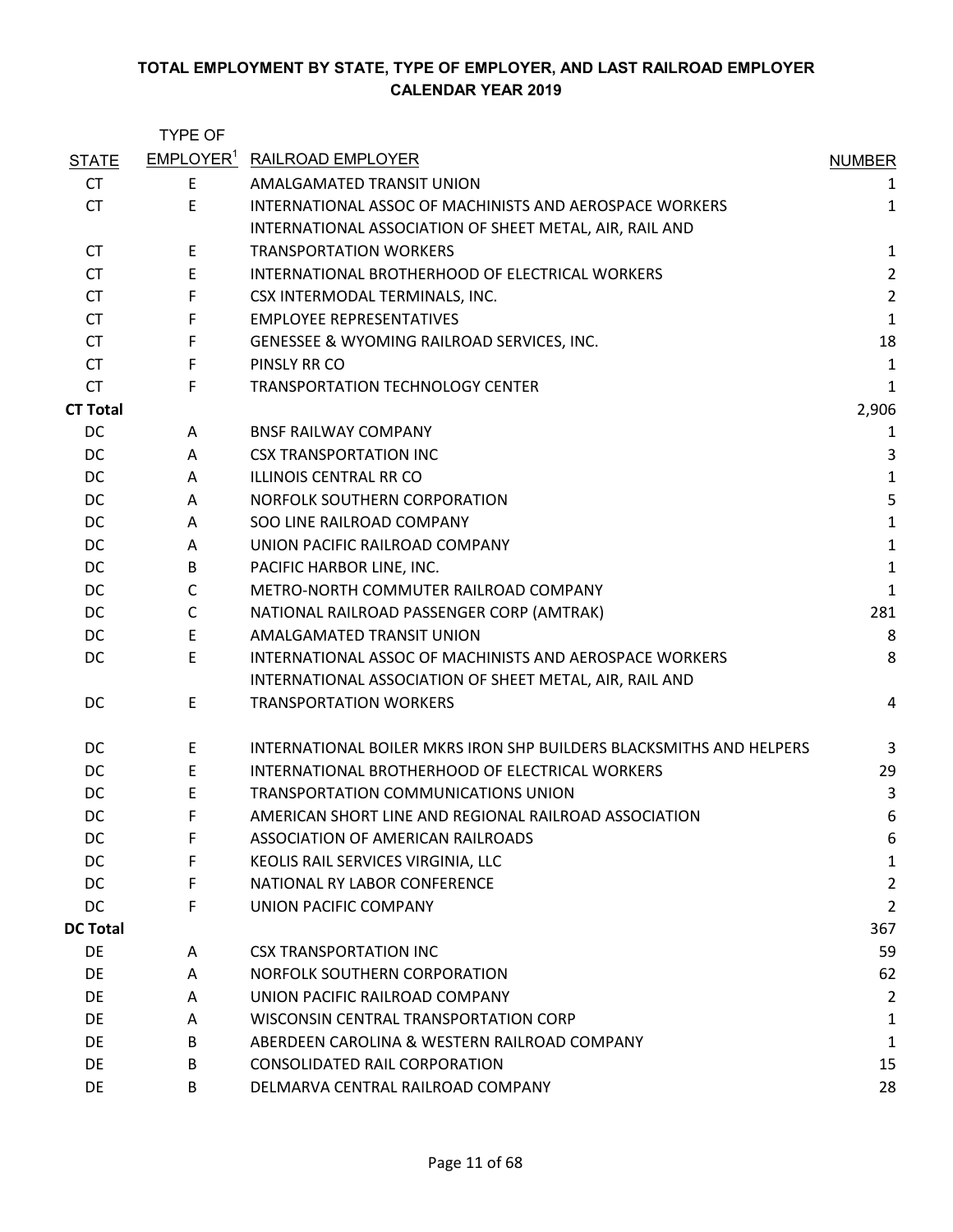|                 | <b>TYPE OF</b> |                                                           |                  |
|-----------------|----------------|-----------------------------------------------------------|------------------|
| <b>STATE</b>    |                | <b>EMPLOYER<sup>1</sup></b> RAILROAD EMPLOYER             | <b>NUMBER</b>    |
| <b>DE</b>       | B              | EAST PENN RAILROAD, LLC                                   | 2                |
| DE              | B              | MARYLAND & DELAWARE RR CO                                 | 4                |
| DE              | B              | MITTAL STEEL USA-RAILWAYS, INC                            | $\mathbf{1}$     |
| DE              | B              | PACIFIC AND ARCTIC RAILWAY AND NAVIGATION COMPANY         | $\mathbf{1}$     |
| DE              | B              | SMS RAIL SERVICE INC                                      | $\boldsymbol{6}$ |
| DE              | B              | <b>STRASBURG RR CO</b>                                    | $\overline{2}$   |
| DE              | B              | WHEELING & LAKE ERIE RAILWAY COMPANY                      | $\mathbf{1}$     |
| DE              | B              | WINCHESTER AND WESTERN RR CO                              | $\mathbf{1}$     |
| DE              | C              | BOMBARDIER TRANSPORTATION SERVICES USA CORPORTATION       | $\mathbf{1}$     |
| DE              | $\mathsf{C}$   | LONG ISLAND RAILROAD COMPANY                              | 6                |
| DE              | $\mathsf{C}$   | METRO-NORTH COMMUTER RAILROAD COMPANY                     | 4                |
| DE              | $\mathsf C$    | NATIONAL RAILROAD PASSENGER CORP (AMTRAK)                 | 1,113            |
| DE              | $\mathsf{C}$   | NEW JERSEY TRANSIT RAIL OPERATIONS INC                    | 9                |
| DE              | $\mathsf{C}$   | SOUTHEASTERN PENN TRANS AUTH-REG HIGH SPEED LINES (SEPTA) | 79               |
| DE              | $\mathsf E$    | AMALGAMATED TRANSIT UNION                                 | 1                |
| DE              | E              | AMERICAN TRAIN DISPATCHERS ASSOCIATION                    | $\mathbf{1}$     |
| DE              | E              | BROTHERHOOD OF LOCOMOTIVE ENGINEERS AND TRAINMEN          | $\mathbf{1}$     |
| DE              | E              | INTERNATIONAL ASSOC OF MACHINISTS AND AEROSPACE WORKERS   | $\overline{2}$   |
|                 |                | INTERNATIONAL ASSOCIATION OF SHEET METAL, AIR, RAIL AND   |                  |
| DE              | E              | <b>TRANSPORTATION WORKERS</b>                             | $\overline{2}$   |
| DE              | E              | SMART GENERAL COMMITTEE NO 002-SM                         | $\mathbf{1}$     |
| DE              | E              | TRANSPORTATION COMMUNICATIONS UNION                       | $\overline{2}$   |
| DE              | F              | CARLOAD EXPRESS, INC.                                     | $\overline{2}$   |
| DE              | F              | CSX INTERMODAL TERMINALS, INC.                            | $\sqrt{4}$       |
| DE              | F              | FOUR RIVERS FINANCE COMPANY, INC                          | $\mathbf{1}$     |
| DE              | F              | TRANSFLO TERMINAL SERVICES, INC                           | $\mathbf{1}$     |
| <b>DE Total</b> |                |                                                           | 1,416            |
| FL.             | A              | <b>BNSF RAILWAY COMPANY</b>                               | 38               |
| FL              | A              | CHICAGO CENTRAL AND PACIFIC RAILROAD COMPANY              | 1                |
| FL.             | A              | <b>CSX TRANSPORTATION INC</b>                             | 2,917            |
| FL.             | A              | DAKOTA MINNESOTA & EASTERN RAILROAD CORPORATION           | 3                |
| FL.             | A              | <b>GRAND TRUNK WESTERN RAILROAD COMPANY</b>               | 1                |
| FL.             | A              | <b>ILLINOIS CENTRAL RR CO</b>                             | 12               |
| FL.             | A              | KANSAS CITY SOUTHERN RY CO                                | $\overline{7}$   |
| FL.             | A              | NORFOLK SOUTHERN CORPORATION                              | 151              |
| FL.             | A              | SOO LINE RAILROAD COMPANY                                 | 11               |
| FL.             | A              | UNION PACIFIC RAILROAD COMPANY                            | 54               |
| FL.             | A              | <b>WISCONSIN CENTRAL TRANSPORTATION CORP</b>              | 3                |
| FL.             | B              | ABERDEEN AND ROCKFISH RAILROAD COMPANY                    | 1                |
| FL.             | B              | ALABAMA & GULF COAST RAILWAY, LLC                         | 6                |
| FL.             | B              | ALABAMA & TENNESSEE RIVER RAILWAY, LLC                    | 1                |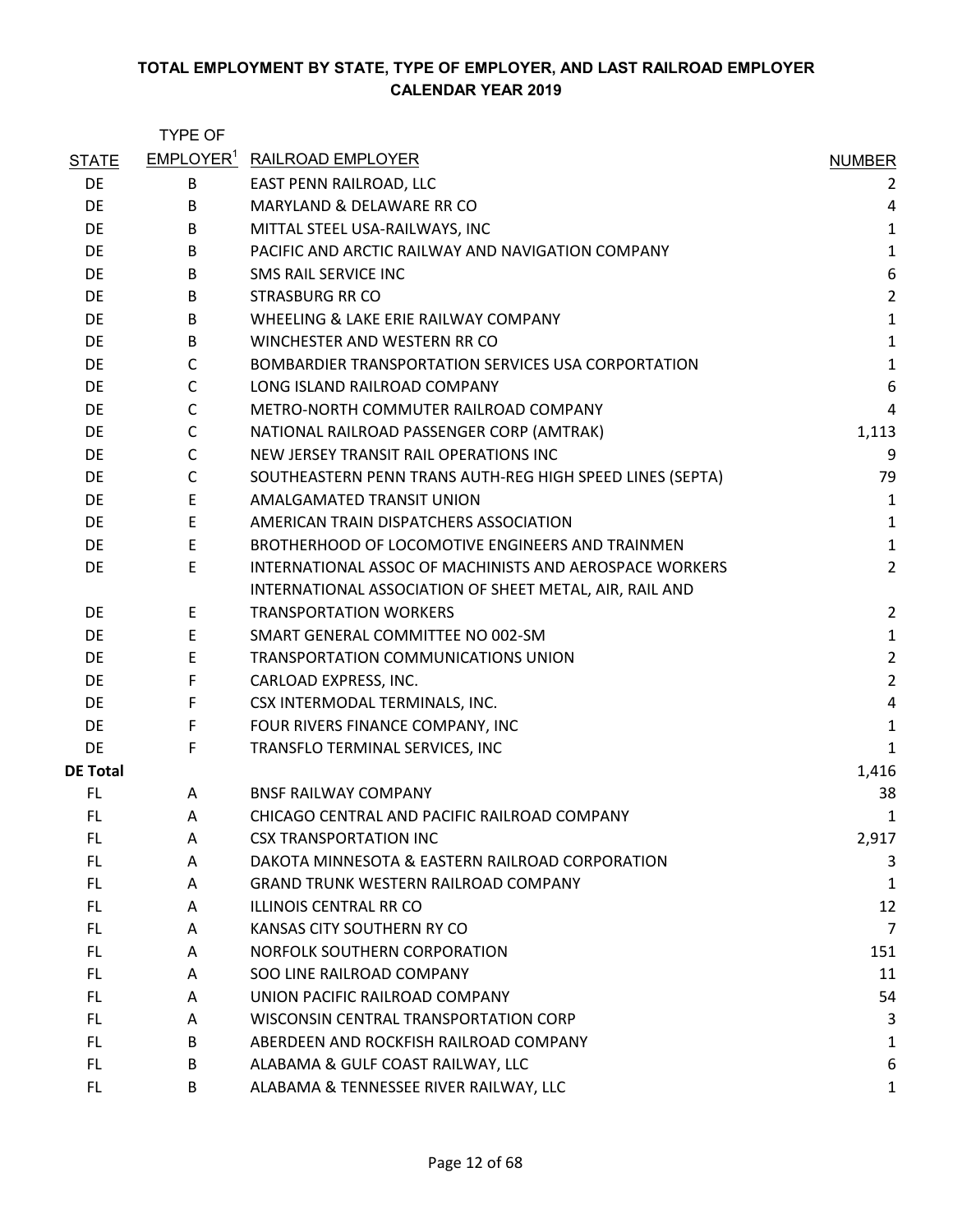|              | <b>TYPE OF</b> |                                               |                |
|--------------|----------------|-----------------------------------------------|----------------|
| <b>STATE</b> |                | <b>EMPLOYER<sup>1</sup></b> RAILROAD EMPLOYER | <b>NUMBER</b>  |
| FL.          | B              | BAY LINE RAILROAD LLC, THE                    | 41             |
| FL           | B              | <b>BROOKHAVEN RAIL, LLC</b>                   | 1              |
| FL.          | B              | <b>CANTON RR CO</b>                           | 1              |
| FL.          | B              | CENTRAL MAINE & QUEBEC RAILWAY U.S. INC       | $\mathbf{1}$   |
| FL.          | B              | COLUMBUS & CHATTAHOOCHEE RAILROAD, INC        | $\overline{2}$ |
| FL.          | B              | COLUMBUS AND GREENVILLE RY CO                 | $\mathbf 2$    |
| FL.          | B              | <b>CONSOLIDATED RAIL CORPORATION</b>          | $\overline{2}$ |
| FL.          | B              | ELIZABETHTOWN INDUSTRIAL RAILROAD, LLC        | $\mathbf 1$    |
| FL.          | B              | EVANSVILLE WESTERN RAILWAY, INC.              | 10             |
| FL.          | B              | <b>EVERETT RAILROAD CO</b>                    | $\mathbf 1$    |
| FL.          | B              | FINGER LAKES RAILWAY CORPORATION              | $\overline{2}$ |
| FL.          | B              | FIRST COAST RAILROAD                          | 22             |
| FL.          | B              | <b>FLORIDA CENTRAL RR CO</b>                  | 37             |
| FL.          | B              | FLORIDA EAST COAST RAILWAY, LLC               | 655            |
| FL.          | B              | FLORIDA GULF & ATLANTIC RAILWAY, LLC          | 31             |
| FL           | B              | FORT WORTH & WESTERN RR CO                    | 1              |
| FL.          | B              | FULTON COUNTY RAILWAY, LLC                    | $\mathbf 1$    |
| FL.          | B              | <b>GALVESTON RR L.P.</b>                      | $\mathbf 1$    |
| FL.          | B              | <b>GEORGIA &amp; FLORIDA RAILWAY, LLC</b>     | $\mathbf 1$    |
| FL.          | B              | GOLDEN ISLES TERMINAL RAILROAD, INC.          | $\overline{2}$ |
| FL           | B              | HILTON & ALBANY RAILROAD, INC                 | $\mathbf{1}$   |
| FL.          | B              | ILLINOIS & MIDLAND RAILROAD, INC              | $\mathbf 1$    |
| FL.          | B              | INDIANA & OHIO RAILWAY COMPANY, THE           | $\mathbf 1$    |
| FL.          | B              | <b>INDIANA HARBOR BELT RR CO</b>              | $\mathbf 1$    |
| FL.          | B              | <b>IOWA INTERSTATE RAILROAD LTD</b>           | $\mathbf{1}$   |
| FL.          | B              | JACKSONVILLE PORT TERMINAL RAILROAD, LLC      | 4              |
| FL.          | B              | KANSAS CITY TERMINAL RY CO                    | 1              |
| FL           | B              | <b>KYLE RAILROAD COMPANY</b>                  | 1              |
| FL           | В              | MINNESOTA COMMERCIAL RY CO                    | 1              |
| FL.          | B              | <b>MONTANA RAIL LINK INC</b>                  | 1              |
| FL.          | B              | NEW HAMPSHIRE CENTRAL RAILROAD INC            | 1              |
| FL.          | В              | NEW YORK NEW JERSEY RAIL, LLC                 | 1              |
| FL           | В              | NORTHERN PLAINS RAILROAD, INC                 | 1              |
| FL.          | B              | PACIFIC HARBOR LINE, INC.                     | 1              |
| FL.          | B              | PADUCAH & LOUISVILLE RAILWAY INC              | $\mathbf{1}$   |
| FL.          | B              | PATRIOT RAIL COMPANY, LLC                     | 39             |
| FL           | B              | PORT MANATEE RAILROAD                         | 3              |
| FL.          | B              | PORTLAND & WESTERN RAILROAD INC               | 1              |
| FL.          | B              | R.J. CORMAN RAILROAD COMPANY/MEMPHIS LINE     | 6              |
| FL.          | B              | ROGUE VALLEY TERMINAL RAILROAD CORPORATION    | 1              |
| FL.          | В              | SAN LUIS CENTRAL RR CO                        | 1              |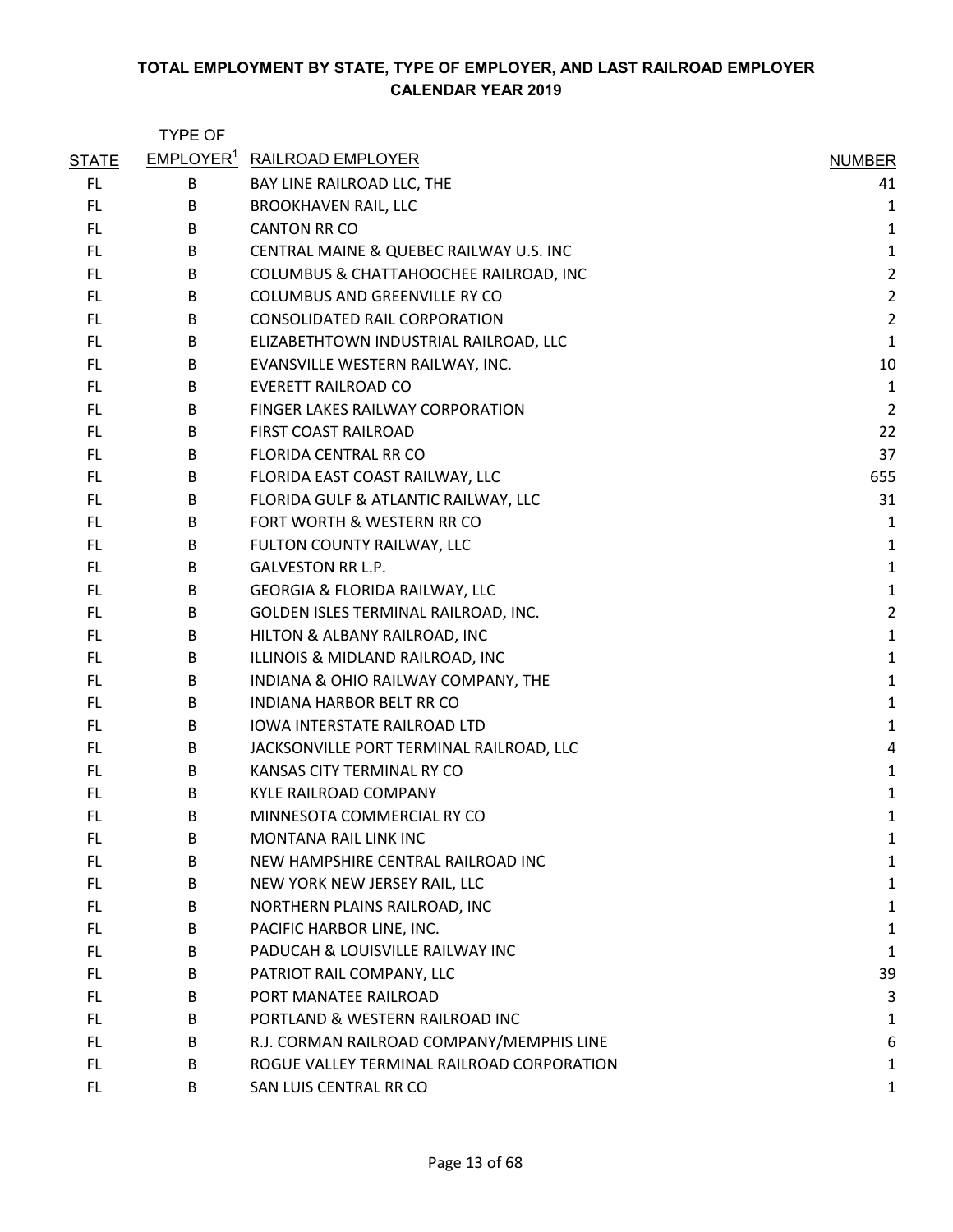|              | <b>TYPE OF</b> |                                                             |                |
|--------------|----------------|-------------------------------------------------------------|----------------|
| <b>STATE</b> |                | <b>EMPLOYER<sup>1</sup> RAILROAD EMPLOYER</b>               | <b>NUMBER</b>  |
| FL.          | B              | SEMINOLE GULF RY LP                                         | 69             |
| FL.          | B              | SIGNAL SPECIALTIES, INC                                     | $\mathbf{1}$   |
| FL.          | B              | SOUTH CENTRAL FLORIDA EXPRESS INC                           | 69             |
| FL.          | B              | SPRINGFIELD TERMINAL RY CO VERMONT                          | $\mathbf 1$    |
| FL.          | B              | ST. MARYS RAILROAD, LLC                                     | $\mathbf 1$    |
| FL.          | B              | ST. MARYS RAILWAY WEST, LLC                                 | 4              |
| FL.          | B              | TERMINAL RY ALABAMA STATE DOCKS                             | 4              |
| FL.          | B              | TOTAL DISTRIBUTION SERVICES, INC                            | $\overline{2}$ |
| FL.          | B              | TRANSITAMERICA SERVICES, INC.                               | 20             |
| FL.          | B              | VALDOSTA RAILWAY LP                                         | 3              |
| FL.          | B              | <b>VERMONT RAILWAY INC</b>                                  | $\mathbf{1}$   |
| FL.          | $\mathsf{C}$   | BOMBARDIER TRANSPORTATION SERVICES USA CORPORTATION         | 13             |
| FL.          | C              | KEOLIS COMMUTER SERVICES, LLC                               | 5              |
| FL.          | $\mathsf{C}$   | LONG ISLAND RAILROAD COMPANY                                | 24             |
| FL.          | $\mathsf{C}$   | METRO-NORTH COMMUTER RAILROAD COMPANY                       | 18             |
| FL.          | $\mathsf{C}$   | NATIONAL RAILROAD PASSENGER CORP (AMTRAK)                   | 715            |
| FL.          | $\mathsf{C}$   | NEW JERSEY TRANSIT RAIL OPERATIONS INC                      | 5              |
| FL.          | C              | NORTHEAST ILLINOIS REGIONAL COMMUTER RAILROAD CORP (METRA)  | 3              |
| FL.          | $\mathsf{C}$   | PORT AUTHORITY TRANS HUDSON CORPORATION (PATH)              | $\overline{2}$ |
| FL.          | D              | <b>FRUIT GROWERS EXPRESS CO</b>                             | 55             |
| FL.          | D              | TTX COMPANY (TRAILER TRAIN CO)                              | 203            |
| FL.          | E              | AMERICAN TRAIN DISPATCHERS ASSOCIATION                      | $\mathbf{1}$   |
| FL.          | E              | BROTHERHOOD OF LOCOMOTIVE ENGINEERS AND TRAINMEN            | 4              |
|              |                | BROTHERHOOD OF MAINTENANCE OF WAY EMPLOYEES DIVISION OF THE |                |
| FL.          | E              | INTERNATIONAL BROTHERHOOD OF TEAMSTERS                      | $\mathbf{1}$   |
| FL.          | E              | INTERNATIONAL ASSOC OF MACHINISTS AND AEROSPACE WORKERS     | 6              |
|              |                | INTERNATIONAL ASSOCIATION OF SHEET METAL, AIR, RAIL AND     |                |
| FL           | F.             | <b>TRANSPORTATION WORKERS</b>                               | 16             |
| FL           | E              | INTERNATIONAL BROTHERHOOD OF ELECTRICAL WORKERS             | 13             |
| FL.          | E.             | TRANSPORTATION COMMUNICATIONS UNION                         | 9              |
| FL.          | F              | ATLANTIC LAND & IMPROVEMENT COMPANY                         | 1              |
| FL.          | F              | CHESSIE COMPUTER SERVICES INC                               | 61             |
| FL.          | F              | CONNEX RAILROAD, LLC                                        | 59             |
| FL.          | F              | CSX INTERMODAL TERMINALS, INC.                              | 181            |
| FL.          | F.             | <b>CYBERNETICS AND SERVICES INC</b>                         | 676            |
| FL.          | F              | FLORIDA DISPATCHCO LLC                                      | 23             |
| FL.          | F              | GENESSEE & WYOMING RAILROAD SERVICES, INC.                  | 239            |
| FL.          | F              | HERZOG TRANSIT SERVICES INCORPORATED                        | 101            |
| FL.          | F              | OMNITRAX LEASING, LLC                                       | 3              |
| FL.          | F              | PINSLY RR CO                                                | $\overline{2}$ |
| FL.          | F              | PS TECHNOLOGY, INC                                          | 1              |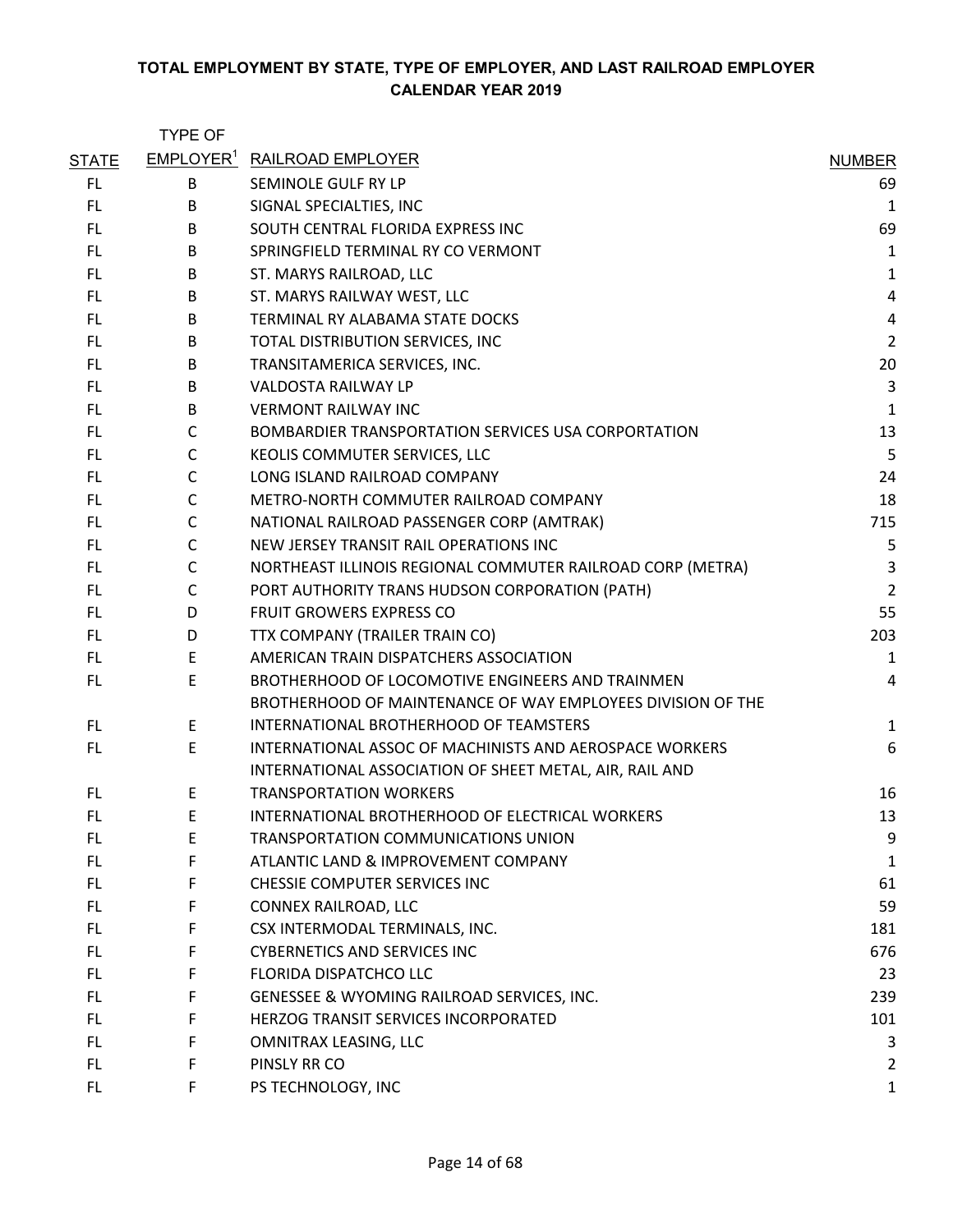|                 | <b>TYPE OF</b>        |                                                 |                |
|-----------------|-----------------------|-------------------------------------------------|----------------|
| <b>STATE</b>    | EMPLOYER <sup>1</sup> | <b>RAILROAD EMPLOYER</b>                        | <b>NUMBER</b>  |
| FL.             | F                     | RAILROAD ENGINEERING SERVICES, LLC              | 13             |
| FL.             | F                     | RAILROAD MAINTENANCE SERVICES, LLC              | 10             |
| <b>FL</b>       | F                     | <b>SHORT LINE SAFETY INSTITUTE</b>              | 3              |
| FL.             | F                     | TRANSFLO TERMINAL SERVICES, INC                 | 10             |
| FL              | F                     | TRANSPORTATION TECHNOLOGY CENTER                | 3              |
| FL.             | F                     | WATCO TRANSPORTATION SERVICES, LLC              | $\mathbf{1}$   |
| <b>FL Total</b> |                       |                                                 | 6,745          |
| GA              | A                     | <b>BNSF RAILWAY COMPANY</b>                     | 23             |
| GA              | Α                     | <b>CSX TRANSPORTATION INC</b>                   | 2,135          |
| GA              | A                     | DAKOTA MINNESOTA & EASTERN RAILROAD CORPORATION | 3              |
| GA              | A                     | ILLINOIS CENTRAL RR CO                          | 11             |
| GA              | A                     | NORFOLK SOUTHERN CORPORATION                    | 4,669          |
| GA              | A                     | SOO LINE RAILROAD COMPANY                       | 4              |
| GA              | A                     | UNION PACIFIC RAILROAD COMPANY                  | 24             |
| GA              | A                     | WISCONSIN CENTRAL TRANSPORTATION CORP           | $\mathsf 3$    |
| GA              | B                     | ALABAMA & GULF COAST RAILWAY, LLC               | $\overline{2}$ |
| GA              | B                     | ALABAMA SOUTHERN RAILROAD, LLC                  | $\mathbf 1$    |
| GA              | B                     | BELT RAILWAY COMPANY OF CHICAGO                 | $\mathbf 1$    |
| GA              | B                     | <b>CAMP CHASE RAILWAY</b>                       | $\mathbf 1$    |
| GA              | B                     | CATERPARROTT RAILNET, LLC                       | 5              |
| GA              | B                     | CENTRAL CALIFORNIA TRACTION CO                  | $\mathbf 1$    |
| GA              | B                     | CHATOOGA & CHICKAMAUGA RY CO                    | 5              |
| GA              | B                     | CHATTAHOOCHEE INDUSTRIAL RAILROAD               | 3              |
| GA              | B                     | COLUMBUS & CHATTAHOOCHEE RAILROAD, INC          | 14             |
| GA              | B                     | EAST CHATTANOOGA BELT RAILWAY COMPANY           | $\overline{2}$ |
| GA              | B                     | FIRST COAST RAILROAD                            | $\mathbf 1$    |
| GA              | B                     | FLORIDA EAST COAST RAILWAY, LLC                 | 6              |
| GA              | B                     | FLORIDA GULF & ATLANTIC RAILWAY, LLC            | 14             |
| GA              | B                     | FORT WORTH & WESTERN RR CO                      | 3              |
| GA              | B                     | FULTON COUNTY RAILWAY, LLC                      | 19             |
| GA              | B                     | <b>GEORGIA &amp; FLORIDA RAILWAY, LLC</b>       | 43             |
| GA              | В                     | <b>GEORGIA CENTRAL RAILWAY LP</b>               | 63             |
| GA              | B                     | <b>GEORGIA NORTHEASTERN RR CO INC</b>           | 28             |
| GA              | В                     | <b>GEORGIA SOUTHERN RAILWAY COMPANY</b>         | 12             |
| GA              | B                     | GEORGIA SOUTHWESTERN RAILROAD COMPANY INC       | 20             |
| GA              | B                     | GEORGIA WOODLANDS RAILROAD, LLC                 | $\overline{2}$ |
| GA              | B                     | GOLDEN ISLES TERMINAL RAILROAD, INC.            | 43             |
| GA              | В                     | <b>GREAT WALTON RR CO INC, THE</b>              | 14             |
| GA              | B                     | HEART OF GEORGIA RAILROAD, INC.                 | 14             |
| GA              | B                     | HILTON & ALBANY RAILROAD, INC                   | 6              |
| GA              | B                     | INDIANA & OHIO RAILWAY COMPANY, THE             | 1              |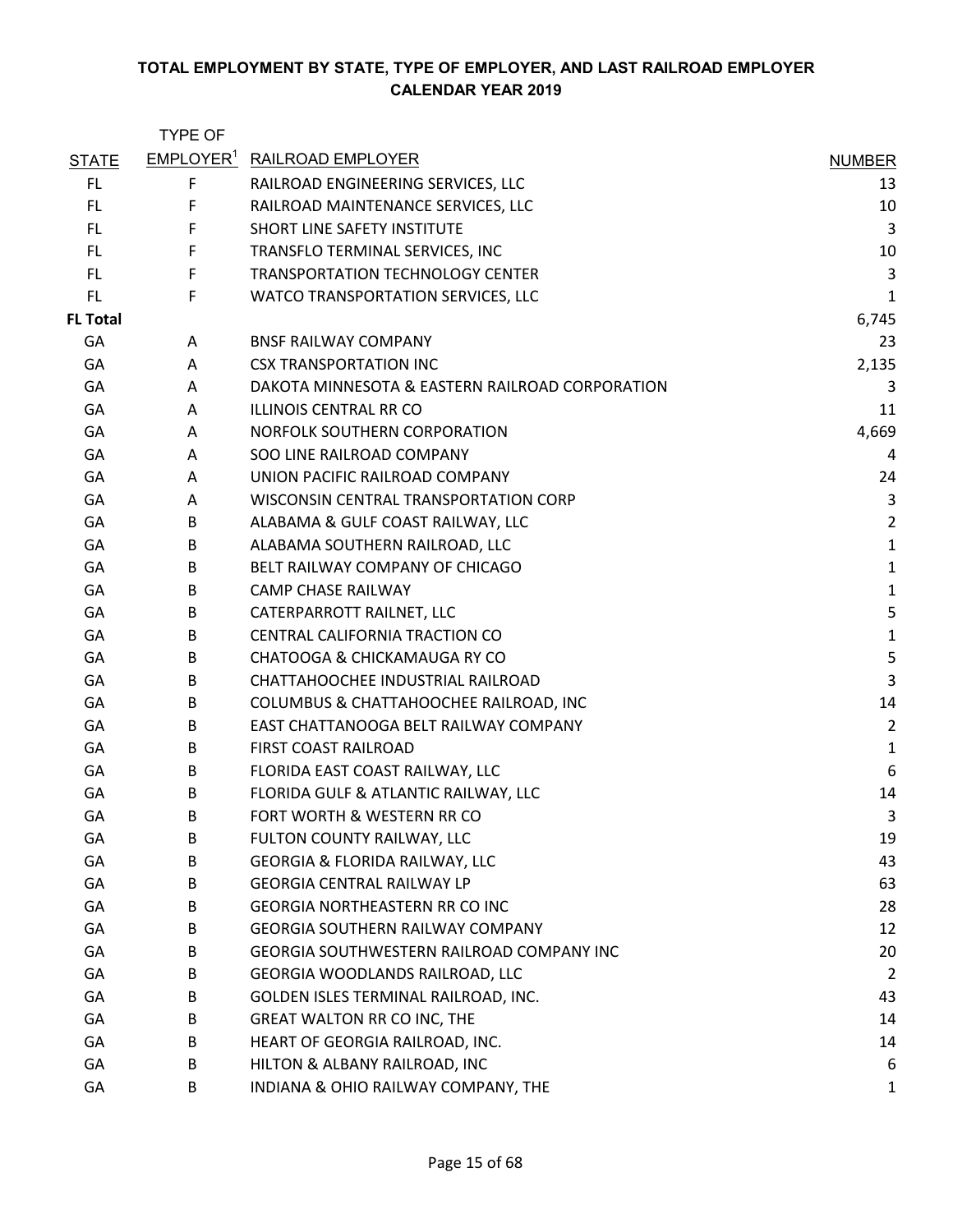|              | <b>TYPE OF</b> |                                                                     |                |
|--------------|----------------|---------------------------------------------------------------------|----------------|
| <b>STATE</b> |                | EMPLOYER <sup>1</sup> RAILROAD EMPLOYER                             | <b>NUMBER</b>  |
| GA           | B              | INDIANA HARBOR BELT RR CO                                           | 1              |
| GA           | B              | LANCASTER & CHESTER RAILROAD, LLC                                   | 1              |
| GA           | B              | <b>MONTANA RAIL LINK INC</b>                                        | $\overline{2}$ |
| GA           | B              | NEBRASKA CENTRAL RAILROAD COMPANY                                   | $\mathbf 1$    |
| GA           | B              | PACIFIC AND ARCTIC RAILWAY AND NAVIGATION COMPANY                   | $\mathbf 1$    |
| GA           | В              | PATRIOT RAIL COMPANY, LLC                                           | $\overline{2}$ |
| GA           | B              | PICKENS RAILWAY COMPANY, THE                                        | $\overline{2}$ |
| GA           | B              | R.J. CORMAN RAILROAD COMPANY/MEMPHIS LINE                           | $\overline{2}$ |
| GA           | B              | RICEBORO SOUTHERN RAILWAY, LLC                                      | 8              |
| GA           | B              | SANDERSVILLE RR CO                                                  | 30             |
| GA           | В              | SAVANNAH & OLD FORT RAILROAD, LLC                                   | 10             |
| GA           | B              | SAVANNAH PORT TERMINAL RAILROAD, INC.                               | 39             |
| GA           | B              | SOUTH CENTRAL FLORIDA EXPRESS INC                                   | 1              |
| GA           | B              | ST. MARYS RAILROAD, LLC                                             | 4              |
| GA           | B              | ST. MARYS RAILWAY WEST, LLC                                         | 8              |
|              |                | TOLEDO, PEORIA & WESTERN RAILWAY CORPORATION (DELAWARE              |                |
| GA           | В              | CORPORATION)                                                        | 1              |
| GA           | B              | VALDOSTA RAILWAY LP                                                 | 5              |
| GA           | B              | WHEELING & LAKE ERIE RAILWAY COMPANY                                | $\mathbf 1$    |
| GA           | B              | WISCONSIN & SOUTHERN RAILROAD, LLC                                  | $\overline{2}$ |
| GA           | C              | BOMBARDIER TRANSPORTATION SERVICES USA CORPORTATION                 | $\mathbf 1$    |
| GA           | C              | KEOLIS COMMUTER SERVICES, LLC                                       | $\mathbf 1$    |
| GA           | C              | LONG ISLAND RAILROAD COMPANY                                        | $\overline{2}$ |
| GA           | $\mathsf{C}$   | METRO-NORTH COMMUTER RAILROAD COMPANY                               | $\overline{2}$ |
| GA           | C              | NATIONAL RAILROAD PASSENGER CORP (AMTRAK)                           | 85             |
| GA           | $\mathsf{C}$   | NEW JERSEY TRANSIT RAIL OPERATIONS INC                              | 3              |
| GA           | C              | NORTHEAST ILLINOIS REGIONAL COMMUTER RAILROAD CORP (METRA)          | $\mathbf{1}$   |
| GA           | $\mathsf{C}$   | NORTHERN INDIANA COMMUTER TRANSPORTATION DISTRICT                   | $\mathbf 1$    |
| GA           | D              | FRUIT GROWERS EXPRESS CO                                            | 4              |
| GA           | D              | TTX COMPANY (TRAILER TRAIN CO)                                      | 181            |
| GA           | E              | AMALGAMATED TRANSIT UNION                                           | 3              |
| GA           | E              | BROTHERHOOD OF LOCOMOTIVE ENGINEERS AND TRAINMEN                    | $\overline{2}$ |
|              |                | BROTHERHOOD OF MAINTENANCE OF WAY EMPLOYEES DIVISION OF THE         |                |
| GA           | E              | INTERNATIONAL BROTHERHOOD OF TEAMSTERS                              | $\overline{2}$ |
| GA           | E              | INTERNATIONAL ASSOC OF MACHINISTS AND AEROSPACE WORKERS             | 6              |
|              |                | INTERNATIONAL ASSOCIATION OF SHEET METAL, AIR, RAIL AND             |                |
| GA           | Ε              | <b>TRANSPORTATION WORKERS</b>                                       | 8              |
| GA           | E              | INTERNATIONAL BOILER MKRS IRON SHP BUILDERS BLACKSMITHS AND HELPERS | 2              |
| GA           | E              | INTERNATIONAL BROTHERHOOD OF ELECTRICAL WORKERS                     | 4              |
| GA           | E              | TRANSPORTATION COMMUNICATIONS UNION                                 | 3              |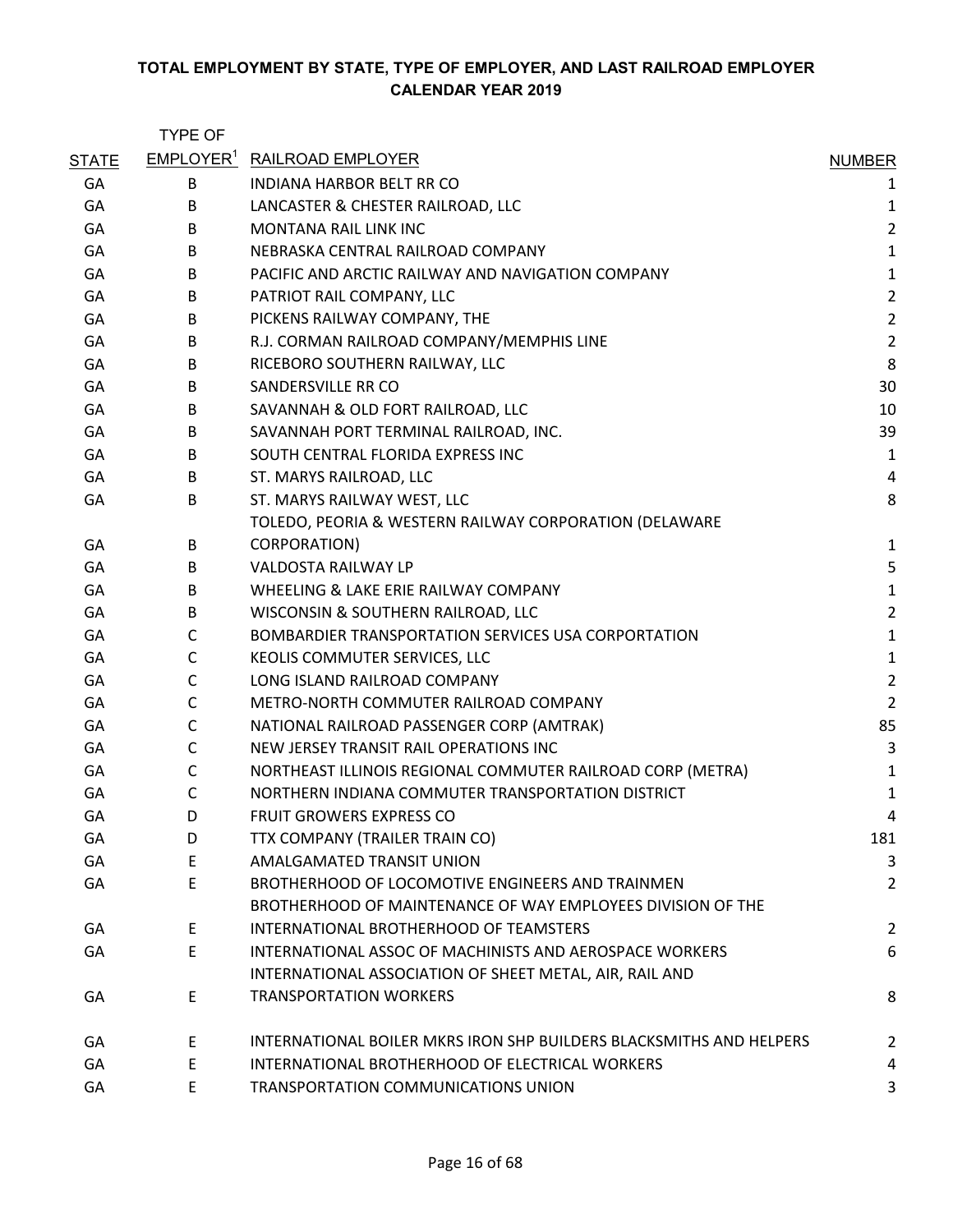|                 | <b>TYPE OF</b>        |                                                         |                |
|-----------------|-----------------------|---------------------------------------------------------|----------------|
| <b>STATE</b>    | EMPLOYER <sup>1</sup> | <b>RAILROAD EMPLOYER</b>                                | <b>NUMBER</b>  |
| GA              | F                     | CONNEX RAILROAD, LLC                                    | 2              |
| GA              | F                     | CSX INTERMODAL TERMINALS, INC.                          | 168            |
| GA              | F                     | <b>CYBERNETICS AND SERVICES INC</b>                     | 10             |
| GA              | F                     | GENESSEE & WYOMING RAILROAD SERVICES, INC.              | 3              |
| GA              | F                     | METEORCOMM, LLC                                         | 1              |
| GA              | F                     | OMNITRAX LEASING, LLC                                   | $\mathbf{1}$   |
| GA              | F                     | RAILROAD ENGINEERING SERVICES, LLC                      | 13             |
| GA              | $\mathsf F$           | RAILROAD MAINTENANCE SERVICES, LLC                      | 1              |
| GA              | $\mathsf F$           | WATCO TRANSPORTATION SERVICES, LLC                      | 1              |
| <b>GA Total</b> |                       |                                                         | 7,828          |
| HI              | A                     | <b>BNSF RAILWAY COMPANY</b>                             | 1              |
| HI              | A                     | UNION PACIFIC RAILROAD COMPANY                          | 5              |
| HI              | B                     | FINGER LAKES RAILWAY CORPORATION                        | $\mathbf 1$    |
| HI              | C                     | NATIONAL RAILROAD PASSENGER CORP (AMTRAK)               | 3              |
| HI              | E                     | INTERNATIONAL ASSOC OF MACHINISTS AND AEROSPACE WORKERS | $\mathbf{1}$   |
|                 |                       | INTERNATIONAL ASSOCIATION OF SHEET METAL, AIR, RAIL AND |                |
| HI              | E                     | <b>TRANSPORTATION WORKERS</b>                           | $\mathbf 1$    |
| HI              | E                     | INTERNATIONAL BROTHERHOOD OF ELECTRICAL WORKERS         | $\overline{2}$ |
| HI              | F                     | LOUP LOGISTICS COMPANY                                  | $\mathbf{1}$   |
| <b>HI Total</b> |                       |                                                         | 15             |
| IA              | A                     | <b>BNSF RAILWAY COMPANY</b>                             | 628            |
| IA              | A                     | CHICAGO CENTRAL AND PACIFIC RAILROAD COMPANY            | 237            |
| ΙA              | A                     | <b>CSX TRANSPORTATION INC</b>                           | $\mathbf{1}$   |
| IA              | A                     | DAKOTA MINNESOTA & EASTERN RAILROAD CORPORATION         | 319            |
| IA              | A                     | <b>ILLINOIS CENTRAL RR CO</b>                           | 26             |
| ΙA              | A                     | KANSAS CITY SOUTHERN RY CO                              | 1              |
| IA              | A                     | NORFOLK SOUTHERN CORPORATION                            | 14             |
| IA              | A                     | SOO LINE RAILROAD COMPANY                               | 15             |
| ΙA              | A                     | UNION PACIFIC RAILROAD COMPANY                          | 1,680          |
| IA              | Α                     | WISCONSIN CENTRAL TRANSPORTATION CORP                   | $\mathbf 1$    |
| IA              | B                     | <b>BURLINGTON SHORTLINE RAILROAD</b>                    | 31             |
| IA              | B                     | CEDAR RAPIDS AND IOWA CITY RY CO                        | 88             |
| IA              | B                     | D AND I RR CO                                           | $\overline{2}$ |
| IA              | B                     | <b>ELLIS &amp; EASTERN COMPANY</b>                      | 1              |
| IA              | B                     | IDAHO & SEDALIA TRANSPORTATION COMPANY, LLC             | 1              |
| IA              | B                     | IOWA & MIDDLETOWN RAILWAY, LLC                          | 11             |
| IA              | B                     | <b>IOWA INTERSTATE RAILROAD LTD</b>                     | 171            |
| IA              | B                     | <b>IOWA NORTHERN RY CO</b>                              | 120            |
| IA              | B                     | IOWA RIVER RAILROAD, INC                                | 1              |
| IA              | B                     | <b>IOWA SOUTHERN RAILWAY COMPANY</b>                    | 9              |
| IA              | B                     | IOWA TRACTION RAILWAY COMPANY                           | 16             |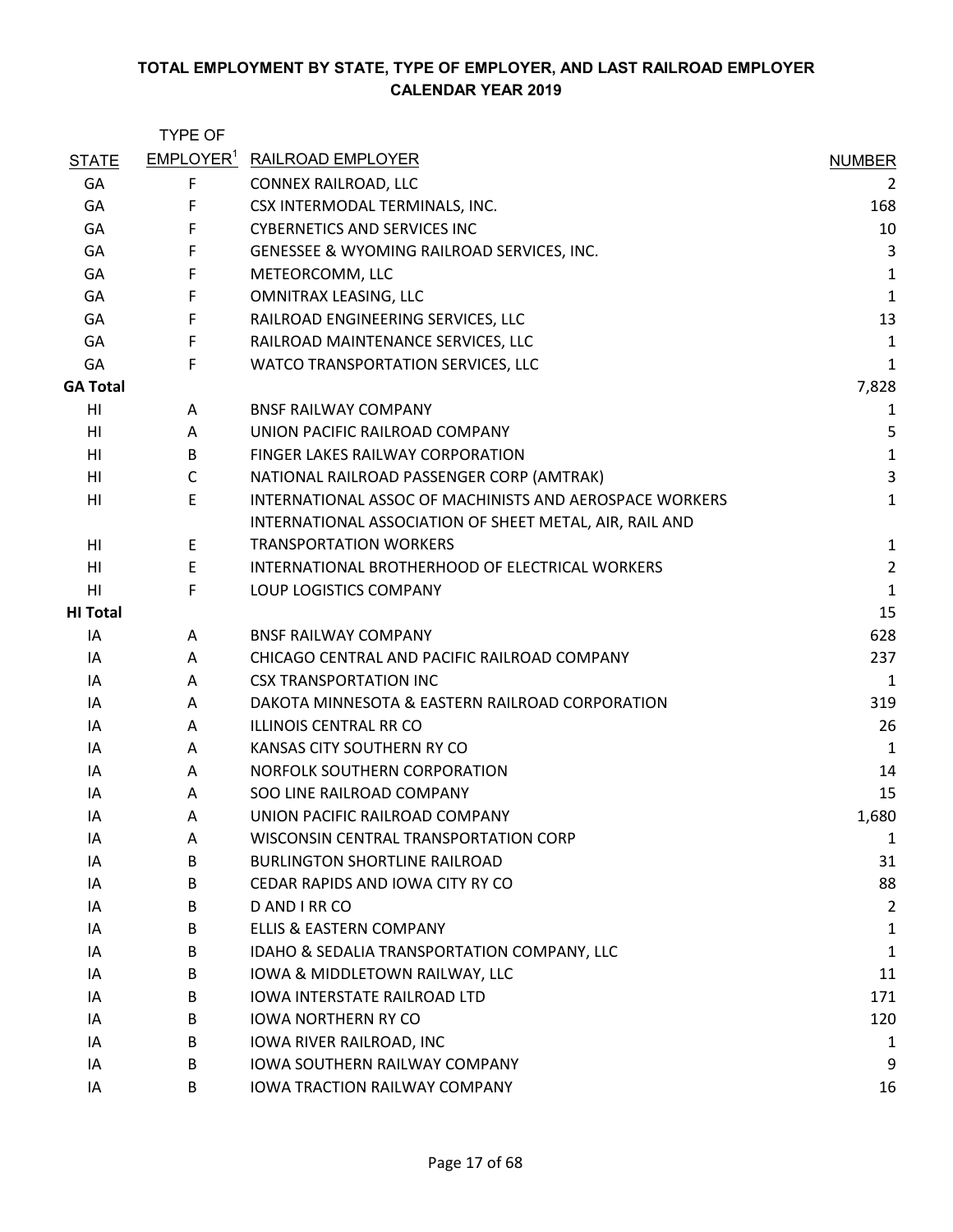|                 | <b>TYPE OF</b> |                                                             |                |
|-----------------|----------------|-------------------------------------------------------------|----------------|
| <b>STATE</b>    |                | EMPLOYER <sup>1</sup> RAILROAD EMPLOYER                     | <b>NUMBER</b>  |
| IA              | B              | <b>KEOKUK JUNCTION RAILWAY</b>                              | 5              |
| IA              | B              | NEBRASKA CENTRAL RAILROAD COMPANY                           | 1              |
| IA              | B              | NEW ENGLAND CENTRAL RAILROAD INC                            | $\mathbf{1}$   |
| IA              | B              | PACIFIC AND ARCTIC RAILWAY AND NAVIGATION COMPANY           | $\overline{2}$ |
| IA              | B              | PROGRESSIVE RAIL, INCORPORATED                              | $\overline{2}$ |
| ΙA              | B              | RIVERPORT RAILROAD, L.L.C.                                  | $\mathbf{1}$   |
| IA              | B              | SAVAGE DAVENPORT RAILROAD COMPANY                           | $\overline{2}$ |
| IA              | C              | NATIONAL RAILROAD PASSENGER CORP (AMTRAK)                   | $\overline{7}$ |
| IA              | E              | BROTHERHOOD OF LOCOMOTIVE ENGINEERS AND TRAINMEN            | 5              |
|                 |                | BROTHERHOOD OF MAINTENANCE OF WAY EMPLOYEES DIVISION OF THE |                |
| IA              | E              | INTERNATIONAL BROTHERHOOD OF TEAMSTERS                      | 4              |
| IA              | E              | INTERNATIONAL ASSOC OF MACHINISTS AND AEROSPACE WORKERS     | $\mathbf{1}$   |
|                 |                | INTERNATIONAL ASSOCIATION OF SHEET METAL, AIR, RAIL AND     |                |
| IA              | E              | <b>TRANSPORTATION WORKERS</b>                               | 3              |
| ΙA              | E              | INTERNATIONAL BROTHERHOOD OF ELECTRICAL WORKERS             | $\overline{7}$ |
| ΙA              | E              | TRANSPORTATION COMMUNICATIONS UNION                         | $\overline{2}$ |
| IA              | F              | LOUP LOGISTICS COMPANY                                      | $\overline{7}$ |
| IA              | F              | PS TECHNOLOGY, INC                                          | $\overline{3}$ |
| ΙA              | F              | <b>TRANSPORTATION TECHNOLOGY CENTER</b>                     | $\mathbf{1}$   |
| IA              | F              | UNION PACIFIC RR EMPLOYEES HEALTH SYSTEMS                   | $\overline{2}$ |
| IA              | F              | WATCO TRANSPORTATION SERVICES, LLC                          | $\overline{2}$ |
| <b>IA Total</b> |                |                                                             | 3,431          |
| ID              | A              | <b>BNSF RAILWAY COMPANY</b>                                 | 335            |
| ID              | A              | UNION PACIFIC RAILROAD COMPANY                              | 998            |
| ID              | B              | BOISE VALLEY RAILROAD, LLC                                  | 18             |
| ID              | B              | BOUNTIFUL GRAIN AND CRAIG MOUNTAIN RAILROAD COMPANY         | 3              |
| ID              | B              | CWW, LLC                                                    | 1              |
| ID              | B.             | DAKOTA MISSOURI VALLEY & WESTERN RR INC                     | $\mathbf{1}$   |
| ID              | B              | EASTERN IDAHO RAILROAD, LLC                                 | 73             |
| ID              | В              | <b>GREAT NORTHWEST RAILROAD, LLC</b>                        | 23             |
| ID              | B              | IDAHO & SEDALIA TRANSPORTATION COMPANY, LLC                 | 1              |
| ID              | B              | <b>IDAHO NORTHERN &amp; PACIFIC RAILROAD COMPANY</b>        | 7              |
| ID              | B              | MISSION MOUNTAIN RAILROAD, LLC                              | 1              |
| ID              | B              | MODESTO AND EMPIRE TRACTION CO                              | 1              |
| ID              | B              | <b>MONTANA RAIL LINK INC</b>                                | 11             |
| ID              | B              | NORTHERN PLAINS RAILROAD, INC                               | $\mathbf{1}$   |
| ID              | B              | PACIFIC AND ARCTIC RAILWAY AND NAVIGATION COMPANY           | 4              |
| ID              | B              | PALOUSE RIVER & COULEE CITY RAILROAD, LLC                   | 3              |
| ID              | B              | PATRIOT RAIL COMPANY, LLC                                   | 1              |
| ID              | B              | PORT OF PEND ORIELLE                                        | 3              |
| ID              | B              | SPOKANE SPANGLE & PALOUSE RAILWAY, LLC                      | 1              |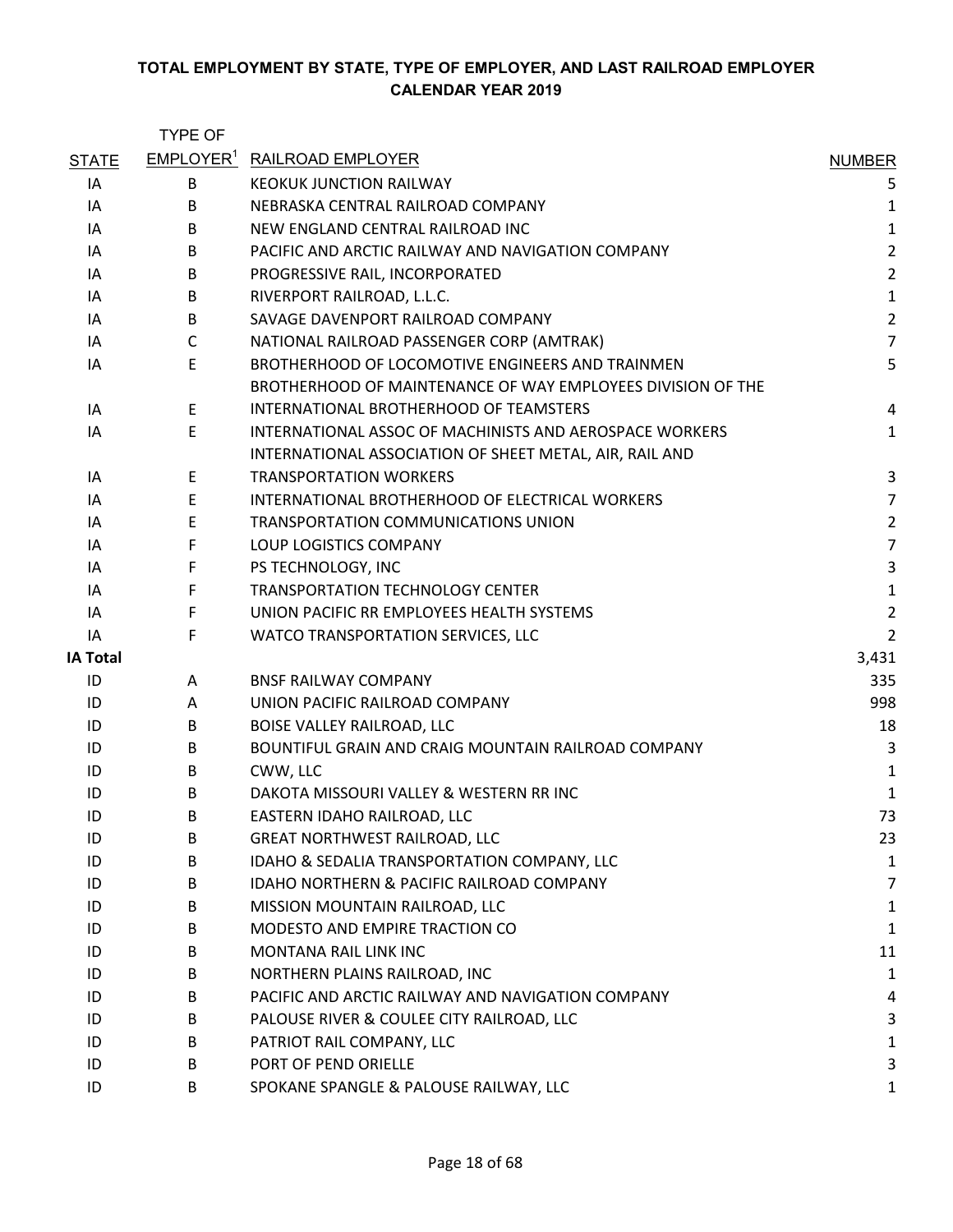|                 | <b>TYPE OF</b> |                                                             |                |
|-----------------|----------------|-------------------------------------------------------------|----------------|
| <b>STATE</b>    |                | <b>EMPLOYER<sup>1</sup> RAILROAD EMPLOYER</b>               | <b>NUMBER</b>  |
| ID              | B              | STRASBURG RR CO                                             | 1              |
| ID              | B              | TRANSITAMERICA SERVICES, INC.                               | 1              |
| ID              | B              | UTAH RY CO                                                  | $\mathbf{1}$   |
| ID              | B              | WASHINGTON AND IDAHO RAILWAY, INC                           | $\mathbf{1}$   |
| ID              | $\mathsf{C}$   | NATIONAL RAILROAD PASSENGER CORP (AMTRAK)                   | $\overline{7}$ |
| ID              | D              | TTX COMPANY (TRAILER TRAIN CO)                              | $\overline{2}$ |
|                 |                | BROTHERHOOD OF MAINTENANCE OF WAY EMPLOYEES DIVISION OF THE |                |
| ID              | Е              | INTERNATIONAL BROTHERHOOD OF TEAMSTERS                      | $\overline{2}$ |
|                 |                | INTERNATIONAL ASSOCIATION OF SHEET METAL, AIR, RAIL AND     |                |
| ID              | E              | <b>TRANSPORTATION WORKERS</b>                               | $\mathbf{1}$   |
| ID              | E              | INTERNATIONAL BROTHERHOOD OF ELECTRICAL WORKERS             | $\mathbf{3}$   |
| ID              | F              | ST. MARIES RIVER RR CO                                      | $\sqrt{4}$     |
| ID              | F              | <b>TRANSPORTATION TECHNOLOGY CENTER</b>                     | $\mathbf{1}$   |
| ID              | F              | UNION PACIFIC RR EMPLOYEES HEALTH SYSTEMS                   | $\mathbf{1}$   |
| ID              | F              | WATCO TRANSPORTATION SERVICES, LLC                          | 28             |
| <b>ID Total</b> |                |                                                             | 1,539          |
| IL              | A              | <b>BNSF RAILWAY COMPANY</b>                                 | 3,822          |
| IL              | A              | CHICAGO CENTRAL AND PACIFIC RAILROAD COMPANY                | 40             |
| IL              | A              | <b>CSX TRANSPORTATION INC</b>                               | 418            |
| IL              | A              | DAKOTA MINNESOTA & EASTERN RAILROAD CORPORATION             | 136            |
| IL              | A              | <b>GATEWAY EASTERN RAILWAY COMPANY</b>                      | 1              |
| IL              | A              | GRAND TRUNK WESTERN RAILROAD COMPANY                        | 23             |
| IL              | A              | <b>ILLINOIS CENTRAL RR CO</b>                               | 1,508          |
| IL              | A              | KANSAS CITY SOUTHERN RY CO                                  | 55             |
| IL              | A              | NORFOLK SOUTHERN CORPORATION                                | 1,332          |
| IL              | A              | SOO LINE RAILROAD COMPANY                                   | 284            |
| IL              | A              | UNION PACIFIC RAILROAD COMPANY                              | 3,583          |
| IL              | A              | WISCONSIN CENTRAL TRANSPORTATION CORP                       | 161            |
| IL              | B              | A&R TERMINAL RAILROAD, LLC                                  | $\overline{7}$ |
| IL              | B              | ADRIAN & BLISSFIELD RAILROAD COMPANY                        | 2              |
| IL              | B              | AFFTON TERMINAL SERVICES RAILROAD, LLC                      | $\mathbf{1}$   |
| IL              | B              | AG VALLEY RAILROAD, LLC                                     | 16             |
| IL              | B              | ALABAMA & GULF COAST RAILWAY, LLC                           | $\overline{2}$ |
| IL              | B              | ALTON AND SOUTHERN RAILWAY COMPANY                          | 269            |
| IL              | B              | ARCELORMITTAL SOUTH CHICAGO & INDIANA HARBOR RAILWAY, INC   | 3              |
| IL              | B              | AUSTIN WESTERN RAILROAD, LLC                                | $\mathbf{1}$   |
| IL              | B              | BELT RAILWAY COMPANY OF CHICAGO                             | 412            |
| IL              | B              | BLACKWELL NORTHERN GATEWAY RAILROAD COMPANY                 | 3              |
| IL              | B              | BLOOMER SHIPPERS CONNECTING RAILROAD COMPANY, THE           | 10             |
| IL              | B              | BUFFALO & PITTSBURGH RAILROAD INC                           | $\mathbf{1}$   |
| IL              | B              | <b>BURLINGTON SHORTLINE RAILROAD</b>                        | 26             |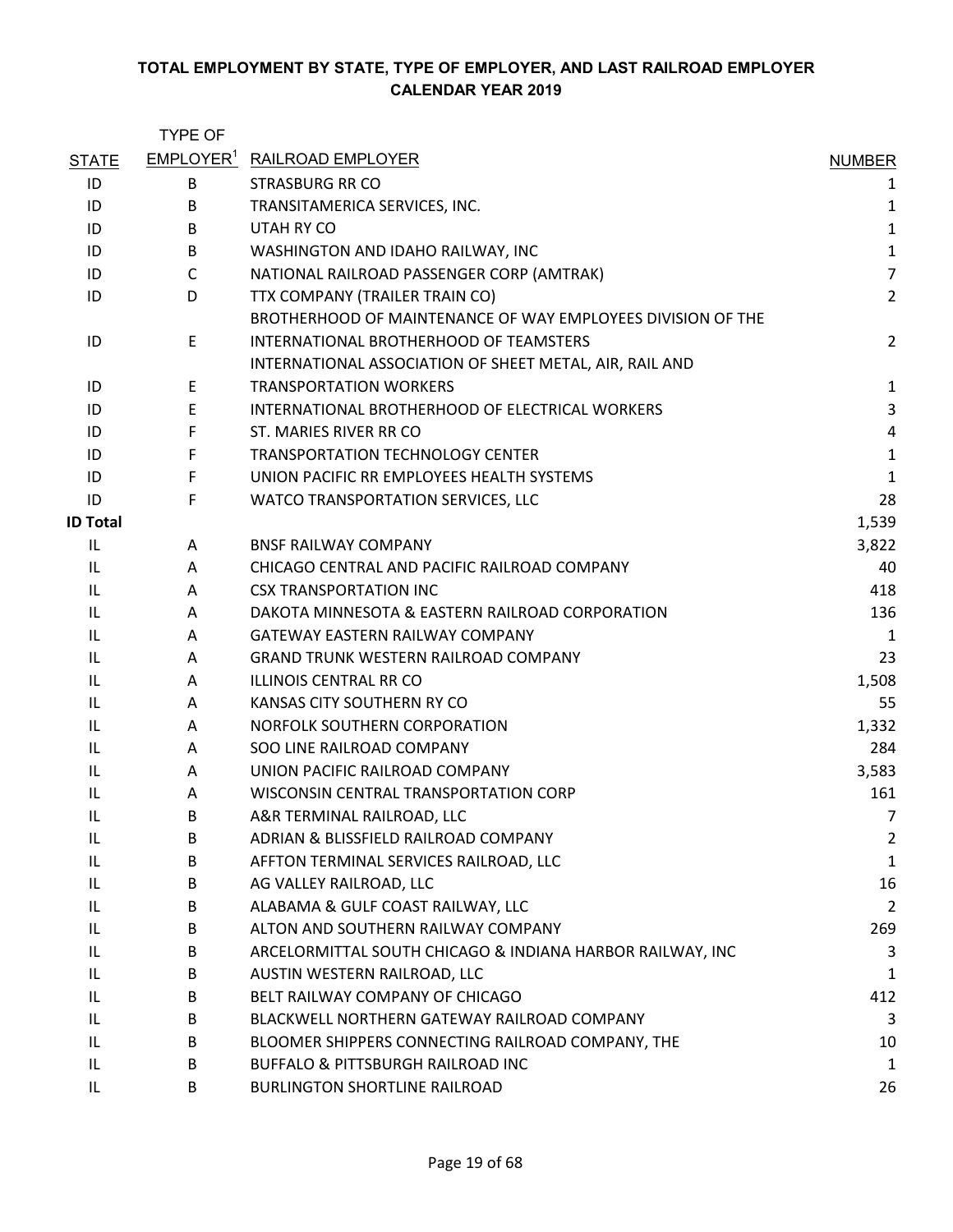|              | <b>TYPE OF</b> |                                                         |                |
|--------------|----------------|---------------------------------------------------------|----------------|
| <b>STATE</b> |                | <b>EMPLOYER<sup>1</sup> RAILROAD EMPLOYER</b>           | <b>NUMBER</b>  |
| IL           | B              | CENTRAL MIDLAND RAILWAY COMPANY                         | 8              |
| IL           | B              | CENTRAL RAILROAD COMPANY OF INDIANAPOLIS                | 1              |
| IL           | B              | CHESAPEAKE AND INDIANA RAILROAD COMPANY, INC.           | $\mathbf{1}$   |
| IL           | B              | CHICAGO JUNCTION RAILWAY COMPANY, LLC                   | 8              |
| IL           | В              | CHICAGO RAIL AND PORT, LLC                              | 3              |
| IL           | B              | CHICAGO RAIL LINK, LLC                                  | 23             |
| IL           | B              | CHICAGO SOUTH SHORE & SOUTH BEND RAILROAD               | $\mathbf{1}$   |
| IL           | B              | CHICAGO TERMINAL RAILROAD COMPANY                       | $\overline{3}$ |
| IL           | B              | CICERO CENTRAL RAILROAD, LLC                            | 14             |
| IL           | B              | COLUMBUS AND GREENVILLE RY CO                           | $\mathbf{1}$   |
| IL           | B              | CWW, LLC                                                | $\overline{2}$ |
|              |                | DALLAS, GARLAND & NORTHEASTERN RAILROAD, INC. (DELAWARE |                |
| IL           | B              | CORPORATION)                                            | 1              |
| IL           | В              | DECATUR & EASTERN ILLINOIS RAILROAD, LLC                | 36             |
| IL           | B              | DECATUR CENTRAIL RAILROAD, LLC                          | $\overline{2}$ |
| IL           | B              | DECATUR JUNCTION RAILWAY COMPANY                        | $\overline{2}$ |
| IL           | B              | EASTERN ILLINOIS RAILROAD COMPANY                       | 9              |
| IL           | B              | EFFINGHAM RAILROAD COMPANY                              | 6              |
| IL           | B              | EVANSVILLE WESTERN RAILWAY, INC.                        | 45             |
| IL           | B              | FLORIDA EAST COAST RAILWAY, LLC                         | $\mathbf{1}$   |
| IL           | B              | <b>GARY RAILWAY COMPANY</b>                             | 11             |
| IL           | B              | <b>GRENADA RAILROAD, LLC</b>                            | $\mathbf{1}$   |
| IL           | B              | IDAHO & SEDALIA TRANSPORTATION COMPANY, LLC             | $\mathbf{1}$   |
| IL           | В              | ILLINOIS & MIDLAND RAILROAD, INC                        | 39             |
| IL           | B              | ILLINOIS RAILWAY, LLC                                   | 60             |
| IL           | B              | INDIANA & OHIO RAILWAY COMPANY, THE                     | 3              |
| IL           | B              | INDIANA BUSINESS RAILROAD, INC                          | 1              |
| IL           | B              | INDIANA EASTERN RAILROAD, LLC                           | $\mathbf{1}$   |
| IL           | B              | INDIANA HARBOR BELT RR CO                               | 245            |
| IL           | B              | <b>INDIANA RAILROAD CO</b>                              | 9              |
| IL           | B              | INDIANA SOUTHERN RAILROAD, LLC                          | 3              |
| IL           | В              | IOWA & MIDDLETOWN RAILWAY, LLC                          | 1              |
| IL           | B              | <b>IOWA INTERSTATE RAILROAD LTD</b>                     | 60             |
| IL           | B              | <b>KEOKUK JUNCTION RAILWAY</b>                          | 11             |
| IL           | B              | LAKE STATE RAILWAY COMPANY                              | $\mathbf{1}$   |
| IL           | B              | MINNESOTA COMMERCIAL RY CO                              | $\mathbf{1}$   |
| IL           | B              | MITTAL STEEL USA-RAILWAYS, INC                          | $\overline{2}$ |
| IL           | B              | MOTIVE RAIL, INC.                                       | $\mathbf{1}$   |
| IL           | B              | NEBRASKA CENTRAL RAILROAD COMPANY                       | 1              |
| IL           | B              | NORTHERN PLAINS RAILROAD, INC                           | $\mathbf{1}$   |
| IL           | B              | PACIFIC AND ARCTIC RAILWAY AND NAVIGATION COMPANY       | $\overline{2}$ |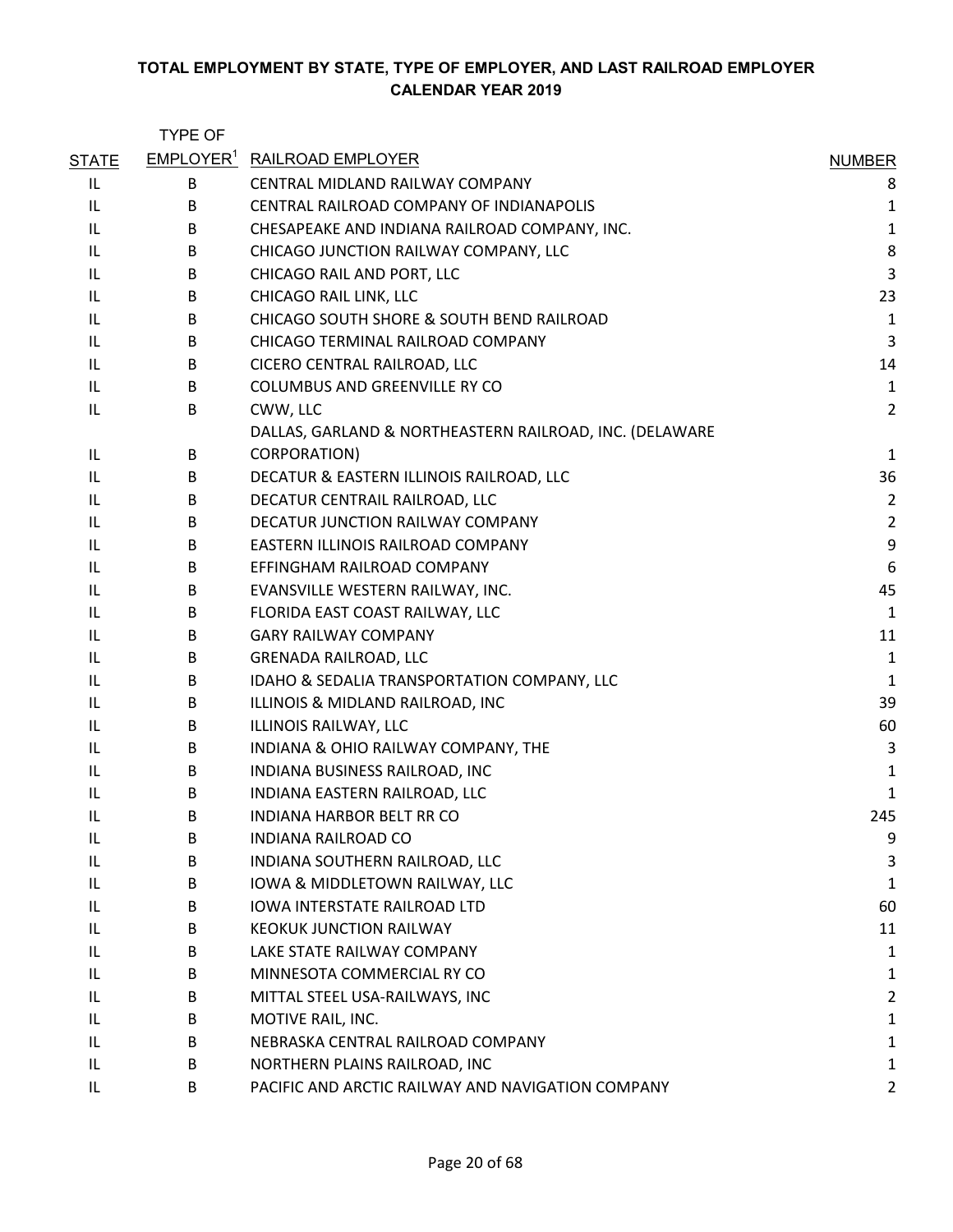|              | <b>TYPE OF</b> |                                                                     |                |
|--------------|----------------|---------------------------------------------------------------------|----------------|
| <b>STATE</b> |                | <b>EMPLOYER<sup>1</sup> RAILROAD EMPLOYER</b>                       | <b>NUMBER</b>  |
| IL           | В              | PACIFIC HARBOR LINE, INC.                                           | 12             |
| IL           | B              | PADUCAH & LOUISVILLE RAILWAY INC                                    | 11             |
| IL           | B              | PATRIOT RAIL COMPANY, LLC                                           | $\mathbf 1$    |
| IL           | B              | PIONEER RAILROAD SERVICES INC                                       | 29             |
| IL           | B              | PORT HARBOR RAILROAD, INC                                           | $\overline{7}$ |
| IL           | B              | PROGRESSIVE RAIL INCORPORATED                                       | $\mathbf{1}$   |
| IL           | B              | PROGRESSIVE RAIL, INCORPORATED                                      | $\mathbf 1$    |
| IL.          | B              | PUGET SOUND & PACIFIC RAILROAD                                      | $\overline{2}$ |
| IL.          | B              | R BUILT RAIL LINES, LLC                                             | $\mathbf 1$    |
| IL           | B              | R.J. CORMAN RAILROAD COMPANY/MEMPHIS LINE                           | $\overline{4}$ |
| IL           | B              | RIVERPORT RAILROAD, L.L.C.                                          | 9              |
| IL           | B              | SAVAGE DAVENPORT RAILROAD COMPANY                                   | $\mathbf 1$    |
| IL           | B              | SQUAW CREEK SOUTHERN RAILROAD, INC                                  | $\overline{4}$ |
| IL           | B              | TAZEWELL & PEORIA RAILROAD, INC                                     | 49             |
| IL           | B              | TERMINAL RR ASSOCIATION OF ST LOUIS                                 | 166            |
|              |                | TOLEDO, PEORIA & WESTERN RAILWAY CORPORATION (DELAWARE              |                |
| IL           | B              | CORPORATION)                                                        | 31             |
| IL           | B              | TRANSDISTRIBUTION BROOKFIELD RAILROAD COMPANY                       | $\overline{7}$ |
| IL           | B              | <b>VANDALIA RR CO</b>                                               | $\mathbf{1}$   |
| IL           | B              | VERMILLION VALLEY RAILROAD COMPANY, INC.                            | $\overline{2}$ |
| IL           | B              | WEST BELT RAILWAY, LLC                                              | 5              |
| IL           | B              | WISCONSIN & SOUTHERN RAILROAD, LLC                                  | 15             |
| IL.          | B              | WISCONSIN NORTHERN RAILROAD COMPANY, LLC                            | $\mathbf{1}$   |
| IL           | C              | NATIONAL RAILROAD PASSENGER CORP (AMTRAK)                           | 1,412          |
| IL           | C              | NORTHEAST ILLINOIS REGIONAL COMMUTER RAILROAD CORP (METRA)          | 2,616          |
| IL           | C              | NORTHERN INDIANA COMMUTER TRANSPORTATION DISTRICT                   | 3              |
| IL.          | D              | TTX COMPANY (TRAILER TRAIN CO)                                      | 576            |
| IL           | E              | AMALGAMATED TRANSIT UNION                                           | 3              |
| IL           | E              | BROTHERHOOD OF LOCOMOTIVE ENGINEERS AND TRAINMEN                    | 10             |
|              |                | BROTHERHOOD OF MAINTENANCE OF WAY EMPLOYEES DIVISION OF THE         |                |
| IL           | E              | INTERNATIONAL BROTHERHOOD OF TEAMSTERS                              | 22             |
| IL           | E              | BROTHERHOOD OF RAILROAD SIGNALMEN                                   | $\overline{4}$ |
| IL           | E              | INTERNATIONAL ASSOC OF MACHINISTS AND AEROSPACE WORKERS             | 14             |
|              |                | INTERNATIONAL ASSOCIATION OF SHEET METAL, AIR, RAIL AND             |                |
| IL           | E              | <b>TRANSPORTATION WORKERS</b>                                       | 22             |
| IL           | E              | INTERNATIONAL BOILER MKRS IRON SHP BUILDERS BLACKSMITHS AND HELPERS | 8              |
| IL           | E              | INTERNATIONAL BROTHERHOOD OF ELECTRICAL WORKERS                     | 14             |
| IL           | E              | TRANSPORTATION COMMUNICATIONS UNION                                 | 25             |
| IL           | F              | ASSOCIATION OF AMERICAN RAILROADS                                   | $\overline{2}$ |
| IL           | F              | CHICAGO CAR INTERCHANGE BUREAU, THE                                 | 4              |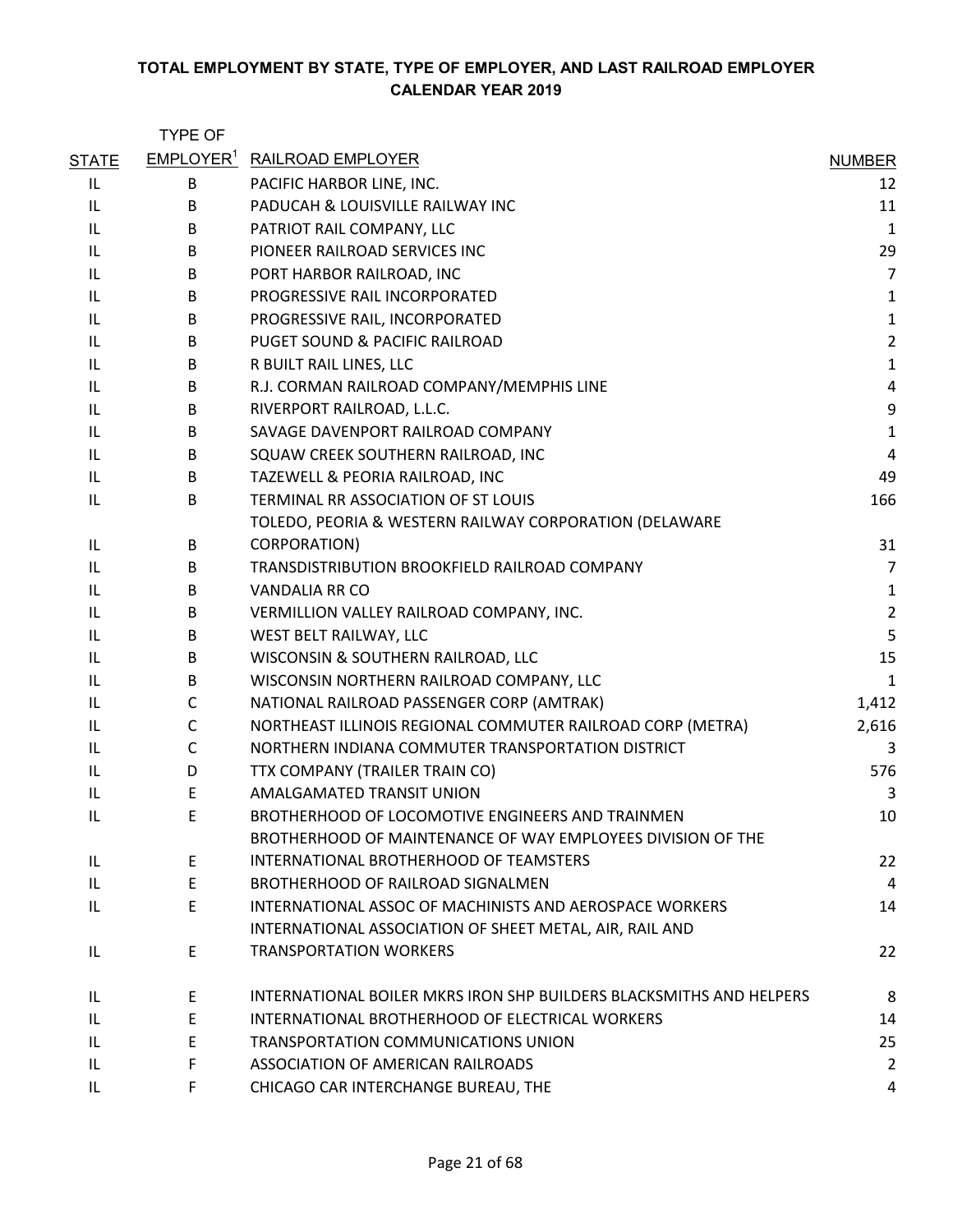|                 | <b>TYPE OF</b> |                                                           |                         |
|-----------------|----------------|-----------------------------------------------------------|-------------------------|
| <b>STATE</b>    |                | <b>EMPLOYER<sup>1</sup></b> RAILROAD EMPLOYER             | <b>NUMBER</b>           |
| IL              | F              | CSX INTERMODAL TERMINALS, INC.                            | 82                      |
| IL              | F              | <b>CYBERNETICS AND SERVICES INC</b>                       | 3                       |
| IL              | F              | GENESSEE & WYOMING RAILROAD SERVICES, INC.                | $\overline{7}$          |
| IL.             | F              | IRONHORSE RESOURCES, INC.                                 | 12                      |
| IL.             | F              | KANKAKEE, BEAVERVILLE AND SOUTHERN RR CO                  | 10                      |
| IL              | F              | LOUP LOGISTICS COMPANY                                    | $\mathbf 1$             |
| IL              | F              | OMNITRAX LEASING, LLC                                     | $\overline{2}$          |
| IL              | F              | PERMIAN BASIN RAILWAYS, INC                               | $\mathbf 1$             |
| IL.             | F              | RAILROAD ENGINEERING SERVICES, LLC                        | $\overline{\mathbf{r}}$ |
| IL              | F              | TRANSPORTATION TECHNOLOGY CENTER                          | $\overline{2}$          |
| IL              | F              | WATCO TRANSPORTATION SERVICES, LLC                        | $\mathbf{1}$            |
| <b>IL Total</b> |                |                                                           | 17,958                  |
| IN              | A              | <b>BNSF RAILWAY COMPANY</b>                               | 191                     |
| IN              | A              | CHICAGO CENTRAL AND PACIFIC RAILROAD COMPANY              | 3                       |
| IN              | A              | <b>CSX TRANSPORTATION INC</b>                             | 1,425                   |
| IN              | A              | DAKOTA MINNESOTA & EASTERN RAILROAD CORPORATION           | 4                       |
| IN              | A              | <b>GRAND TRUNK WESTERN RAILROAD COMPANY</b>               | 31                      |
| IN              | Α              | <b>ILLINOIS CENTRAL RR CO</b>                             | 629                     |
| IN              | A              | NORFOLK SOUTHERN CORPORATION                              | 2,263                   |
| IN              | A              | SOO LINE RAILROAD COMPANY                                 | 61                      |
| IN              | A              | UNION PACIFIC RAILROAD COMPANY                            | 225                     |
| IN              | A              | WISCONSIN CENTRAL TRANSPORTATION CORP                     | 149                     |
| IN              | B              | AG VALLEY RAILROAD, LLC                                   | 3                       |
| IN              | B              | ARCELORMITTAL SOUTH CHICAGO & INDIANA HARBOR RAILWAY, INC | 12                      |
| IN              | B              | BELT RAILWAY COMPANY OF CHICAGO                           | 53                      |
| IN              | B              | CCET, LLC                                                 | 4                       |
| IN              | B              | CENTRAL INDIANA & WESTERN RR CO                           | 5                       |
| IN              | B              | CENTRAL RAILROAD COMPANY OF INDIANA, THE                  | 10                      |
| IN              | B              | CENTRAL RAILROAD COMPANY OF INDIANAPOLIS                  | 61                      |
| IN              | B              | CHESAPEAKE AND INDIANA RAILROAD COMPANY, INC.             | 13                      |
| IN              | B              | CHICAGO PORT RAILROAD COMPANY                             | $\overline{2}$          |
| IN              | В              | CHICAGO RAIL LINK, LLC                                    | 18                      |
| IN              | B              | CHICAGO SOUTH SHORE & SOUTH BEND RAILROAD                 | 63                      |
| IN              | B              | CHICAGO TERMINAL RAILROAD COMPANY                         | $\mathbf 1$             |
| IN              | B              | CICERO CENTRAL RAILROAD, LLC                              | 14                      |
| IN              | B              | DECATUR & EASTERN ILLINOIS RAILROAD, LLC                  | $\overline{7}$          |
| IN              | B              | DELRAY CONNECTING RR CO                                   | 1                       |
| IN              | B              | DUBOIS COUNTY RAILROAD CORPORATION                        | 6                       |
| IN              | В              | EVANSVILLE WESTERN RAILWAY, INC.                          | 32                      |
| IN              | B              | <b>GARY RAILWAY COMPANY</b>                               | 158                     |
| IN              | B              | <b>GRAINBELT CORP</b>                                     | $\mathbf{1}$            |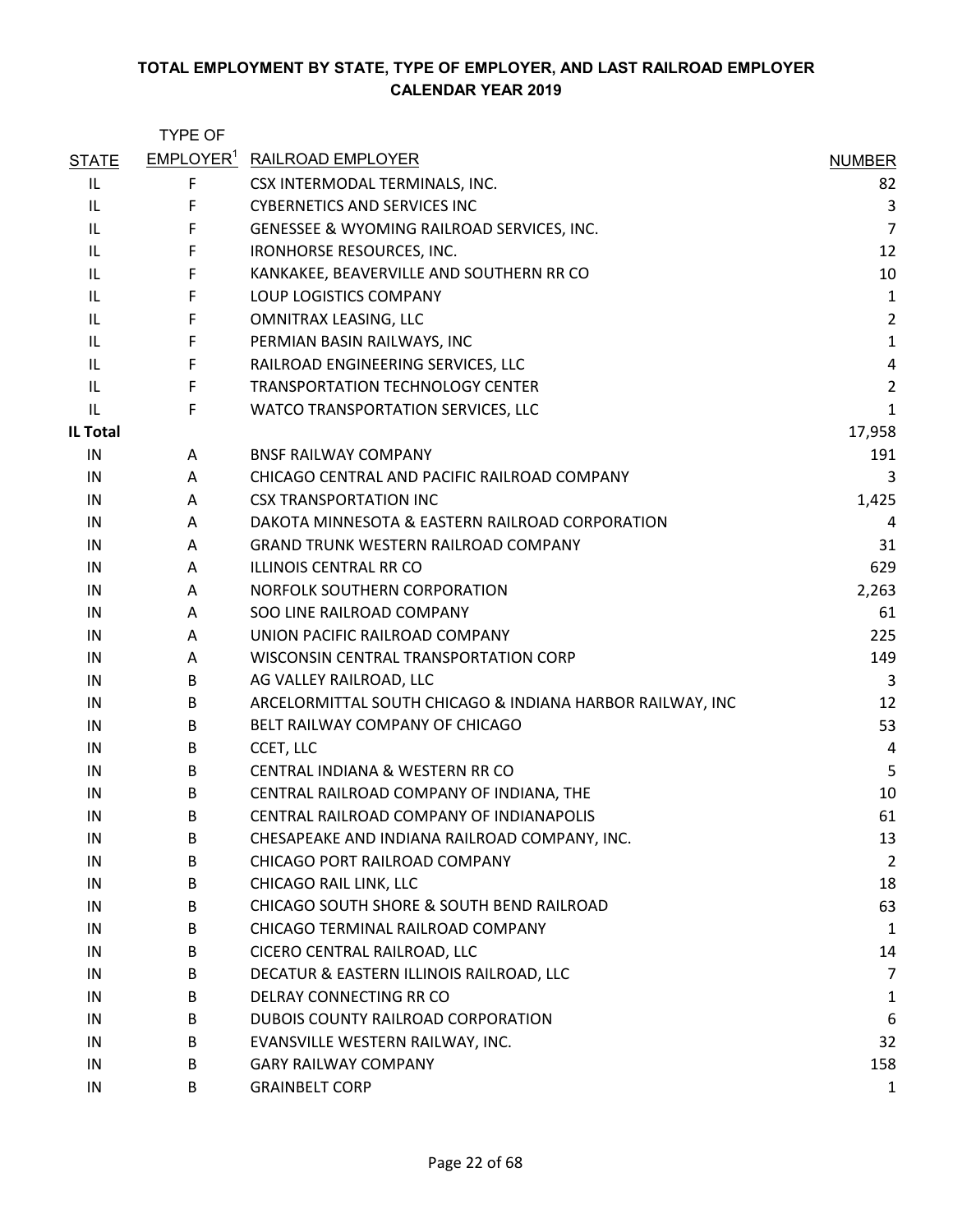|              | <b>TYPE OF</b> |                                                             |                         |
|--------------|----------------|-------------------------------------------------------------|-------------------------|
| <b>STATE</b> |                | <b>EMPLOYER<sup>1</sup></b> RAILROAD EMPLOYER               | <b>NUMBER</b>           |
| IN           | B              | <b>GRAND ELK RAILROAD, INC</b>                              | 5                       |
| IN           | В              | INDIANA & OHIO RAILWAY COMPANY, THE                         | 6                       |
| IN           | B              | INDIANA EASTERN RAILROAD, LLC                               | $\mathbf 1$             |
| IN           | B              | <b>INDIANA HARBOR BELT RR CO</b>                            | 449                     |
| IN           | B              | INDIANA NORTHEASTERN RAILROAD COMPANY INC                   | 14                      |
| IN           | B              | INDIANA RAILROAD CO                                         | 141                     |
| IN           | B              | INDIANA SOUTHERN RAILROAD, LLC                              | 36                      |
| IN           | B              | INDIANA SOUTHWESTERN RAILWAY CO.                            | $\overline{c}$          |
| IN           | B              | <b>IOWA INTERSTATE RAILROAD LTD</b>                         | 6                       |
| IN           | B              | LAKE STATE RAILWAY COMPANY                                  | $\overline{2}$          |
| IN           | B              | LOUISVILLE & INDIANA RAILROAD COMPANY                       | 33                      |
| IN           | B              | LUCAS RAIL LINES, INC                                       | 3                       |
| IN           | B              | <b>MADISON RR</b>                                           | 6                       |
| IN           | B              | <b>MG RAIL INC</b>                                          | 9                       |
| IN           | B              | MICHIGAN SOUTHERN RAIROAD COMPANY                           | $\overline{2}$          |
| IN           | B              | MITTAL STEEL USA-RAILWAYS, INC                              | 42                      |
| IN           | B              | NEW YORK & ATLANTIC RAILWAY COMPANY                         | 1                       |
| IN           | B              | PACIFIC AND ARCTIC RAILWAY AND NAVIGATION COMPANY           | 1                       |
| IN           | B              | PACIFIC HARBOR LINE, INC.                                   | $\overline{\mathbf{c}}$ |
| IN           | B              | PADUCAH & LOUISVILLE RAILWAY INC                            | 3                       |
| IN           | В              | PATRIOT RAIL COMPANY, LLC                                   | 1                       |
| IN           | B              | PERRY COUNTY PORT AUTHORITY                                 | 8                       |
| IN           | B              | R BUILT RAIL LINES, LLC                                     | $\overline{2}$          |
| IN           | B              | R.J. CORMAN RAILROAD COMPANY/MEMPHIS LINE                   | $\overline{2}$          |
| IN           | B              | SOUTHERN INDIANA RY INC                                     | 4                       |
| IN           | B              | SQUAW CREEK SOUTHERN RAILROAD, INC                          | 13                      |
|              |                | TOLEDO, PEORIA & WESTERN RAILWAY CORPORATION (DELAWARE      |                         |
| IN           | B              | CORPORATION)                                                | 22                      |
| IN           | B              | TWIN CITIES & WESTERN RR CO                                 | 1                       |
| IN           | В              | VERMILLION VALLEY RAILROAD COMPANY, INC.                    | 1                       |
| IN           | C              | KEOLIS COMMUTER SERVICES, LLC                               | 1                       |
| IN           | C              | NATIONAL RAILROAD PASSENGER CORP (AMTRAK)                   | 818                     |
| IN           | C              | NORTHEAST ILLINOIS REGIONAL COMMUTER RAILROAD CORP (METRA)  | 326                     |
| IN           | C              | NORTHERN INDIANA COMMUTER TRANSPORTATION DISTRICT           | 368                     |
| IN           | D              | TTX COMPANY (TRAILER TRAIN CO)                              | 89                      |
| IN           | E              | BROTHERHOOD OF LOCOMOTIVE ENGINEERS AND TRAINMEN            | 6                       |
|              |                | BROTHERHOOD OF MAINTENANCE OF WAY EMPLOYEES DIVISION OF THE |                         |
| IN           | E.             | INTERNATIONAL BROTHERHOOD OF TEAMSTERS                      | 5                       |
| IN           | E              | BROTHERHOOD OF RAILROAD SIGNALMEN                           | 1                       |
| IN           | E              | INTERNATIONAL ASSOC OF MACHINISTS AND AEROSPACE WORKERS     | 2                       |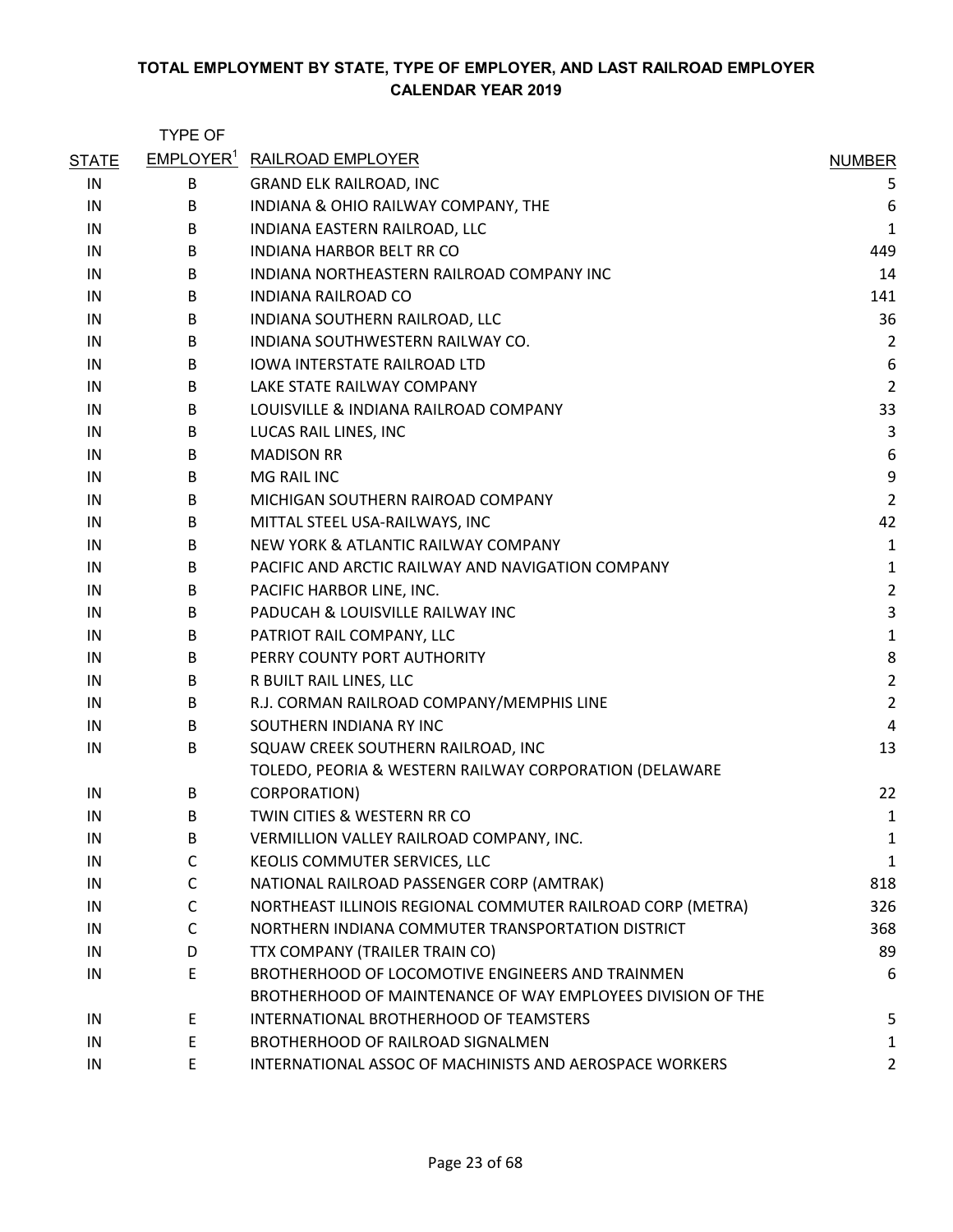|                 | <b>TYPE OF</b>        |                                                                     |                |
|-----------------|-----------------------|---------------------------------------------------------------------|----------------|
| <b>STATE</b>    | EMPLOYER <sup>1</sup> | <b>RAILROAD EMPLOYER</b>                                            | <b>NUMBER</b>  |
|                 |                       | INTERNATIONAL ASSOCIATION OF SHEET METAL, AIR, RAIL AND             |                |
| IN              | E                     | <b>TRANSPORTATION WORKERS</b>                                       | 12             |
| IN              | Е                     | INTERNATIONAL BOILER MKRS IRON SHP BUILDERS BLACKSMITHS AND HELPERS | 4              |
| IN              | $\mathsf E$           | INTERNATIONAL BROTHERHOOD OF ELECTRICAL WORKERS                     | 6              |
| IN              | E                     | NATIONAL CONFERENCE OF FIREMEN AND OILERS -SEIU, AFL-CIO, THE       | $\overline{2}$ |
| IN              | Ε                     | TRANSPORTATION COMMUNICATIONS UNION                                 | 3              |
| IN              | F                     | CHICAGO CAR INTERCHANGE BUREAU, THE                                 | $\overline{2}$ |
| IN              | F                     | CSX INTERMODAL TERMINALS, INC.                                      | 18             |
| IN              | F                     | <b>CYBERNETICS AND SERVICES INC</b>                                 | 9              |
| IN              | F                     | <b>EMPLOYEE REPRESENTATIVES</b>                                     | $\mathbf{1}$   |
| IN              | F                     | GENESSEE & WYOMING RAILROAD SERVICES, INC.                          | $\mathbf{1}$   |
| IN              | F                     | <b>GPB CONSULTING, LLC</b>                                          | 6              |
| IN              | F                     | OMNITRAX LEASING, LLC                                               | $\overline{2}$ |
| IN              | F                     | TRANSPORTATION TECHNOLOGY CENTER                                    | $\overline{3}$ |
| IN              | F                     | TRANSTAR, LLC                                                       | $\mathbf 1$    |
| IN              | F                     | WATCO TRANSPORTATION SERVICES, LLC                                  | $\mathbf{1}$   |
| <b>IN Total</b> |                       |                                                                     | 7,950          |
| KS              | A                     | <b>BNSF RAILWAY COMPANY</b>                                         | 3,251          |
| KS              | Α                     | <b>CSX TRANSPORTATION INC</b>                                       | 1              |
| KS              | A                     | DAKOTA MINNESOTA & EASTERN RAILROAD CORPORATION                     | 10             |
| KS              | Α                     | <b>ILLINOIS CENTRAL RR CO</b>                                       | 2              |
| КS              | A                     | KANSAS CITY SOUTHERN RY CO                                          | 365            |
| KS              | Α                     | NORFOLK SOUTHERN CORPORATION                                        | 21             |
| KS              | A                     | UNION PACIFIC RAILROAD COMPANY                                      | 1,405          |
| KS              | A                     | WISCONSIN CENTRAL TRANSPORTATION CORP                               | 1              |
| КS              | B                     | ABERDEEN CAROLINA & WESTERN RAILROAD COMPANY                        | 1              |
| KS              | B                     | BLACKWELL NORTHERN GATEWAY RAILROAD COMPANY                         | $\overline{2}$ |
| KS              | B                     | CIMARRON VALLEY RAILROAD, L.C.                                      | 25             |
| КS              | B                     | EASTERN IDAHO RAILROAD, LLC                                         | 1              |
| KS              | B                     | FORT WORTH & WESTERN RR CO                                          | 1              |
| KS              | B                     | GARDEN CITY WESTERN RAILWAYCOMPANY, THE                             | 5              |
| KS              | B                     | <b>GREAT LAKES CENTRAL RAILROAD</b>                                 | 1              |
| KS              | B                     | <b>INDIANA RAILROAD CO</b>                                          | $\mathbf{1}$   |
| KS              | B                     | KANSAS & OKLAHOMA RAILROAD, LLC                                     | 123            |
| KS              | B                     | KANSAS CITY TERMINAL RY CO                                          | 4              |
| KS              | B                     | KAW RIVER RAILROAD, LLC                                             | 13             |
| KS              | B                     | <b>KYLE RAILROAD COMPANY</b>                                        | 68             |
| KS              | B                     | MISSOURI & NORTHERN ARKANSAS RAILROAD COMPANY INC                   | 11             |
| KS              | B                     | MONTANA RAIL LINK INC                                               | $\overline{2}$ |
| KS              | B                     | NEBRASKA CENTRAL RAILROAD COMPANY                                   | 1              |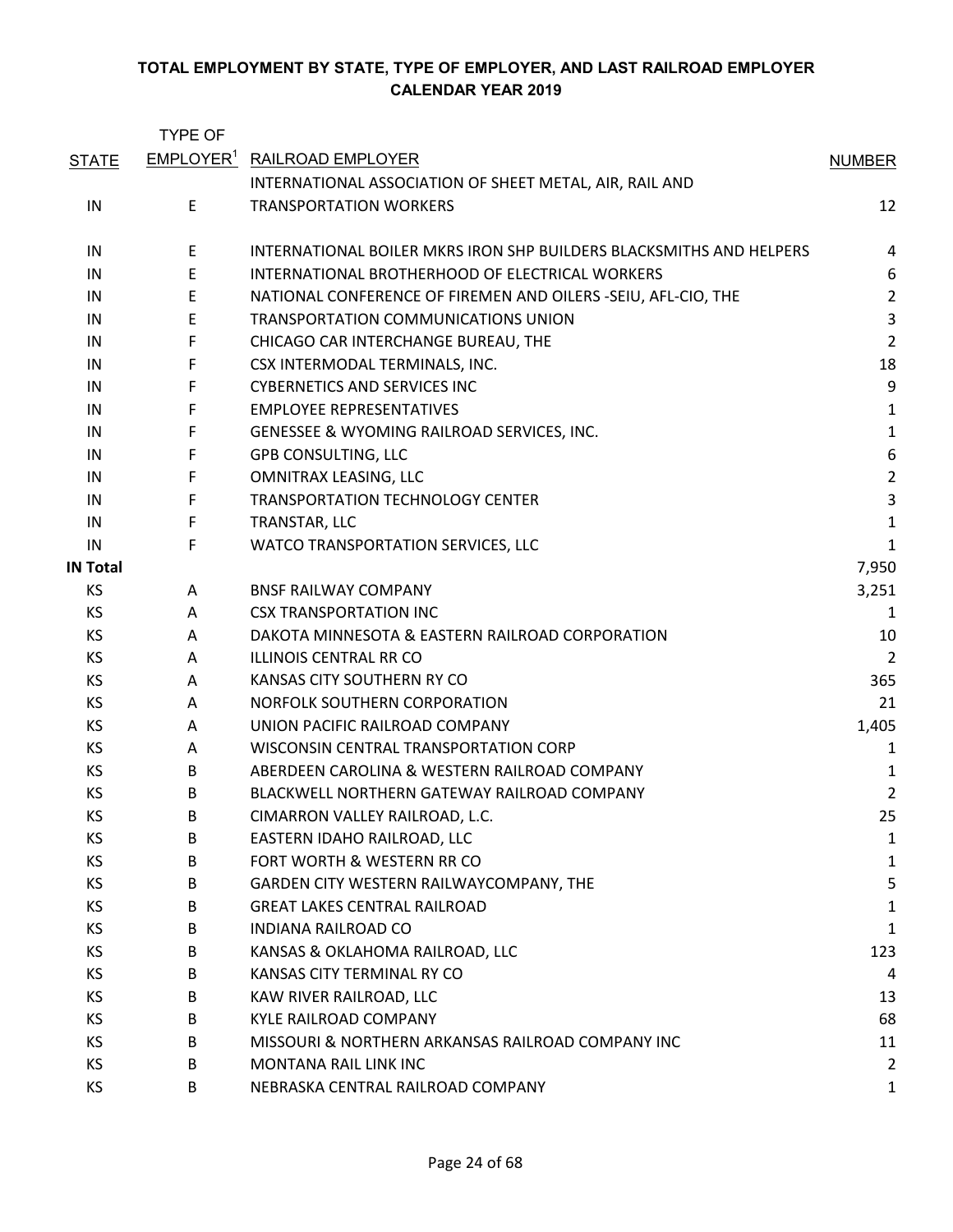|                 | <b>TYPE OF</b> |                                                                     |                         |
|-----------------|----------------|---------------------------------------------------------------------|-------------------------|
| <b>STATE</b>    |                | <b>EMPLOYER<sup>1</sup></b> RAILROAD EMPLOYER                       | <b>NUMBER</b>           |
| KS              | B              | OZARK VALLEY RAILROAD, INC                                          | 1                       |
| <b>KS</b>       | B              | PACIFIC HARBOR LINE, INC.                                           | $\mathbf{1}$            |
| <b>KS</b>       | B              | PATRIOT RAIL COMPANY, LLC                                           | $\mathbf{1}$            |
| <b>KS</b>       | B              | SOUTH KANSAS AND OKLAHOMA RR                                        | 112                     |
| <b>KS</b>       | B              | SPOKANE SPANGLE & PALOUSE RAILWAY, LLC                              | $\mathbf 1$             |
| KS              | B              | STILLWATER CENTRAL RAILROAD, LLC                                    | $\mathbf 1$             |
| KS              | B              | V&S RAILWAY, LLC                                                    | 3                       |
| KS              | B              | WICHITA TERMINAL ASSOCIATION                                        | 19                      |
| KS              | C              | BOMBARDIER TRANSPORTATION SERVICES USA CORPORTATION                 | $\mathbf{1}$            |
| KS              | $\mathsf C$    | LONG ISLAND RAILROAD COMPANY                                        | $\mathbf{1}$            |
| KS              | $\mathsf{C}$   | NATIONAL RAILROAD PASSENGER CORP (AMTRAK)                           | 17                      |
| KS              | D              | TTX COMPANY (TRAILER TRAIN CO)                                      | 21                      |
| KS              | E              | BROTHERHOOD OF LOCOMOTIVE ENGINEERS AND TRAINMEN                    | $\overline{2}$          |
|                 |                | BROTHERHOOD OF MAINTENANCE OF WAY EMPLOYEES DIVISION OF THE         |                         |
| KS              | E              | INTERNATIONAL BROTHERHOOD OF TEAMSTERS                              | 5                       |
| <b>KS</b>       | E              | INTERNATIONAL ASSOC OF MACHINISTS AND AEROSPACE WORKERS             | 3                       |
|                 |                | INTERNATIONAL ASSOCIATION OF SHEET METAL, AIR, RAIL AND             |                         |
| KS              | E              | <b>TRANSPORTATION WORKERS</b>                                       | 11                      |
| KS              | E              | INTERNATIONAL BOILER MKRS IRON SHP BUILDERS BLACKSMITHS AND HELPERS | 29                      |
| <b>KS</b>       | E              | INTERNATIONAL BROTHERHOOD OF ELECTRICAL WORKERS                     | 4                       |
| KS              | E              | TRANSPORTATION COMMUNICATIONS UNION                                 | 3                       |
| KS              | F.             | <b>CYBERNETICS AND SERVICES INC</b>                                 | $\mathbf{1}$            |
| <b>KS</b>       | F              | GENESSEE & WYOMING RAILROAD SERVICES, INC.                          | $\overline{c}$          |
| KS              | F              | NATIONAL RY LABOR CONFERENCE                                        | $\mathbf 1$             |
| KS              | F              | RAILROAD ENGINEERING SERVICES, LLC                                  | $\overline{2}$          |
| KS              | F              | RAILROAD MAINTENANCE SERVICES, LLC                                  | $\mathbf{1}$            |
| <b>KS</b>       | F              | WATCO TRANSPORTATION SERVICES, LLC                                  | 137                     |
| <b>KS Total</b> |                |                                                                     | 5,695                   |
| KY              | A              | <b>BNSF RAILWAY COMPANY</b>                                         | 4                       |
| KY              | A              | <b>CSX TRANSPORTATION INC</b>                                       | 1,846                   |
| KY              | A              | DAKOTA MINNESOTA & EASTERN RAILROAD CORPORATION                     | 1                       |
| KY              | A              | ILLINOIS CENTRAL RR CO                                              | 22                      |
| KY              | A              | NORFOLK SOUTHERN CORPORATION                                        | 989                     |
| КY              | A              | SOO LINE RAILROAD COMPANY                                           | 3                       |
| KY              | A              | UNION PACIFIC RAILROAD COMPANY                                      | 11                      |
| KY              | A              | WISCONSIN CENTRAL TRANSPORTATION CORP                               | $\overline{\mathbf{c}}$ |
| KY              | B              | <b>CARROLLTON RR</b>                                                | 8                       |
| KY              | B              | CCET, LLC                                                           | 4                       |
| KY              | B              | CENTRAL RAILROAD COMPANY OF INDIANA, THE                            | 5                       |
| KY              | B              | DELTA SOUTHERN RAILROAD, INC.                                       | 1                       |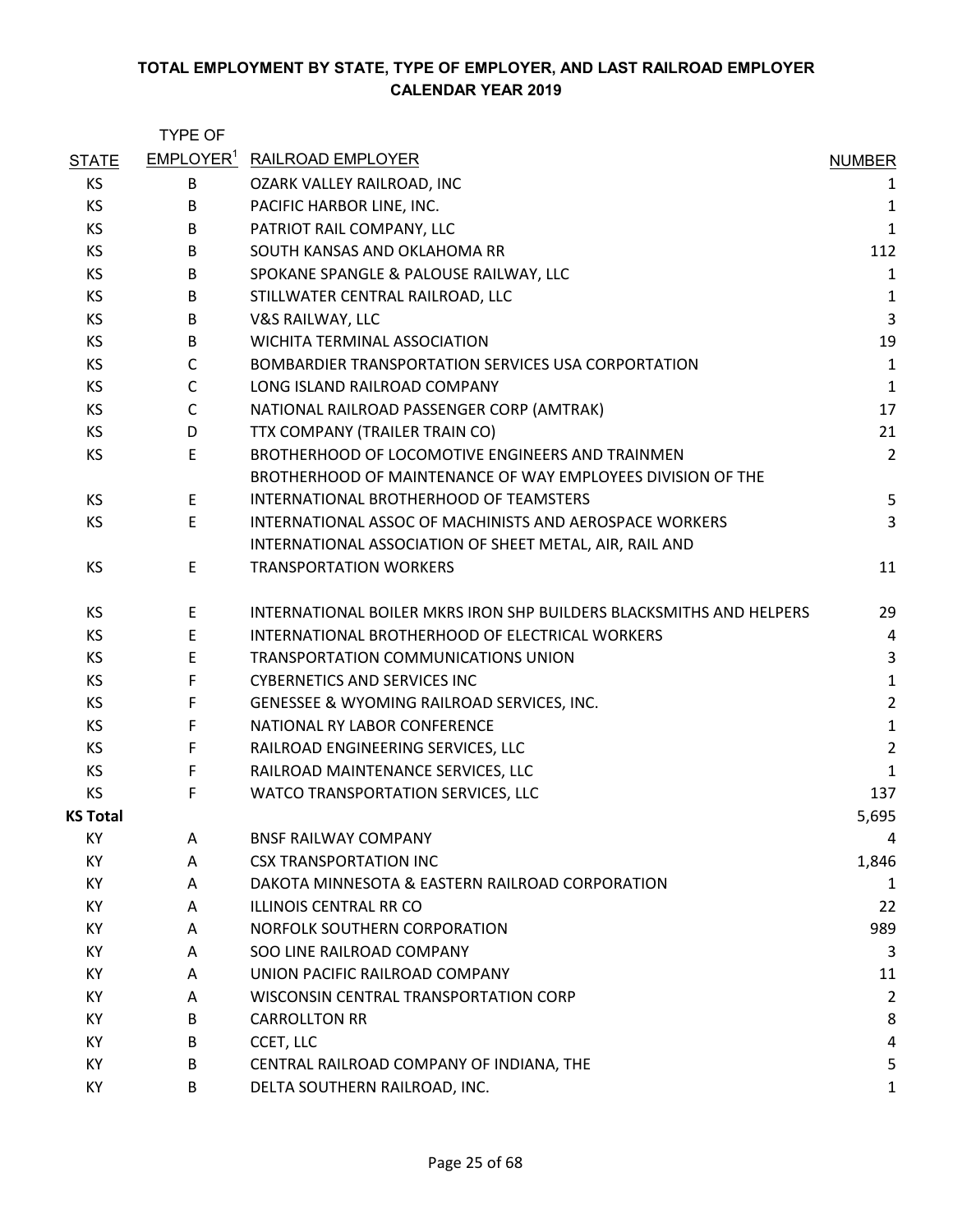|              | <b>TYPE OF</b>        |                                                                     |                         |
|--------------|-----------------------|---------------------------------------------------------------------|-------------------------|
| <b>STATE</b> | EMPLOYER <sup>1</sup> | <b>RAILROAD EMPLOYER</b>                                            | <b>NUMBER</b>           |
| KY           | B                     | DURBIN & GREENBRIER VALLEY RAILROAD, INC.                           | 1                       |
| KY           | B                     | EVANSVILLE WESTERN RAILWAY, INC.                                    | 13                      |
| KY           | B                     | INDIANA & OHIO RAILWAY COMPANY, THE                                 | $\overline{7}$          |
| KY           | B                     | INDIANA HARBOR BELT RR CO                                           | $\mathbf{1}$            |
| KY           | B                     | INDIANA SOUTHERN RAILROAD, LLC                                      | $\mathbf 1$             |
| KY           | B                     | KANAWHA RIVER RAILROAD, L.L.C.                                      | $\mathbf 1$             |
| KY           | B                     | KNOXVILLE & HOLSTON RIVER RAILROAD COMPANY, INC.                    | $\mathbf 1$             |
| KY           | B                     | LOUISVILLE & INDIANA RAILROAD COMPANY                               | 10                      |
| KY           | B                     | MG RAIL INC                                                         | $\mathbf 1$             |
| KY           | B                     | PACIFIC AND ARCTIC RAILWAY AND NAVIGATION COMPANY                   | $\mathbf 1$             |
| KY           | B                     | PACIFIC HARBOR LINE, INC.                                           | $\mathbf{1}$            |
| KY           | B                     | PADUCAH & LOUISVILLE RAILWAY INC                                    | 224                     |
| KY           | B                     | PANHANDLE NORTHERN RAILROAD, LLC                                    | 1                       |
| KY           | B                     | PATRIOT RAIL COMPANY, LLC                                           | $\mathbf 1$             |
| KY           | B                     | R.J. CORMAN RAILROAD COMPANY/MEMPHIS LINE                           | 148                     |
| KY           | B                     | S & L RAILROAD LLC                                                  | 1                       |
| KY           | B                     | <b>SDR HOLDING COMPANY</b>                                          | $\mathbf{1}$            |
| КY           | B                     | SEMINOLE GULF RY LP                                                 | $\mathbf 1$             |
| KY           | B                     | SQUAW CREEK SOUTHERN RAILROAD, INC                                  | $\mathsf{3}$            |
| KY           | B                     | TRANSKENTUCKY TRANSPORTATION RR INC                                 | 9                       |
| KY           | B                     | WHEELING & LAKE ERIE RAILWAY COMPANY                                | $\mathbf 1$             |
| KY.          | C                     | NATIONAL RAILROAD PASSENGER CORP (AMTRAK)                           | $\overline{\mathbf{4}}$ |
| KY           | C                     | NEW JERSEY TRANSIT RAIL OPERATIONS INC                              | $\mathbf 1$             |
| KY           | $\mathsf{C}$          | NORTHEAST ILLINOIS REGIONAL COMMUTER RAILROAD CORP (METRA)          | $\mathbf 1$             |
| KY           | D                     | TTX COMPANY (TRAILER TRAIN CO)                                      | 9                       |
| KY           | E                     | BROTHERHOOD OF LOCOMOTIVE ENGINEERS AND TRAINMEN                    | 6                       |
|              |                       | BROTHERHOOD OF MAINTENANCE OF WAY EMPLOYEES DIVISION OF THE         |                         |
| KY           | E                     | INTERNATIONAL BROTHERHOOD OF TEAMSTERS                              | 5                       |
| KY           | E                     | BROTHERHOOD OF RAILROAD SIGNALMEN                                   | 2                       |
|              |                       | INTERNATIONAL ASSOCIATION OF SHEET METAL, AIR, RAIL AND             |                         |
| KY           | E                     | <b>TRANSPORTATION WORKERS</b>                                       | 4                       |
| KY           | E                     | INTERNATIONAL BOILER MKRS IRON SHP BUILDERS BLACKSMITHS AND HELPERS | $\mathbf{1}$            |
| KY           | E                     | INTERNATIONAL BROTHERHOOD OF ELECTRICAL WORKERS                     | 12                      |
| KY           | E                     | NATIONAL CONFERENCE OF FIREMEN AND OILERS -SEIU, AFL-CIO, THE       | 6                       |
| КY           | E                     | TRANSPORTATION COMMUNICATIONS UNION                                 | 5                       |
| KY           | F                     | CSX INTERMODAL TERMINALS, INC.                                      | 25                      |
| KY           | F                     | <b>CYBERNETICS AND SERVICES INC</b>                                 | $\overline{2}$          |
| KY           | F                     | GENESSEE & WYOMING RAILROAD SERVICES, INC.                          | 1                       |
| KY           | F                     | <b>GLASGOW RY CO</b>                                                | $\overline{2}$          |
| KY           | F                     | OMNITRAX LEASING, LLC                                               | $\mathbf{1}$            |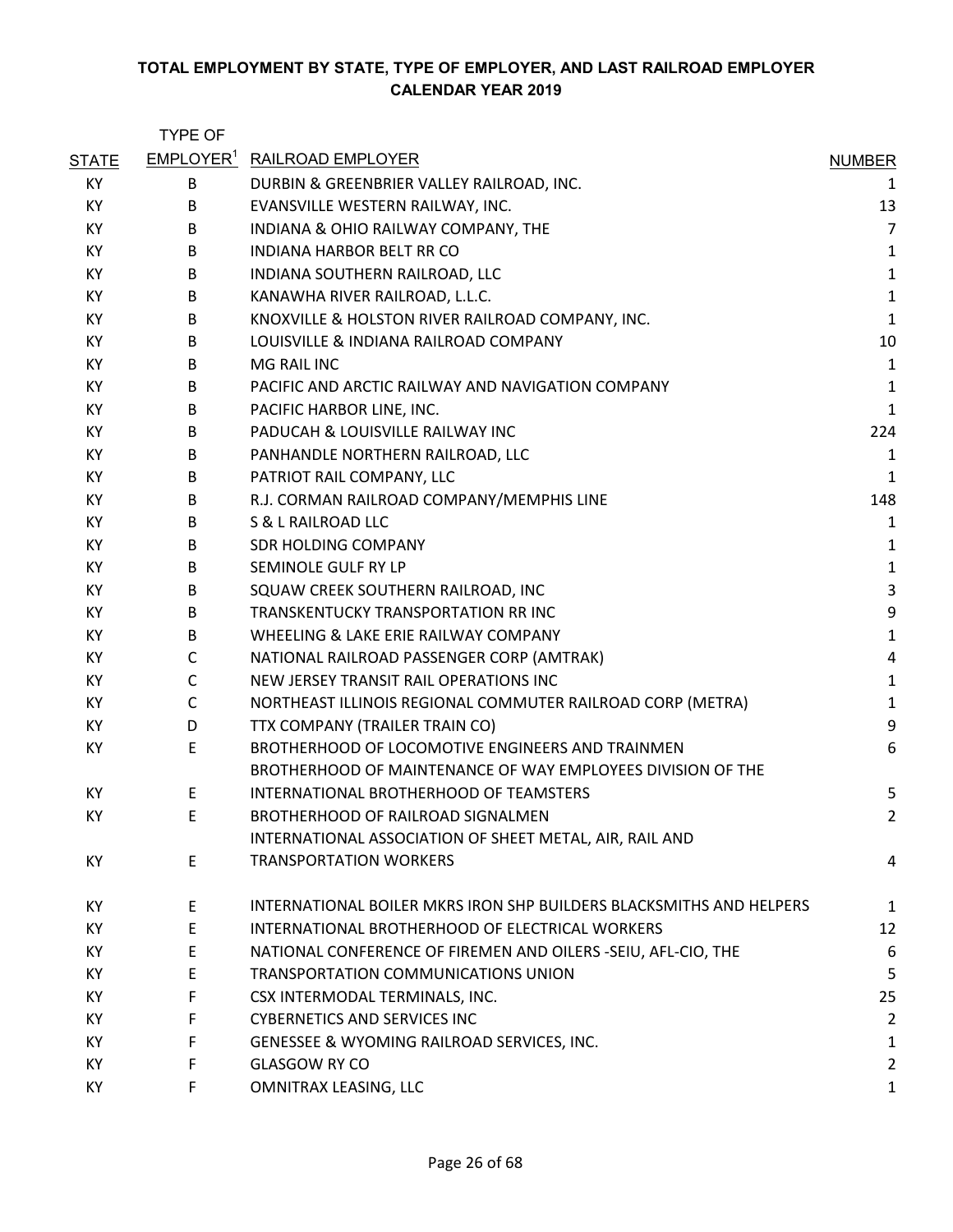|                 | <b>TYPE OF</b> |                                                            |                |
|-----------------|----------------|------------------------------------------------------------|----------------|
| <b>STATE</b>    |                | <b>EMPLOYER<sup>1</sup></b> RAILROAD EMPLOYER              | <b>NUMBER</b>  |
| KY              | F              | RAILROAD ENGINEERING SERVICES, LLC                         | 4              |
| KY              | F              | TRANSFLO TERMINAL SERVICES, INC                            | 1              |
| KY              | F.             | TRANSPORTATION TECHNOLOGY CENTER                           | $\overline{2}$ |
| <b>KY Total</b> |                |                                                            | 3,418          |
| LA              | A              | <b>BNSF RAILWAY COMPANY</b>                                | 220            |
| LA              | A              | CHICAGO CENTRAL AND PACIFIC RAILROAD COMPANY               | $\mathbf{1}$   |
| LA              | A              | <b>CSX TRANSPORTATION INC</b>                              | 70             |
| LA              | A              | <b>ILLINOIS CENTRAL RR CO</b>                              | 383            |
| LA              | A              | KANSAS CITY SOUTHERN RY CO                                 | 997            |
| LA              | A              | NORFOLK SOUTHERN CORPORATION                               | 84             |
| LA              | A              | UNION PACIFIC RAILROAD COMPANY                             | 1,387          |
| LA              | B              | ACADIANA RAILWAY COMPANY                                   | 12             |
| LA              | B              | ARIZONA EASTERN RAILWAY COMPANY                            | 1              |
| LA              | B              | ARKANSAS LOUISIANA & MISSISSIPPI RAILROAD COMPANY          | $\mathbf{1}$   |
| LA              | B              | BATON ROUGE SOUTHERN RAILROAD, LLC                         | 26             |
| LA              | B              | BOGALUSA BAYOU RAILROAD, LLC                               | 4              |
| LA              | B              | CENTRAL MAINE & QUEBEC RAILWAY U.S. INC                    | 1              |
| LA              | B              | DELTA SOUTHERN RAILROAD, INC.                              | $\overline{7}$ |
| LA              | B              | EAST CAMDEN AND HIGHLAND RR CO                             | $\overline{7}$ |
| LA              | B              | <b>GALVESTON RR L.P.</b>                                   | $\mathbf 1$    |
| LA              | B              | LOUISIANA & DELTA RR                                       | 35             |
| LA              | B              | LOUISIANA AND NORTH WEST RAILROAD COMPANY, LLC             | 14             |
| LA              | B              | LOUISIANA SOUTHERN RAILROAD, LLC                           | 40             |
| LA              | B              | NATCHEZ RAILWAY, INC.                                      | $\overline{2}$ |
| LA              | B              | NEW ORLEANS & GULF COAST RAILWAY COMPANY                   | 36             |
| LA              | В              | NEW ORLEANS PUBLIC BELT RAILROAD CORPORATION               | 173            |
| LA              | B              | NORTH LOUISIANA & ARKANSAS RAILROAD, INC                   | 1              |
| LA              | B              | PATRIOT RAIL COMPANY, LLC                                  | 1              |
| LA              | B              | PORT BIENVILLE RR                                          | 1              |
| LA              | B              | PORT RAIL, INC                                             | 10             |
| LA              | B              | PORTLAND & WESTERN RAILROAD INC                            | $\mathbf 1$    |
| LA              | B              | SAN JOAQUIN VALLEY RAILROAD CO                             | 1              |
| LA              | B              | TIMBER ROCK RAILROAD, LLC                                  | 6              |
| LA              | B              | TWIN CITIES & WESTERN RR CO                                | $\mathbf 1$    |
| LA              | B              | VICKSBURG SOUTHERN RAILROAD, LLC                           | 3              |
| LA              | C              | NATIONAL RAILROAD PASSENGER CORP (AMTRAK)                  | 239            |
| LA              | $\mathsf{C}$   | NORTHEAST ILLINOIS REGIONAL COMMUTER RAILROAD CORP (METRA) | 1              |
| LA              | D              | <b>FRUIT GROWERS EXPRESS CO</b>                            | 1              |
| LA              | E              | BROTHERHOOD OF LOCOMOTIVE ENGINEERS AND TRAINMEN           | 1              |
| LA              | E              | BROTHERHOOD OF RAILROAD SIGNALMEN                          | 1              |
| LA              | E              | INTERNATIONAL ASSOC OF MACHINISTS AND AEROSPACE WORKERS    | 3              |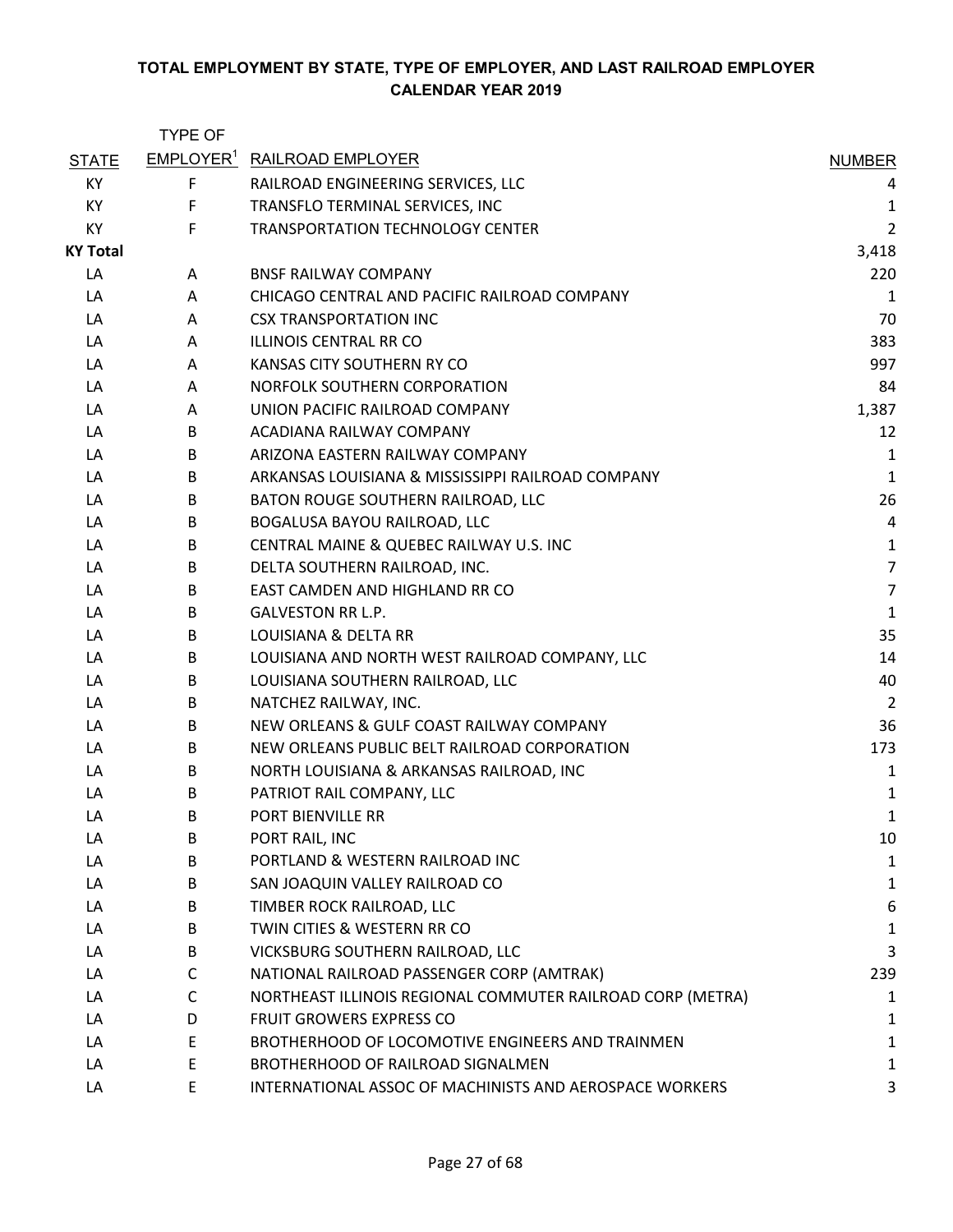|                 | <b>TYPE OF</b> |                                                                     |                  |
|-----------------|----------------|---------------------------------------------------------------------|------------------|
| <b>STATE</b>    |                | <b>EMPLOYER<sup>1</sup> RAILROAD EMPLOYER</b>                       | <b>NUMBER</b>    |
|                 |                | INTERNATIONAL ASSOCIATION OF SHEET METAL, AIR, RAIL AND             |                  |
| LA              | E              | <b>TRANSPORTATION WORKERS</b>                                       | 4                |
| LA              | E              | INTERNATIONAL BOILER MKRS IRON SHP BUILDERS BLACKSMITHS AND HELPERS | 3                |
| LA              | $\mathsf E$    | INTERNATIONAL BROTHERHOOD OF ELECTRICAL WORKERS                     | 5                |
| LA              | E              | TRANSPORTATION COMMUNICATIONS UNION                                 | $\overline{2}$   |
| LA              | F              | GENESSEE & WYOMING RAILROAD SERVICES, INC.                          | 3                |
| LA              | F              | OMNITRAX LEASING, LLC                                               | $\mathbf{1}$     |
| LA              | F              | RAILROAD ENGINEERING SERVICES, LLC                                  | 10               |
| LA              | F              | <b>TRANSPORTATION TECHNOLOGY CENTER</b>                             | $\overline{2}$   |
| LA              | F              | TRANS-SERVE, INC                                                    | 18               |
| LA              | F              | WATCO TRANSPORTATION SERVICES, LLC                                  | 11               |
| <b>LA Total</b> |                |                                                                     | 3,832            |
| MA              | A              | <b>BNSF RAILWAY COMPANY</b>                                         | 1                |
| MA              | A              | <b>CSX TRANSPORTATION INC</b>                                       | 154              |
| MA              | A              | <b>ILLINOIS CENTRAL RR CO</b>                                       | 1                |
| MA              | A              | KANSAS CITY SOUTHERN RY CO                                          | 1                |
| MA              | A              | NORFOLK SOUTHERN CORPORATION                                        | $\boldsymbol{6}$ |
| МA              | A              | UNION PACIFIC RAILROAD COMPANY                                      | $\mathsf{3}$     |
| МA              | B              | BAY COLONY RAILROAD CORPORATION                                     | $\overline{2}$   |
| MA              | B              | CONNECTICUT SOUTHERN RAILROAD, INC                                  | 8                |
| МA              | B              | EAST BROOKFIELD & SPENCER RAILROAD, LLC                             | 26               |
| МA              | B              | FINGER LAKES RAILWAY CORPORATION                                    | $\mathbf{1}$     |
| MA              | B              | FORE RIVER TRANSPORTATION CORPORATION                               | 8                |
| МA              | B              | <b>GRAFTON AND UPTON RR CO</b>                                      | 16               |
| MA              | B              | <b>HOUSATONIC RR CO INC</b>                                         | 11               |
| МA              | B              | MASSACHUSETTS CENTRAL RR CORP                                       | 10               |
| МA              | B              | MASSACHUSETTS COASTAL RAILROAD, LLC                                 | 48               |
| MA              | B              | MITTAL STEEL USA-RAILWAYS, INC                                      | 1                |
| MA              | B              | NEW ENGLAND CENTRAL RAILROAD INC                                    | 28               |
| MA              | B              | NEW ENGLAND SOUTHERN RAILROAD COMPANY                               | 1                |
| МA              | B              | PACIFIC AND ARCTIC RAILWAY AND NAVIGATION COMPANY                   | 1                |
| MA              | B              | PIONEER VALLEY RR CO INC                                            | 32               |
| MA              | B              | PROVIDENCE AND WORCESTER RAILROAD COMPANY                           | 54               |
| МA              | B              | SPRINGFIELD TERMINAL RY CO VERMONT                                  | 262              |
| МA              | C              | KEOLIS COMMUTER SERVICES, LLC                                       | 1,759            |
| МA              | C              | METRO-NORTH COMMUTER RAILROAD COMPANY                               | 2                |
| МA              | С              | NATIONAL RAILROAD PASSENGER CORP (AMTRAK)                           | 757              |
| МA              | C              | NEW JERSEY TRANSIT RAIL OPERATIONS INC                              | 1                |
|                 |                | TRANSIT AMERICA SERVICES, INC - ALTERNATE CONCEPTS, INC - A JOINT   |                  |
| МA              | C              | <b>VENTURE</b>                                                      | 6                |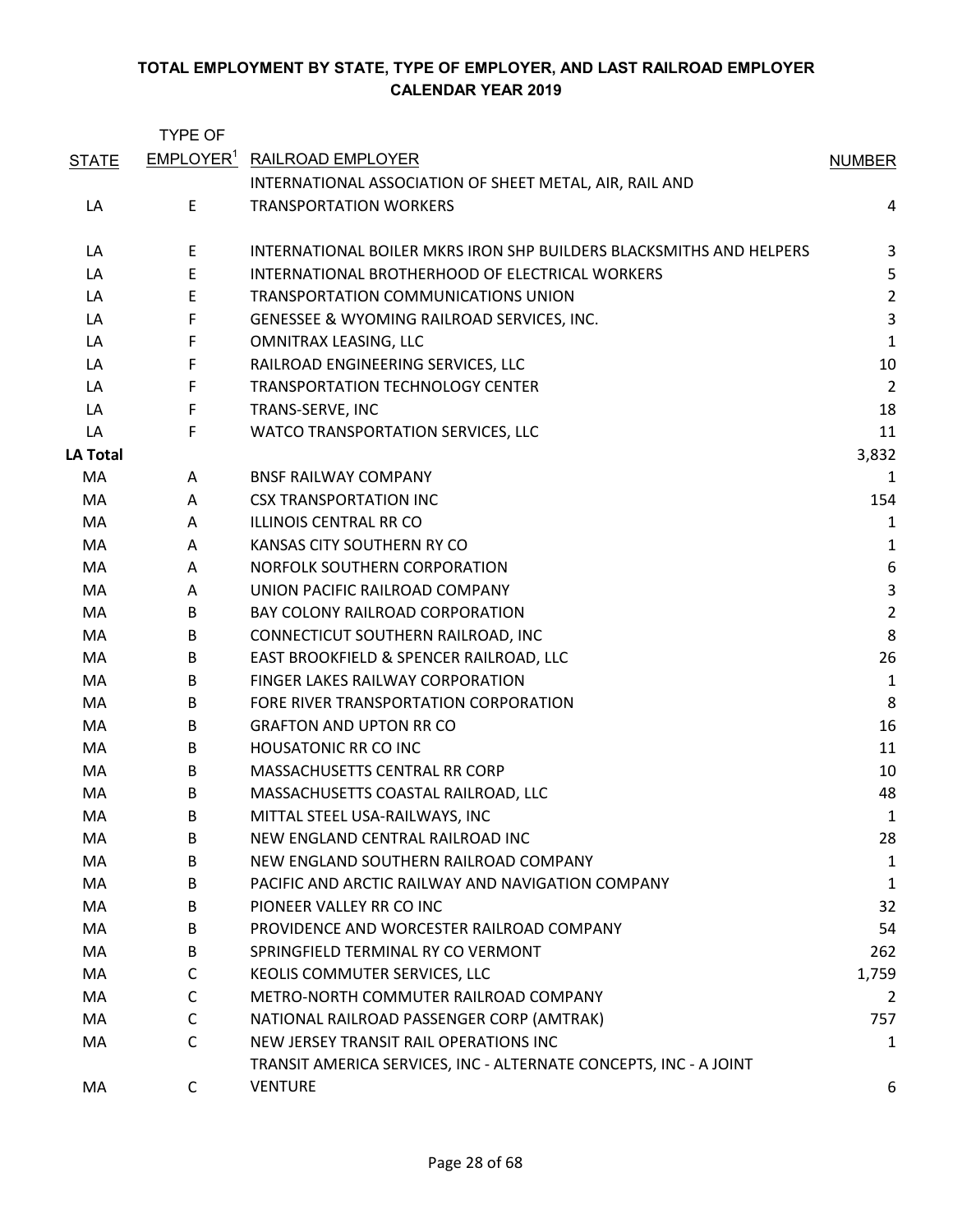|                 | <b>TYPE OF</b>        |                                                                     |                         |
|-----------------|-----------------------|---------------------------------------------------------------------|-------------------------|
| <b>STATE</b>    | EMPLOYER <sup>1</sup> | <b>RAILROAD EMPLOYER</b>                                            | <b>NUMBER</b>           |
| MA              | D                     | TTX COMPANY (TRAILER TRAIN CO)                                      | 2                       |
| MA              | E.                    | AMALGAMATED TRANSIT UNION                                           | $\overline{2}$          |
| MA              | E                     | BROTHERHOOD OF LOCOMOTIVE ENGINEERS AND TRAINMEN                    | $\overline{2}$          |
| MA              | E                     | <b>INTERNATIONAL ASSOC OF MACHINISTS AND AEROSPACE WORKERS</b>      | 3                       |
|                 |                       | INTERNATIONAL ASSOCIATION OF SHEET METAL, AIR, RAIL AND             |                         |
| MA              | E                     | <b>TRANSPORTATION WORKERS</b>                                       | $\mathbf{1}$            |
| MA              | E                     | INTERNATIONAL BOILER MKRS IRON SHP BUILDERS BLACKSMITHS AND HELPERS | 1                       |
| MA              | E                     | INTERNATIONAL BROTHERHOOD OF ELECTRICAL WORKERS                     | $\overline{7}$          |
| MA              | E                     | <b>TRANSPORTATION COMMUNICATIONS UNION</b>                          | 6                       |
| MA              | F                     | CSX INTERMODAL TERMINALS, INC.                                      | 42                      |
| MA              | F                     | <b>CYBERNETICS AND SERVICES INC</b>                                 | $\mathbf{1}$            |
| MA              | F                     | FRUIT GROWERS DISPATCH, INC                                         | $\mathbf 1$             |
| MA              | F                     | GENESSEE & WYOMING RAILROAD SERVICES, INC.                          | $\overline{\mathbf{4}}$ |
| MA              | F                     | PINSLY RR CO                                                        | 6                       |
| MA              | F                     | <b>RAILINC CORPORATION</b>                                          | $\mathbf{1}$            |
| MA              | F                     | <b>TRANSPORTATION TECHNOLOGY CENTER</b>                             | 1                       |
| <b>MA Total</b> |                       |                                                                     | 3,280                   |
| MD              | A                     | <b>BNSF RAILWAY COMPANY</b>                                         | 3                       |
| MD              | Α                     | <b>CSX TRANSPORTATION INC</b>                                       | 739                     |
| MD              | A                     | <b>ILLINOIS CENTRAL RR CO</b>                                       | $\overline{2}$          |
| MD              | A                     | NORFOLK SOUTHERN CORPORATION                                        | 95                      |
| MD              | A                     | SOO LINE RAILROAD COMPANY                                           | 1                       |
| MD              | A                     | UNION PACIFIC RAILROAD COMPANY                                      | 5                       |
| MD              | B                     | <b>CANTON RR CO</b>                                                 | 22                      |
| MD              | B                     | DELMARVA CENTRAL RAILROAD COMPANY                                   | 9                       |
| MD              | B                     | EAST PENN RAILROAD, LLC                                             | $\overline{2}$          |
| MD              | B                     | <b>EVERETT RAILROAD CO</b>                                          | $\mathbf{1}$            |
| MD              | B                     | <b>GEORGE'S CREEK RAILWAY, LLC</b>                                  | 3                       |
| MD              | B                     | LAMBERT'S POINT DOCKS INC                                           | 1                       |
| MD              | B                     | MARYLAND & DELAWARE RR CO                                           | 12                      |
| MD              | B                     | MARYLAND MIDLAND RY CO                                              | 9                       |
| MD              | B                     | MITTAL STEEL USA-RAILWAYS, INC                                      | 1                       |
| MD              | B                     | MORRISTOWN & ERIE RAILWAY, INC                                      | 1                       |
| MD              | B                     | NEW YORK SUSQUEHANNA AND WESTERN RAILWAY CORPORATION                | 1                       |
| MD              | B                     | PACIFIC AND ARCTIC RAILWAY AND NAVIGATION COMPANY                   | $\mathbf{1}$            |
| MD              | B                     | RARITAN CENTRAL RAILWAY, LLC                                        | 1                       |
| MD              | B                     | READING BLUE MOUNTAIN AND NORTHERN RR CO                            | 1                       |
| MD              | B                     | SPARROWS POINT RAIL, LLC                                            | 20                      |
| MD              | B                     | <b>STRASBURG RR CO</b>                                              | 9                       |
| MD              | B                     | TOTAL DISTRIBUTION SERVICES, INC                                    | 1                       |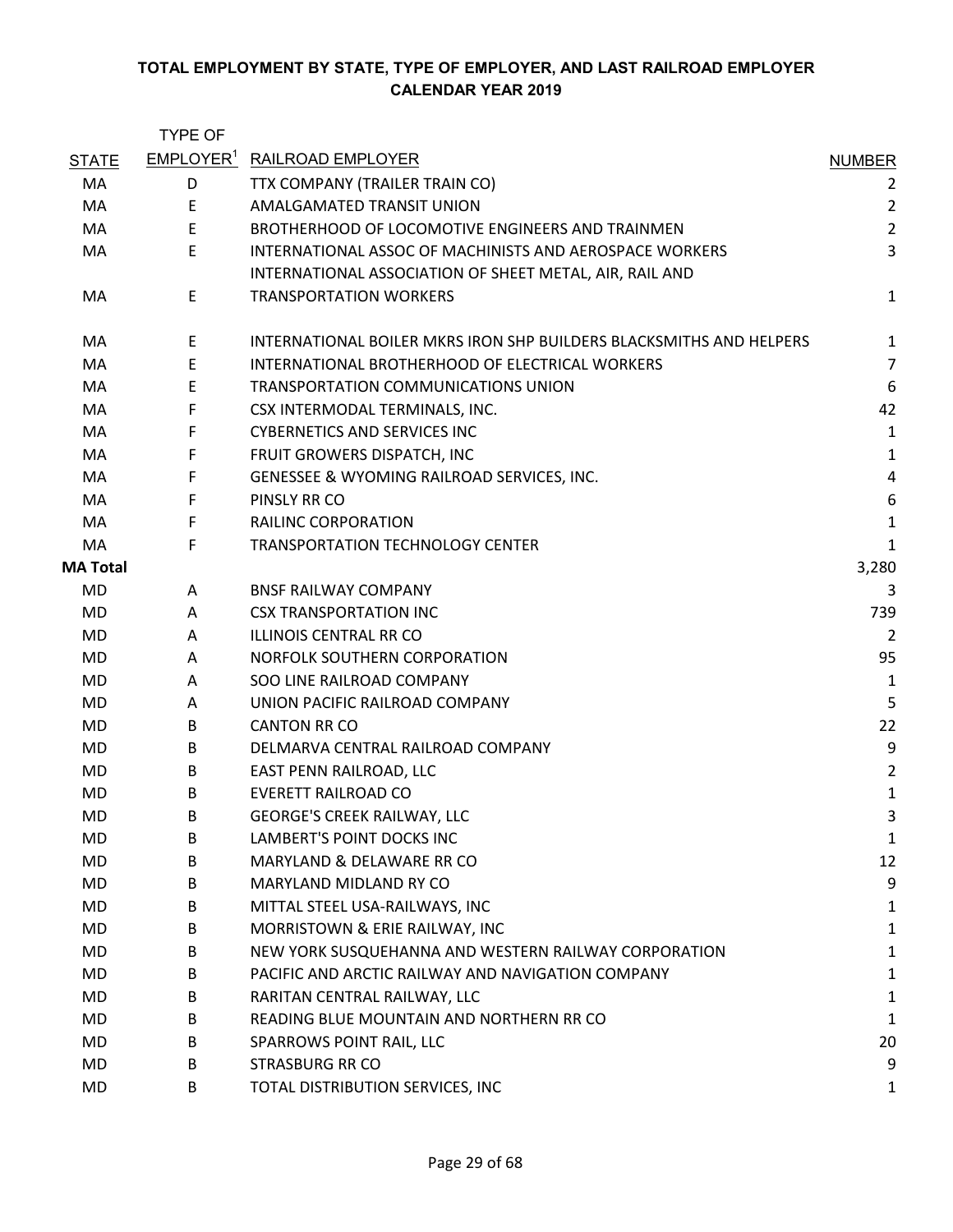|                 | <b>TYPE OF</b> |                                                             |                |
|-----------------|----------------|-------------------------------------------------------------|----------------|
| <b>STATE</b>    |                | <b>EMPLOYER<sup>1</sup> RAILROAD EMPLOYER</b>               | <b>NUMBER</b>  |
| <b>MD</b>       | B              | WINCHESTER AND WESTERN RR CO                                | 2              |
| MD              | $\mathsf{C}$   | BOMBARDIER TRANSPORTATION SERVICES USA CORPORTATION         | 118            |
| <b>MD</b>       | $\mathsf C$    | LONG ISLAND RAILROAD COMPANY                                | 2              |
| MD              | $\mathsf{C}$   | METRO-NORTH COMMUTER RAILROAD COMPANY                       | 1              |
| <b>MD</b>       | C              | NATIONAL RAILROAD PASSENGER CORP (AMTRAK)                   | 2,458          |
| MD              | C              | NEW JERSEY TRANSIT RAIL OPERATIONS INC                      | 1              |
| <b>MD</b>       | $\mathsf{C}$   | SOUTHEASTERN PENN TRANS AUTH-REG HIGH SPEED LINES (SEPTA)   | 1              |
| <b>MD</b>       | D              | <b>FRUIT GROWERS EXPRESS CO</b>                             | $\mathbf 1$    |
| MD              | D              | TTX COMPANY (TRAILER TRAIN CO)                              | $\overline{4}$ |
| <b>MD</b>       | E              | AMALGAMATED TRANSIT UNION                                   | 31             |
| MD              | $\mathsf E$    | BROTHERHOOD OF LOCOMOTIVE ENGINEERS AND TRAINMEN            | 1              |
|                 |                | BROTHERHOOD OF MAINTENANCE OF WAY EMPLOYEES DIVISION OF THE |                |
| MD              | E.             | INTERNATIONAL BROTHERHOOD OF TEAMSTERS                      | 3              |
| <b>MD</b>       | E              | BROTHERHOOD OF RAILROAD SIGNALMEN                           | 1              |
| MD              | E              | INTERNATIONAL ASSOC OF MACHINISTS AND AEROSPACE WORKERS     | 209            |
|                 |                | INTERNATIONAL ASSOCIATION OF SHEET METAL, AIR, RAIL AND     |                |
| MD              | E              | <b>TRANSPORTATION WORKERS</b>                               | 21             |
| MD              | E              | INTERNATIONAL BROTHERHOOD OF ELECTRICAL WORKERS             | 144            |
| MD.             | E              | TRANSPORTATION COMMUNICATIONS UNION                         | 31             |
| MD              | F              | AMERICAN SHORT LINE AND REGIONAL RAILROAD ASSOCIATION       | 4              |
| MD              | F              | ASSOCIATION OF AMERICAN RAILROADS                           | 24             |
| MD.             | F              | CHESSIE COMPUTER SERVICES INC                               | 4              |
| MD              | F              | CSX INTERMODAL TERMINALS, INC.                              | 4              |
| <b>MD</b>       | F              | <b>CYBERNETICS AND SERVICES INC</b>                         | $\mathsf 3$    |
| MD              | F              | GENESSEE & WYOMING RAILROAD SERVICES, INC.                  | $\overline{2}$ |
| MD              | F              | KEOLIS RAIL SERVICES VIRGINIA, LLC                          | $\overline{2}$ |
| <b>MD</b>       | F              | NATIONAL RY LABOR CONFERENCE                                | 5              |
| MD              | F              | RAILINC CORPORATION                                         | $\mathbf{1}$   |
| MD              | F              | UNION PACIFIC COMPANY                                       | 1              |
| MD              | F              | WATCO TRANSPORTATION SERVICES, LLC                          | 1              |
| <b>MD Total</b> |                |                                                             | 4,020          |
| ME              | A              | <b>BNSF RAILWAY COMPANY</b>                                 | 3              |
| ME              | A              | NORFOLK SOUTHERN CORPORATION                                | 5              |
| ME              | A              | SOO LINE RAILROAD COMPANY                                   | 1              |
| ME              | A              | UNION PACIFIC RAILROAD COMPANY                              | 1              |
| ME              | B              | BLUE RIDGE SOUTHERN RAILROAD, LLC (BLU)                     | $\mathbf{1}$   |
| ME              | B              | <b>BOSTON AND MAINE CORPORATION</b>                         | 1              |
| ME              | B              | CENTRAL MAINE & QUEBEC RAILWAY U.S. INC                     | 95             |
| ME              | B              | EASTERN MAINE RAILWAY COMPANY                               | 21             |
| ME              | B              | MAINE NORTHERN RAILWAY COMPANY                              | 37             |
| ME              | B              | NEW HAMPSHIRE NORTHCOAST CORP                               | 3              |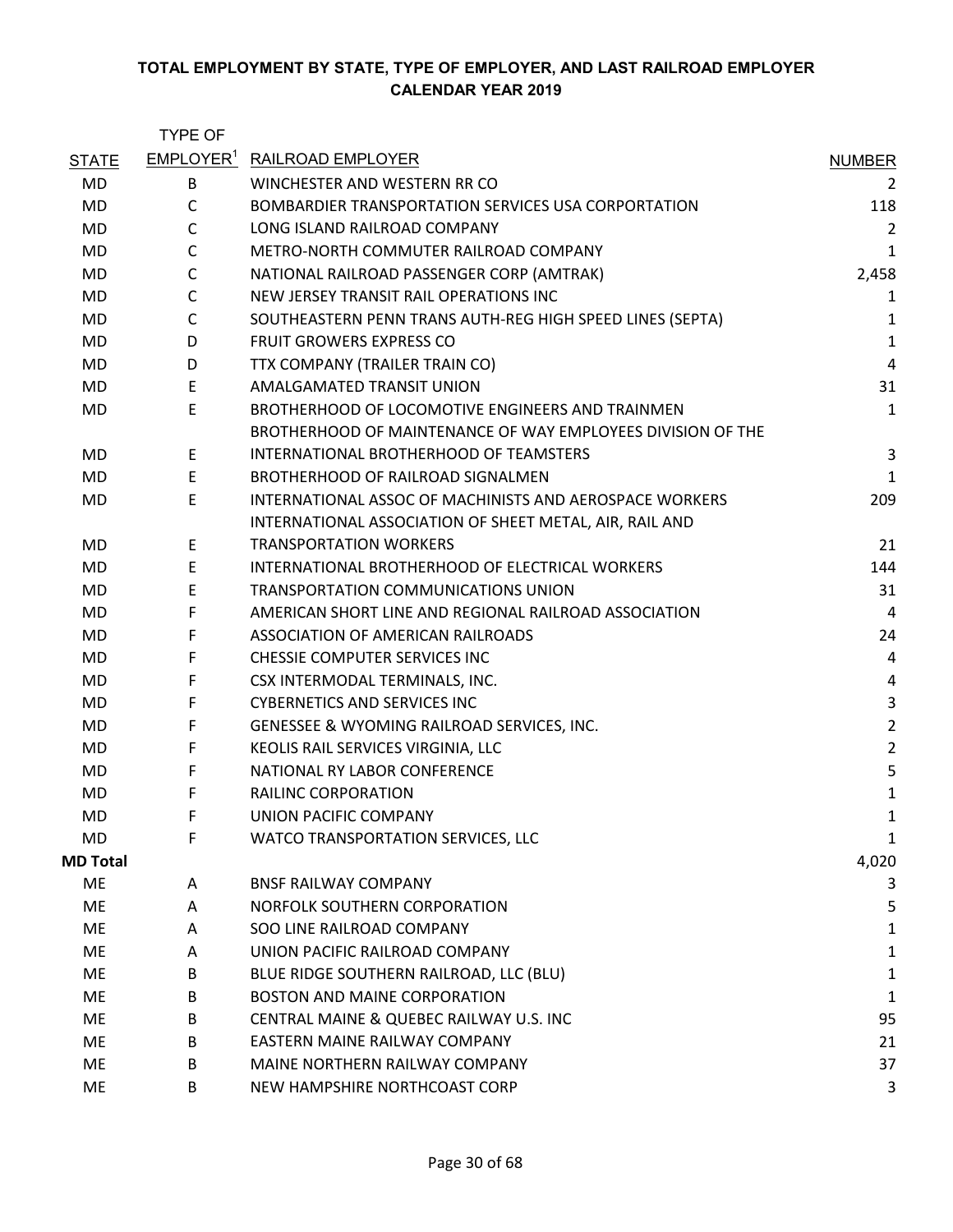|                 | <b>TYPE OF</b> |                                                           |                |
|-----------------|----------------|-----------------------------------------------------------|----------------|
| <b>STATE</b>    |                | EMPLOYER <sup>1</sup> RAILROAD EMPLOYER                   | <b>NUMBER</b>  |
| ME              | B              | R.J. CORMAN RAILROAD COMPANY/MEMPHIS LINE                 | 1              |
| ME              | B              | SPRINGFIELD TERMINAL RY CO VERMONT                        | 306            |
| ME              | B              | ST. LAWRENCE AND ATLANTIC RR CO                           | 37             |
| ME              | $\mathsf{C}$   | KEOLIS COMMUTER SERVICES, LLC                             | 13             |
| ME              | C              | LONG ISLAND RAILROAD COMPANY                              | $\mathbf{1}$   |
| ME              | $\mathsf{C}$   | METRO-NORTH COMMUTER RAILROAD COMPANY                     | $\mathbf 1$    |
| ME              | $\mathsf C$    | NATIONAL RAILROAD PASSENGER CORP (AMTRAK)                 | 44             |
| ME              | $\mathsf{C}$   | NEW JERSEY TRANSIT RAIL OPERATIONS INC                    | 1              |
| ME              | Е              | BROTHERHOOD OF RAILROAD SIGNALMEN                         | 1              |
| ME              | E              | INTERNATIONAL ASSOC OF MACHINISTS AND AEROSPACE WORKERS   | $\overline{2}$ |
| ME              | E              | INTERNATIONAL BROTHERHOOD OF ELECTRICAL WORKERS           | $\mathbf{1}$   |
| ME              | F              | ASSOCIATION OF AMERICAN RAILROADS                         | $\mathbf{1}$   |
| ME              | F              | NBM RAIL SERVICES, INC                                    | 58             |
| ME              | F              | RAILROAD MAINTENANCE SERVICES, LLC                        | $\mathbf{1}$   |
| <b>ME Total</b> |                |                                                           | 636            |
| MI              | A              | <b>BNSF RAILWAY COMPANY</b>                               | 13             |
| MI              | A              | CHICAGO CENTRAL AND PACIFIC RAILROAD COMPANY              | $\mathbf{1}$   |
| MI              | A              | <b>CSX TRANSPORTATION INC</b>                             | 387            |
| MI              | A              | <b>GRAND TRUNK WESTERN RAILROAD COMPANY</b>               | 742            |
| MI              | A              | <b>ILLINOIS CENTRAL RR CO</b>                             | 116            |
| MI              | A              | KANSAS CITY SOUTHERN RY CO                                | $\overline{2}$ |
| MI              | A              | NORFOLK SOUTHERN CORPORATION                              | 603            |
| MI              | A              | SOO LINE RAILROAD COMPANY                                 | 28             |
| MI              | A              | UNION PACIFIC RAILROAD COMPANY                            | 22             |
| MI              | A              | WISCONSIN CENTRAL TRANSPORTATION CORP                     | 166            |
| MI              | B              | ADRIAN & BLISSFIELD RAILROAD COMPANY                      | 54             |
| MI              | B              | ALABAMA & TENNESSEE RIVER RAILWAY, LLC                    | 1              |
| MI              | B              | ANN ARBOR RAILROAD, INC.                                  | 22             |
| MI              | B              | ARCELORMITTAL SOUTH CHICAGO & INDIANA HARBOR RAILWAY, INC | $\mathbf 1$    |
| MI              | B              | BELT RAILWAY COMPANY OF CHICAGO                           | 1              |
| MI              | B              | CENTRAL RAILROAD COMPANY OF INDIANAPOLIS                  | $\overline{2}$ |
| MI              | B              | CHICAGO SOUTH SHORE & SOUTH BEND RAILROAD                 | $\mathbf{1}$   |
| MI              | B              | <b>CONSOLIDATED RAIL CORPORATION</b>                      | 214            |
| MI              | B              | DELRAY CONNECTING RR CO                                   | 63             |
| MI              | B              | ESCANABA AND LAKE SUPERIOR RR CO                          | 57             |
| MI              | B              | <b>EVERETT RAILROAD CO</b>                                | 1              |
| MI              | B              | <b>GRAND ELK RAILROAD, INC</b>                            | 57             |
| MI              | B              | <b>GREAT LAKES CENTRAL RAILROAD</b>                       | 54             |
| MI              | B              | <b>GRENADA RAILROAD, LLC</b>                              | 1              |
| MI              | B              | HURON AND EASTERN RY CO                                   | 73             |
| MI              | B              | ILLINOIS RAILWAY, LLC                                     | $\mathbf{1}$   |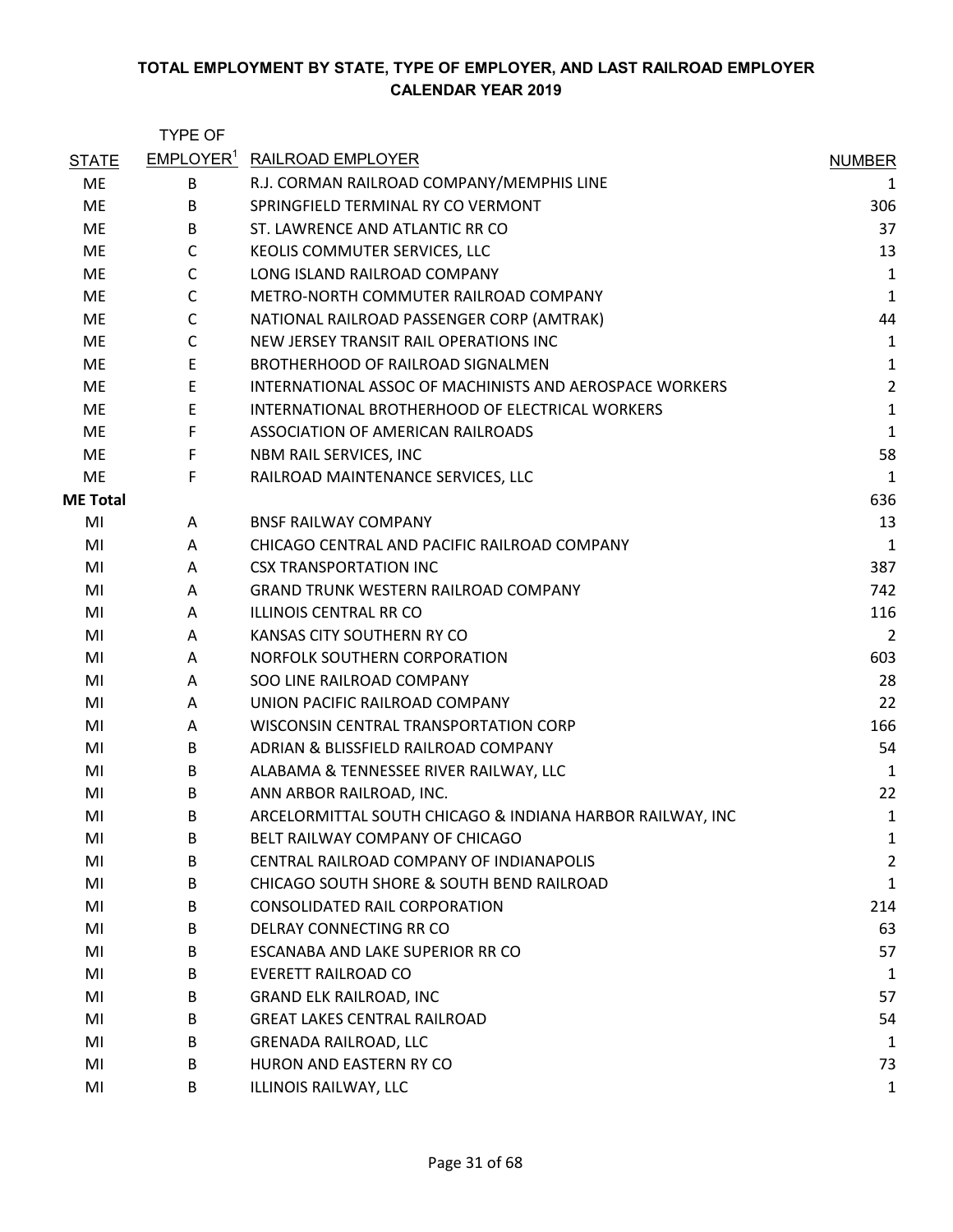|              | <b>TYPE OF</b> |                                                                     |                |
|--------------|----------------|---------------------------------------------------------------------|----------------|
| <b>STATE</b> |                | <b>EMPLOYER<sup>1</sup> RAILROAD EMPLOYER</b>                       | <b>NUMBER</b>  |
| MI           | В              | INDIANA & OHIO RAILWAY COMPANY, THE                                 | $\mathbf{1}$   |
| MI           | B              | INDIANA HARBOR BELT RR CO                                           | $\mathbf{1}$   |
| MI           | B              | INDIANA NORTHEASTERN RAILROAD COMPANY INC                           | 8              |
| MI           | B              | LAKE STATE RAILWAY COMPANY                                          | 123            |
| MI           | B              | LAKE SUPERIOR AND ISHPEMING RAILROAD COMPANY                        | 121            |
| MI           | B              | MARQUETTE RAIL, LLC                                                 | 34             |
| MI           | B              | MICHIGAN SOUTHERN RAIROAD COMPANY                                   | 6              |
| MI           | B              | MID-MICHIGAN RAILROAD, INC.                                         | 12             |
| MI           | B              | MINERAL RANGE, INC                                                  | 4              |
| MI           | B              | MITTAL STEEL USA-RAILWAYS, INC                                      | $\mathbf{1}$   |
| MI           | B              | MOTIVE RAIL, INC.                                                   | 6              |
| MI           | B              | NEW HAMPSHIRE CENTRAL RAILROAD INC                                  | $\mathbf 1$    |
| MI           | B              | NORTHERN PLAINS RAILROAD, INC                                       | $\mathbf{1}$   |
| MI           | B              | OHIO CENTRAL RR INC                                                 | $\mathbf 1$    |
| MI           | B              | PACIFIC AND ARCTIC RAILWAY AND NAVIGATION COMPANY                   | $\mathbf 1$    |
| MI           | B              | PORTLAND & WESTERN RAILROAD INC                                     | $\mathbf 1$    |
| MI           | B              | SQUAW CREEK SOUTHERN RAILROAD, INC                                  | $\mathbf 1$    |
| MI           | B              | <b>STRASBURG RR CO</b>                                              | $\mathbf 1$    |
| MI           | B              | TOTAL DISTRIBUTION SERVICES, INC                                    | $\mathbf 1$    |
| MI           | B              | WEST MICHIGAN RAILROAD COMPANY                                      | 6              |
| MI           | C              | NATIONAL RAILROAD PASSENGER CORP (AMTRAK)                           | 211            |
| MI           | С              | NORTHEAST ILLINOIS REGIONAL COMMUTER RAILROAD CORP (METRA)          | $\overline{2}$ |
| MI           | C              | NORTHERN INDIANA COMMUTER TRANSPORTATION DISTRICT                   | 6              |
| MI           | D              | FRUIT GROWERS EXPRESS CO                                            | $\overline{2}$ |
| MI           | D              | TTX COMPANY (TRAILER TRAIN CO)                                      | 17             |
| MI           | Ε              | <b>AMALGAMATED TRANSIT UNION</b>                                    | $\mathbf{1}$   |
| MI           | E              | AMERICAN TRAIN DISPATCHERS ASSOCIATION                              | $\mathbf{1}$   |
| MI           | E              | BROTHERHOOD OF LOCOMOTIVE ENGINEERS AND TRAINMEN                    | $\overline{2}$ |
|              |                | BROTHERHOOD OF MAINTENANCE OF WAY EMPLOYEES DIVISION OF THE         |                |
| MI           | E              | INTERNATIONAL BROTHERHOOD OF TEAMSTERS                              | 28             |
| MI           | E              | INTERNATIONAL ASSOC OF MACHINISTS AND AEROSPACE WORKERS             | $\mathbf{1}$   |
|              |                | INTERNATIONAL ASSOCIATION OF SHEET METAL, AIR, RAIL AND             |                |
| MI           | E              | <b>TRANSPORTATION WORKERS</b>                                       | 11             |
| MI           | E              | INTERNATIONAL BOILER MKRS IRON SHP BUILDERS BLACKSMITHS AND HELPERS | 1              |
| MI           | E              | INTERNATIONAL BROTHERHOOD OF ELECTRICAL WORKERS                     | 8              |
| MI           | F              | CSX INTERMODAL TERMINALS, INC.                                      | 42             |
| MI           | F.             | <b>CYBERNETICS AND SERVICES INC</b>                                 | 1              |
| MI           | F              | <b>EMPLOYEE REPRESENTATIVES</b>                                     | 1              |
| MI           | F.             | GENESSEE & WYOMING RAILROAD SERVICES, INC.                          | 13             |
| MI           | F              | MICHIGAN RRS ASSOCIATION                                            | $\overline{2}$ |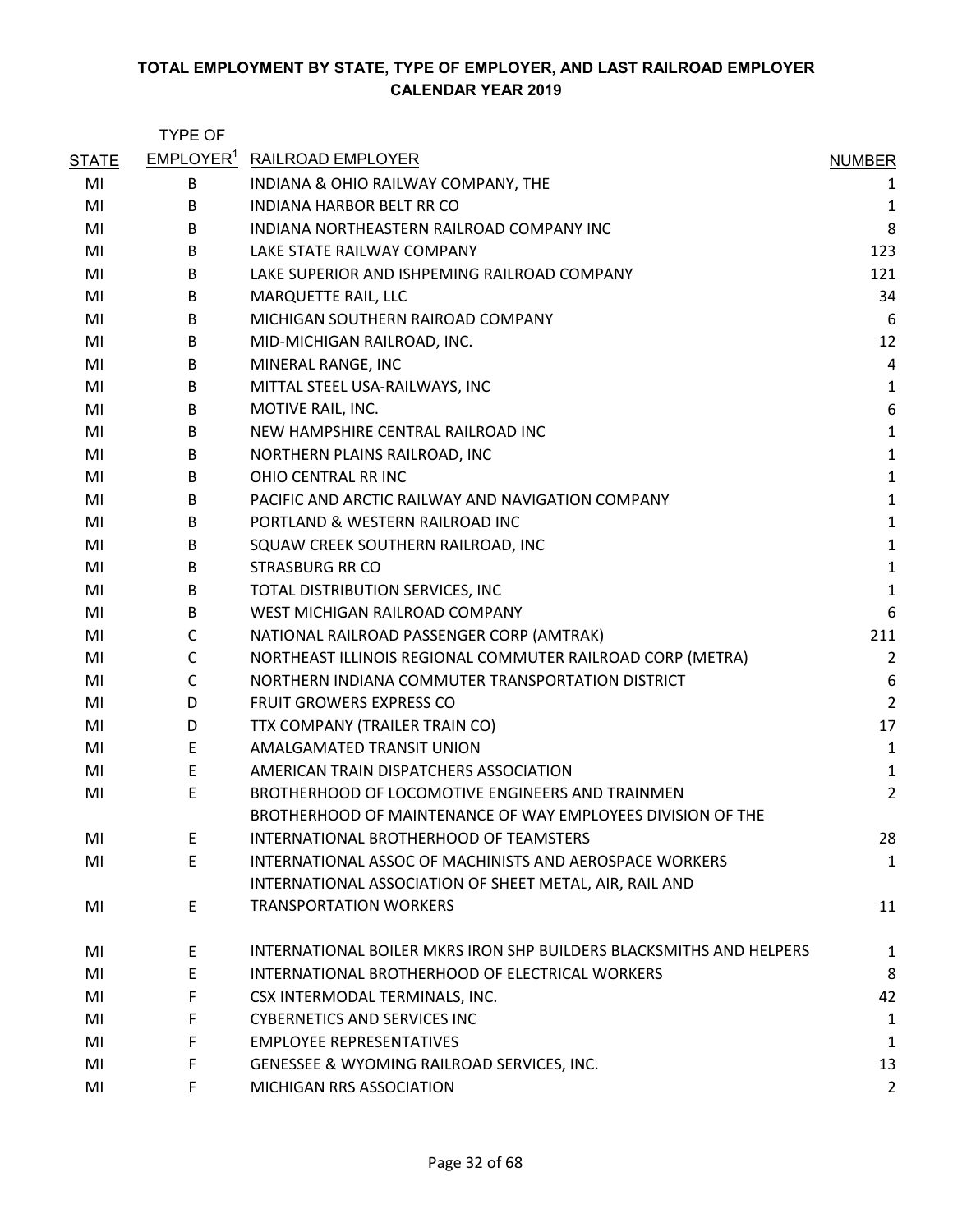|                 | <b>TYPE OF</b>        |                                                             |                |
|-----------------|-----------------------|-------------------------------------------------------------|----------------|
| <b>STATE</b>    | EMPLOYER <sup>1</sup> | RAILROAD EMPLOYER                                           | <b>NUMBER</b>  |
| MI              | F                     | PS TECHNOLOGY, INC                                          | 5              |
| MI              | F                     | RAILROAD ENGINEERING SERVICES, LLC                          | 3              |
| MI              | F                     | RAILROAD MAINTENANCE SERVICES, LLC                          | $\mathbf 1$    |
| MI              | F                     | STRAITS SERVICE CORP (STRAITS CAR FERRY SERVICE CORP)       | 3              |
| MI              | F                     | <b>TRANSPORTATION TECHNOLOGY CENTER</b>                     | $\overline{2}$ |
| MI              | F                     | WATCO TRANSPORTATION SERVICES, LLC                          | $\overline{2}$ |
| <b>MI Total</b> |                       |                                                             | 3,380          |
| MN              | A                     | <b>BNSF RAILWAY COMPANY</b>                                 | 2,003          |
| <b>MN</b>       | A                     | CHICAGO CENTRAL AND PACIFIC RAILROAD COMPANY                | 1              |
| MN              | A                     | <b>CSX TRANSPORTATION INC</b>                               | $\overline{2}$ |
| MN              | A                     | DAKOTA MINNESOTA & EASTERN RAILROAD CORPORATION             | 97             |
| MN              | A                     | ILLINOIS CENTRAL RR CO                                      | 45             |
| MN              | A                     | KANSAS CITY SOUTHERN RY CO                                  | 1              |
| MN              | A                     | SOO LINE RAILROAD COMPANY                                   | 1,023          |
| MN              | A                     | UNION PACIFIC RAILROAD COMPANY                              | 465            |
| MN              | A                     | WISCONSIN CENTRAL TRANSPORTATION CORP                       | 636            |
| MN              | B                     | ARIZONA & CALIFORNIA RAILROAD COMPANY                       | 1              |
| MN              | B                     | CANADIAN NATIONAL RAILWAY INC - NOYES DIVISION              | $\mathbf{1}$   |
| MN              | B                     | CLOQUET TERMINAL RAILROAD COMPANY INC                       | 26             |
| MN              | B                     | ELLIS & EASTERN COMPANY                                     | 5              |
| MN              | B                     | MINNESOTA COMMERCIAL RY CO                                  | 86             |
| MN              | B                     | MINNESOTA NORTHERN RAILROAD, INC                            | 23             |
| MN              | B                     | MINNESOTA, DAKOTA AND WESTERN RAILWAY CO                    | 22             |
| MN              | B                     | NORTHERN LINES RAILWAY, LLC                                 | 6              |
| MN              | B                     | NORTHERN PLAINS RAILROAD, INC                               | 19             |
| MN              | B                     | OTTER TAIL VALLEY RR INC                                    | 12             |
| MN              | B                     | PACIFIC AND ARCTIC RAILWAY AND NAVIGATION COMPANY           | 3              |
| MN              | B                     | PROGRESSIVE RAIL, INCORPORATED                              | 73             |
| MN              | B                     | RAPID CITY, PIERRE & EASTERN RAILROAD, INC                  | $\overline{2}$ |
| ΜN              | B                     | RED RIVER VALLEY & WESTERN RR CO                            | 52             |
| MN              | B                     | TWIN CITIES & WESTERN RR CO                                 | 94             |
| MN              | B                     | WISCONSIN & SOUTHERN RAILROAD, LLC                          | 1              |
| MN              | B                     | WISCONSIN NORTHERN RAILROAD COMPANY, LLC                    | $\overline{2}$ |
| MN              | C                     | NATIONAL RAILROAD PASSENGER CORP (AMTRAK)                   | 43             |
| MN              | C                     | NORTHEAST ILLINOIS REGIONAL COMMUTER RAILROAD CORP (METRA)  | 1              |
| MN              | C                     | NORTHERN INDIANA COMMUTER TRANSPORTATION DISTRICT           | 1              |
| MN              | D                     | TTX COMPANY (TRAILER TRAIN CO)                              | 19             |
| MN              | E                     | AMALGAMATED TRANSIT UNION                                   | $\overline{2}$ |
| MN              | E                     | BROTHERHOOD OF LOCOMOTIVE ENGINEERS AND TRAINMEN            | 1              |
|                 |                       | BROTHERHOOD OF MAINTENANCE OF WAY EMPLOYEES DIVISION OF THE |                |
| MN              | E                     | INTERNATIONAL BROTHERHOOD OF TEAMSTERS                      | 7              |
|                 |                       |                                                             |                |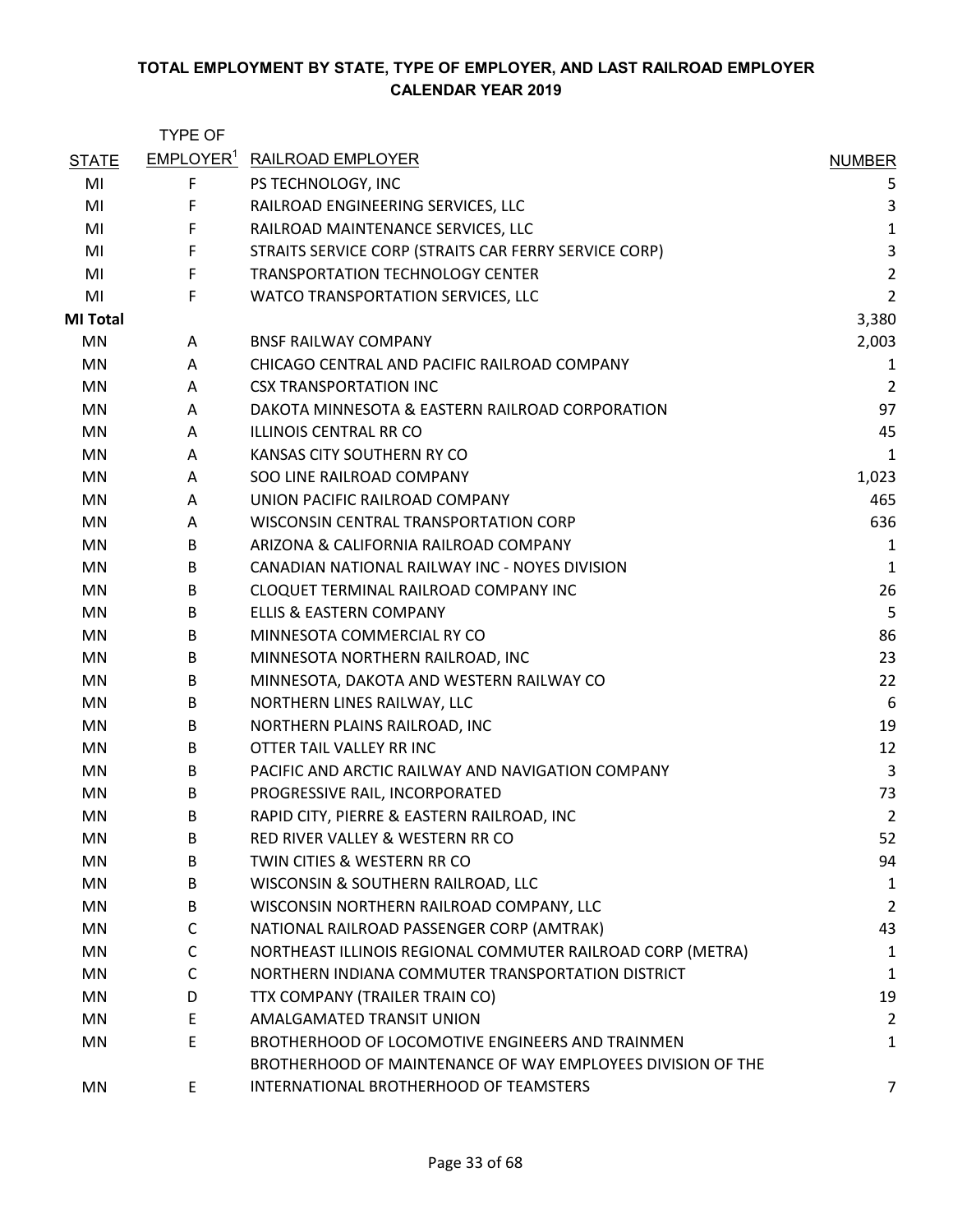|                 | <b>TYPE OF</b>        |                                                                     |                  |
|-----------------|-----------------------|---------------------------------------------------------------------|------------------|
| <b>STATE</b>    | EMPLOYER <sup>1</sup> | RAILROAD EMPLOYER                                                   | <b>NUMBER</b>    |
| MN              | E                     | <b>INTERNATIONAL ASSOC OF MACHINISTS AND AEROSPACE WORKERS</b>      | 6                |
|                 |                       | INTERNATIONAL ASSOCIATION OF SHEET METAL, AIR, RAIL AND             |                  |
| MN              | E                     | <b>TRANSPORTATION WORKERS</b>                                       | $\overline{7}$   |
| MN              | Ε                     | INTERNATIONAL BOILER MKRS IRON SHP BUILDERS BLACKSMITHS AND HELPERS | 1                |
| MN              | E                     | INTERNATIONAL BROTHERHOOD OF ELECTRICAL WORKERS                     | 4                |
| MN              | E                     | TRANSPORTATION COMMUNICATIONS UNION                                 | $\bf 8$          |
| MN              | F                     | CSX INTERMODAL TERMINALS, INC.                                      | $\mathbf{1}$     |
| <b>MN Total</b> |                       |                                                                     | 4,802            |
| <b>MO</b>       | A                     | <b>BNSF RAILWAY COMPANY</b>                                         | 3,396            |
| MO              | A                     | <b>CSX TRANSPORTATION INC</b>                                       | 15               |
| <b>MO</b>       | A                     | DAKOTA MINNESOTA & EASTERN RAILROAD CORPORATION                     | 115              |
| <b>MO</b>       | A                     | <b>ILLINOIS CENTRAL RR CO</b>                                       | 6                |
| MO              | A                     | KANSAS CITY SOUTHERN RY CO                                          | 651              |
| <b>MO</b>       | A                     | NORFOLK SOUTHERN CORPORATION                                        | 513              |
| MO              | A                     | SOO LINE RAILROAD COMPANY                                           | 4                |
| <b>MO</b>       | A                     | UNION PACIFIC RAILROAD COMPANY                                      | 2,741            |
| <b>MO</b>       | A                     | WISCONSIN CENTRAL TRANSPORTATION CORP                               | 3                |
| MO              | B                     | ALABAMA & TENNESSEE RIVER RAILWAY, LLC                              | 1                |
| MO              | B                     | ALTON AND SOUTHERN RAILWAY COMPANY                                  | 93               |
| MO              | B                     | ARKANSAS & MISSOURI RAILROAD COMPANY                                | 3                |
| <b>MO</b>       | B                     | <b>BURLINGTON SHORTLINE RAILROAD</b>                                | $\overline{7}$   |
| MO              | B                     | CENTRAL MIDLAND RAILWAY COMPANY                                     | $\boldsymbol{6}$ |
| <b>MO</b>       | B                     | CHICAGO ROCK ISLAND & PACIFIC RAILROAD, LLC                         | $\mathbf{1}$     |
| <b>MO</b>       | B                     | <b>COLUMBIA TERMINAL RR</b>                                         | $\overline{3}$   |
|                 |                       | DALLAS, GARLAND & NORTHEASTERN RAILROAD, INC. (DELAWARE             |                  |
| MO              | B                     | CORPORATION)                                                        | 1                |
| <b>MO</b>       | B                     | GREAT WESTERN RAILWAY OF COLORADO, LLC                              | $\overline{2}$   |
| MO              | B                     | IDAHO & SEDALIA TRANSPORTATION COMPANY, LLC                         | 35               |
| <b>MO</b>       | B                     | INDIANA BUSINESS RAILROAD, INC                                      | $\overline{2}$   |
| <b>MO</b>       | B                     | KANSAS CITY TERMINAL RY CO                                          | 16               |
| MO              | В                     | KAW RIVER RAILROAD, LLC                                             | 35               |
| MO              | B                     | <b>KEOKUK JUNCTION RAILWAY</b>                                      | 4                |
| <b>MO</b>       | B                     | MISSOURI & NORTHERN ARKANSAS RAILROAD COMPANY INC                   | 57               |
| MO              | B                     | MOTIVE RAIL, INC.                                                   | 10               |
| <b>MO</b>       | B                     | NEBRASKA CENTRAL RAILROAD COMPANY                                   | $\mathbf{1}$     |
| MO.             | B                     | OZARK VALLEY RAILROAD, INC                                          | 6                |
| MO              | B                     | PACIFIC AND ARCTIC RAILWAY AND NAVIGATION COMPANY                   | $\overline{2}$   |
| MO              | B                     | PATRIOT RAIL COMPANY, LLC                                           | $\overline{2}$   |
| MO              | B                     | PORT HARBOR RAILROAD, INC                                           | 10               |
| <b>MO</b>       | B                     | PORT TERMINAL RR ASSOCIATION                                        | $\mathbf{1}$     |
|                 |                       |                                                                     |                  |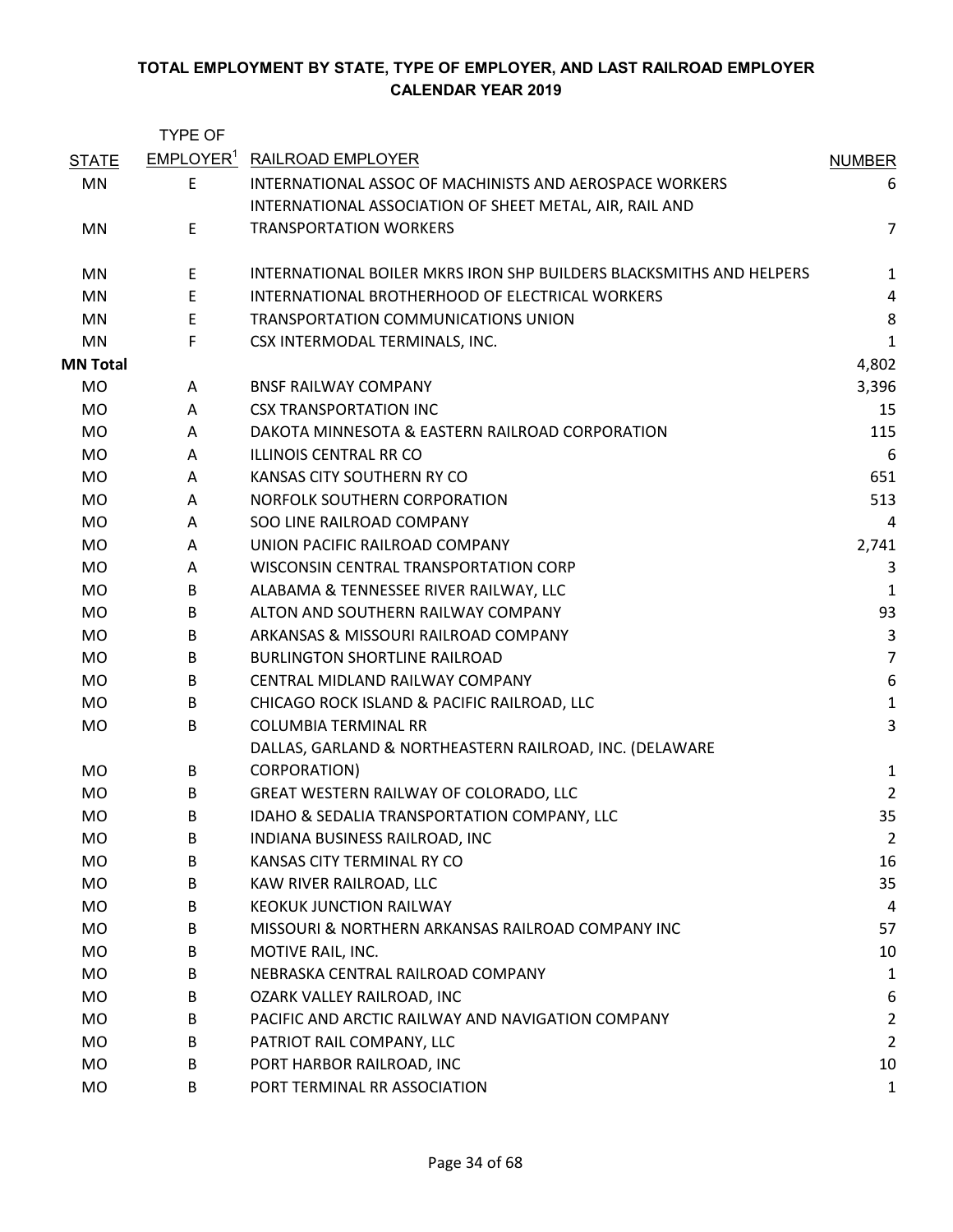|                 | <b>TYPE OF</b> |                                                                     |                |
|-----------------|----------------|---------------------------------------------------------------------|----------------|
| <b>STATE</b>    |                | <b>EMPLOYER<sup>1</sup> RAILROAD EMPLOYER</b>                       | <b>NUMBER</b>  |
| <b>MO</b>       | B              | SIGNAL SPECIALTIES, INC                                             | $\overline{2}$ |
| <b>MO</b>       | B              | SOUTH KANSAS AND OKLAHOMA RR                                        | 5              |
| <b>MO</b>       | B              | TERMINAL RR ASSOCIATION OF ST LOUIS                                 | 77             |
| MO              | B              | TRANSITAMERICA SERVICES, INC.                                       | $\mathbf{1}$   |
| <b>MO</b>       | B              | TWIN CITIES & WESTERN RR CO                                         | $\mathbf 1$    |
| MO              | B              | WEST BELT RAILWAY, LLC                                              | 5              |
| <b>MO</b>       | B              | WISCONSIN & SOUTHERN RAILROAD, LLC                                  | $\mathbf 1$    |
| <b>MO</b>       | B              | YELLOWSTONE VALLEY RAILROAD, LLC                                    | $\overline{2}$ |
| MO              | $\mathsf{C}$   | BOMBARDIER TRANSPORTATION SERVICES USA CORPORTATION                 | $\mathbf 1$    |
| MO              | $\mathsf C$    | NATIONAL RAILROAD PASSENGER CORP (AMTRAK)                           | 89             |
| MO              | D              | TTX COMPANY (TRAILER TRAIN CO)                                      | 19             |
| <b>MO</b>       | E              | AMALGAMATED TRANSIT UNION                                           | $\overline{2}$ |
| MO              | E              | BROTHERHOOD OF LOCOMOTIVE ENGINEERS AND TRAINMEN                    | 10             |
|                 |                | BROTHERHOOD OF MAINTENANCE OF WAY EMPLOYEES DIVISION OF THE         |                |
| MO              | E              | INTERNATIONAL BROTHERHOOD OF TEAMSTERS                              | $\overline{7}$ |
| <b>MO</b>       | E.             | BROTHERHOOD OF RAILROAD SIGNALMEN                                   | $\overline{2}$ |
| MO              | E              | INTERNATIONAL ASSOC OF MACHINISTS AND AEROSPACE WORKERS             | 6              |
|                 |                | INTERNATIONAL ASSOCIATION OF SHEET METAL, AIR, RAIL AND             |                |
| <b>MO</b>       | E.             | <b>TRANSPORTATION WORKERS</b>                                       | 15             |
| <b>MO</b>       | E              | INTERNATIONAL BOILER MKRS IRON SHP BUILDERS BLACKSMITHS AND HELPERS | 26             |
| <b>MO</b>       | E              | INTERNATIONAL BROTHERHOOD OF ELECTRICAL WORKERS                     | 10             |
| MO              | E              | TRANSPORTATION COMMUNICATIONS UNION                                 | 8              |
| <b>MO</b>       | F              | CSX INTERMODAL TERMINALS, INC.                                      | $\overline{2}$ |
| MO              | F              | <b>CYBERNETICS AND SERVICES INC</b>                                 | $\overline{2}$ |
| <b>MO</b>       | F              | GENESSEE & WYOMING RAILROAD SERVICES, INC.                          | 3              |
| <b>MO</b>       | F              | IRONHORSE RESOURCES, INC.                                           | $\overline{2}$ |
| MO              | F              | LOUP LOGISTICS COMPANY                                              | $\mathbf{1}$   |
| <b>MO</b>       | F              | PS TECHNOLOGY, INC                                                  | 1              |
| <b>MO</b>       | F              | RAILROAD ENGINEERING SERVICES, LLC                                  | 29             |
| <b>MO</b>       | F              | RAILROAD MAINTENANCE SERVICES, LLC                                  | $\mathbf 1$    |
| MO              | F              | WATCO TRANSPORTATION SERVICES, LLC                                  | 10             |
| <b>MO</b>       | F              | WILSON RAILWAY, INC                                                 | 1              |
| <b>MO Total</b> |                |                                                                     | 8,083          |
| <b>MS</b>       | A              | <b>BNSF RAILWAY COMPANY</b>                                         | 352            |
| <b>MS</b>       | A              | CHICAGO CENTRAL AND PACIFIC RAILROAD COMPANY                        | 4              |
| MS              | A              | <b>CSX TRANSPORTATION INC</b>                                       | 102            |
| <b>MS</b>       | A              | <b>GRAND TRUNK WESTERN RAILROAD COMPANY</b>                         | $\mathbf{1}$   |
| MS              | A              | <b>ILLINOIS CENTRAL RR CO</b>                                       | 836            |
| <b>MS</b>       | A              | KANSAS CITY SOUTHERN RY CO                                          | 376            |
| <b>MS</b>       | A              | NORFOLK SOUTHERN CORPORATION                                        | 219            |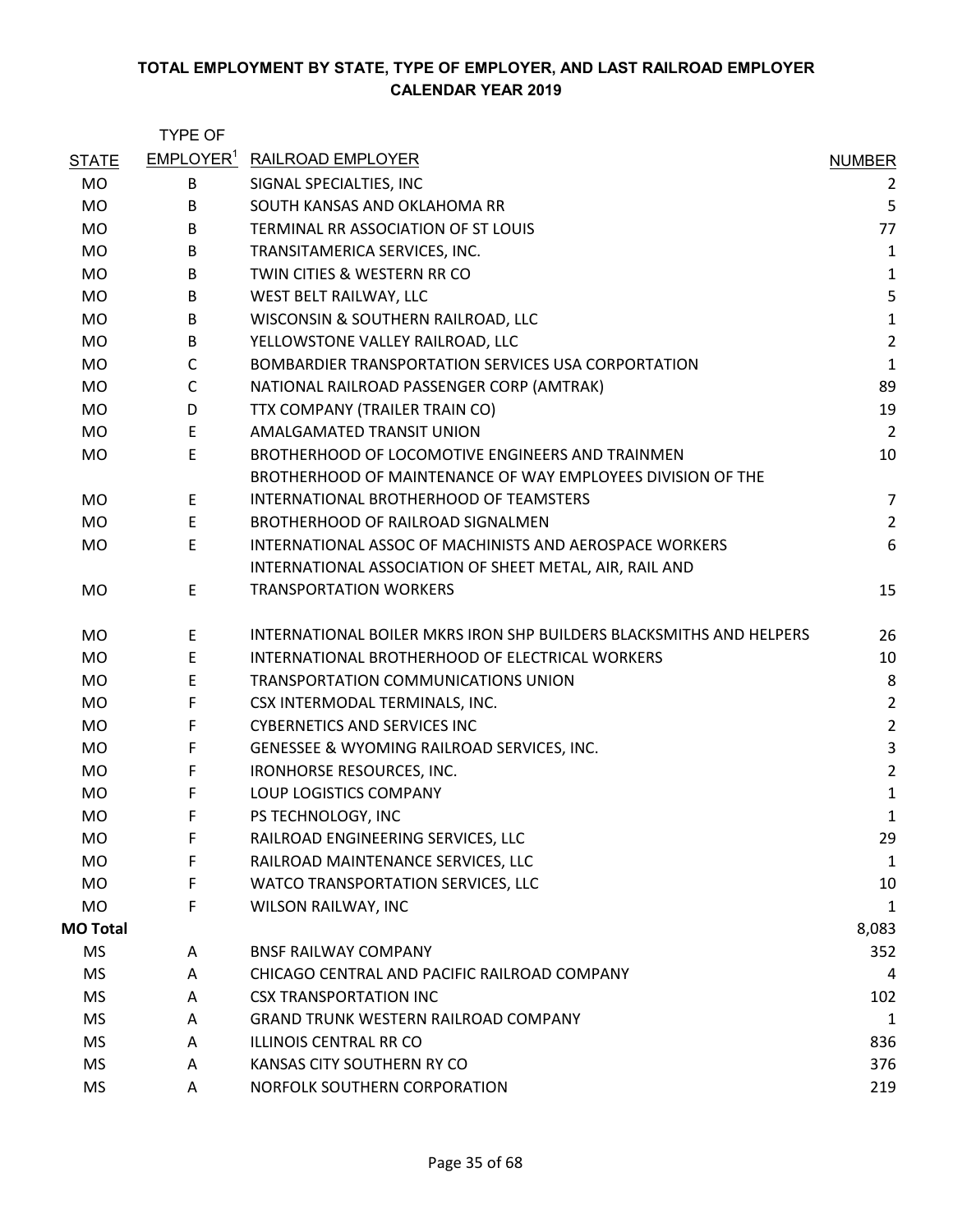|              | <b>TYPE OF</b>               |                                                             |                |
|--------------|------------------------------|-------------------------------------------------------------|----------------|
| <b>STATE</b> | <b>EMPLOYER</b> <sup>1</sup> | <b>RAILROAD EMPLOYER</b>                                    | <b>NUMBER</b>  |
| <b>MS</b>    | Α                            | SOO LINE RAILROAD COMPANY                                   | 1              |
| <b>MS</b>    | A                            | UNION PACIFIC RAILROAD COMPANY                              | 51             |
| <b>MS</b>    | B                            | ALABAMA & GULF COAST RAILWAY, LLC                           | 4              |
| MS           | B                            | ALABAMA SOUTHERN RAILROAD, LLC                              | 5              |
| <b>MS</b>    | B                            | ALBAMA EXPORT RAILROAD, INC                                 | $\overline{4}$ |
| <b>MS</b>    | B                            | BOGALUSA BAYOU RAILROAD, LLC                                | 9              |
| <b>MS</b>    | В                            | CHICAGO ROCK ISLAND & PACIFIC RAILROAD, LLC                 | 4              |
| MS           | B                            | COLUMBUS & CHATTAHOOCHEE RAILROAD, INC                      | $\mathbf 1$    |
| <b>MS</b>    | B                            | COLUMBUS AND GREENVILLE RY CO                               | 34             |
| <b>MS</b>    | B                            | FLORIDA GULF & ATLANTIC RAILWAY, LLC                        | $\mathbf 1$    |
| <b>MS</b>    | В                            | GOLDEN TRIANGLE RAILROAD, LLC                               | $\overline{7}$ |
| <b>MS</b>    | B                            | <b>GRAINBELT CORP</b>                                       | $\mathbf 1$    |
| MS           | B                            | <b>GRENADA RAILROAD, LLC</b>                                | 22             |
| MS           | B                            | ILLINOIS RAILWAY, LLC                                       | $\mathbf 1$    |
| MS           | B                            | INDIANA BUSINESS RAILROAD, INC                              | $\mathbf 1$    |
| <b>MS</b>    | В                            | ITAWAMBA MISSISSIPPIAN RAILWAY, LLC                         | $\overline{2}$ |
| MS           | В                            | LUXAPALILA VALLEY RAILROAD, INC                             | 5              |
| <b>MS</b>    | В                            | MERIDIAN & BIGBEE RAILROAD, LLC                             | 20             |
| MS           | B                            | MERIDIAN SOUTHERN RAILWAY, LLC.                             | 10             |
| MS           | B                            | MISSISSIPPI CENTRAL RAILROAD COMPANY                        | 6              |
| <b>MS</b>    | B                            | MISSISSIPPI EXPORT RR CO                                    | 35             |
| MS           | В                            | NATCHEZ RAILWAY, INC.                                       | $\overline{2}$ |
| MS           | B                            | NEBRASKA CENTRAL RAILROAD COMPANY                           | $\overline{2}$ |
| <b>MS</b>    | B                            | NEW ORLEANS & GULF COAST RAILWAY COMPANY                    | $\mathbf 1$    |
| <b>MS</b>    | B                            | NEW ORLEANS PUBLIC BELT RAILROAD CORPORATION                | $\overline{7}$ |
| MS           | B                            | OLD AUGUSTA RAILROAD, LLC                                   | 12             |
| MS           | B                            | PIONEER RAILROAD SERVICES INC                               | $\overline{2}$ |
| <b>MS</b>    | B                            | PORT BIENVILLE RR                                           | 16             |
| <b>MS</b>    | B                            | PORT TERMINAL RR ASSOCIATION                                | 1              |
| <b>MS</b>    | B                            | R.J. CORMAN RAILROAD COMPANY/MEMPHIS LINE                   | 2              |
| <b>MS</b>    | B                            | SAN JOAQUIN VALLEY RAILROAD CO                              | 1              |
| MS           | В                            | SIGNAL SPECIALTIES, INC                                     | $\mathbf{1}$   |
| <b>MS</b>    | B                            | TERMINAL RY ALABAMA STATE DOCKS                             | 5              |
| MS           | B                            | VICKSBURG SOUTHERN RAILROAD, LLC                            | 19             |
| МS           | B                            | WISCONSIN & SOUTHERN RAILROAD, LLC                          | 1              |
| MS           | B                            | WOLF CREEK RAILROAD, LLC                                    | $\mathbf{1}$   |
| <b>MS</b>    | C                            | NATIONAL RAILROAD PASSENGER CORP (AMTRAK)                   | 66             |
| <b>MS</b>    | D                            | TTX COMPANY (TRAILER TRAIN CO)                              | 10             |
| MS           | E                            | BROTHERHOOD OF LOCOMOTIVE ENGINEERS AND TRAINMEN            | 2              |
|              |                              | BROTHERHOOD OF MAINTENANCE OF WAY EMPLOYEES DIVISION OF THE |                |
| <b>MS</b>    | E                            | INTERNATIONAL BROTHERHOOD OF TEAMSTERS                      | $\mathbf{1}$   |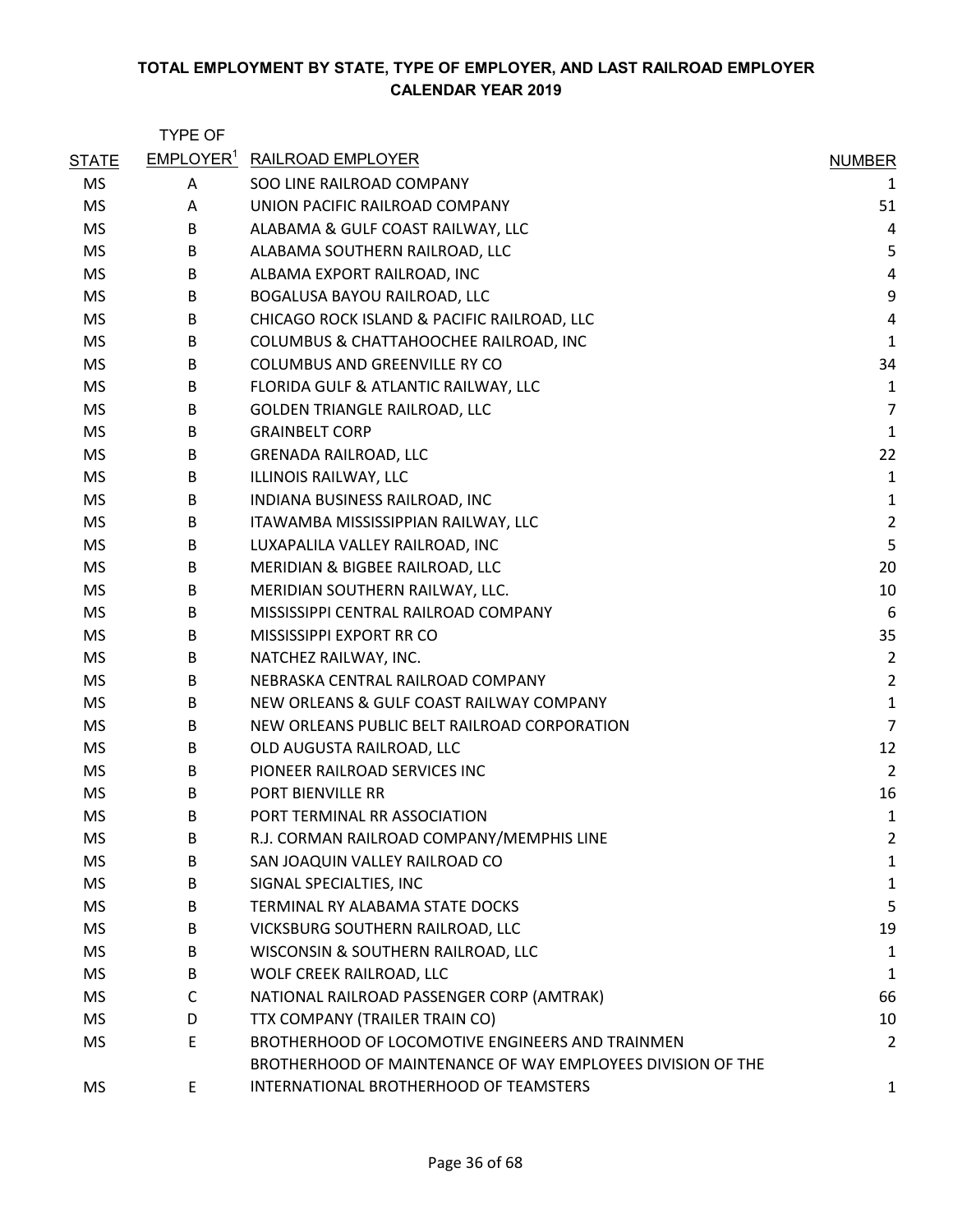|                 | <b>TYPE OF</b>               |                                                             |                |
|-----------------|------------------------------|-------------------------------------------------------------|----------------|
| <b>STATE</b>    | <b>EMPLOYER</b> <sup>1</sup> | RAILROAD EMPLOYER                                           | <b>NUMBER</b>  |
|                 |                              | INTERNATIONAL ASSOCIATION OF SHEET METAL, AIR, RAIL AND     |                |
| <b>MS</b>       | E                            | <b>TRANSPORTATION WORKERS</b>                               | $\overline{2}$ |
| <b>MS</b>       | E                            | INTERNATIONAL BROTHERHOOD OF ELECTRICAL WORKERS             | $\overline{7}$ |
| <b>MS</b>       | F                            | CSX INTERMODAL TERMINALS, INC.                              | 5              |
| <b>MS</b>       | $\mathsf F$                  | GENESSEE & WYOMING RAILROAD SERVICES, INC.                  | $\overline{7}$ |
| <b>MS</b>       | $\mathsf F$                  | RAILROAD ENGINEERING SERVICES, LLC                          | 19             |
| <b>MS</b>       | F                            | TRANSPORTATION TECHNOLOGY CENTER                            | 1              |
| <b>MS Total</b> |                              |                                                             | 2,307          |
| MT              | A                            | <b>BNSF RAILWAY COMPANY</b>                                 | 2,142          |
| МT              | A                            | DAKOTA MINNESOTA & EASTERN RAILROAD CORPORATION             | 1              |
| MT              | A                            | ILLINOIS CENTRAL RR CO                                      | 3              |
| MT              | A                            | NORFOLK SOUTHERN CORPORATION                                | $\overline{2}$ |
| MT              | A                            | SOO LINE RAILROAD COMPANY                                   | 5              |
| MT              | A                            | UNION PACIFIC RAILROAD COMPANY                              | 20             |
| МT              | Α                            | WISCONSIN CENTRAL TRANSPORTATION CORP                       | $\mathbf{1}$   |
| MT              | B                            | ARIZONA EASTERN RAILWAY COMPANY                             | $\mathbf{1}$   |
| MT              | B                            | <b>CENTRAL MONTANA RAIL INC</b>                             | $\overline{7}$ |
| МT              | B                            | DAKOTA MISSOURI VALLEY & WESTERN RR INC                     | $\mathsf 3$    |
| MT              | B                            | EASTERN IDAHO RAILROAD, LLC                                 | $\mathbf{1}$   |
| MT              | B                            | MISSION MOUNTAIN RAILROAD, LLC                              | 9              |
| MT              | B                            | MONTANA RAIL LINK INC                                       | 1,287          |
| МT              | B                            | NORTHERN PLAINS RAILROAD, INC                               | 1              |
| MT              | B                            | PORTLAND & WESTERN RAILROAD INC                             | 1              |
| МT              | B                            | RARUS RAILWAY, LLC                                          | $\mathsf 3$    |
| MT              | B                            | SIGNAL SPECIALTIES, INC                                     | $\mathbf{1}$   |
| MT              | B                            | YELLOWSTONE VALLEY RAILROAD, LLC                            | $\overline{4}$ |
| MT              | $\mathsf C$                  | NATIONAL RAILROAD PASSENGER CORP (AMTRAK)                   | 42             |
| MT              | E                            | BROTHERHOOD OF LOCOMOTIVE ENGINEERS AND TRAINMEN            | 3              |
|                 |                              | BROTHERHOOD OF MAINTENANCE OF WAY EMPLOYEES DIVISION OF THE |                |
| MT              | E                            | INTERNATIONAL BROTHERHOOD OF TEAMSTERS                      | $\overline{2}$ |
| MT              | E                            | INTERNATIONAL ASSOC OF MACHINISTS AND AEROSPACE WORKERS     | $\overline{2}$ |
|                 |                              | INTERNATIONAL ASSOCIATION OF SHEET METAL, AIR, RAIL AND     |                |
| MT              | E                            | <b>TRANSPORTATION WORKERS</b>                               | 1              |
| MT              | E                            | INTERNATIONAL BROTHERHOOD OF ELECTRICAL WORKERS             | 5              |
| MT              | E                            | TRANSPORTATION COMMUNICATIONS UNION                         | $\overline{2}$ |
| MT              | F                            | GENESSEE & WYOMING RAILROAD SERVICES, INC.                  | $\mathbf{1}$   |
| MT              | F                            | WATCO TRANSPORTATION SERVICES, LLC                          | $\overline{2}$ |
| <b>MT Total</b> |                              |                                                             | 3,552          |
| <b>NC</b>       | A                            | <b>BNSF RAILWAY COMPANY</b>                                 | 12             |
| <b>NC</b>       | A                            | <b>CSX TRANSPORTATION INC</b>                               | 804            |
| <b>NC</b>       | A                            | ILLINOIS CENTRAL RR CO                                      | $\overline{2}$ |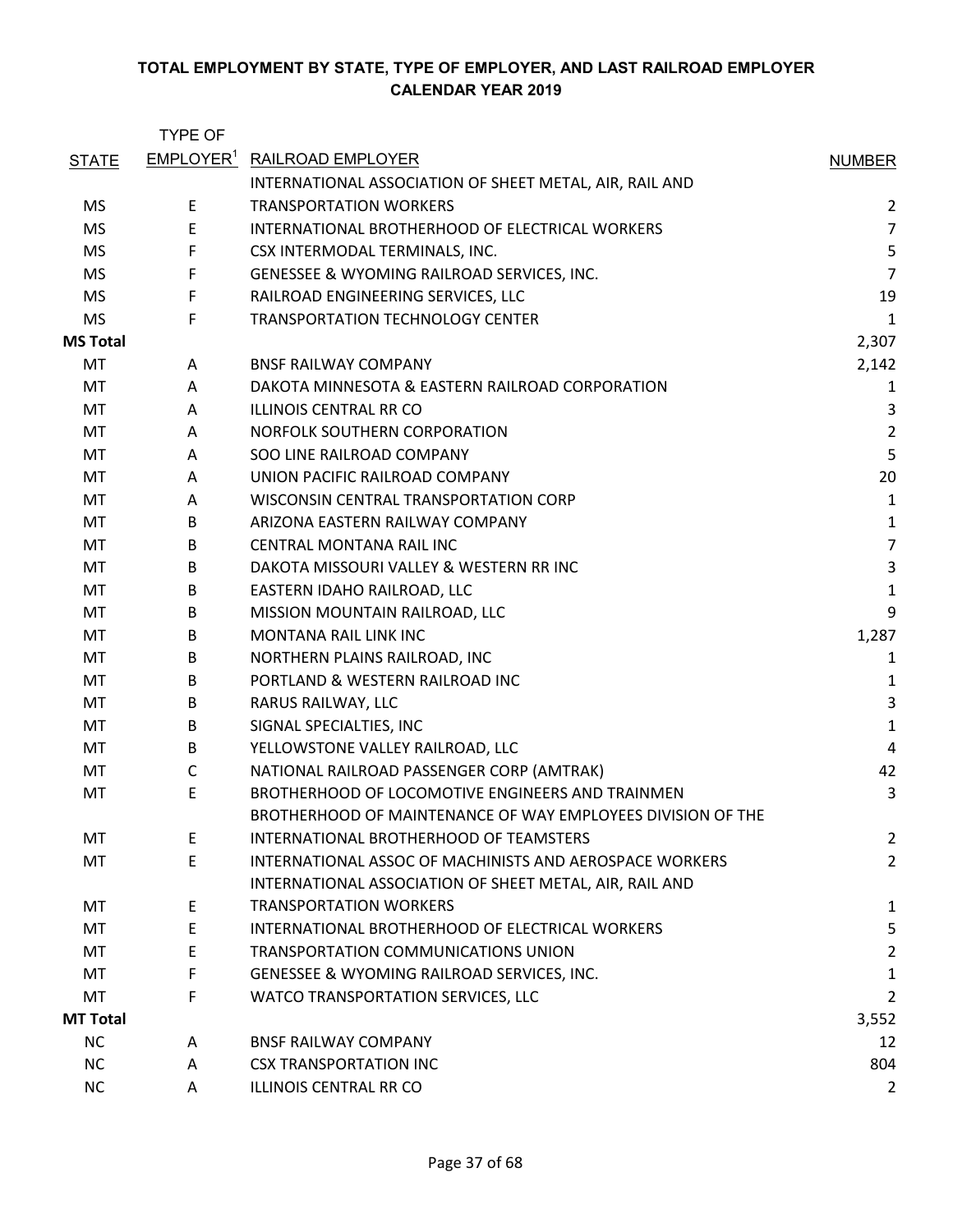|              | <b>TYPE OF</b> |                                                 |                |
|--------------|----------------|-------------------------------------------------|----------------|
| <b>STATE</b> |                | <b>EMPLOYER<sup>1</sup> RAILROAD EMPLOYER</b>   | <b>NUMBER</b>  |
| <b>NC</b>    | Α              | NORFOLK SOUTHERN CORPORATION                    | 1,114          |
| <b>NC</b>    | A              | UNION PACIFIC RAILROAD COMPANY                  | 17             |
| <b>NC</b>    | A              | WISCONSIN CENTRAL TRANSPORTATION CORP           | 1              |
| <b>NC</b>    | B              | ABERDEEN AND ROCKFISH RAILROAD COMPANY          | 17             |
| <b>NC</b>    | B              | ABERDEEN CAROLINA & WESTERN RAILROAD COMPANY    | 37             |
| <b>NC</b>    | B              | ALEXANDER RAILROAD COMPANY                      | 9              |
| <b>NC</b>    | B              | ALTON AND SOUTHERN RAILWAY COMPANY              | $\mathbf{1}$   |
| NC.          | B              | ATLANTIC AND WESTERN RAILWAY LP                 | 5              |
| <b>NC</b>    | B              | BLUE RIDGE SOUTHERN RAILROAD, LLC (BLU)         | 36             |
| <b>NC</b>    | B              | BUCKINGHAM BRANCH RAILROAD COMPANY              | $\mathbf{1}$   |
| <b>NC</b>    | B              | CAPE FEAR RYS INC                               | 10             |
| <b>NC</b>    | B              | CAROLINA COASTAL RY INC                         | 32             |
| NC.          | B              | CICERO CENTRAL RAILROAD, LLC                    | $\mathbf{1}$   |
| <b>NC</b>    | B              | <b>CLINTON INDUSTRIAL SWITCHING</b>             | 3              |
| <b>NC</b>    | B              | <b>COLUMBUS AND GREENVILLE RY CO</b>            | $\mathbf 1$    |
| <b>NC</b>    | B              | <b>COMMONWEALTH RY INC</b>                      | $\mathbf 1$    |
| <b>NC</b>    | B              | FLORIDA GULF & ATLANTIC RAILWAY, LLC            | $\overline{2}$ |
| <b>NC</b>    | B              | <b>GRAINBELT CORP</b>                           | $\mathbf 1$    |
| <b>NC</b>    | B              | <b>GREAT SMOKY MOUNTAINS RY INC, THE</b>        | $\overline{2}$ |
| NC.          | B              | <b>GRENADA RAILROAD, LLC</b>                    | $\mathbf 1$    |
| <b>NC</b>    | B              | LAMBERT'S POINT DOCKS INC                       | 5              |
| <b>NC</b>    | B              | LANCASTER & CHESTER RAILROAD, LLC               | $\overline{2}$ |
| <b>NC</b>    | B              | LAURINBURG & SOUTHERN RAILROAD CO, INC.         | 4              |
| <b>NC</b>    | B              | <b>MADISON RR</b>                               | $\mathbf 1$    |
| <b>NC</b>    | B              | MASSACHUSETTS CENTRAL RR CORP                   | $\mathbf 1$    |
| <b>NC</b>    | B              | MORRISTOWN & ERIE RAILWAY, INC                  | $\overline{2}$ |
| NC.          | B              | NAUGATUCK RAILROAD COMPANY                      | $\mathbf 1$    |
| <b>NC</b>    | B              | NORTH CAROLINA & VIRGINIA RAILROAD COMPANY, LLC | 20             |
| <b>NC</b>    | B              | PIEDMONT & ATLANTIC RAILROAD CO INC             | 20             |
| <b>NC</b>    | B              | PIEDMONT & NORTHERN RAILROAD, LLC               | 10             |
| <b>NC</b>    | B              | PROVIDENCE AND WORCESTER RAILROAD COMPANY       | $\mathbf{1}$   |
| <b>NC</b>    | B              | R.J. CORMAN RAILROAD COMPANY/MEMPHIS LINE       | 10             |
| <b>NC</b>    | B              | SAVANNAH & OLD FORT RAILROAD, LLC               | 1              |
| <b>NC</b>    | B              | SOUTH CAROLINA CENTRAL RAILROAD COMPANY, LLC    | 1              |
| <b>NC</b>    | B              | SOUTHEAST SHORTLINES, INC.                      | 3              |
| <b>NC</b>    | B              | TRANSKENTUCKY TRANSPORTATION RR INC             | $\mathbf{1}$   |
| <b>NC</b>    | B              | WILMINGTON TERMINAL RAILROAD LP                 | 18             |
| <b>NC</b>    | C              | LONG ISLAND RAILROAD COMPANY                    | $\overline{7}$ |
| <b>NC</b>    | C              | METRO-NORTH COMMUTER RAILROAD COMPANY           | 5              |
| <b>NC</b>    | C              | NATIONAL RAILROAD PASSENGER CORP (AMTRAK)       | 190            |
| <b>NC</b>    | $\mathsf{C}$   | NEW JERSEY TRANSIT RAIL OPERATIONS INC          | $\overline{2}$ |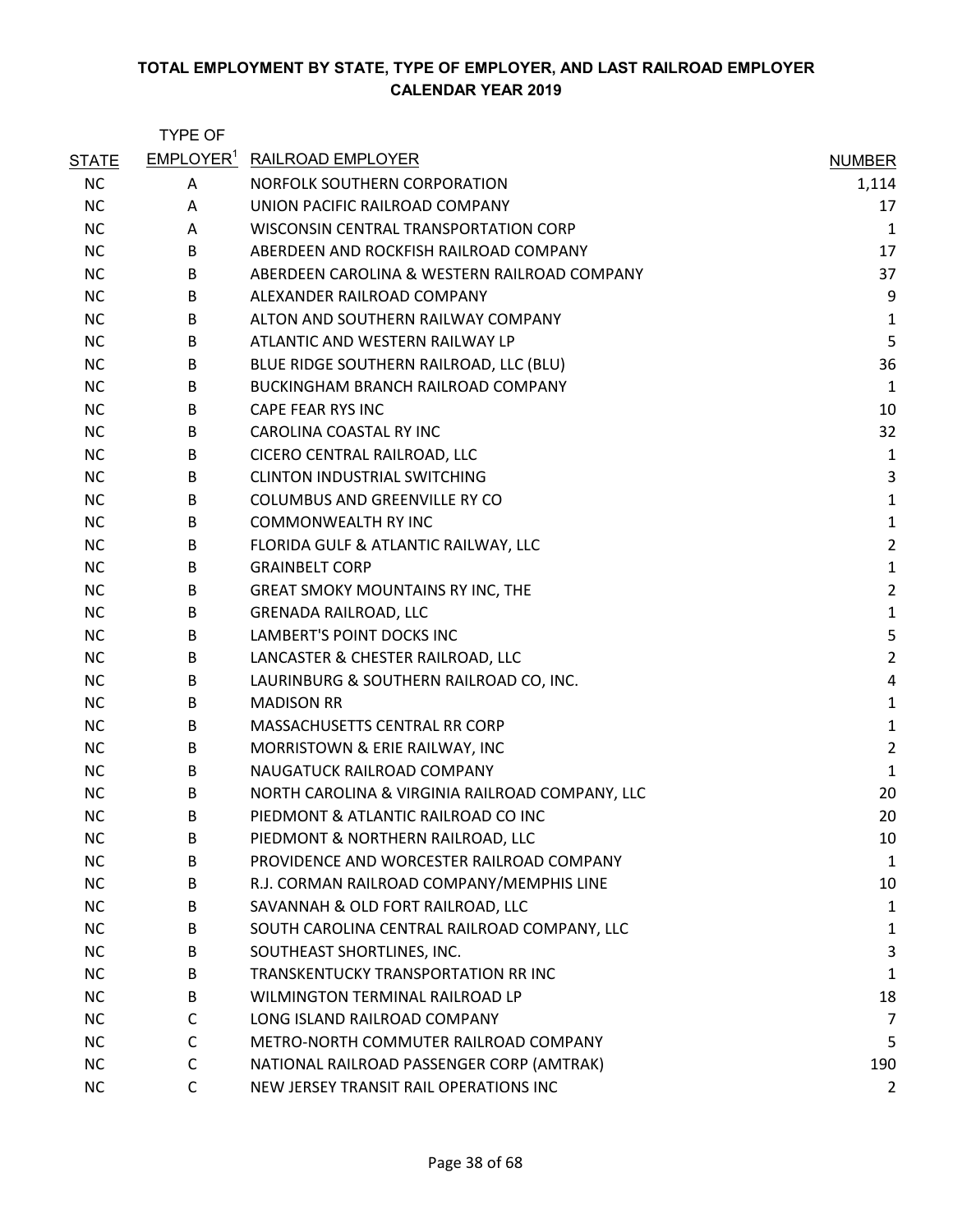|                 | <b>TYPE OF</b> |                                                                     |                |
|-----------------|----------------|---------------------------------------------------------------------|----------------|
| <b>STATE</b>    |                | EMPLOYER <sup>1</sup> RAILROAD EMPLOYER                             | <b>NUMBER</b>  |
| <b>NC</b>       | C              | NORTHEAST ILLINOIS REGIONAL COMMUTER RAILROAD CORP (METRA)          | 1              |
| <b>NC</b>       | $\mathsf{C}$   | SOUTHEASTERN PENN TRANS AUTH-REG HIGH SPEED LINES (SEPTA)           | 1              |
| <b>NC</b>       | D              | <b>FRUIT GROWERS EXPRESS CO</b>                                     | $\mathbf{1}$   |
| <b>NC</b>       | D              | TTX COMPANY (TRAILER TRAIN CO)                                      | 8              |
| <b>NC</b>       | E              | BROTHERHOOD OF LOCOMOTIVE ENGINEERS AND TRAINMEN                    | 3              |
|                 |                | BROTHERHOOD OF MAINTENANCE OF WAY EMPLOYEES DIVISION OF THE         |                |
| <b>NC</b>       | E              | INTERNATIONAL BROTHERHOOD OF TEAMSTERS                              | $\mathbf{1}$   |
| <b>NC</b>       | E              | <b>BROTHERHOOD OF RAILROAD SIGNALMEN</b>                            | $\overline{2}$ |
| <b>NC</b>       | E              | INTERNATIONAL ASSOC OF MACHINISTS AND AEROSPACE WORKERS             | 6              |
|                 |                | INTERNATIONAL ASSOCIATION OF SHEET METAL, AIR, RAIL AND             |                |
| <b>NC</b>       | E              | <b>TRANSPORTATION WORKERS</b>                                       | 10             |
| <b>NC</b>       | E              | INTERNATIONAL BOILER MKRS IRON SHP BUILDERS BLACKSMITHS AND HELPERS | 6              |
| <b>NC</b>       | E              | INTERNATIONAL BROTHERHOOD OF ELECTRICAL WORKERS                     | 3              |
| <b>NC</b>       | E              | TRANSPORTATION COMMUNICATIONS UNION                                 | 3              |
| <b>NC</b>       | F              | CSX INTERMODAL TERMINALS, INC.                                      | 23             |
| <b>NC</b>       | F              | <b>CYBERNETICS AND SERVICES INC</b>                                 | 5              |
| <b>NC</b>       | F              | GENESSEE & WYOMING RAILROAD SERVICES, INC.                          | $\overline{2}$ |
| <b>NC</b>       | F              | HERZOG TRANSIT SERVICES INCORPORATED                                | $\mathbf{1}$   |
| <b>NC</b>       | F              | KEOLIS RAIL SERVICES VIRGINIA, LLC                                  | 1              |
| <b>NC</b>       | F              | <b>NORTH CAROLINA RR CO</b>                                         | 22             |
| <b>NC</b>       | F              | RAILINC CORPORATION                                                 | 280            |
| <b>NC</b>       | F              | <b>TRANSPORTATION TECHNOLOGY CENTER</b>                             | 1              |
| <b>NC</b>       | F              | WATCO TRANSPORTATION SERVICES, LLC                                  | 1              |
| <b>NC Total</b> |                |                                                                     | 2,796          |
| <b>ND</b>       | A              | <b>BNSF RAILWAY COMPANY</b>                                         | 1,299          |
| ND.             | A              | <b>CSX TRANSPORTATION INC</b>                                       | 1              |
| <b>ND</b>       | A              | DAKOTA MINNESOTA & EASTERN RAILROAD CORPORATION                     | 1              |
| <b>ND</b>       | A              | <b>SOO LINE RAILROAD COMPANY</b>                                    | 311            |
| ND.             | Α              | UNION PACIFIC RAILROAD COMPANY                                      | 4              |
| <b>ND</b>       | B              | DAKOTA MISSOURI VALLEY & WESTERN RR INC                             | 95             |
| ND.             | B              | MINNESOTA NORTHERN RAILROAD, INC                                    | 9              |
| ND.             | B              | MONTANA RAIL LINK INC                                               | $\overline{2}$ |
| ND.             | B              | NORTHERN PLAINS RAILROAD, INC                                       | 93             |
| ND.             | B              | PACIFIC AND ARCTIC RAILWAY AND NAVIGATION COMPANY                   | $\mathbf{1}$   |
| ND.             | B              | RED RIVER VALLEY & WESTERN RR CO                                    | 74             |
| ND.             | B              | YELLOWSTONE VALLEY RAILROAD, LLC                                    | $\overline{2}$ |
| ND.             | C              | NATIONAL RAILROAD PASSENGER CORP (AMTRAK)                           | 6              |
| ND.             | D              | TTX COMPANY (TRAILER TRAIN CO)                                      | 1              |
|                 |                | INTERNATIONAL ASSOCIATION OF SHEET METAL, AIR, RAIL AND             |                |
| <b>ND</b>       | E              | <b>TRANSPORTATION WORKERS</b>                                       | 3              |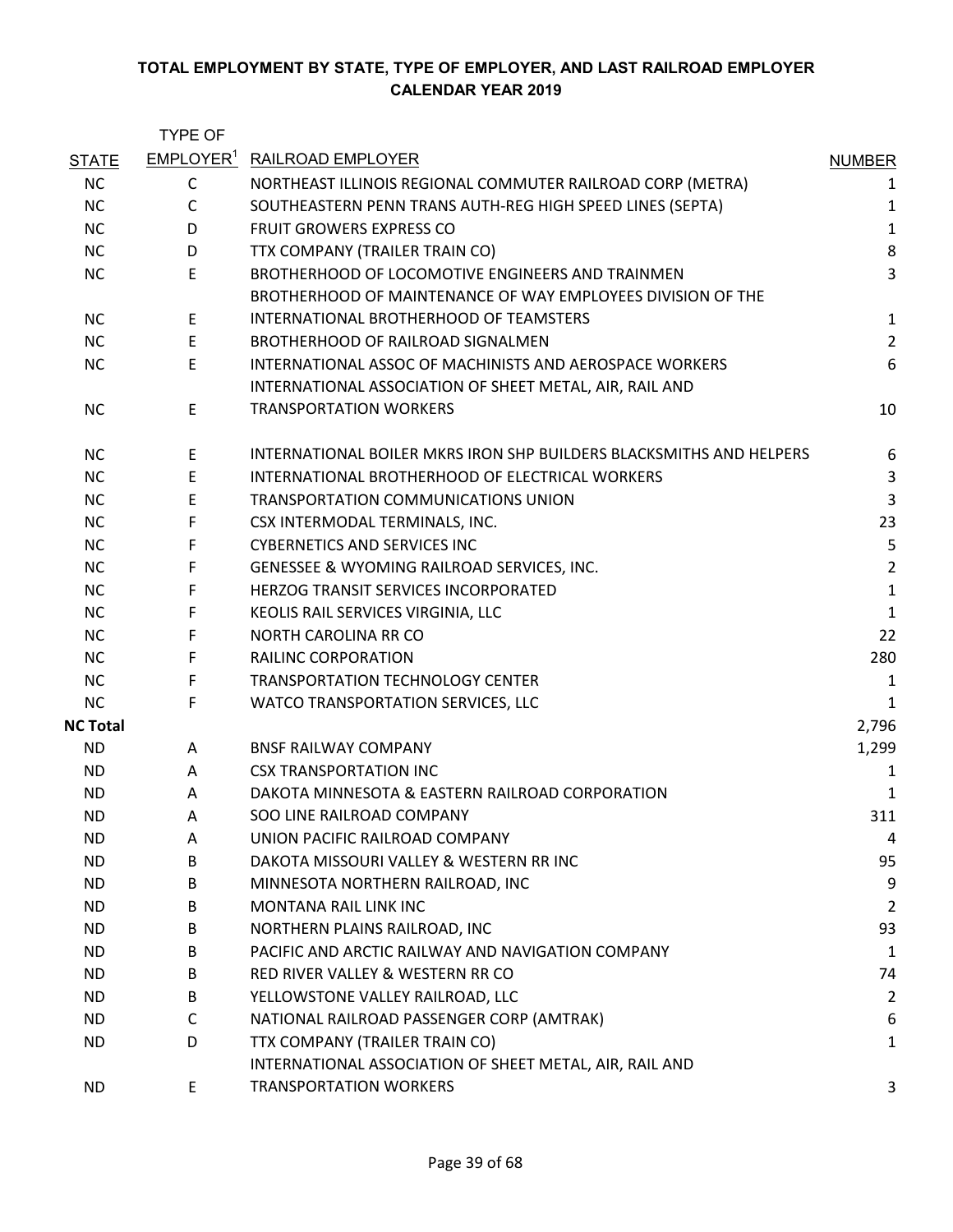|                 | <b>TYPE OF</b> |                                                             |                |
|-----------------|----------------|-------------------------------------------------------------|----------------|
| <b>STATE</b>    |                | <b>EMPLOYER<sup>1</sup> RAILROAD EMPLOYER</b>               | <b>NUMBER</b>  |
| <b>ND</b>       | E              | INTERNATIONAL BROTHERHOOD OF ELECTRICAL WORKERS             | 1              |
| <b>ND</b>       | Ε              | TRANSPORTATION COMMUNICATIONS UNION                         | $\overline{2}$ |
| <b>ND</b>       | F              | <b>TRANSPORTATION TECHNOLOGY CENTER</b>                     | $\overline{2}$ |
| <b>ND</b>       | F              | WATCO TRANSPORTATION SERVICES, LLC                          | 1              |
| <b>ND Total</b> |                |                                                             | 1,908          |
| NE.             | A              | <b>BNSF RAILWAY COMPANY</b>                                 | 4,116          |
| <b>NE</b>       | A              | CHICAGO CENTRAL AND PACIFIC RAILROAD COMPANY                | 8              |
| <b>NE</b>       | A              | <b>CSX TRANSPORTATION INC</b>                               | 1              |
| NE.             | A              | DAKOTA MINNESOTA & EASTERN RAILROAD CORPORATION             | $\mathbf 1$    |
| <b>NE</b>       | A              | ILLINOIS CENTRAL RR CO                                      | 3              |
| NE.             | A              | KANSAS CITY SOUTHERN RY CO                                  | $\mathbf{1}$   |
| NE.             | A              | NORFOLK SOUTHERN CORPORATION                                | 4              |
| NE.             | A              | SOO LINE RAILROAD COMPANY                                   | 4              |
| <b>NE</b>       | A              | UNION PACIFIC RAILROAD COMPANY                              | 6,798          |
| <b>NE</b>       | A              | WISCONSIN CENTRAL TRANSPORTATION CORP                       | 1              |
| <b>NE</b>       | B              | AUSTIN WESTERN RAILROAD, LLC                                | 1              |
| <b>NE</b>       | B              | D AND I RR CO                                               | $\mathbf 1$    |
| NE.             | B              | DELMARVA CENTRAL RAILROAD COMPANY                           | $\mathbf 1$    |
| <b>NE</b>       | B              | FLORIDA EAST COAST RAILWAY, LLC                             | $\mathbf 1$    |
| <b>NE</b>       | B              | <b>IOWA INTERSTATE RAILROAD LTD</b>                         | 11             |
| <b>NE</b>       | B              | KANSAS & OKLAHOMA RAILROAD, LLC                             | $\mathbf{1}$   |
| <b>NE</b>       | B              | <b>KYLE RAILROAD COMPANY</b>                                | $\mathbf 1$    |
| <b>NE</b>       | B              | MANNING RAIL, INC.                                          | $\mathbf 1$    |
| <b>NE</b>       | B              | MINNESOTA COMMERCIAL RY CO                                  | $\overline{2}$ |
| <b>NE</b>       | B              | NEBRASKA CENTRAL RAILROAD COMPANY                           | 71             |
| <b>NE</b>       | B              | NEBRASKA NORTHWESTERN RAILROAD, INC                         | 6              |
| NE.             | B              | NEBRASKA, KANSAS & COLORADO RAILWAY, LLC                    | 22             |
| <b>NE</b>       | B              | OMAHA LINCOLN AND BEATRICE RY CO                            | 12             |
| <b>NE</b>       | B              | PORT HARBOR RAILROAD, INC                                   | 1              |
| NE.             | B              | PROGRESSIVE RAIL, INCORPORATED                              | 1              |
| <b>NE</b>       | B              | <b>S &amp; L RAILROAD LLC</b>                               | 4              |
| <b>NE</b>       | B              | <b>SDR HOLDING COMPANY</b>                                  | 1              |
| <b>NE</b>       | B              | SPOKANE SPANGLE & PALOUSE RAILWAY, LLC                      | 3              |
| NE.             | C              | NATIONAL RAILROAD PASSENGER CORP (AMTRAK)                   | 20             |
| <b>NE</b>       | D              | UNION PACIFIC FRUIT EXPRESS CO                              | 21             |
| <b>NE</b>       | E.             | BROTHERHOOD OF LOCOMOTIVE ENGINEERS AND TRAINMEN            | $\mathbf 1$    |
|                 |                | BROTHERHOOD OF MAINTENANCE OF WAY EMPLOYEES DIVISION OF THE |                |
| <b>NE</b>       | E              | INTERNATIONAL BROTHERHOOD OF TEAMSTERS                      | 9              |
| <b>NE</b>       | E              | BROTHERHOOD OF RAILROAD SIGNALMEN                           | 3              |
| <b>NE</b>       | E.             | INTERNATIONAL ASSOC OF MACHINISTS AND AEROSPACE WORKERS     | 1              |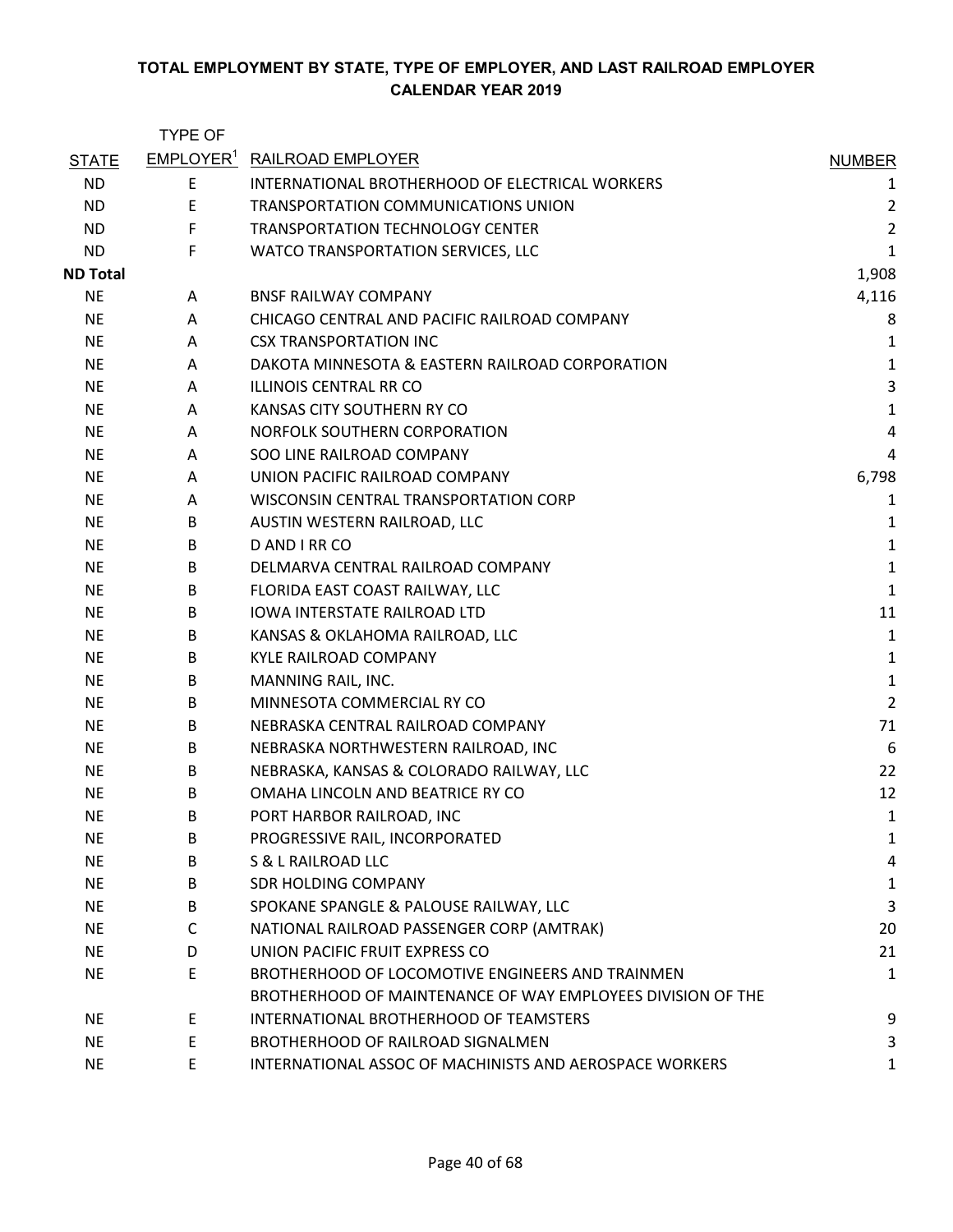|                 | <b>TYPE OF</b>        |                                                         |                |
|-----------------|-----------------------|---------------------------------------------------------|----------------|
| <b>STATE</b>    | EMPLOYER <sup>1</sup> | <b>RAILROAD EMPLOYER</b>                                | <b>NUMBER</b>  |
|                 |                       | INTERNATIONAL ASSOCIATION OF SHEET METAL, AIR, RAIL AND |                |
| <b>NE</b>       | E                     | <b>TRANSPORTATION WORKERS</b>                           | 10             |
| <b>NE</b>       | E                     | INTERNATIONAL BROTHERHOOD OF ELECTRICAL WORKERS         | $\overline{7}$ |
| <b>NE</b>       | E                     | TRANSPORTATION COMMUNICATIONS UNION                     | 4              |
| <b>NE</b>       | F                     | GENESSEE & WYOMING RAILROAD SERVICES, INC.              | $\mathbf{1}$   |
| <b>NE</b>       | F                     | <b>LOUP LOGISTICS COMPANY</b>                           | 206            |
| NE.             | F                     | OMNITRAX LEASING, LLC                                   | 1              |
| NE.             | F                     | PS TECHNOLOGY, INC                                      | 40             |
| <b>NE</b>       | F                     | <b>TRANSPORTATION TECHNOLOGY CENTER</b>                 | $\overline{2}$ |
| <b>NE</b>       | F                     | UNION PACIFIC RR EMPLOYEES HEALTH SYSTEMS               | 5              |
| <b>NE</b>       | F                     | WATCO TRANSPORTATION SERVICES, LLC                      | 1              |
| <b>NE Total</b> |                       |                                                         | 11,410         |
| NH              | A                     | <b>BNSF RAILWAY COMPANY</b>                             | 1              |
| <b>NH</b>       | A                     | <b>CSX TRANSPORTATION INC</b>                           | 4              |
| <b>NH</b>       | A                     | UNION PACIFIC RAILROAD COMPANY                          | $\mathbf{1}$   |
| <b>NH</b>       | B                     | <b>BOSTON AND MAINE CORPORATION</b>                     | 4              |
| <b>NH</b>       | B                     | EAST BROOKFIELD & SPENCER RAILROAD, LLC                 | $\mathbf 1$    |
| NH              | B                     | FINGER LAKES RAILWAY CORPORATION                        | $\overline{2}$ |
| <b>NH</b>       | B                     | <b>GRAFTON AND UPTON RR CO</b>                          | $\mathbf 1$    |
| <b>NH</b>       | B                     | MILFORD-BENNINGTON RAILROAD CO INC                      | $\overline{2}$ |
| <b>NH</b>       | B                     | NEW ENGLAND CENTRAL RAILROAD INC                        | 6              |
| ΝH              | B                     | NEW ENGLAND SOUTHERN RAILROAD COMPANY                   | $\overline{2}$ |
| <b>NH</b>       | B                     | NEW HAMPSHIRE CENTRAL RAILROAD INC                      | 5              |
| <b>NH</b>       | B                     | NEW HAMPSHIRE NORTHCOAST CORP                           | 8              |
| ΝH              | B                     | NEW YORK & ATLANTIC RAILWAY COMPANY                     | $\mathbf{1}$   |
| ΝH              | B                     | PACIFIC AND ARCTIC RAILWAY AND NAVIGATION COMPANY       | $\mathbf{1}$   |
| NH              | B                     | PROVIDENCE AND WORCESTER RAILROAD COMPANY               | 1              |
| <b>NH</b>       | B                     | SPRINGFIELD TERMINAL RY CO VERMONT                      | 134            |
| NΗ              | B                     | ST. LAWRENCE AND ATLANTIC RR CO                         | $\overline{7}$ |
| <b>NH</b>       | B                     | <b>VERMONT RAILWAY INC</b>                              | 11             |
| <b>NH</b>       | $\mathsf{C}$          | KEOLIS COMMUTER SERVICES, LLC                           | 190            |
| <b>NH</b>       | C                     | NATIONAL RAILROAD PASSENGER CORP (AMTRAK)               | 43             |
| <b>NH</b>       | D                     | TTX COMPANY (TRAILER TRAIN CO)                          | 1              |
| <b>NH</b>       | E                     | INTERNATIONAL BROTHERHOOD OF ELECTRICAL WORKERS         | 3              |
| <b>NH Total</b> |                       |                                                         | 429            |
| NJ              | A                     | <b>BNSF RAILWAY COMPANY</b>                             | $\overline{2}$ |
| <b>NJ</b>       | A                     | <b>CSX TRANSPORTATION INC</b>                           | 128            |
| <b>NJ</b>       | A                     | NORFOLK SOUTHERN CORPORATION                            | 142            |
| NJ              | A                     | SOO LINE RAILROAD COMPANY                               | 1              |
| <b>NJ</b>       | A                     | UNION PACIFIC RAILROAD COMPANY                          | 3              |
| <b>NJ</b>       | B                     | BELVIDERE & DELAWARE RIVER RAILWAY COMPANY, INC         | 8              |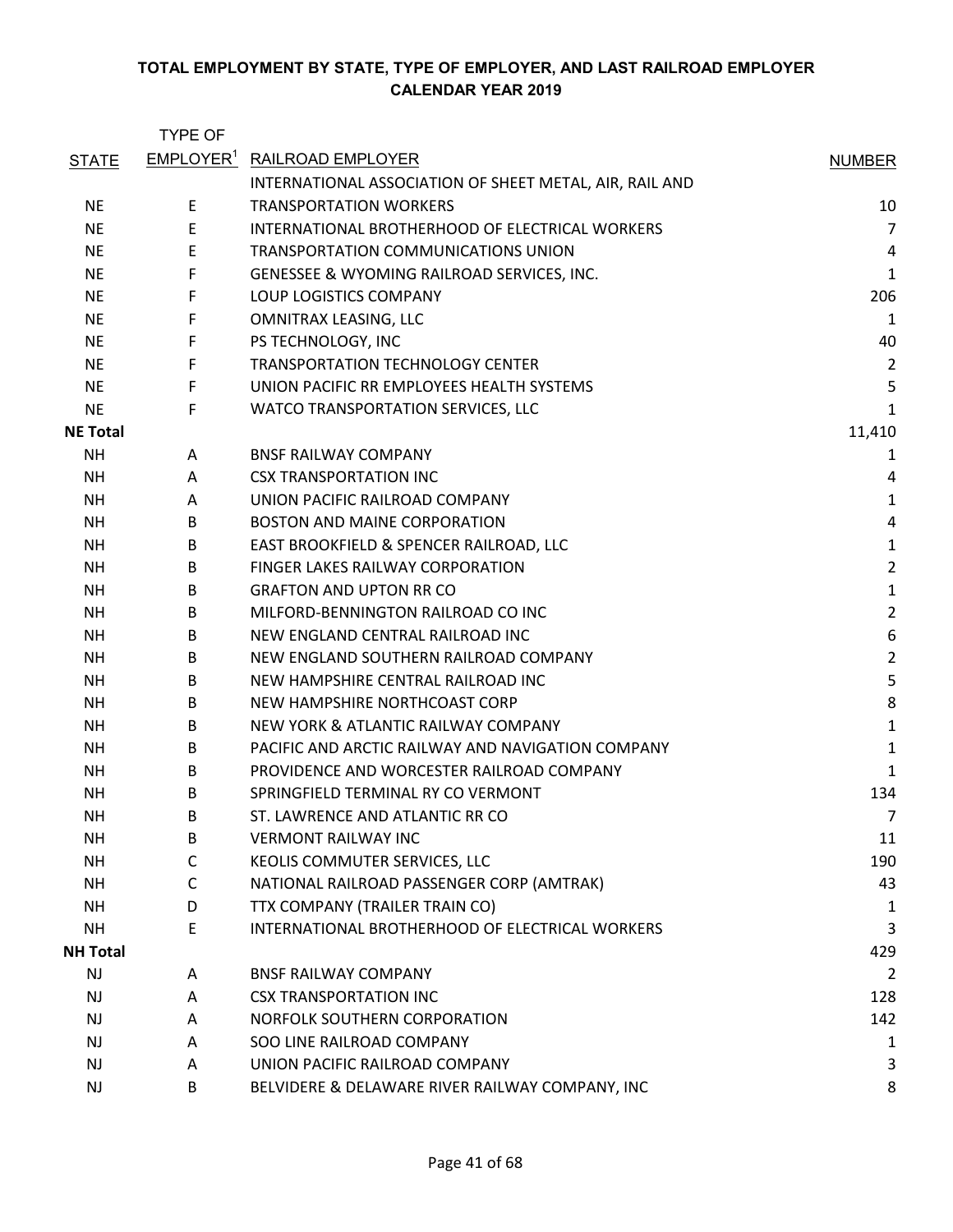|              | <b>TYPE OF</b> |                                                                     |                |
|--------------|----------------|---------------------------------------------------------------------|----------------|
| <b>STATE</b> |                | EMPLOYER <sup>1</sup> RAILROAD EMPLOYER                             | <b>NUMBER</b>  |
| <b>NJ</b>    | В              | <b>BUCKS COUNTY RAILROAD PRESERVATION &amp; RESTORATION CORP.</b>   | 2              |
| <b>NJ</b>    | B              | <b>CONSOLIDATED RAIL CORPORATION</b>                                | 619            |
| <b>NJ</b>    | B              | DELMARVA CENTRAL RAILROAD COMPANY                                   | $\overline{2}$ |
| NJ           | B              | DOVER AND DELAWARE RIVER RAILROAD, LLC                              | 13             |
| <b>NJ</b>    | B              | EAST JERSEY RR AND TERMINAL CO                                      | 10             |
| <b>NJ</b>    | B              | EAST PENN RAILROAD, LLC                                             | 1              |
| NJ           | B              | <b>EVERETT RAILROAD CO</b>                                          | 1              |
| <b>NJ</b>    | B              | HAINESPORT SECONDARY RAILROAD, LLC                                  | 3              |
| <b>NJ</b>    | B              | JP RAIL, INC                                                        | 10             |
| <b>NJ</b>    | B              | LANDISVILLE RAILROAD, LLC                                           | 3              |
| <b>NJ</b>    | B              | MARYLAND & DELAWARE RR CO                                           | $\mathbf{1}$   |
| <b>NJ</b>    | B              | MORRISTOWN & ERIE RAILWAY, INC                                      | 21             |
| NJ           | B              | NEW YORK & ATLANTIC RAILWAY COMPANY                                 | 3              |
| NJ           | B              | NEW YORK NEW JERSEY RAIL, LLC                                       | 11             |
| <b>NJ</b>    | B              | NEW YORK SUSQUEHANNA AND WESTERN RAILWAY CORPORATION                | 36             |
| NJ           | B              | PROVIDENCE AND WORCESTER RAILROAD COMPANY                           | 1              |
| NJ           | B              | RARITAN CENTRAL RAILWAY, LLC                                        | 8              |
| <b>NJ</b>    | B              | SMS RAIL SERVICE INC                                                | 20             |
| NJ           | B              | SOUTH KANSAS AND OKLAHOMA RR                                        | 1              |
| NJ           | B              | TYBURN RAILROAD, LLC                                                | $\overline{2}$ |
| <b>NJ</b>    | B              | WINCHESTER AND WESTERN RR CO                                        | 20             |
| NJ           | $\mathsf{C}$   | LONG ISLAND RAILROAD COMPANY                                        | 125            |
| NJ           | C              | METRO-NORTH COMMUTER RAILROAD COMPANY                               | 306            |
| <b>NJ</b>    | C              | NATIONAL RAILROAD PASSENGER CORP (AMTRAK)                           | 1,740          |
| NJ           | $\mathsf{C}$   | NEW JERSEY TRANSIT RAIL OPERATIONS INC                              | 4,235          |
| NJ           | C              | PORT AUTHORITY TRANS HUDSON CORPORATION (PATH)                      | 907            |
| <b>NJ</b>    | C              | SOUTHEASTERN PENN TRANS AUTH-REG HIGH SPEED LINES (SEPTA)           | 240            |
| NJ           | D              | TTX COMPANY (TRAILER TRAIN CO)                                      | 54             |
| NJ           | E              | AMALGAMATED TRANSIT UNION                                           | $\overline{2}$ |
| <b>NJ</b>    | E              | BROTHERHOOD OF LOCOMOTIVE ENGINEERS AND TRAINMEN                    | 3              |
|              |                | BROTHERHOOD OF MAINTENANCE OF WAY EMPLOYEES DIVISION OF THE         |                |
| <b>NJ</b>    | E              | INTERNATIONAL BROTHERHOOD OF TEAMSTERS                              | 4              |
| <b>NJ</b>    | E              | BROTHERHOOD OF RAILROAD SIGNALMEN                                   | 1              |
| NJ           | E              | INTERNATIONAL ASSOC OF MACHINISTS AND AEROSPACE WORKERS             | 6              |
|              |                | INTERNATIONAL ASSOCIATION OF SHEET METAL, AIR, RAIL AND             |                |
| <b>NJ</b>    | E              | <b>TRANSPORTATION WORKERS</b>                                       | 21             |
| NJ           | E              | INTERNATIONAL BOILER MKRS IRON SHP BUILDERS BLACKSMITHS AND HELPERS | 1              |
| <b>NJ</b>    | E              | INTERNATIONAL BROTHERHOOD OF ELECTRICAL WORKERS                     | 5              |
| <b>NJ</b>    | F              | CSX INTERMODAL TERMINALS, INC.                                      | 30             |
| NJ           | F              | <b>EMPLOYEE REPRESENTATIVES</b>                                     | 1              |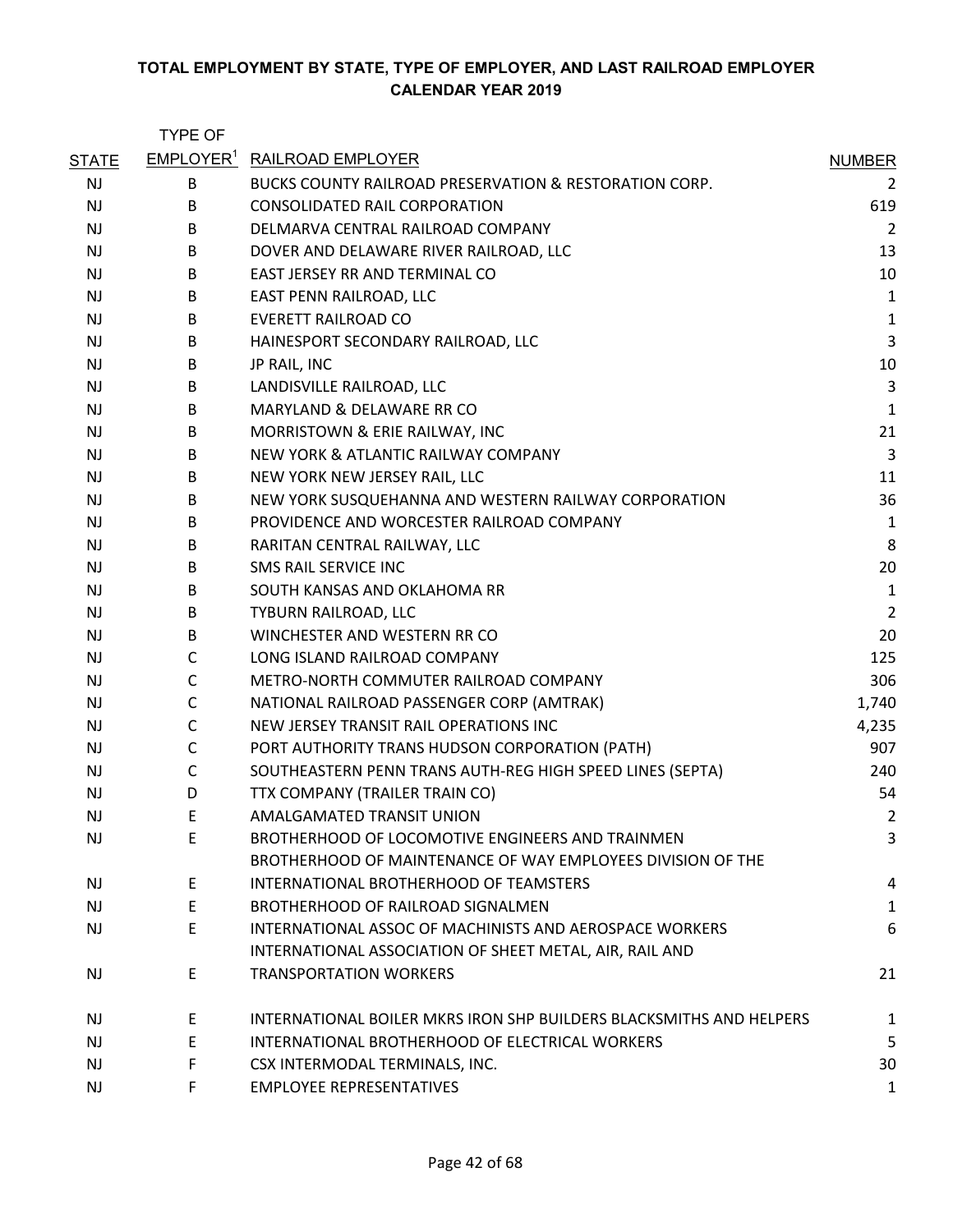|                 | <b>TYPE OF</b>        |                                                         |                |
|-----------------|-----------------------|---------------------------------------------------------|----------------|
| <b>STATE</b>    | EMPLOYER <sup>1</sup> | <b>RAILROAD EMPLOYER</b>                                | <b>NUMBER</b>  |
| <b>NJ</b>       | F                     | FRUIT GROWERS DISPATCH, INC                             | 1              |
| <b>NJ</b>       | F                     | KEOLIS RAIL SERVICES VIRGINIA, LLC                      | 1              |
| NJ              | F                     | <b>OMNITRAX LEASING, LLC</b>                            | $\mathbf{1}$   |
| <b>NJ</b>       | $\mathsf F$           | SOUTHCENTRAL RAIL MANAGEMENT, LLC                       | $\overline{2}$ |
| <b>NJ</b>       | F                     | WATCO TRANSPORTATION SERVICES, LLC                      | $\overline{2}$ |
| <b>NJ Total</b> |                       |                                                         | 8,760          |
| NM              | A                     | <b>BNSF RAILWAY COMPANY</b>                             | 1,391          |
| <b>NM</b>       | A                     | <b>CSX TRANSPORTATION INC</b>                           | $\overline{2}$ |
| <b>NM</b>       | Α                     | UNION PACIFIC RAILROAD COMPANY                          | 325            |
| NM.             | Α                     | WISCONSIN CENTRAL TRANSPORTATION CORP                   | $\mathbf 1$    |
| NM              | B                     | ARIZONA EASTERN RAILWAY COMPANY                         | $\overline{7}$ |
| <b>NM</b>       | B                     | CIMARRON VALLEY RAILROAD, L.C.                          | $\mathbf 1$    |
| NM              | B                     | COLUMBUS AND GREENVILLE RY CO                           | $\mathbf 1$    |
| NM              | B                     | LUBBOCK AND WESTERN RAILWAY, LLC                        | $\mathsf 3$    |
| NM              | B                     | PACIFIC AND ARCTIC RAILWAY AND NAVIGATION COMPANY       | $\overline{2}$ |
| <b>NM</b>       | B                     | SANTA FE SOUTHERN RAILWAY INC                           | $\overline{2}$ |
| <b>NM</b>       | B                     | SANTA TERESA SOUTHERN RAILROAD, LLC                     | $\mathsf 3$    |
| NM              | B                     | SAVAGE BINGHAM AND GARFIELD RAILROAD COMPANY            | $\mathbf{1}$   |
| <b>NM</b>       | B                     | SOUTHWESTERN RAILROAD COMPANY, INC.                     | 33             |
| NM              | B                     | TEXAS AND NEW MEXICO RAILWAY, LLC                       | 21             |
| NM              | $\mathsf{C}$          | NATIONAL RAILROAD PASSENGER CORP (AMTRAK)               | 55             |
| <b>NM</b>       | D                     | TTX COMPANY (TRAILER TRAIN CO)                          | 3              |
| NM              | E                     | INTERNATIONAL ASSOC OF MACHINISTS AND AEROSPACE WORKERS | 3              |
|                 |                       | INTERNATIONAL ASSOCIATION OF SHEET METAL, AIR, RAIL AND |                |
| <b>NM</b>       | E                     | <b>TRANSPORTATION WORKERS</b>                           | $\mathbf{1}$   |
| NM              | E                     | INTERNATIONAL BROTHERHOOD OF ELECTRICAL WORKERS         | $\mathbf{1}$   |
| NM              | E                     | TRANSPORTATION COMMUNICATIONS UNION                     | $\mathbf 1$    |
| NM              | F                     | <b>CYBERNETICS AND SERVICES INC</b>                     | $\mathbf{1}$   |
| NM              | F                     | RAILROAD ENGINEERING SERVICES, LLC                      | 1              |
| <b>NM</b>       | F                     | WATCO TRANSPORTATION SERVICES, LLC                      | 1              |
| <b>NM Total</b> |                       |                                                         | 1,860          |
| <b>NV</b>       | A                     | <b>BNSF RAILWAY COMPANY</b>                             | 89             |
| <b>NV</b>       | A                     | <b>CSX TRANSPORTATION INC</b>                           | 1              |
| <b>NV</b>       | A                     | DAKOTA MINNESOTA & EASTERN RAILROAD CORPORATION         | 1              |
| <b>NV</b>       | A                     | NORFOLK SOUTHERN CORPORATION                            | $\overline{2}$ |
| NV              | A                     | SOO LINE RAILROAD COMPANY                               | 3              |
| NV              | A                     | UNION PACIFIC RAILROAD COMPANY                          | 586            |
| NV              | A                     | WISCONSIN CENTRAL TRANSPORTATION CORP                   | 1              |
| NV              | B                     | CWW, LLC                                                | 1              |
| <b>NV</b>       | B                     | <b>GRAINBELT CORP</b>                                   | 1              |
| <b>NV</b>       | B                     | MISSOURI & NORTHERN ARKANSAS RAILROAD COMPANY INC       | 1              |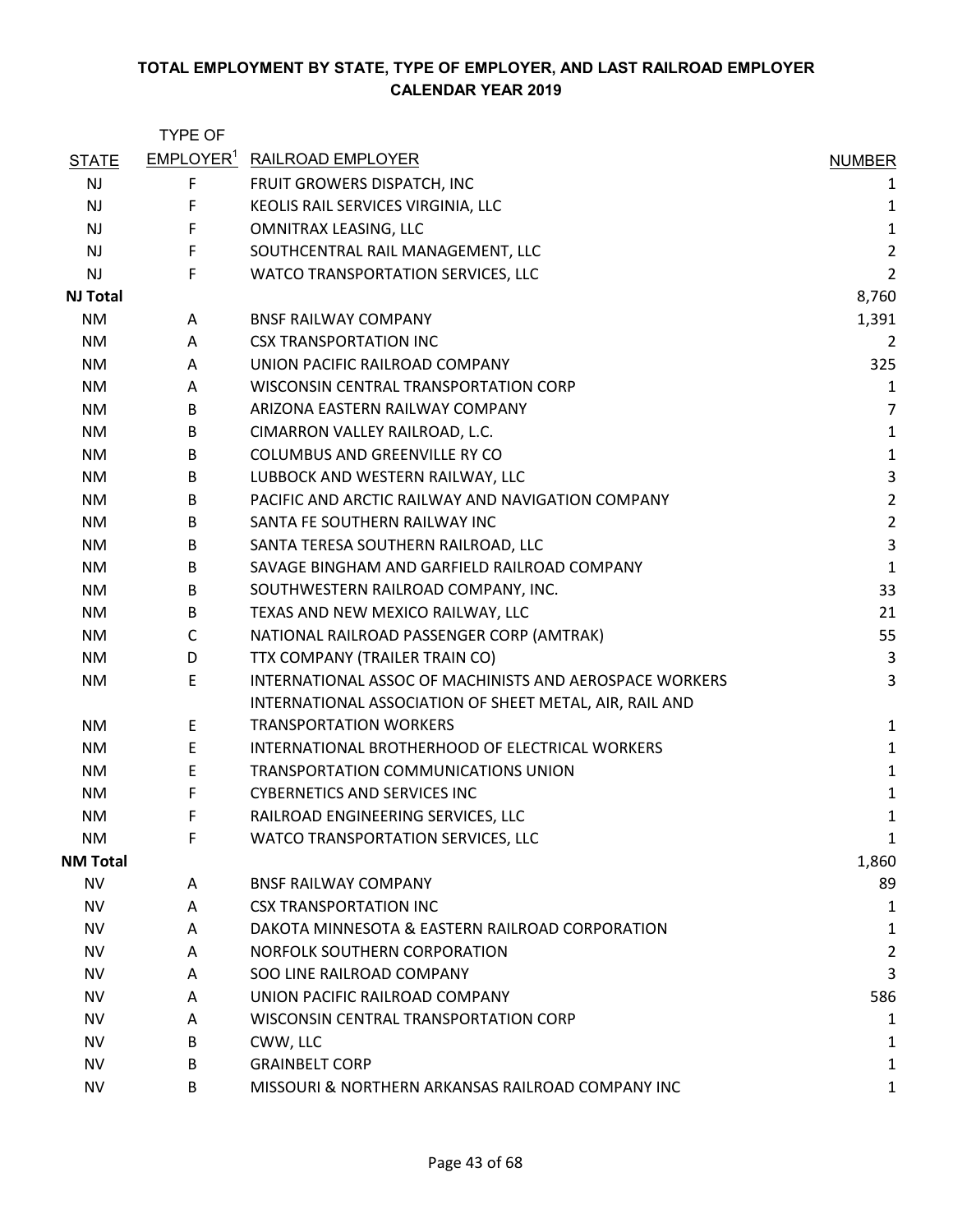|                 | <b>TYPE OF</b> |                                                                     |                         |
|-----------------|----------------|---------------------------------------------------------------------|-------------------------|
| <b>STATE</b>    |                | EMPLOYER <sup>1</sup> RAILROAD EMPLOYER                             | <b>NUMBER</b>           |
| <b>NV</b>       | B              | PACIFIC AND ARCTIC RAILWAY AND NAVIGATION COMPANY                   | 1                       |
| <b>NV</b>       | B              | PORT HARBOR RAILROAD, INC                                           | 1                       |
| <b>NV</b>       | B              | PORT TERMINAL RR ASSOCIATION                                        | $\mathbf 1$             |
| NV              | B              | SOUTH KANSAS AND OKLAHOMA RR                                        | $\mathbf 1$             |
| <b>NV</b>       | B              | TRANSITAMERICA SERVICES, INC.                                       | $\overline{\mathbf{3}}$ |
| NV              | $\mathsf{C}$   | NATIONAL RAILROAD PASSENGER CORP (AMTRAK)                           | 36                      |
| <b>NV</b>       | $\mathsf{C}$   | SOUTHEASTERN PENN TRANS AUTH-REG HIGH SPEED LINES (SEPTA)           | $\mathbf{1}$            |
| NV              | E              | BROTHERHOOD OF LOCOMOTIVE ENGINEERS AND TRAINMEN                    | 3                       |
| <b>NV</b>       | E              | INTERNATIONAL ASSOC OF MACHINISTS AND AEROSPACE WORKERS             | $\overline{2}$          |
|                 |                | INTERNATIONAL ASSOCIATION OF SHEET METAL, AIR, RAIL AND             |                         |
| <b>NV</b>       | E              | <b>TRANSPORTATION WORKERS</b>                                       | $\overline{2}$          |
| <b>NV</b>       | E.             | INTERNATIONAL BOILER MKRS IRON SHP BUILDERS BLACKSMITHS AND HELPERS | 1                       |
| <b>NV</b>       | E              | INTERNATIONAL BROTHERHOOD OF ELECTRICAL WORKERS                     | 4                       |
| <b>NV</b>       | E              | <b>TRANSPORTATION COMMUNICATIONS UNION</b>                          | $\mathbf{1}$            |
| <b>NV Total</b> |                |                                                                     | 743                     |
| <b>NY</b>       | A              | <b>BNSF RAILWAY COMPANY</b>                                         | 5                       |
| <b>NY</b>       | A              | <b>CSX TRANSPORTATION INC</b>                                       | 1,750                   |
| <b>NY</b>       | A              | DAKOTA MINNESOTA & EASTERN RAILROAD CORPORATION                     | 1                       |
| ΝY              | A              | DELAWARE AND HUDSON RAILWAY COMPANY INC                             | 192                     |
| <b>NY</b>       | A              | <b>GRAND TRUNK WESTERN RAILROAD COMPANY</b>                         | $\mathbf{1}$            |
| <b>NY</b>       | A              | <b>ILLINOIS CENTRAL RR CO</b>                                       | $\mathbf{1}$            |
| ΝY              | A              | NORFOLK SOUTHERN CORPORATION                                        | 418                     |
| <b>NY</b>       | A              | SOO LINE RAILROAD COMPANY                                           | $\overline{2}$          |
| ΝY              | A              | UNION PACIFIC RAILROAD COMPANY                                      | 8                       |
| <b>NY</b>       | B              | ALBANY PORT RAILROAD CORPORATION                                    | 6                       |
| <b>NY</b>       | B              | ARCADE AND ATTICA RAILROAD CORPORATION                              | 10                      |
| <b>NY</b>       | B              | AUSTIN WESTERN RAILROAD, LLC                                        | $\mathbf{1}$            |
| <b>NY</b>       | B              | BATTEN KILL RAILROAD COMPANY INC                                    | 6                       |
| <b>NY</b>       | B              | BELVIDERE & DELAWARE RIVER RAILWAY COMPANY, INC                     | 1                       |
| <b>NY</b>       | B              | <b>BROOKHAVEN RAIL, LLC</b>                                         | 1                       |
| ΝY              | B              | BUFFALO & PITTSBURGH RAILROAD INC                                   | 37                      |
| <b>NY</b>       | B              | BUFFALO SOUTHERN RAILROAD INC                                       | 12                      |
| <b>NY</b>       | B              | <b>CONSOLIDATED RAIL CORPORATION</b>                                | 18                      |
| <b>NY</b>       | B              | DELAWARE-LACKAWANNA RAILROAD COMPANY INC, THE                       | 1                       |
| <b>NY</b>       | B              | DEPEW LANCASTER & WESTERN RR CO INC                                 | 5                       |
| NY.             | B              | DOVER AND DELAWARE RIVER RAILROAD, LLC                              | 1                       |
| <b>NY</b>       | B              | EAST BROOKFIELD & SPENCER RAILROAD, LLC                             | 1                       |
| ΝY              | B              | EAST JERSEY RR AND TERMINAL CO                                      | $\overline{2}$          |
| <b>NY</b>       | B              | FALLS ROAD RAILROAD COMPANY, INC                                    | 11                      |
| <b>NY</b>       | B              | FINGER LAKES RAILWAY CORPORATION                                    | 53                      |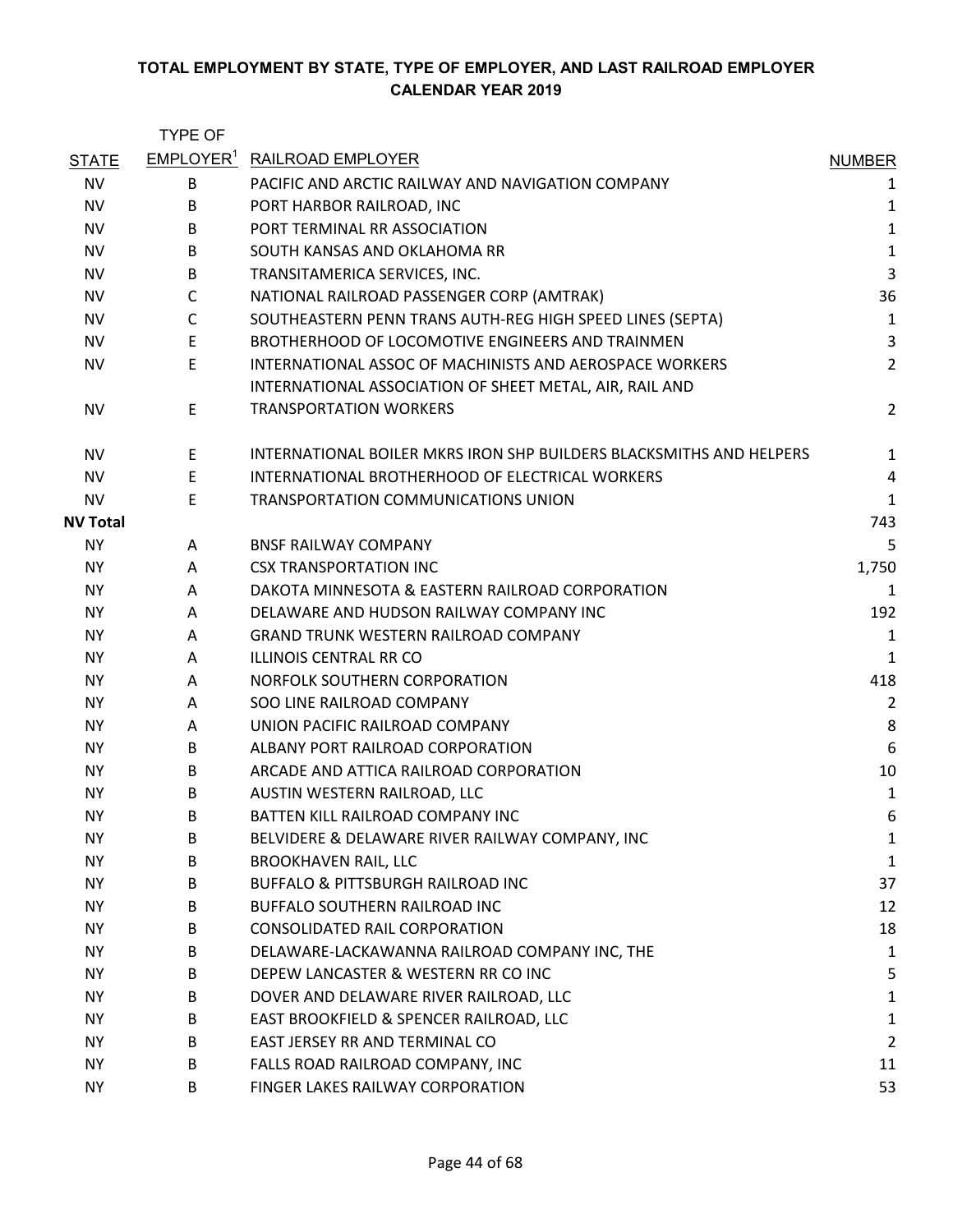|              | <b>TYPE OF</b> |                                                      |                |
|--------------|----------------|------------------------------------------------------|----------------|
| <b>STATE</b> |                | EMPLOYER <sup>1</sup> RAILROAD EMPLOYER              | <b>NUMBER</b>  |
| <b>NY</b>    | В              | FLORIDA EAST COAST RAILWAY, LLC                      | 1              |
| <b>NY</b>    | B              | <b>GRAFTON AND UPTON RR CO</b>                       | 1              |
| <b>NY</b>    | B              | <b>HOUSATONIC RR CO INC</b>                          | 3              |
| <b>NY</b>    | B              | ITHACA CENTRAL RAILROAD, LLC                         | 4              |
| ΝY           | B              | LAKE STATE RAILWAY COMPANY                           | $\mathbf{1}$   |
| <b>NY</b>    | В              | LANDISVILLE RAILROAD, LLC                            | $\mathbf{1}$   |
| <b>NY</b>    | B              | LEHIGH RAILWAY, LLC                                  | 5              |
| ΝY           | B              | LIVONIA AVON AND LAKEVILLE RR CORP                   | 47             |
| NY.          | B              | LOWVILLE AND BEAVER RIVER RR CO                      | 9              |
| <b>NY</b>    | B              | MASSACHUSETTS COASTAL RAILROAD, LLC                  | $\mathbf{1}$   |
| <b>NY</b>    | B              | MASSENA TERMINAL RR CO                               | 5              |
| <b>NY</b>    | B              | MERIDIAN SOUTHERN RAILWAY, LLC.                      | $\overline{2}$ |
| <b>NY</b>    | B              | MIDDLETOWN & NEW JERSEY RAILROAD, LLC                | 6              |
| ΝY           | B              | MOHAWK ADIRONDACK & NORTHERN RR CORP                 | 13             |
| ΝY           | B              | <b>MONTANA RAIL LINK INC</b>                         | $\mathbf{1}$   |
| <b>NY</b>    | B              | NAUGATUCK RAILROAD COMPANY                           | $\overline{a}$ |
| <b>NY</b>    | B              | NEW ENGLAND CENTRAL RAILROAD INC                     | $\overline{2}$ |
| <b>NY</b>    | B              | NEW YORK & ATLANTIC RAILWAY COMPANY                  | 59             |
| <b>NY</b>    | B              | NEW YORK & LAKE ERIE RAILROAD INC                    | 13             |
| ΝY           | B              | NEW YORK NEW JERSEY RAIL, LLC                        | 4              |
| <b>NY</b>    | B              | NEW YORK SUSQUEHANNA AND WESTERN RAILWAY CORPORATION | 82             |
| NY.          | B              | <b>ONTARIO MIDLAND RR CORP</b>                       | 8              |
| ΝY           | B              | <b>OWEGO &amp; HARFORD RAILWAY INC</b>               | 10             |
| ΝY           | B              | PROVIDENCE AND WORCESTER RAILROAD COMPANY            | $\mathbf{1}$   |
| <b>NY</b>    | B              | RAPID CITY, PIERRE & EASTERN RAILROAD, INC           | 1              |
| <b>NY</b>    | B              | RARITAN CENTRAL RAILWAY, LLC                         | $\mathbf{1}$   |
| ΝY           | B              | READING BLUE MOUNTAIN AND NORTHERN RR CO             | 1              |
| NY.          | B              | ROCHESTER & SOUTHERN RR INC                          | 33             |
| <b>NY</b>    | B              | SMS RAIL LINES OF NEW YORK, LLC                      | 13             |
| NY.          | B              | SOUTH BUFFALO RY CO                                  | 37             |
| <b>NY</b>    | B              | SPRINGFIELD TERMINAL RY CO VERMONT                   | 33             |
| <b>NY</b>    | B              | <b>STRASBURG RR CO</b>                               | 1              |
| <b>NY</b>    | B              | TOTAL DISTRIBUTION SERVICES, INC                     | 1              |
| NY.          | B              | <b>VERMONT RAILWAY INC</b>                           | 18             |
| <b>NY</b>    | B              | WESTERN NEW YORK & PENNSYLVANIA RAILROAD, LLC        | 35             |
| NY.          | C              | KEOLIS COMMUTER SERVICES, LLC                        | $\overline{2}$ |
| <b>NY</b>    | C              | LONG ISLAND RAILROAD COMPANY                         | 7,629          |
| <b>NY</b>    | C              | METRO-NORTH COMMUTER RAILROAD COMPANY                | 4,737          |
| NY.          | C              | NATIONAL RAILROAD PASSENGER CORP (AMTRAK)            | 1,713          |
| ΝY           | C              | NEW JERSEY TRANSIT RAIL OPERATIONS INC               | 117            |
| <b>NY</b>    | C              | PORT AUTHORITY TRANS HUDSON CORPORATION (PATH)       | 185            |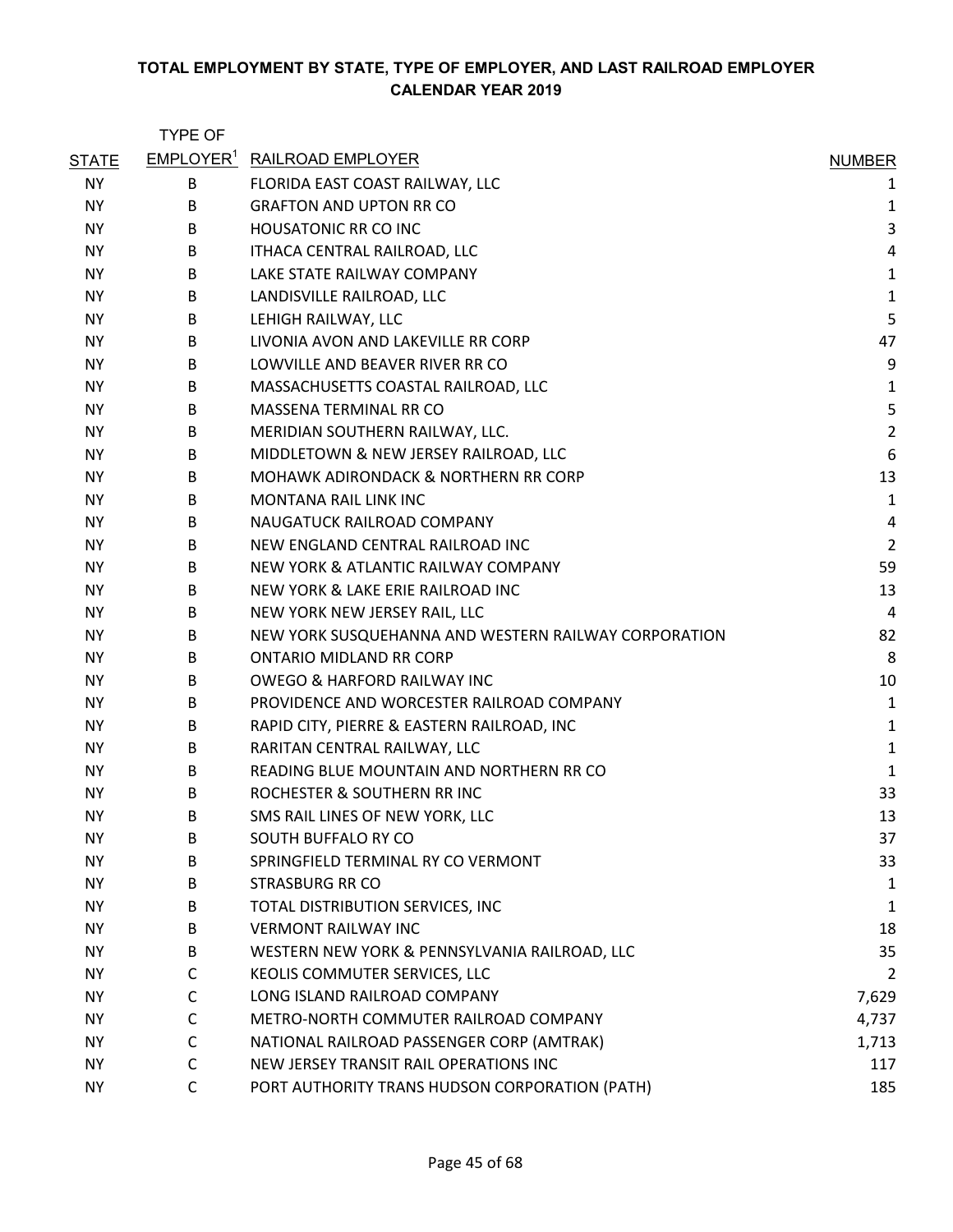|                 | <b>TYPE OF</b> |                                                                     |                |
|-----------------|----------------|---------------------------------------------------------------------|----------------|
| <b>STATE</b>    |                | <b>EMPLOYER<sup>1</sup> RAILROAD EMPLOYER</b>                       | <b>NUMBER</b>  |
|                 |                | TRANSIT AMERICA SERVICES, INC - ALTERNATE CONCEPTS, INC - A JOINT   |                |
| NY.             | C              | <b>VENTURE</b>                                                      | $\overline{2}$ |
| <b>NY</b>       | D              | TTX COMPANY (TRAILER TRAIN CO)                                      | 5              |
| NY.             | E              | AMALGAMATED TRANSIT UNION                                           | 5              |
| <b>NY</b>       | E              | BROTHERHOOD OF LOCOMOTIVE ENGINEERS AND TRAINMEN                    | 8              |
|                 |                | BROTHERHOOD OF MAINTENANCE OF WAY EMPLOYEES DIVISION OF THE         |                |
| <b>NY</b>       | Е              | INTERNATIONAL BROTHERHOOD OF TEAMSTERS                              | 6              |
| NY.             | E              | BROTHERHOOD OF RAILROAD SIGNALMEN                                   | $\overline{2}$ |
| ΝY              | E              | INTERNATIONAL ASSOC OF MACHINISTS AND AEROSPACE WORKERS             | 6              |
|                 |                | INTERNATIONAL ASSOCIATION OF SHEET METAL, AIR, RAIL AND             |                |
| ΝY              | Е              | <b>TRANSPORTATION WORKERS</b>                                       | 33             |
| <b>NY</b>       | Е              | INTERNATIONAL BOILER MKRS IRON SHP BUILDERS BLACKSMITHS AND HELPERS | $\overline{2}$ |
| <b>NY</b>       | E              | INTERNATIONAL BROTHERHOOD OF ELECTRICAL WORKERS                     | 19             |
| NY.             | E              | NATIONAL CONFERENCE OF FIREMEN AND OILERS -SEIU, AFL-CIO, THE       | $\overline{2}$ |
| <b>NY</b>       | E              | SMART GENERAL COMMITTEE NO 001-SM                                   | 1              |
| <b>NY</b>       | Ε              | TRANSPORTATION COMMUNICATIONS UNION                                 | 5              |
| NY.             | F              | CARLOAD EXPRESS, INC.                                               | $\mathbf 1$    |
| <b>NY</b>       | F              | CSX INTERMODAL TERMINALS, INC.                                      | 5              |
| NY.             | F              | <b>CYBERNETICS AND SERVICES INC</b>                                 | $\overline{c}$ |
| <b>NY</b>       | F              | <b>EMPLOYEE REPRESENTATIVES</b>                                     | 3              |
| ΝY              | F              | FRUIT GROWERS DISPATCH, INC                                         | $\mathbf{1}$   |
| ΝY              | F              | GENESSEE & WYOMING RAILROAD SERVICES, INC.                          | 227            |
| NY.             | F              | HERZOG TRANSIT SERVICES INCORPORATED                                | 1              |
| NY.             | F              | LOUP LOGISTICS COMPANY                                              | 20             |
| NY.             | F              | <b>RAIL TERM CORPORATION</b>                                        | $\overline{2}$ |
| ΝY              | F              | SHORT LINE SAFETY INSTITUTE                                         | 1              |
| <b>NY</b>       | F              | <b>TRANSPORTATION TECHNOLOGY CENTER</b>                             | 1              |
| <b>NY Total</b> |                |                                                                     | 17,744         |
| OH              | A              | BESSEMER AND LAKE ERIE RAILROAD COMPANY                             | 11             |
| OH              | A              | <b>BNSF RAILWAY COMPANY</b>                                         | 18             |
| OH              | A              | <b>CSX TRANSPORTATION INC</b>                                       | 2,282          |
| 0H              | A              | <b>GRAND TRUNK WESTERN RAILROAD COMPANY</b>                         | 32             |
| 0H              | A              | ILLINOIS CENTRAL RR CO                                              | 7              |
| OH              | A              | NORFOLK SOUTHERN CORPORATION                                        | 3,401          |
| OН              | A              | PITTSBURGH AND CONNEAUT DOCK CO                                     | 20             |
| OH              | A              | SOO LINE RAILROAD COMPANY                                           | 1              |
| OH              | A              | UNION PACIFIC RAILROAD COMPANY                                      | 11             |
| 0H              | B              | ADRIAN & BLISSFIELD RAILROAD COMPANY                                | 1              |
| OH              | B              | AKRON BARBERTON CLUSTER RAILWAY COMPANY                             | 12             |
| OH              | B              | ANN ARBOR RAILROAD, INC.                                            | 57             |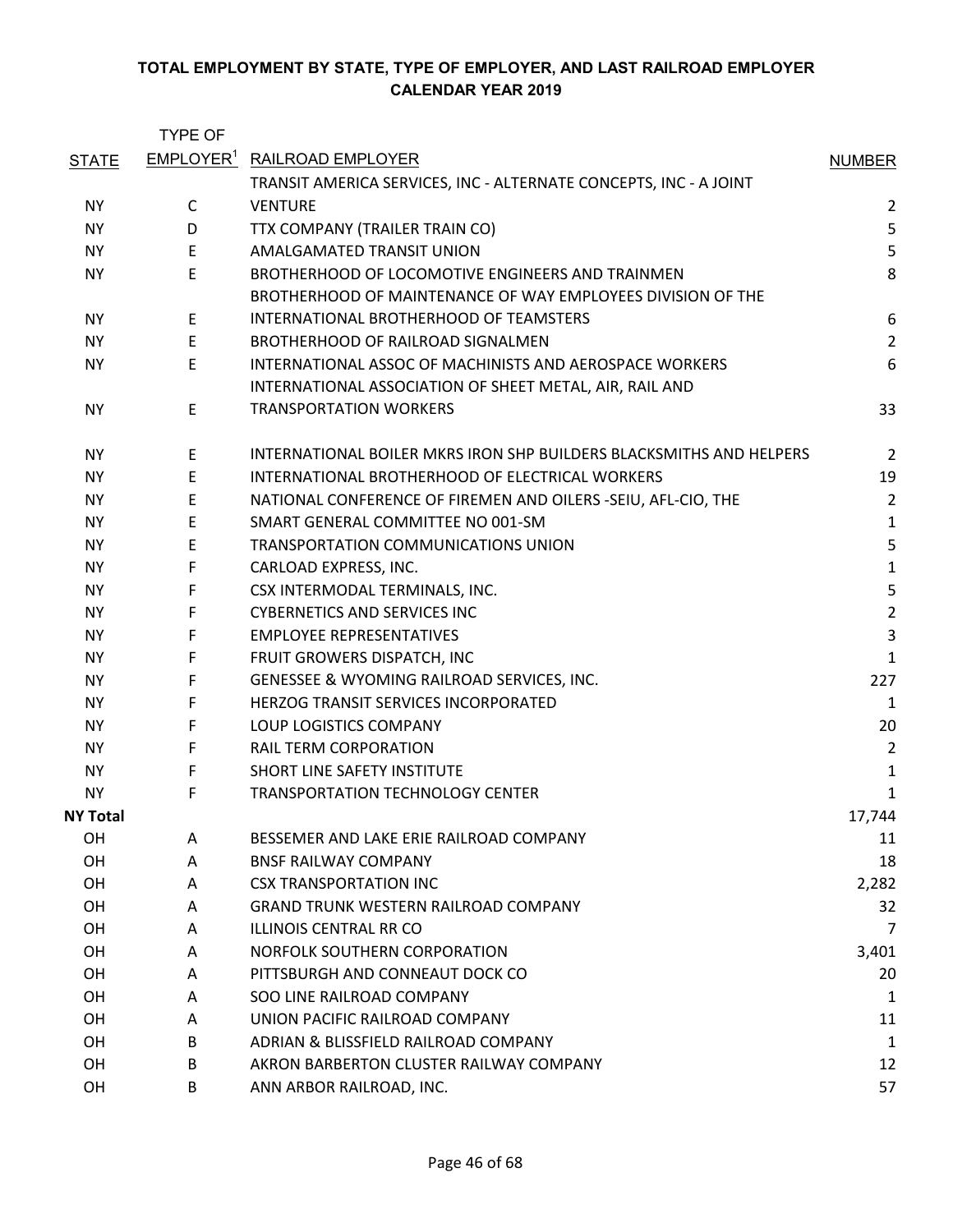|              | <b>TYPE OF</b> |                                                            |                |
|--------------|----------------|------------------------------------------------------------|----------------|
| <b>STATE</b> |                | <b>EMPLOYER<sup>1</sup> RAILROAD EMPLOYER</b>              | <b>NUMBER</b>  |
| <b>OH</b>    | B              | ARCELORMITTAL CLEVELAND WORKS RAILWAY, INC                 | 119            |
| OH           | B              | ASHLAND RAILWAY INC                                        | 45             |
| OH           | B              | ASHTABULA CARSON JEFFERSON RAILROAD (A C & J RAILROAD INC) | 6              |
| OH           | B              | <b>BUFFALO &amp; PITTSBURGH RAILROAD INC</b>               | $\mathbf{1}$   |
| OH           | B              | <b>CAMP CHASE RAILWAY</b>                                  | 4              |
| OH           | B              | CANADIAN NATIONAL RAILWAY INC - NOYES DIVISION             | $\mathbf 1$    |
| OH           | В              | CCET, LLC                                                  | 6              |
| OH           | B              | CENTRAL MAINE & QUEBEC RAILWAY U.S. INC                    | $\overline{2}$ |
| OH           | B              | CENTRAL RAILROAD COMPANY OF INDIANA, THE                   | 10             |
| OH           | B              | CENTRAL RAILROAD COMPANY OF INDIANAPOLIS                   | 30             |
| OH           | В              | CLEVELAND & CUYAHOGA RAILWAY, LLC                          | 6              |
| OH           | B              | CLEVELAND COMMERCIAL RAILROAD COMPANY, LLC                 | $\overline{7}$ |
| OH           | B              | <b>CONSOLIDATED RAIL CORPORATION</b>                       | $\overline{2}$ |
| OH           | B              | DELMARVA CENTRAL RAILROAD COMPANY                          | $\mathbf{1}$   |
| OH           | B              | DELRAY CONNECTING RR CO                                    | $\overline{2}$ |
| OH           | B              | FINGER LAKES RAILWAY CORPORATION                           | $\mathbf{1}$   |
| OH           | B              | FLATS INDUSTRIAL RAILROAD COMPANY, INC                     | 4              |
| OН           | В              | FLORIDA EAST COAST RAILWAY, LLC                            | $\mathbf 1$    |
| OH           | В              | FLORIDA GULF & ATLANTIC RAILWAY, LLC                       | $\mathbf 1$    |
| OH           | B              | <b>GRAND ELK RAILROAD, INC</b>                             | $\mathbf 1$    |
| OH           | В              | GULF COAST RAIL SERVICE, INC.                              | 4              |
| OH           | B              | INDIANA & OHIO RAILWAY COMPANY, THE                        | 118            |
| OH           | В              | INDIANA EASTERN RAILROAD, LLC                              | 10             |
| OH           | B              | KANAWHA RIVER RAILROAD, L.L.C.                             | $\overline{7}$ |
| OH           | B              | LAKE STATE RAILWAY COMPANY                                 | $\mathbf 1$    |
| OH           | В              | LAKE TERMINAL RR CO                                        | 6              |
| OH           | B              | MERIDIAN & BIGBEE RAILROAD, LLC                            | $\mathbf 1$    |
| OH           | B              | MICHIGAN SOUTHERN RAIROAD COMPANY                          | 11             |
| OH           | B              | MITTAL STEEL USA-RAILWAYS, INC                             | 9              |
| OH           | В              | NEW CASTLE INDUSTRIAL RAILROAD, INC                        | 1              |
| OH           | B              | NEWBURGH & SOUTH SHORE RAILROAD, LLC, THE                  | 2              |
| OH           | B              | NORTHERN OHIO & WESTERN RAILWAY LLC                        | $\overline{2}$ |
| OH           | B              | OHIO CENTRAL RR INC                                        | 111            |
| OH           | B              | OHIO TERMINAL RAILWAY COMPANY                              | 1              |
| OH           | B              | <b>OHI-RAIL CORPORATION</b>                                | 8              |
| OH           | B              | PANHANDLE NORTHERN RAILROAD, LLC                           | 1              |
| OH           | B              | PROVIDENCE AND WORCESTER RAILROAD COMPANY                  | $\overline{2}$ |
| OH           | B              | PUGET SOUND & PACIFIC RAILROAD                             | $\mathbf{1}$   |
| OH           | B              | R.J. CORMAN RAILROAD COMPANY/MEMPHIS LINE                  | 25             |
| OH           | B              | REPUBLIC N & T RAILROAD, INC                               | 27             |
| OH           | B              | RSL RAILROAD, LLC                                          | $\overline{2}$ |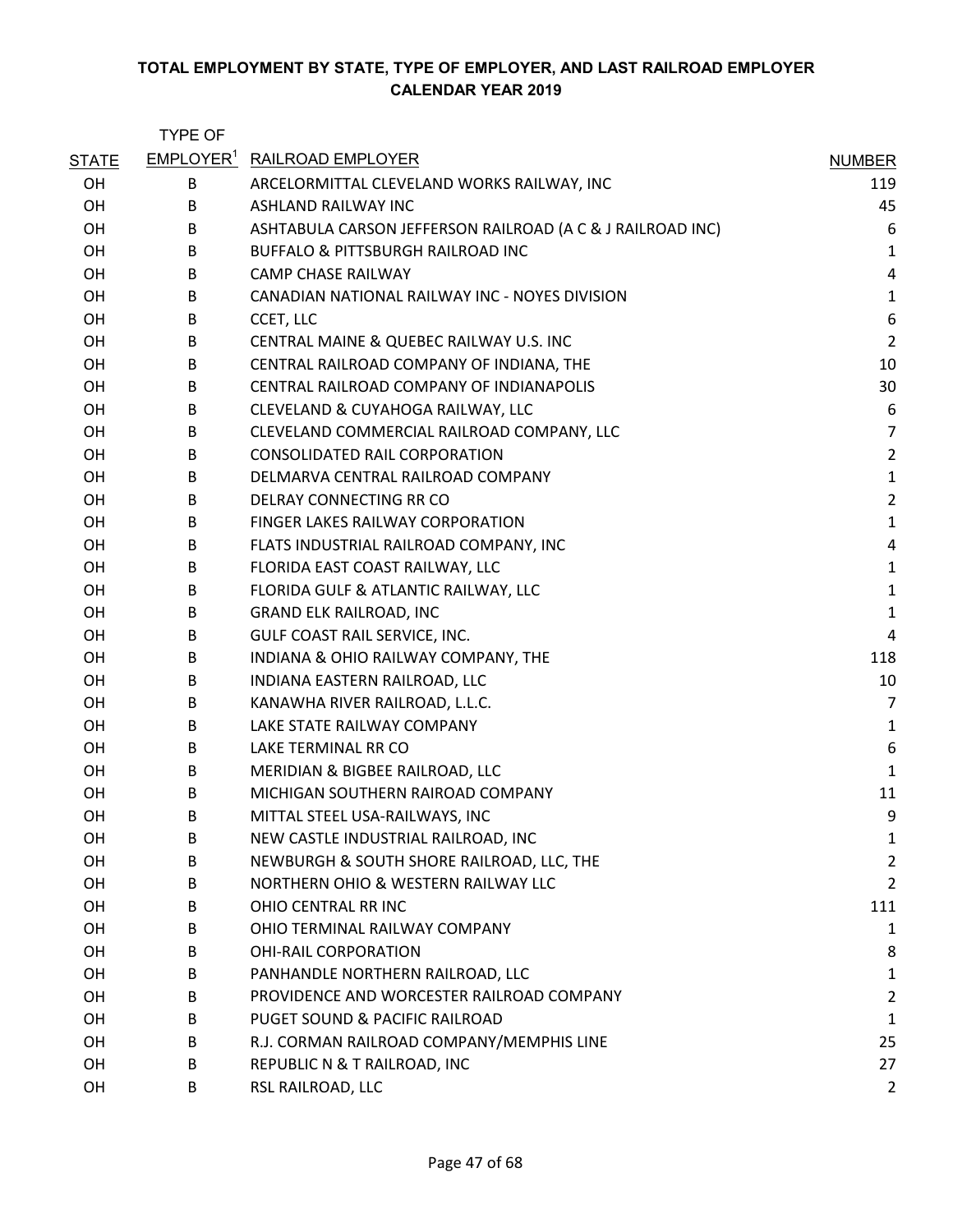|                 | <b>TYPE OF</b> |                                                                     |                |
|-----------------|----------------|---------------------------------------------------------------------|----------------|
| <b>STATE</b>    |                | EMPLOYER <sup>1</sup> RAILROAD EMPLOYER                             | <b>NUMBER</b>  |
| <b>OH</b>       | B              | SAN JOAQUIN VALLEY RAILROAD CO                                      | 2              |
| <b>OH</b>       | B              | SWAN RANCH RAILROAD, LLC                                            | 1              |
| <b>OH</b>       | B              | THE GREAT LAKE PORT CORPORATION                                     | 8              |
| OH              | B              | UNION RAILROAD COMPANY, LLC                                         | $\mathbf 1$    |
| OH              | B              | <b>VENTURA COUNTY RAILROAD COMPANY</b>                              | $\mathbf 1$    |
| <b>OH</b>       | B              | WEST MICHIGAN RAILROAD COMPANY                                      | $\mathbf 1$    |
| OH              | B              | WHEELING & LAKE ERIE RAILWAY COMPANY                                | 467            |
| OH              | B              | YELLOWSTONE VALLEY RAILROAD, LLC                                    | 1              |
| OH              | B              | YOUNGSTOWN & SOUTHEASTERN RAILROAD COMPANY                          | 14             |
| <b>OH</b>       | $\mathsf{C}$   | KEOLIS COMMUTER SERVICES, LLC                                       | $\mathbf{1}$   |
| OH              | $\mathsf{C}$   | NATIONAL RAILROAD PASSENGER CORP (AMTRAK)                           | 63             |
| OH              | D              | FRUIT GROWERS EXPRESS CO                                            | $\mathbf 1$    |
| <b>OH</b>       | D              | TTX COMPANY (TRAILER TRAIN CO)                                      | 67             |
| OH              | E              | AMALGAMATED TRANSIT UNION                                           | $\mathsf{3}$   |
| OH              | E              | AMERICAN TRAIN DISPATCHERS ASSOCIATION                              | 6              |
| OH              | E              | BROTHERHOOD OF LOCOMOTIVE ENGINEERS AND TRAINMEN                    | 36             |
|                 |                | BROTHERHOOD OF MAINTENANCE OF WAY EMPLOYEES DIVISION OF THE         |                |
| <b>OH</b>       | E              | INTERNATIONAL BROTHERHOOD OF TEAMSTERS                              | 6              |
| OH              | E              | BROTHERHOOD OF RAILROAD SIGNALMEN                                   | $\overline{4}$ |
| OH              | E              | INTERNATIONAL ASSOC OF MACHINISTS AND AEROSPACE WORKERS             | 6              |
|                 |                | INTERNATIONAL ASSOCIATION OF SHEET METAL, AIR, RAIL AND             |                |
| <b>OH</b>       | E              | <b>TRANSPORTATION WORKERS</b>                                       | 61             |
| <b>OH</b>       | E              | INTERNATIONAL BOILER MKRS IRON SHP BUILDERS BLACKSMITHS AND HELPERS | 5              |
| OH              | E              | INTERNATIONAL BROTHERHOOD OF ELECTRICAL WORKERS                     | 10             |
| OH              | E              | NATIONAL CONFERENCE OF FIREMEN AND OILERS -SEIU, AFL-CIO, THE       | $\mathbf{1}$   |
| OН              | E              | TRANSPORTATION COMMUNICATIONS UNION                                 | 3              |
| OH              | F              | CARLOAD EXPRESS, INC.                                               | 1              |
| OH              | F              | CSX INTERMODAL TERMINALS, INC.                                      | 111            |
| OH              | F              | <b>EMPLOYEE REPRESENTATIVES</b>                                     | $\overline{2}$ |
| OH              | F              | GENESSEE & WYOMING RAILROAD SERVICES, INC.                          | 34             |
| OH              | F              | <b>GPB CONSULTING, LLC</b>                                          | 1              |
| OH              | F              | KEOLIS RAIL SERVICES VIRGINIA, LLC                                  | 1              |
| OH              | F              | LOUP LOGISTICS COMPANY                                              | $\mathbf{1}$   |
| OH              | F              | OMNITRAX LEASING, LLC                                               | 4              |
| OH              | F              | RAILROAD ENGINEERING SERVICES, LLC                                  | 3              |
| OH              | F              | RAILROAD MAINTENANCE SERVICES, LLC                                  | 1              |
| OH              | F              | TRANSFLO TERMINAL SERVICES, INC                                     | 1              |
| OH              | F              | <b>TRANSPORTATION TECHNOLOGY CENTER</b>                             | 1              |
| OH              | F              | WATCO TRANSPORTATION SERVICES, LLC                                  | 2              |
| <b>OH Total</b> |                |                                                                     | 7,385          |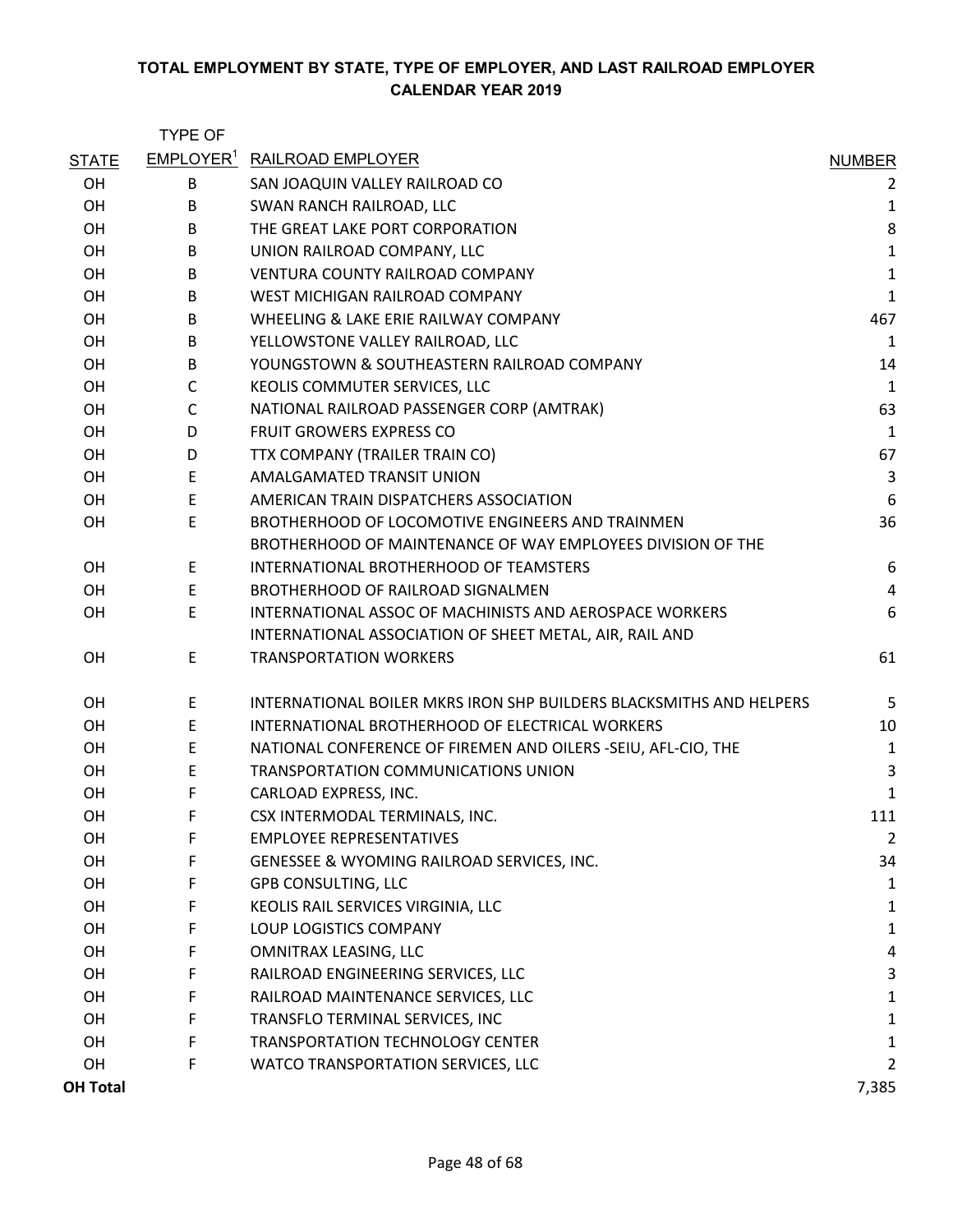|              | <b>TYPE OF</b> |                                                         |                |
|--------------|----------------|---------------------------------------------------------|----------------|
| <b>STATE</b> |                | <b>EMPLOYER<sup>1</sup> RAILROAD EMPLOYER</b>           | <b>NUMBER</b>  |
| OK           | A              | <b>BNSF RAILWAY COMPANY</b>                             | 1,219          |
| OK           | A              | DAKOTA MINNESOTA & EASTERN RAILROAD CORPORATION         | 1              |
| OK           | A              | KANSAS CITY SOUTHERN RY CO                              | 156            |
| OK           | A              | NORFOLK SOUTHERN CORPORATION                            | 4              |
| OK           | A              | SOO LINE RAILROAD COMPANY                               | $\overline{2}$ |
| OK           | A              | UNION PACIFIC RAILROAD COMPANY                          | 514            |
| OK           | A              | WISCONSIN CENTRAL TRANSPORTATION CORP                   | $\overline{2}$ |
| OK           | B              | A T & L RAILROAD COMPANY                                | 8              |
| OK           | B              | ALABAMA & GULF COAST RAILWAY, LLC                       | $\mathbf{1}$   |
| OK           | B              | ARKANSAS & MISSOURI RAILROAD COMPANY                    | 6              |
| OK           | B              | ARKANSAS SOUTHERN RAILROAD, LLC                         | $\overline{2}$ |
| OK           | B              | ARKANSAS-OKLAHOMA RAILROAD COMPANY, INC                 | 52             |
| OK           | B              | BLACKWELL NORTHERN GATEWAY RAILROAD COMPANY             | 6              |
| OK           | B              | CICERO CENTRAL RAILROAD, LLC                            | 1              |
|              |                | DALLAS, GARLAND & NORTHEASTERN RAILROAD, INC. (DELAWARE |                |
| OK           | B              | <b>CORPORATION)</b>                                     | 3              |
| OK           | B              | DEQUEEN & EASTERN RAILROAD, LLC                         | 17             |
| OK           | B              | <b>FARMRAIL CORP</b>                                    | 23             |
| OK           | B              | FORT SMITH RR COMPANY                                   | 10             |
| OK           | B              | <b>GRAINBELT CORP</b>                                   | 31             |
| OK           | B              | KIAMICHI RAILROAD COMPANY, LLC                          | 36             |
| OK           | B              | NEBRASKA CENTRAL RAILROAD COMPANY                       | 1              |
| OK           | B              | NORTHWESTERN OKLAHOMA RR CO                             | 4              |
| OK           | B              | PUGET SOUND & PACIFIC RAILROAD                          | $\mathbf{1}$   |
| OK           | B              | SAND SPRINGS RY CO                                      | 11             |
| OK           | B              | SOUTH KANSAS AND OKLAHOMA RR                            | 32             |
| OK           | B              | STILLWATER CENTRAL RAILROAD, LLC                        | 84             |
| OK           | B              | TULSA-SAPULA UNION RAILWAY COMPANY LLC                  | 9              |
| OK           | B              | UTAH RY CO                                              | 1              |
| OK           | В              | YELLOWSTONE VALLEY RAILROAD, LLC                        | 1              |
| OK           | C              | LONG ISLAND RAILROAD COMPANY                            | 1              |
| OK           | C              | NATIONAL RAILROAD PASSENGER CORP (AMTRAK)               | 3              |
| OK           | D              | TTX COMPANY (TRAILER TRAIN CO)                          | 1              |
| OK           | E              | BROTHERHOOD OF LOCOMOTIVE ENGINEERS AND TRAINMEN        | $\overline{2}$ |
| OK           | Ε              | BROTHERHOOD OF RAILROAD SIGNALMEN                       | 3              |
|              |                | INTERNATIONAL ASSOCIATION OF SHEET METAL, AIR, RAIL AND |                |
| OK           | E              | <b>TRANSPORTATION WORKERS</b>                           | 1              |
| OK           | E              | INTERNATIONAL BROTHERHOOD OF ELECTRICAL WORKERS         | 5              |
| OK           | F              | AMERICAN SHORT LINE AND REGIONAL RAILROAD ASSOCIATION   | 1              |
| OK           | F              | OMNITRAX LEASING, LLC                                   | 1              |
| OK           | F              | WATCO TRANSPORTATION SERVICES, LLC                      | 8              |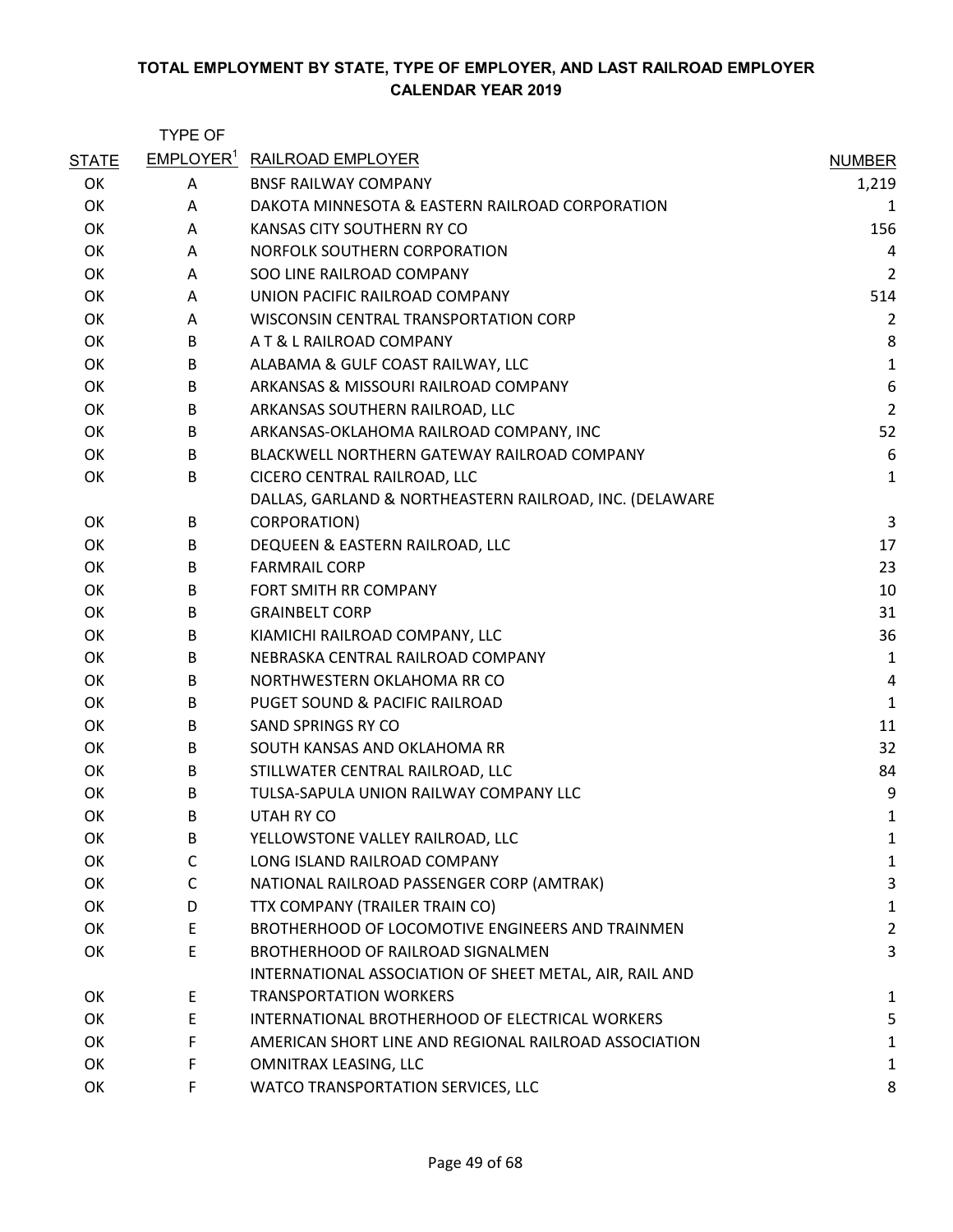|                 | <b>TYPE OF</b> |                                                             |                |
|-----------------|----------------|-------------------------------------------------------------|----------------|
| <b>STATE</b>    |                | <b>EMPLOYER<sup>1</sup> RAILROAD EMPLOYER</b>               | <b>NUMBER</b>  |
| <b>OK Total</b> |                |                                                             | 2,264          |
| OR              | A              | <b>BNSF RAILWAY COMPANY</b>                                 | 314            |
| <b>OR</b>       | Α              | NORFOLK SOUTHERN CORPORATION                                | 1              |
| <b>OR</b>       | A              | SOO LINE RAILROAD COMPANY                                   | 2              |
| <b>OR</b>       | A              | UNION PACIFIC RAILROAD COMPANY                              | 1,301          |
| <b>OR</b>       | A              | WISCONSIN CENTRAL TRANSPORTATION CORP                       | 1              |
| <b>OR</b>       | B              | ALBANY & EASTERN RAILROAD COMPANY                           | 24             |
| <b>OR</b>       | B              | CENTRAL OREGON AND PACIFIC RAILROAD, INC                    | 64             |
| <b>OR</b>       | B              | <b>CITY OF PRINEVILLE RY</b>                                | 3              |
| <b>OR</b>       | B              | COLUMBIA & COWLITZ RAILWAY, LLC                             | 1              |
| <b>OR</b>       | B              | COOS BAY LINE, INC                                          | 19             |
| <b>OR</b>       | B              | CWW, LLC                                                    | 2              |
| <b>OR</b>       | B              | <b>GOOSE LAKE RAILWAY LLC</b>                               | 12             |
| <b>OR</b>       | B              | <b>GREAT NORTHWEST RAILROAD, LLC</b>                        | $\mathbf{1}$   |
| <b>OR</b>       | B              | <b>GREAT WALTON RR CO INC, THE</b>                          | $\mathbf{1}$   |
| <b>OR</b>       | B              | IDAHO NORTHERN & PACIFIC RAILROAD COMPANY                   | 4              |
| <b>OR</b>       | B              | KLAMATH NORTHERN RAILWAY COMPANY                            | 3              |
| <b>OR</b>       | B              | LONGVIEW SWITCHING CO                                       | $\mathbf{1}$   |
| <b>OR</b>       | B              | <b>MONTANA RAIL LINK INC</b>                                | 3              |
| <b>OR</b>       | B              | MT HOOD RR CO                                               | 9              |
| <b>OR</b>       | B              | OREGON PACIFIC RAILROAD COMPANY                             | 3              |
| <b>OR</b>       | B              | PACIFIC AND ARCTIC RAILWAY AND NAVIGATION COMPANY           | 12             |
| <b>OR</b>       | B              | PALOUSE RIVER & COULEE CITY RAILROAD, LLC                   | 8              |
| <b>OR</b>       | B              | PENINSULA TERMINAL CO                                       | 3              |
| <b>OR</b>       | B              | PORT OF TILLAMOOK BAY ARPT AND IND PK DIVISION              | 1              |
| <b>OR</b>       | B              | PORTLAND & WESTERN RAILROAD INC                             | 169            |
| <b>OR</b>       | B              | PORTLAND TERMINAL RAILROAD COMPANY                          | 18             |
| OR              | B              | PUGET SOUND & PACIFIC RAILROAD                              | 1              |
| <b>OR</b>       | B              | ROGUE VALLEY TERMINAL RAILROAD CORPORATION                  | 6              |
| <b>OR</b>       | B              | SAN JOAQUIN VALLEY RAILROAD CO                              | 1              |
| <b>OR</b>       | B              | WALLOWA UNION RAILROAD AUTHORITY                            | $\overline{c}$ |
| <b>OR</b>       | B              | WILLAMETTE VALLEY RAILWAY                                   | $\overline{c}$ |
| <b>OR</b>       | B              | WRL, LLC                                                    | 3              |
| <b>OR</b>       | B              | WYOMING AND COLORADO RR CO INC                              | 7              |
| <b>OR</b>       | C              | NATIONAL RAILROAD PASSENGER CORP (AMTRAK)                   | 87             |
| <b>OR</b>       | D              | TTX COMPANY (TRAILER TRAIN CO)                              | 35             |
| <b>OR</b>       | E              | BROTHERHOOD OF LOCOMOTIVE ENGINEERS AND TRAINMEN            | $\overline{2}$ |
|                 |                | BROTHERHOOD OF MAINTENANCE OF WAY EMPLOYEES DIVISION OF THE |                |
| <b>OR</b>       | E              | INTERNATIONAL BROTHERHOOD OF TEAMSTERS                      | 3              |
| <b>OR</b>       | E.             | INTERNATIONAL ASSOC OF MACHINISTS AND AEROSPACE WORKERS     | 1              |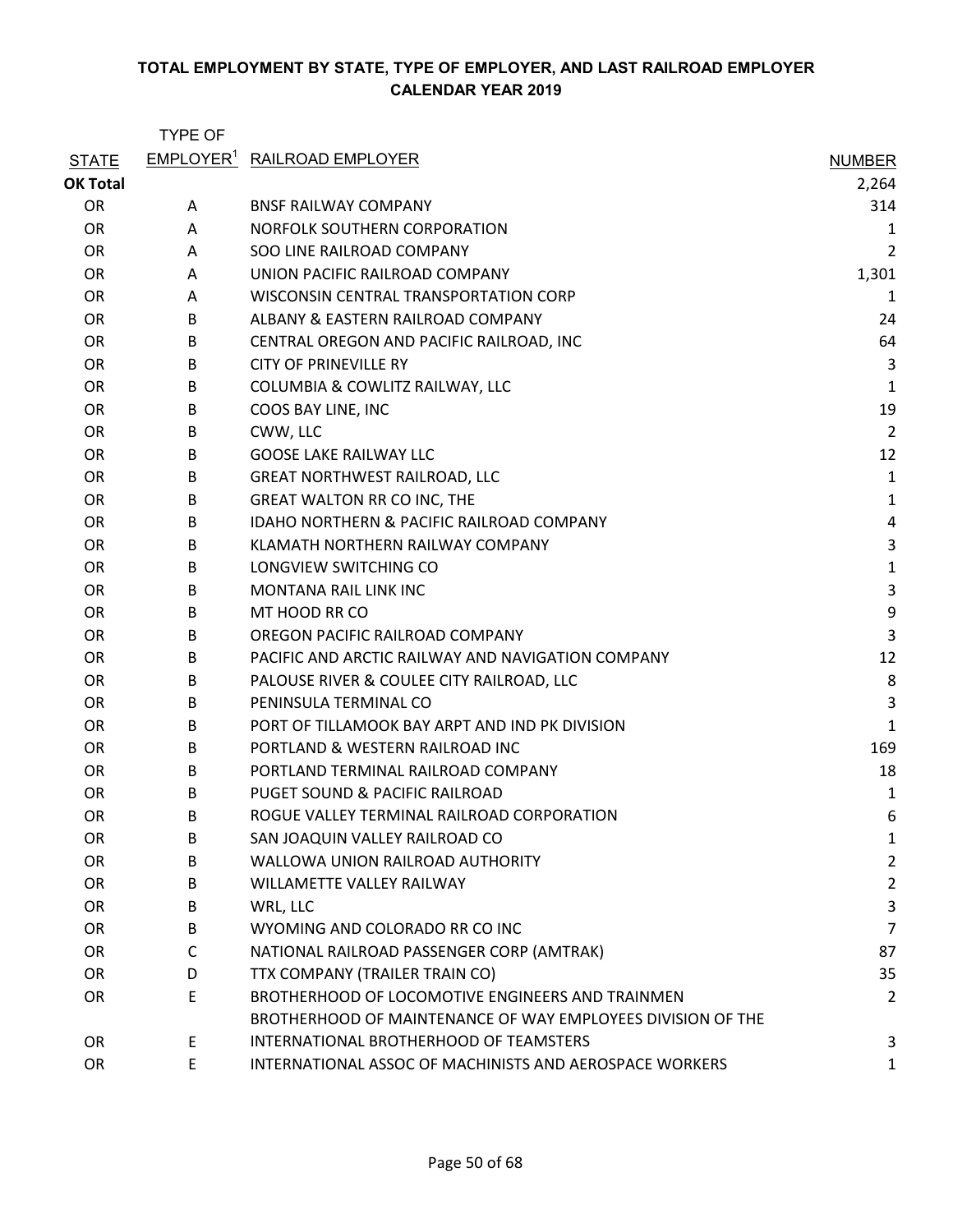|                 | TYPE OF               |                                                                     |                  |
|-----------------|-----------------------|---------------------------------------------------------------------|------------------|
| <b>STATE</b>    | EMPLOYER <sup>1</sup> | <b>RAILROAD EMPLOYER</b>                                            | <b>NUMBER</b>    |
|                 |                       | INTERNATIONAL ASSOCIATION OF SHEET METAL, AIR, RAIL AND             |                  |
| <b>OR</b>       | E                     | <b>TRANSPORTATION WORKERS</b>                                       | 4                |
|                 |                       |                                                                     |                  |
| <b>OR</b>       | E                     | INTERNATIONAL BOILER MKRS IRON SHP BUILDERS BLACKSMITHS AND HELPERS | 1                |
| <b>OR</b>       | E                     | INTERNATIONAL BROTHERHOOD OF ELECTRICAL WORKERS                     | $\overline{2}$   |
| <b>OR</b>       | E                     | TRANSPORTATION COMMUNICATIONS UNION                                 | $\boldsymbol{6}$ |
| <b>OR</b>       | F                     | ARG RAILROAD SERVICES, LLC                                          | $\overline{2}$   |
| <b>OR</b>       | F                     | GENESSEE & WYOMING RAILROAD SERVICES, INC.                          | 27               |
| <b>OR</b>       | F                     | RAILROAD MAINTENANCE SERVICES, LLC                                  | $\overline{2}$   |
| <b>OR Total</b> |                       |                                                                     | 2,174            |
| PA              | A                     | BESSEMER AND LAKE ERIE RAILROAD COMPANY                             | 54               |
| PA              | A                     | <b>BNSF RAILWAY COMPANY</b>                                         | 12               |
| PA              | A                     | <b>CSX TRANSPORTATION INC</b>                                       | 742              |
| PA              | A                     | DELAWARE AND HUDSON RAILWAY COMPANY INC                             | 16               |
| PA              | A                     | <b>ILLINOIS CENTRAL RR CO</b>                                       | 9                |
| PA              | A                     | NORFOLK SOUTHERN CORPORATION                                        | 4,006            |
| PA              | A                     | PITTSBURGH AND CONNEAUT DOCK CO                                     | 12               |
| PA              | Α                     | SOO LINE RAILROAD COMPANY                                           | 4                |
| PA              | A                     | UNION PACIFIC RAILROAD COMPANY                                      | 10               |
| PA              | Α                     | WISCONSIN CENTRAL TRANSPORTATION CORP                               | $\mathbf{1}$     |
| PA              | B                     | ALLEGHENY VALLEY RAILROAD COMPANY                                   | 28               |
| PA              | B                     | ASHLAND RAILWAY INC                                                 | $\boldsymbol{6}$ |
| PA              | B                     | BELT RAILWAY COMPANY OF CHICAGO                                     | $\mathbf{1}$     |
| PA              | B                     | BELVIDERE & DELAWARE RIVER RAILWAY COMPANY, INC                     | $\overline{2}$   |
| PA              | B                     | BUCKS COUNTY RAILROAD PRESERVATION & RESTORATION CORP.              | 9                |
| PA              | B                     | <b>BUFFALO &amp; PITTSBURGH RAILROAD INC</b>                        | 158              |
| PA              | B                     | <b>CANTON RR CO</b>                                                 | 2                |
| PA              | B                     | CHESTNUT RIDGE RAILROAD CORPORATION                                 | 3                |
| PA              | B                     | <b>CLINTON INDUSTRIAL SWITCHING</b>                                 | 1                |
| PA              | B                     | <b>COLUMBIA &amp; READING RAILWAY</b>                               | 5                |
| PA              | B                     | <b>CONSOLIDATED RAIL CORPORATION</b>                                | 168              |
| PA              | B                     | DELAWARE-LACKAWANNA RAILROAD COMPANY INC, THE                       | 33               |
| PA              | B                     | DELMARVA CENTRAL RAILROAD COMPANY                                   | 2                |
| PA              | B                     | DURBIN & GREENBRIER VALLEY RAILROAD, INC.                           | $\overline{2}$   |
| PA              | B                     | EAST ERIE COMMERCIAL RR CO                                          | 11               |
| PA              | B                     | EAST PENN RAILROAD, LLC                                             | 22               |
| PA              | В                     | ELIZABETHTOWN INDUSTRIAL RAILROAD, LLC                              | $\mathbf{1}$     |
| PA              | B                     | <b>EVERETT RAILROAD CO</b>                                          | 33               |
| PA              | B                     | GETTYSBURG & NORTHERN RAILROAD CO.                                  | 6                |
| PA              | B                     | HAINESPORT SECONDARY RAILROAD, LLC                                  | 1                |
| PA              | B                     | IOWA INTERSTATE RAILROAD LTD                                        | 1                |
|                 |                       |                                                                     |                  |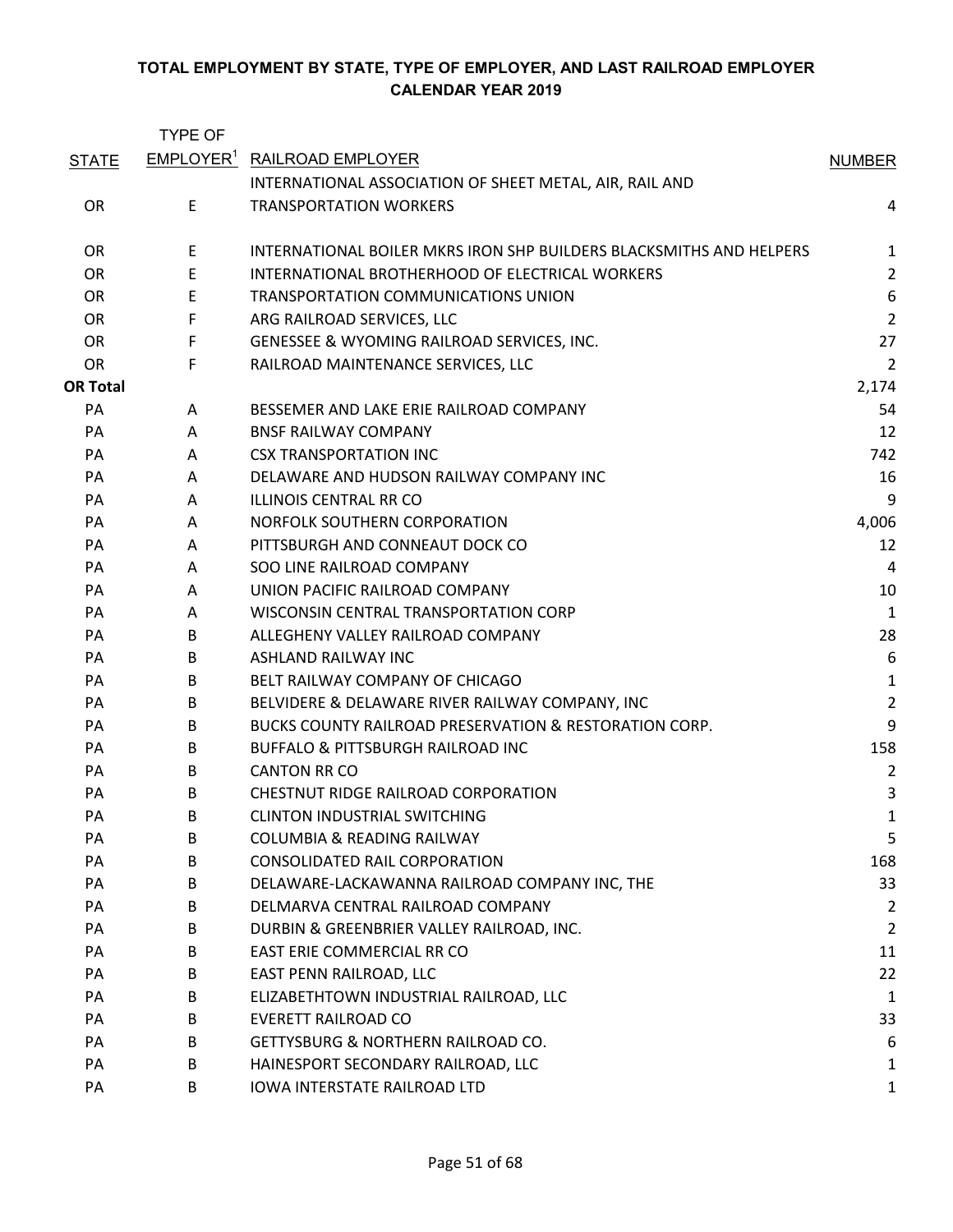|              | <b>TYPE OF</b> |                                                      |                |
|--------------|----------------|------------------------------------------------------|----------------|
| <b>STATE</b> |                | <b>EMPLOYER<sup>1</sup></b> RAILROAD EMPLOYER        | <b>NUMBER</b>  |
| PA           | B              | ITHACA CENTRAL RAILROAD, LLC                         | 1              |
| PA           | B              | JP RAIL, INC                                         | $\mathbf{1}$   |
| PA           | B              | KANAWHA RIVER RAILROAD, L.L.C.                       | $\mathbf 1$    |
| PA           | B              | LANDISVILLE RAILROAD, LLC                            | 17             |
| PA           | B              | LEHIGH RAILWAY, LLC                                  | $\overline{7}$ |
| PA           | B              | LUZERNE AND SUSQUEHANNA RAILWAY COMPANY              | 5              |
| PA           | B              | LYCOMING VALLEY RAILROAD COMPANY                     | 35             |
| PA           | B              | MARYLAND MIDLAND RY CO                               | 6              |
| PA           | B              | MIDDLETOWN & NEW JERSEY RAILROAD, LLC                | $\mathbf{1}$   |
| PA           | B              | MIDDLETOWN AND HUMMELSTOWN RR CO                     | 13             |
| PA           | B              | MITTAL STEEL USA-RAILWAYS, INC                       | 34             |
| PA           | B              | MORRISTOWN & ERIE RAILWAY, INC                       | 6              |
| PA           | B              | NEW CASTLE INDUSTRIAL RAILROAD, INC                  | 9              |
| PA           | B              | NEW YORK & ATLANTIC RAILWAY COMPANY                  | $\mathbf 1$    |
| PA           | B              | NEW YORK SUSQUEHANNA AND WESTERN RAILWAY CORPORATION | 12             |
| PA           | B              | NITTANY & BALD EAGLE RR CO                           | 14             |
| PA           | B              | <b>NORTH SHORE RR CO</b>                             | 42             |
| <b>PA</b>    | B              | OHIO CENTRAL RR INC                                  | 13             |
| PA           | B              | OIL CREEK & TITUSVILLE LINES INC                     | 6              |
| PA           | B              | PENNSYLVANIA AND SOUTHERN RAILWAY, LLC               | 5              |
| PA           | B              | PENNSYLVANIA NORTHEASTERN RAILROAD, LLC              | 28             |
| PA           | B              | PORTLAND & WESTERN RAILROAD INC                      | $\mathbf{1}$   |
| PA           | B              | PUGET SOUND & PACIFIC RAILROAD                       | $\mathbf{1}$   |
| PA           | B              | R.J. CORMAN RAILROAD COMPANY/MEMPHIS LINE            | 36             |
| PA           | B              | READING BLUE MOUNTAIN AND NORTHERN RR CO             | 226            |
| PA           | B              | SMS RAIL SERVICE INC                                 | 18             |
| PA           | B              | SOUTHWEST PENNSYLVANIA RAILROAD COMPANY              | 16             |
| PA           | B              | SPARROWS POINT RAIL, LLC                             | 1              |
| PA           | B              | <b>STRASBURG RR CO</b>                               | 165            |
| PA           | B              | TEXAS AND NORTHERN RAILWAY COMPANY                   | 1              |
| PA           | B              | TRANSITAMERICA SERVICES, INC.                        | 1              |
| PA           | B              | TYBURN RAILROAD, LLC                                 | 15             |
| PA           | В              | UNION RAILROAD COMPANY, LLC                          | 252            |
| PA           | B              | WELLSBORO & CORNING RAILROAD, LLC                    | 7              |
| PA           | B              | WEST MICHIGAN RAILROAD COMPANY                       | 1              |
| PA           | B              | WESTERN NEW YORK & PENNSYLVANIA RAILROAD, LLC        | 17             |
| PA           | B              | WHEELING & LAKE ERIE RAILWAY COMPANY                 | 6              |
| PA           | B              | WINCHESTER AND WESTERN RR CO                         | 1              |
| PA           | B              | YORK RAILWAY COMPANY                                 | 18             |
| PA           | B              | YOUNGSTOWN & SOUTHEASTERN RAILROAD COMPANY           | 1              |
| PA           | C              | BOMBARDIER TRANSPORTATION SERVICES USA CORPORTATION  | 9              |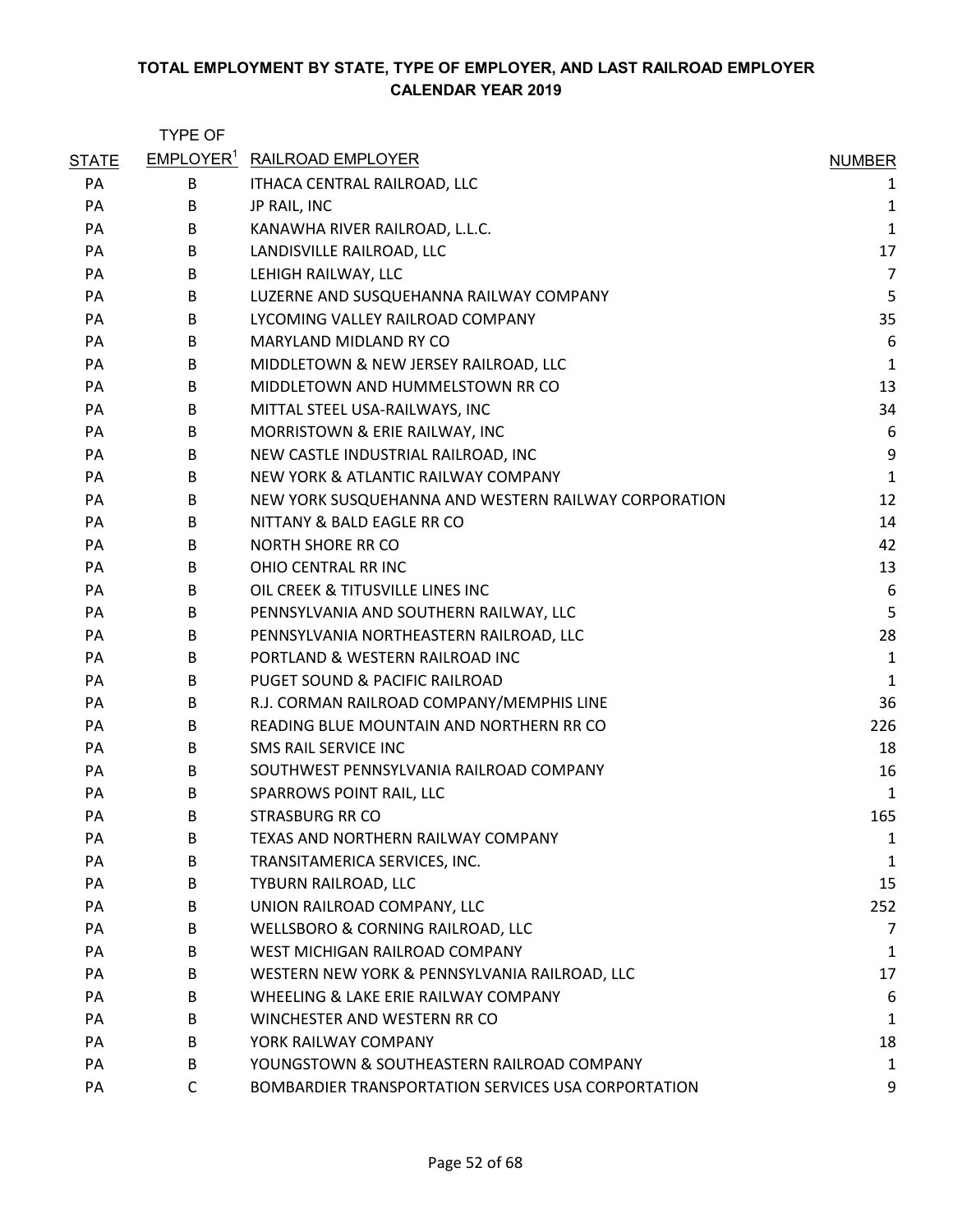|                 | <b>TYPE OF</b>        |                                                                     |                |
|-----------------|-----------------------|---------------------------------------------------------------------|----------------|
| <b>STATE</b>    | EMPLOYER <sup>1</sup> | <b>RAILROAD EMPLOYER</b>                                            | <b>NUMBER</b>  |
| PA              | C                     | KEOLIS COMMUTER SERVICES, LLC                                       | 1              |
| PA              | C                     | LONG ISLAND RAILROAD COMPANY                                        | 55             |
| PA              | C                     | METRO-NORTH COMMUTER RAILROAD COMPANY                               | 44             |
| PA              | C                     | NATIONAL RAILROAD PASSENGER CORP (AMTRAK)                           | 2,925          |
| PA              | C                     | NEW JERSEY TRANSIT RAIL OPERATIONS INC                              | 412            |
| PA              | C                     | PORT AUTHORITY TRANS HUDSON CORPORATION (PATH)                      | 45             |
| PA              | $\mathsf{C}$          | SOUTHEASTERN PENN TRANS AUTH-REG HIGH SPEED LINES (SEPTA)           | 1,648          |
| PA              | D                     | TTX COMPANY (TRAILER TRAIN CO)                                      | 92             |
| PA              | E                     | AMALGAMATED TRANSIT UNION                                           | $\overline{2}$ |
| PA              | E                     | AMERICAN TRAIN DISPATCHERS ASSOCIATION                              | $\overline{2}$ |
| PA              | E                     | BROTHERHOOD OF LOCOMOTIVE ENGINEERS AND TRAINMEN                    | 2              |
|                 |                       | BROTHERHOOD OF MAINTENANCE OF WAY EMPLOYEES DIVISION OF THE         |                |
| PA              | E                     | INTERNATIONAL BROTHERHOOD OF TEAMSTERS                              | 10             |
| PA              | E                     | BROTHERHOOD OF RAILROAD SIGNALMEN                                   | $\mathbf{1}$   |
| PA              | E                     | INTERNATIONAL ASSOC OF MACHINISTS AND AEROSPACE WORKERS             | 13             |
|                 |                       | INTERNATIONAL ASSOCIATION OF SHEET METAL, AIR, RAIL AND             |                |
| PA              | $\mathsf E$           | <b>TRANSPORTATION WORKERS</b>                                       | 16             |
| PA              | Е                     | INTERNATIONAL BOILER MKRS IRON SHP BUILDERS BLACKSMITHS AND HELPERS | 4              |
| PA              | E                     | INTERNATIONAL BROTHERHOOD OF ELECTRICAL WORKERS                     | 16             |
| PA              | E                     | TRANSPORTATION COMMUNICATIONS UNION                                 | 3              |
| PA              | F                     | CARLOAD EXPRESS, INC.                                               | 17             |
| PA              | F                     | CSX INTERMODAL TERMINALS, INC.                                      | 17             |
| PA              | F                     | <b>CYBERNETICS AND SERVICES INC</b>                                 | $\mathsf{3}$   |
| PA              | F                     | <b>EMPLOYEE REPRESENTATIVES</b>                                     | $\overline{2}$ |
| PA              | F                     | FOUR RIVERS FINANCE COMPANY, INC                                    | $\mathbf{1}$   |
| PA              | F                     | FRUIT GROWERS DISPATCH, INC                                         | $\mathbf{1}$   |
| PA              | F                     | GENESSEE & WYOMING RAILROAD SERVICES, INC.                          | 12             |
| PA              | F                     | LEHIGH VALLEY RAIL MANAGEMENT, LLC                                  | 29             |
| PA              | F                     | OMNITRAX LEASING, LLC                                               | $\overline{2}$ |
| PA              | F                     | PS TECHNOLOGY, INC                                                  | 14             |
| PA              | F                     | RAILINC CORPORATION                                                 | $\overline{2}$ |
| PA              | F                     | RAILROAD ENGINEERING SERVICES, LLC                                  | 6              |
| PA              | F                     | SHORT LINE SAFETY INSTITUTE                                         | $\mathbf{1}$   |
| PA              | F                     | TRANSFLO TERMINAL SERVICES, INC                                     | $\overline{2}$ |
| PA              | F                     | TRANSPORTATION TECHNOLOGY CENTER                                    | $\overline{2}$ |
| PA              | F                     | TRANSTAR, LLC                                                       | 44             |
| PA              | F                     | WATCO TRANSPORTATION SERVICES, LLC                                  | 1              |
| PA              | F                     | YORK RAIL LOGISTICS, INC.                                           | 6              |
| <b>PA Total</b> |                       |                                                                     | 11,864         |
| R <sub>l</sub>  | A                     | <b>CSX TRANSPORTATION INC</b>                                       | $\overline{7}$ |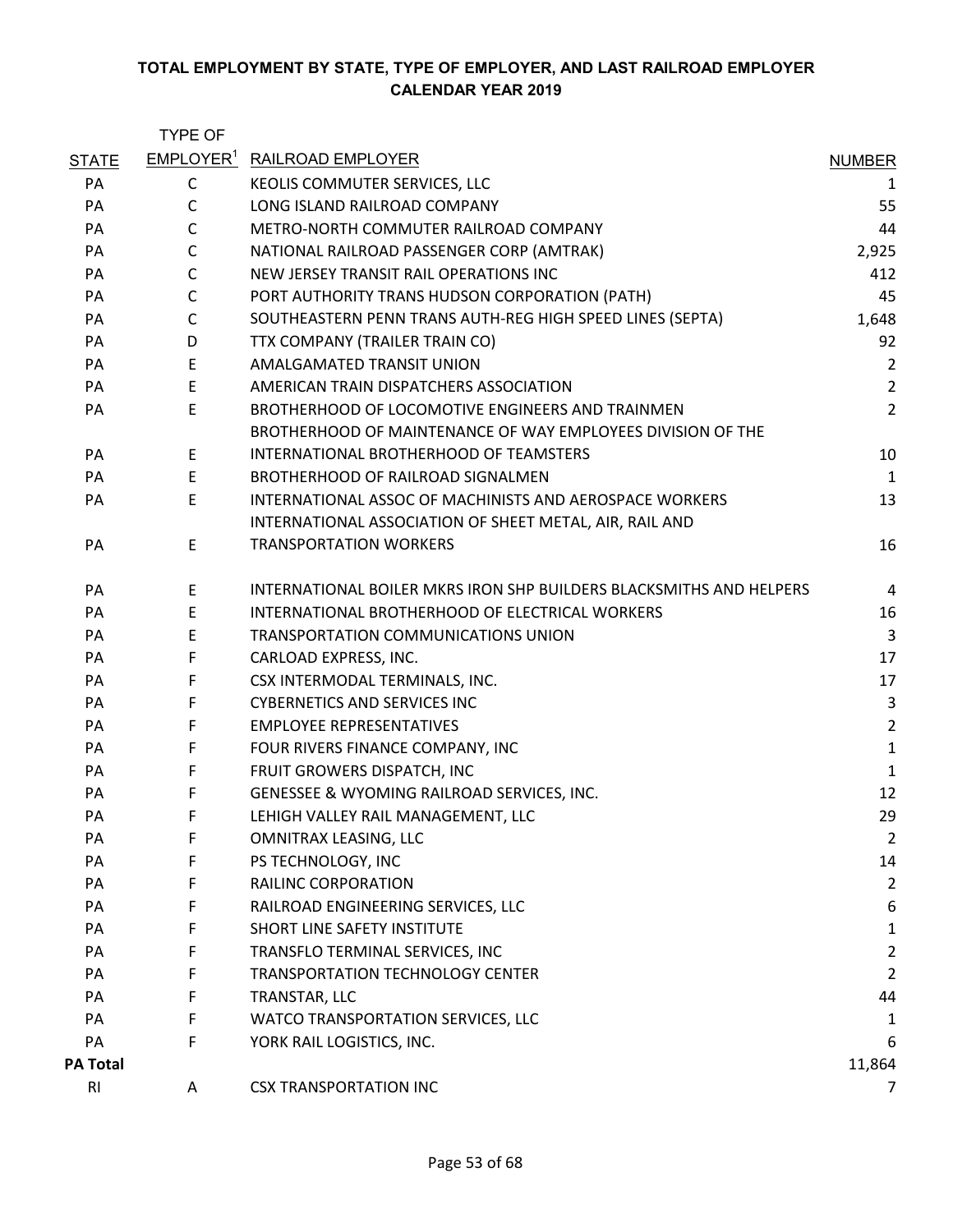|                 | <b>TYPE OF</b> |                                                                   |                |
|-----------------|----------------|-------------------------------------------------------------------|----------------|
| <b>STATE</b>    |                | EMPLOYER <sup>1</sup> RAILROAD EMPLOYER                           | <b>NUMBER</b>  |
| <b>RI</b>       | B              | <b>BAY COLONY RAILROAD CORPORATION</b>                            | 1              |
| <b>RI</b>       | B              | FORE RIVER TRANSPORTATION CORPORATION                             | 1              |
| R <sub>l</sub>  | B              | <b>GRAFTON AND UPTON RR CO</b>                                    | 4              |
| R <sub>l</sub>  | B              | MASSACHUSETTS COASTAL RAILROAD, LLC                               | 3              |
| R <sub>l</sub>  | B              | NEW YORK SUSQUEHANNA AND WESTERN RAILWAY CORPORATION              | $\mathbf 1$    |
| <b>RI</b>       | B              | PACIFIC AND ARCTIC RAILWAY AND NAVIGATION COMPANY                 | $\mathbf{1}$   |
| R <sub>l</sub>  | B              | PROVIDENCE AND WORCESTER RAILROAD COMPANY                         | 19             |
| R <sub>l</sub>  | B              | SPRINGFIELD TERMINAL RY CO VERMONT                                | $\overline{2}$ |
| R <sub>l</sub>  | B              | <b>VERMONT RAILWAY INC</b>                                        | $\mathbf{1}$   |
| <b>RI</b>       | C              | KEOLIS COMMUTER SERVICES, LLC                                     | 111            |
| R <sub>l</sub>  | $\mathsf{C}$   | NATIONAL RAILROAD PASSENGER CORP (AMTRAK)                         | 345            |
|                 |                | TRANSIT AMERICA SERVICES, INC - ALTERNATE CONCEPTS, INC - A JOINT |                |
| R <sub>l</sub>  | $\mathsf{C}$   | <b>VENTURE</b>                                                    | $\mathbf{1}$   |
| R <sub>l</sub>  | D              | TTX COMPANY (TRAILER TRAIN CO)                                    | $\mathbf 1$    |
|                 |                | BROTHERHOOD OF MAINTENANCE OF WAY EMPLOYEES DIVISION OF THE       |                |
| <b>RI</b>       | E              | INTERNATIONAL BROTHERHOOD OF TEAMSTERS                            | $\overline{2}$ |
| R <sub>l</sub>  | E              | INTERNATIONAL ASSOC OF MACHINISTS AND AEROSPACE WORKERS           | $\mathbf 1$    |
| R <sub>l</sub>  | F              | CSX INTERMODAL TERMINALS, INC.                                    | 3              |
| R <sub>l</sub>  | F              | GENESSEE & WYOMING RAILROAD SERVICES, INC.                        | $\mathbf{1}$   |
| <b>RI Total</b> |                |                                                                   | 505            |
| <b>SC</b>       | A              | <b>BNSF RAILWAY COMPANY</b>                                       | 8              |
| <b>SC</b>       | A              | <b>CSX TRANSPORTATION INC</b>                                     | 853            |
| <b>SC</b>       | A              | DELAWARE AND HUDSON RAILWAY COMPANY INC                           | 1              |
| <b>SC</b>       | A              | NORFOLK SOUTHERN CORPORATION                                      | 609            |
| <b>SC</b>       | A              | SOO LINE RAILROAD COMPANY                                         | $\mathbf{1}$   |
| <b>SC</b>       | A              | UNION PACIFIC RAILROAD COMPANY                                    | $\overline{7}$ |
| <b>SC</b>       | Α              | WISCONSIN CENTRAL TRANSPORTATION CORP                             | $\mathbf 1$    |
| <b>SC</b>       | B              | ABERDEEN AND ROCKFISH RAILROAD COMPANY                            | $\overline{2}$ |
| <b>SC</b>       | B              | BLUE RIDGE SOUTHERN RAILROAD, LLC (BLU)                           | 1              |
| <b>SC</b>       | B              | COMMONWEALTH RY INC                                               | 1              |
| SC              | B              | <b>CONSOLIDATED RAIL CORPORATION</b>                              | 1              |
| <b>SC</b>       | В              | FLORIDA EAST COAST RAILWAY, LLC                                   | $\overline{2}$ |
| <b>SC</b>       | B              | GOLDEN ISLES TERMINAL RAILROAD, INC.                              | 4              |
| <b>SC</b>       | B              | GREENVILLE AND WESTERN RAILWAY COMPANY, LLC                       | 7              |
| <b>SC</b>       | B              | LANCASTER & CHESTER RAILROAD, LLC                                 | 22             |
| <b>SC</b>       | B              | NEBRASKA CENTRAL RAILROAD COMPANY                                 | $\mathbf{1}$   |
| <b>SC</b>       | B              | PICKENS RAILWAY COMPANY, THE                                      | 9              |
| <b>SC</b>       | B              | PORTLAND & WESTERN RAILROAD INC                                   | 1              |
| <b>SC</b>       | B              | PUGET SOUND & PACIFIC RAILROAD                                    | $\mathbf{1}$   |
| <b>SC</b>       | B              | R.J. CORMAN RAILROAD COMPANY/MEMPHIS LINE                         | 7              |
| <b>SC</b>       | B              | REPUBLIC N & T RAILROAD, INC                                      | 1              |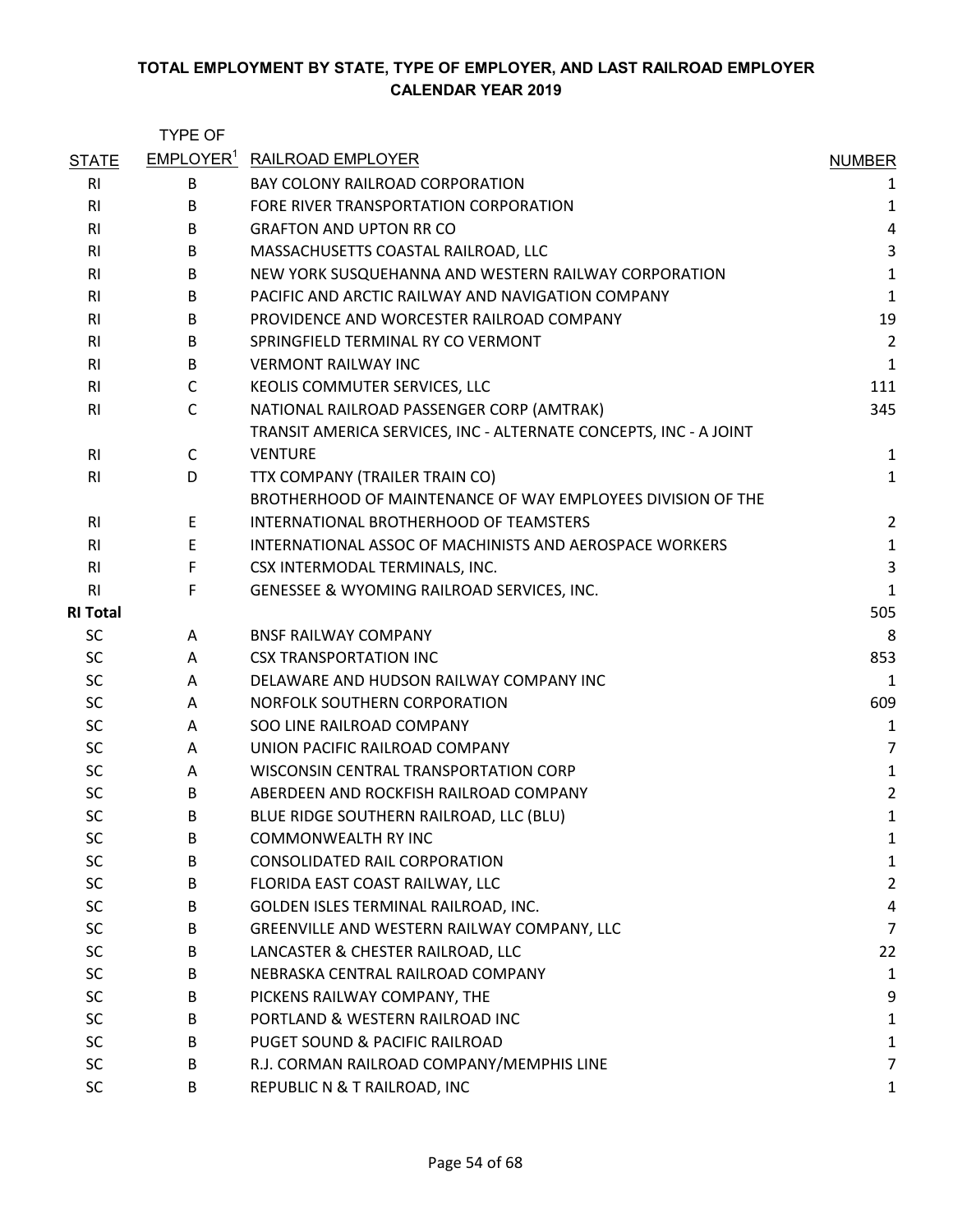|                 | <b>TYPE OF</b> |                                                            |                |
|-----------------|----------------|------------------------------------------------------------|----------------|
| <b>STATE</b>    |                | EMPLOYER <sup>1</sup> RAILROAD EMPLOYER                    | <b>NUMBER</b>  |
| <b>SC</b>       | B              | S & L RAILROAD LLC                                         | 1              |
| SC              | B              | SAVANNAH PORT TERMINAL RAILROAD, INC.                      | 1              |
| SC              | B              | SOUTH CAROLINA CENTRAL RAILROAD COMPANY, LLC               | 30             |
| <b>SC</b>       | B              | SOUTH CAROLINA DIVISION OF PUBLIC RAILWAYS                 | 83             |
| <b>SC</b>       | B              | SPRINGFIELD TERMINAL RY CO VERMONT                         | $\mathbf{1}$   |
| <b>SC</b>       | B              | <b>STRASBURG RR CO</b>                                     | $\mathbf{1}$   |
| <b>SC</b>       | С              | BOMBARDIER TRANSPORTATION SERVICES USA CORPORTATION        | $\mathbf 1$    |
| <b>SC</b>       | $\mathsf{C}$   | KEOLIS COMMUTER SERVICES, LLC                              | $\mathbf 1$    |
| <b>SC</b>       | $\mathsf{C}$   | LONG ISLAND RAILROAD COMPANY                               | $\overline{a}$ |
| <b>SC</b>       | $\mathsf{C}$   | METRO-NORTH COMMUTER RAILROAD COMPANY                      | 6              |
| SC              | C              | NATIONAL RAILROAD PASSENGER CORP (AMTRAK)                  | 64             |
| SC              | C              | NEW JERSEY TRANSIT RAIL OPERATIONS INC                     | $\mathbf{1}$   |
| <b>SC</b>       | C              | NORTHEAST ILLINOIS REGIONAL COMMUTER RAILROAD CORP (METRA) | $\mathbf{1}$   |
| <b>SC</b>       | C              | PORT AUTHORITY TRANS HUDSON CORPORATION (PATH)             | $\mathbf{1}$   |
| <b>SC</b>       | D              | TTX COMPANY (TRAILER TRAIN CO)                             | 114            |
| SC              | E              | BROTHERHOOD OF LOCOMOTIVE ENGINEERS AND TRAINMEN           | 3              |
| <b>SC</b>       | $\mathsf E$    | <b>BROTHERHOOD OF RAILROAD SIGNALMEN</b>                   | $\mathbf{1}$   |
| SC              | E              | INTERNATIONAL ASSOC OF MACHINISTS AND AEROSPACE WORKERS    | 4              |
|                 |                | INTERNATIONAL ASSOCIATION OF SHEET METAL, AIR, RAIL AND    |                |
| <b>SC</b>       | E              | <b>TRANSPORTATION WORKERS</b>                              | 3              |
| SC              | Е              | INTERNATIONAL BROTHERHOOD OF ELECTRICAL WORKERS            | $\overline{2}$ |
| <b>SC</b>       | F              | CSX INTERMODAL TERMINALS, INC.                             | 25             |
| <b>SC</b>       | F              | GENESSEE & WYOMING RAILROAD SERVICES, INC.                 | $\mathbf 1$    |
| <b>SC</b>       | F              | OMNITRAX LEASING, LLC                                      | $\overline{2}$ |
| <b>SC</b>       | F              | RAILROAD ENGINEERING SERVICES, LLC                         | $\overline{2}$ |
| <b>SC</b>       | F              | RAILROAD MAINTENANCE SERVICES, LLC                         | $\mathbf{1}$   |
| <b>SC</b>       | F              | <b>TRANSPORTATION TECHNOLOGY CENTER</b>                    | $\overline{2}$ |
| <b>SC Total</b> |                |                                                            | 1,896          |
| <b>SD</b>       | A              | <b>BNSF RAILWAY COMPANY</b>                                | 548            |
| <b>SD</b>       | A              | CHICAGO CENTRAL AND PACIFIC RAILROAD COMPANY               | 1              |
| <b>SD</b>       | A              | <b>CSX TRANSPORTATION INC</b>                              | $\mathbf{1}$   |
| <b>SD</b>       | A              | DAKOTA MINNESOTA & EASTERN RAILROAD CORPORATION            | 4              |
| <b>SD</b>       | A              | NORFOLK SOUTHERN CORPORATION                               | 1              |
| <b>SD</b>       | A              | SOO LINE RAILROAD COMPANY                                  | 10             |
| <b>SD</b>       | A              | UNION PACIFIC RAILROAD COMPANY                             | 28             |
| <b>SD</b>       | B              | D AND I RR CO                                              | 9              |
| <b>SD</b>       | B              | DAKOTA MISSOURI VALLEY & WESTERN RR INC                    | 1              |
| <b>SD</b>       | B              | ELLIS & EASTERN COMPANY                                    | 12             |
| <b>SD</b>       | B              | ILLINOIS RAILWAY, LLC                                      | 1              |
| <b>SD</b>       | B              | KANSAS & OKLAHOMA RAILROAD, LLC                            | 1              |
| <b>SD</b>       | B              | MONTANA RAIL LINK INC                                      | 1              |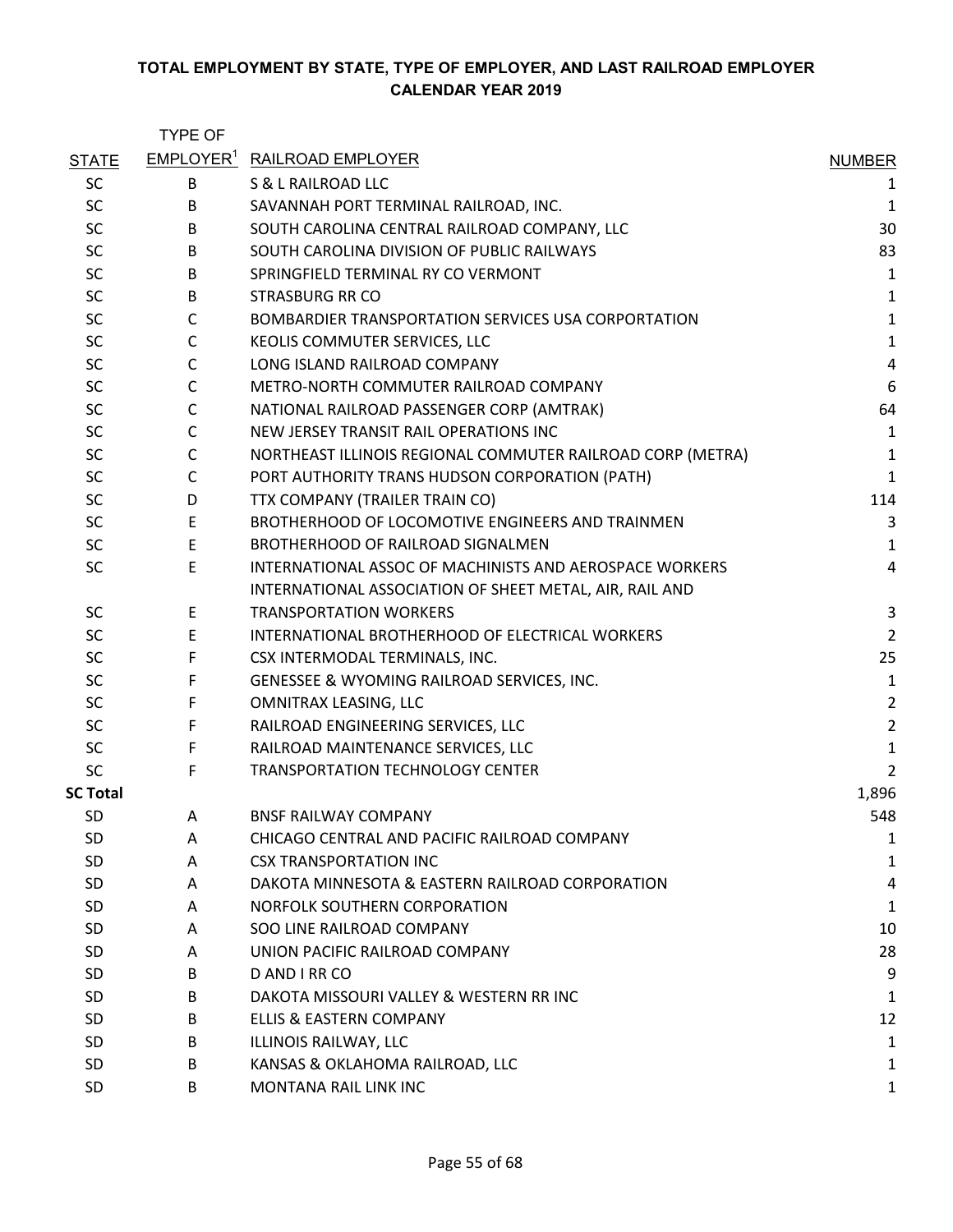|                 | <b>TYPE OF</b> |                                                         |                         |
|-----------------|----------------|---------------------------------------------------------|-------------------------|
| <b>STATE</b>    |                | EMPLOYER <sup>1</sup> RAILROAD EMPLOYER                 | <b>NUMBER</b>           |
| <b>SD</b>       | B              | NORTHERN PLAINS RAILROAD, INC                           | 1                       |
| SD              | В              | RAPID CITY, PIERRE & EASTERN RAILROAD, INC              | 180                     |
| SD              | B              | RED RIVER VALLEY & WESTERN RR CO                        | $\overline{2}$          |
| <b>SD</b>       | B              | ROCK & RAIL, LLC.                                       | 1                       |
| SD              | B              | SDR HOLDING COMPANY                                     | 6                       |
| SD              | B              | SISSETON MILBANK RAILROAD COMPANY                       | $\overline{2}$          |
| SD              | $\mathsf{C}$   | NATIONAL RAILROAD PASSENGER CORP (AMTRAK)               | $\overline{\mathbf{c}}$ |
| SD              | E              | INTERNATIONAL ASSOC OF MACHINISTS AND AEROSPACE WORKERS | $\overline{c}$          |
| <b>SD</b>       | E              | INTERNATIONAL BROTHERHOOD OF ELECTRICAL WORKERS         | $\mathbf{1}$            |
| <b>SD</b>       | F              | GENESSEE & WYOMING RAILROAD SERVICES, INC.              | 9                       |
| SD              | F              | PS TECHNOLOGY, INC                                      | $\mathbf 1$             |
| <b>SD</b>       | F              | RAILROAD MAINTENANCE SERVICES, LLC                      | $\mathbf{1}$            |
| <b>SD Total</b> |                |                                                         | 826                     |
| TN              | A              | <b>BNSF RAILWAY COMPANY</b>                             | 364                     |
| <b>TN</b>       | A              | <b>CSX TRANSPORTATION INC</b>                           | 1,264                   |
| TN              | A              | DAKOTA MINNESOTA & EASTERN RAILROAD CORPORATION         | 1                       |
| TN              | A              | <b>ILLINOIS CENTRAL RR CO</b>                           | 455                     |
| TN              | A              | KANSAS CITY SOUTHERN RY CO                              | $\overline{4}$          |
| TN              | A              | NORFOLK SOUTHERN CORPORATION                            | 1,436                   |
| <b>TN</b>       | A              | SOO LINE RAILROAD COMPANY                               | 3                       |
| <b>TN</b>       | A              | UNION PACIFIC RAILROAD COMPANY                          | 63                      |
| TN              | A              | WISCONSIN CENTRAL TRANSPORTATION CORP                   | 2                       |
| TN              | B              | ALABAMA & TENNESSEE RIVER RAILWAY, LLC                  | $\overline{2}$          |
| <b>TN</b>       | B              | ALTON AND SOUTHERN RAILWAY COMPANY                      | $\mathbf 1$             |
| TN              | B              | ARKANSAS LOUISIANA & MISSISSIPPI RAILROAD COMPANY       | $\mathbf 1$             |
| TN              | B              | BLACKLANDS RAILROAD INC., THE                           | 1                       |
| <b>TN</b>       | B              | BLUE RIDGE SOUTHERN RAILROAD, LLC (BLU)                 | $\overline{c}$          |
| <b>TN</b>       | B              | CANEY FORK AND WESTERN RR INC                           | 5                       |
| TN              | B              | CHICAGO TERMINAL RAILROAD COMPANY                       | 1                       |
| <b>TN</b>       | B              | COOS BAY LINE, INC                                      | 1                       |
| <b>TN</b>       | B              | DELTA SOUTHERN RAILROAD, INC.                           | 1                       |
| <b>TN</b>       | B              | EAST CAMDEN AND HIGHLAND RR CO                          | 1                       |
| <b>TN</b>       | B              | EAST CHATTANOOGA BELT RAILWAY COMPANY                   | 4                       |
| TN              | B              | EAST TENNESSEE RAILWAY LP                               | 3                       |
| <b>TN</b>       | B              | <b>GREAT WALTON RR CO INC, THE</b>                      | 1                       |
| <b>TN</b>       | B              | INDIANA BUSINESS RAILROAD, INC                          | 2                       |
| <b>TN</b>       | B              | KANAWHA RIVER RAILROAD, L.L.C.                          | 1                       |
| <b>TN</b>       | B              | KNOXVILLE & HOLSTON RIVER RAILROAD COMPANY, INC.        | 31                      |
| <b>TN</b>       | B              | <b>KWT RY INC</b>                                       | 8                       |
| <b>TN</b>       | B              | LYCOMING VALLEY RAILROAD COMPANY                        | 1                       |
| TN              | B              | MONTANA RAIL LINK INC                                   | 1                       |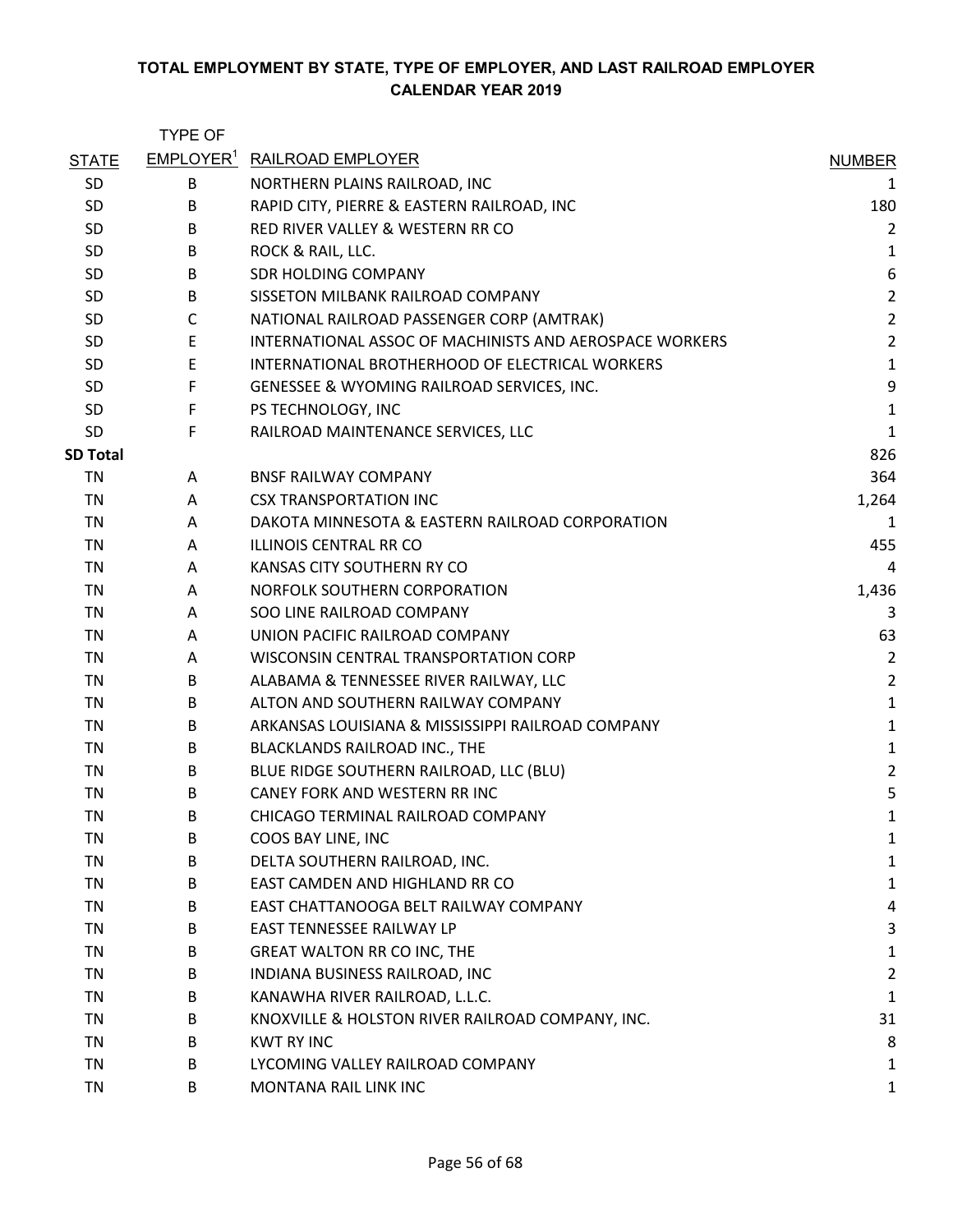|                 | <b>TYPE OF</b> |                                                                     |                |
|-----------------|----------------|---------------------------------------------------------------------|----------------|
| <b>STATE</b>    |                | <b>EMPLOYER<sup>1</sup> RAILROAD EMPLOYER</b>                       | <b>NUMBER</b>  |
| TN              | B              | PACIFIC AND ARCTIC RAILWAY AND NAVIGATION COMPANY                   | 4              |
| TN              | B              | PATRIOT RAIL COMPANY, LLC                                           | $\mathbf{1}$   |
| <b>TN</b>       | B              | R.J. CORMAN RAILROAD COMPANY/MEMPHIS LINE                           | 71             |
| TN              | B              | SAN JOAQUIN VALLEY RAILROAD CO                                      | $\mathbf{1}$   |
| TN              | B              | SCTRR, LLC.                                                         | 6              |
| <b>TN</b>       | B              | SEQUATCHIE VALLEY RR CO INC                                         | 3              |
| <b>TN</b>       | B              | SEQUATCHIE VALLEY SWITCHING COMPANY, LLC                            | 5              |
| <b>TN</b>       | B              | SOUTH CENTRAL FLORIDA EXPRESS INC                                   | $\mathbf{1}$   |
| TN              | B              | SQUAW CREEK SOUTHERN RAILROAD, INC                                  | $\mathbf 1$    |
| TN              | B              | TENNKEN RAILROAD CO INC                                             | $\overline{7}$ |
| TN              | B              | TOTAL DISTRIBUTION SERVICES, INC                                    | $\mathbf{1}$   |
| <b>TN</b>       | B              | TWIN CITIES & WESTERN RR CO                                         | $\mathbf 1$    |
| TN              | B              | WOLF CREEK RAILROAD, LLC                                            | 10             |
| TN              | B              | WTTN, LLC                                                           | 20             |
| <b>TN</b>       | $\mathsf{C}$   | BOMBARDIER TRANSPORTATION SERVICES USA CORPORTATION                 | $\mathbf{1}$   |
| <b>TN</b>       | C              | METRO-NORTH COMMUTER RAILROAD COMPANY                               | $\overline{2}$ |
| <b>TN</b>       | C              | NATIONAL RAILROAD PASSENGER CORP (AMTRAK)                           | 30             |
| TN              | C              | NORTHEAST ILLINOIS REGIONAL COMMUTER RAILROAD CORP (METRA)          | $\mathbf{1}$   |
| TN              | C              | NORTHERN INDIANA COMMUTER TRANSPORTATION DISTRICT                   | $\mathbf{1}$   |
| <b>TN</b>       | D              | <b>FRUIT GROWERS EXPRESS CO</b>                                     | $\overline{2}$ |
| <b>TN</b>       | D              | TTX COMPANY (TRAILER TRAIN CO)                                      | 19             |
| TN              | E              | BROTHERHOOD OF LOCOMOTIVE ENGINEERS AND TRAINMEN                    | 6              |
|                 |                | BROTHERHOOD OF MAINTENANCE OF WAY EMPLOYEES DIVISION OF THE         |                |
| TN              | Ε              | INTERNATIONAL BROTHERHOOD OF TEAMSTERS                              | $\overline{7}$ |
| <b>TN</b>       | E              | BROTHERHOOD OF RAILROAD SIGNALMEN                                   | $\mathbf{1}$   |
| <b>TN</b>       | E              | <b>INTERNATIONAL ASSOC OF MACHINISTS AND AEROSPACE WORKERS</b>      | 5              |
|                 |                | INTERNATIONAL ASSOCIATION OF SHEET METAL, AIR, RAIL AND             |                |
| <b>TN</b>       | E              | <b>TRANSPORTATION WORKERS</b>                                       | 10             |
| TN              | E              | INTERNATIONAL BOILER MKRS IRON SHP BUILDERS BLACKSMITHS AND HELPERS | 8              |
| <b>TN</b>       | E              | INTERNATIONAL BROTHERHOOD OF ELECTRICAL WORKERS                     | 13             |
| TN              | E              | TRANSPORTATION COMMUNICATIONS UNION                                 | 3              |
| <b>TN</b>       | F              | CSX INTERMODAL TERMINALS, INC.                                      | 41             |
| TN              | F              | <b>CYBERNETICS AND SERVICES INC</b>                                 | $\overline{2}$ |
| TN              | F              | GENESSEE & WYOMING RAILROAD SERVICES, INC.                          | 3              |
| <b>TN</b>       | F              | HUNTSVILLE AND MADISON COUNTY RR AUTHORITY                          | $\overline{2}$ |
| TN              | F              | LOUP LOGISTICS COMPANY                                              | 1              |
| <b>TN</b>       | F              | TRANSPORTATION TECHNOLOGY CENTER                                    | $\mathbf{1}$   |
| <b>TN Total</b> |                |                                                                     | 3,951          |
| <b>TX</b>       | A              | <b>BNSF RAILWAY COMPANY</b>                                         | 8,645          |
| <b>TX</b>       | A              | <b>CSX TRANSPORTATION INC</b>                                       | 14             |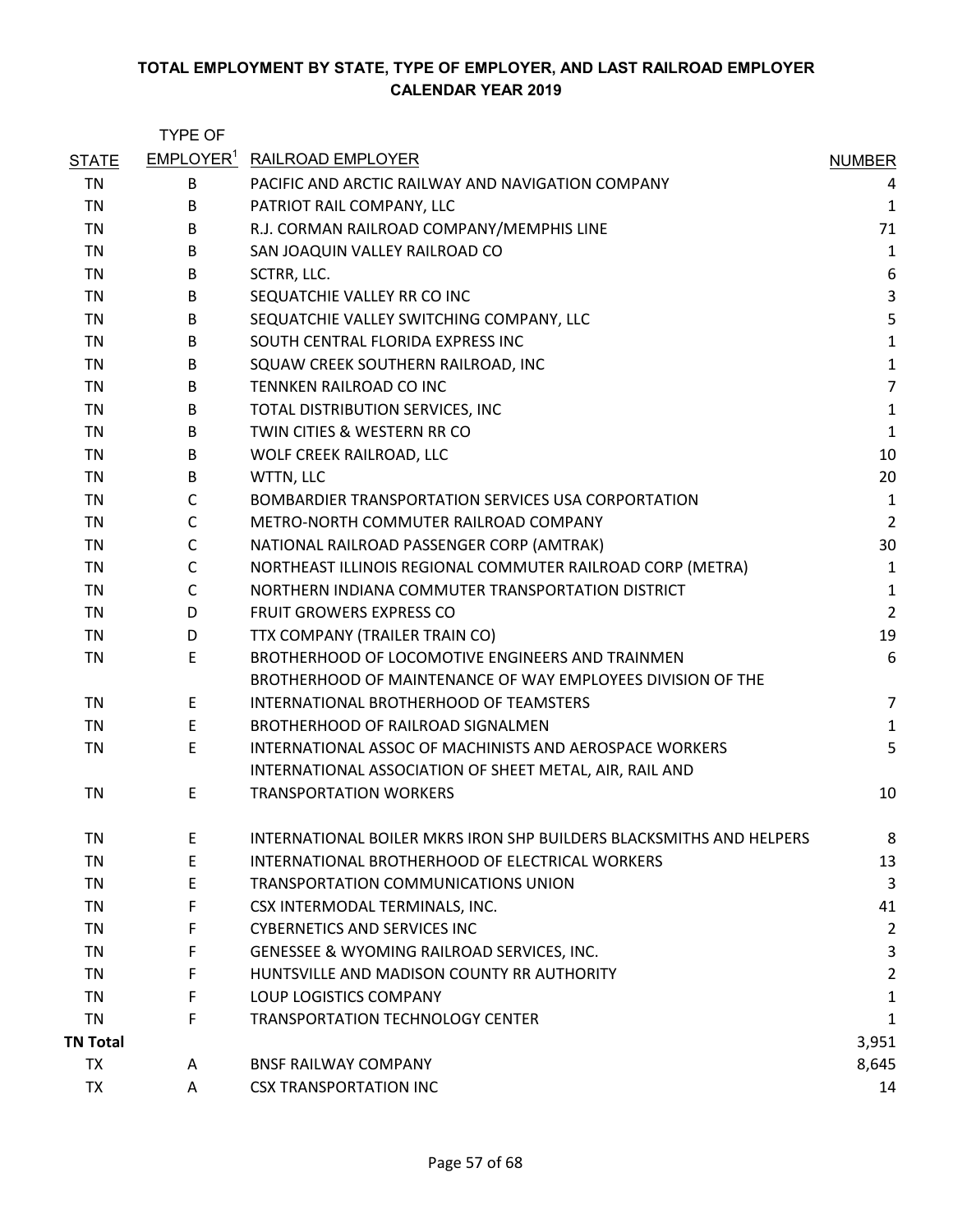|              | <b>TYPE OF</b> |                                                         |                |
|--------------|----------------|---------------------------------------------------------|----------------|
| <b>STATE</b> |                | <b>EMPLOYER<sup>1</sup> RAILROAD EMPLOYER</b>           | <b>NUMBER</b>  |
| <b>TX</b>    | Α              | DAKOTA MINNESOTA & EASTERN RAILROAD CORPORATION         | 5              |
| <b>TX</b>    | A              | ILLINOIS CENTRAL RR CO                                  | 17             |
| <b>TX</b>    | A              | KANSAS CITY SOUTHERN RY CO                              | 441            |
| <b>TX</b>    | A              | NORFOLK SOUTHERN CORPORATION                            | 21             |
| <b>TX</b>    | A              | SOO LINE RAILROAD COMPANY                               | 13             |
| <b>TX</b>    | A              | TEXAS MEXICAN RAILWAY COMPANY                           | 295            |
| <b>TX</b>    | A              | UNION PACIFIC RAILROAD COMPANY                          | 8,786          |
| <b>TX</b>    | A              | WISCONSIN CENTRAL TRANSPORTATION CORP                   | 2              |
| <b>TX</b>    | B              | ALAMO NORTH TEXAS RAILROAD CORPORATION                  | $\mathbf 1$    |
| <b>TX</b>    | B              | ANGELINA AND NECHES RIVER RAILROAD COMPANY              | 10             |
| <b>TX</b>    | В              | ARCELORMITTAL CLEVELAND WORKS RAILWAY, INC              | $\mathbf 1$    |
| <b>TX</b>    | B              | AUSTIN WESTERN RAILROAD, LLC                            | 70             |
| <b>TX</b>    | B              | BATON ROUGE SOUTHERN RAILROAD, LLC                      | 1              |
| <b>TX</b>    | B              | BELT RAILWAY COMPANY OF CHICAGO                         | $\overline{2}$ |
| <b>TX</b>    | B              | BIG SPRING RAIL SYSTEMS, INC                            | 6              |
| <b>TX</b>    | B              | BLACKLANDS RAILROAD INC., THE                           | 24             |
| <b>TX</b>    | B              | BROWNSVILLE & RIO GRANDE INTERNATIONAL RAILWAY, LLC     | 37             |
| <b>TX</b>    | B              | CENTRAL MAINE & QUEBEC RAILWAY U.S. INC                 | $\overline{2}$ |
| <b>TX</b>    | B              | CENTRAL TEXAS & COLORADO RIVER RAILWAY, LLC             | 3              |
| <b>TX</b>    | B              | CORPUS CHRISTI TERMINAL RAILROAD, INC.                  | 19             |
|              |                | DALLAS, GARLAND & NORTHEASTERN RAILROAD, INC. (DELAWARE |                |
| <b>TX</b>    | B              | CORPORATION)                                            | 87             |
| <b>TX</b>    | B              | DELRAY CONNECTING RR CO                                 | 1              |
| <b>TX</b>    | B              | DELTA SOUTHERN RAILROAD, INC.                           | $\mathbf 1$    |
| <b>TX</b>    | B              | DEQUEEN & EASTERN RAILROAD, LLC                         | $\mathsf 3$    |
| <b>TX</b>    | B              | FINGER LAKES RAILWAY CORPORATION                        | $\mathbf 1$    |
| <b>TX</b>    | B              | FLORIDA CENTRAL RR CO                                   | $\mathbf 1$    |
| <b>TX</b>    | B              | FLORIDA EAST COAST RAILWAY, LLC                         | $\mathbf 1$    |
| <b>TX</b>    | B              | FLORIDA GULF & ATLANTIC RAILWAY, LLC                    | 1              |
| <b>TX</b>    | B              | FORT WORTH & WESTERN RR CO                              | 112            |
| <b>TX</b>    | B              | <b>GALVESTON RR L.P.</b>                                | $\overline{7}$ |
| <b>TX</b>    | В              | <b>GARDENDALE RAILROAD, INC</b>                         | 11             |
| <b>TX</b>    | B              | <b>GEORGETOWN RAILROAD COMPANY</b>                      | 9              |
| <b>TX</b>    | B              | <b>GRAINBELT CORP</b>                                   | 1              |
| <b>TX</b>    | B              | GREAT WESTERN RAILWAY OF COLORADO, LLC                  | 1              |
| <b>TX</b>    | B              | <b>GRENADA RAILROAD, LLC</b>                            | $\mathbf 1$    |
| <b>TX</b>    | B              | GULF COAST RAIL SERVICE, INC.                           | $\overline{7}$ |
| <b>TX</b>    | B              | HONDO RAILWAY, LLC                                      | 8              |
| <b>TX</b>    | B              | HOUSATONIC RR CO INC                                    | 1              |
| <b>TX</b>    | B              | IDAHO & SEDALIA TRANSPORTATION COMPANY, LLC             | 1              |
| <b>TX</b>    | В              | IDAHO NORTHERN & PACIFIC RAILROAD COMPANY               | 3              |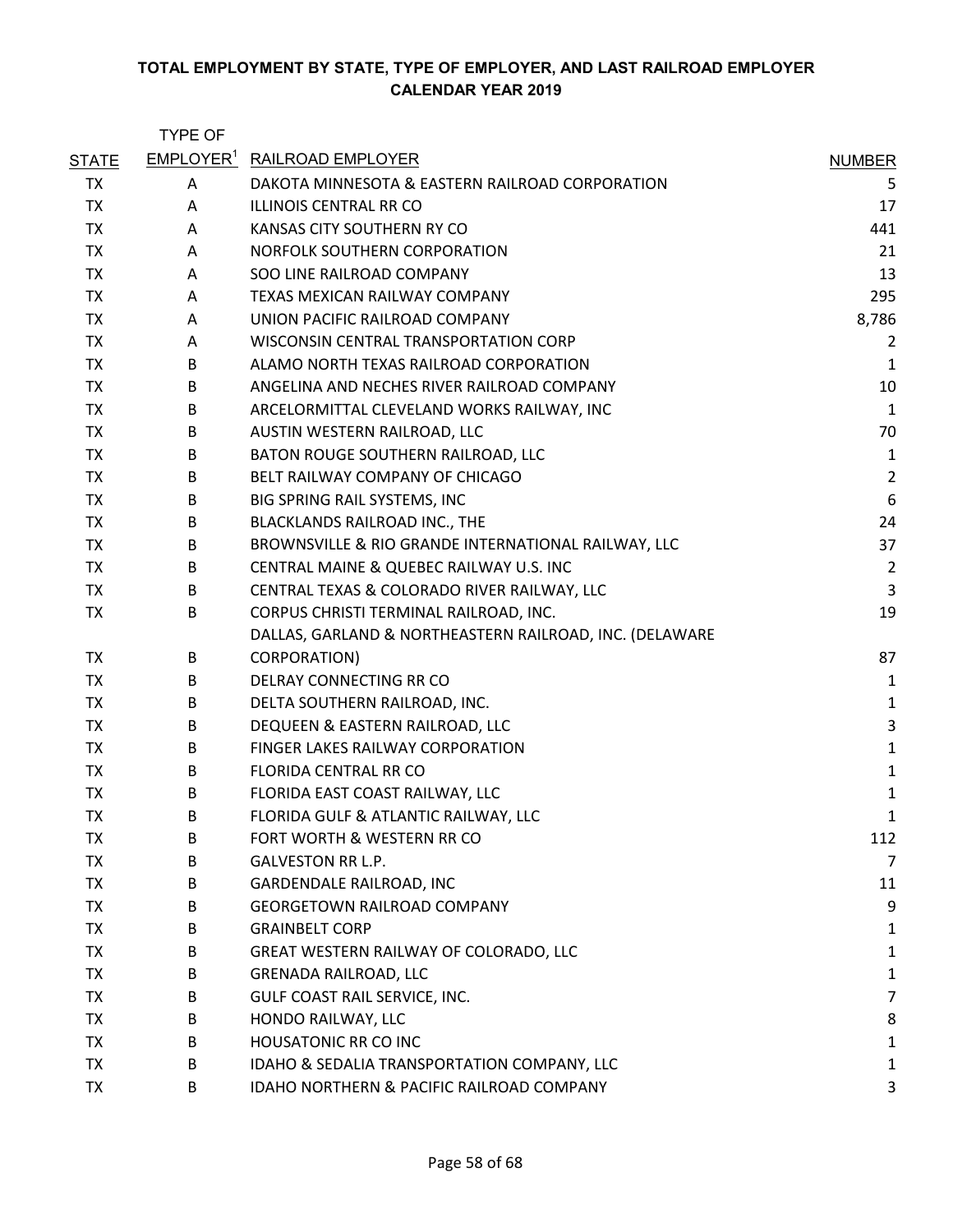|              | <b>TYPE OF</b> |                                                   |                |
|--------------|----------------|---------------------------------------------------|----------------|
| <b>STATE</b> |                | <b>EMPLOYER<sup>1</sup> RAILROAD EMPLOYER</b>     | <b>NUMBER</b>  |
| TX           | B              | ILLINOIS & MIDLAND RAILROAD, INC                  | 5              |
| <b>TX</b>    | B              | KANAWHA RIVER RAILROAD, L.L.C.                    | 1              |
| <b>TX</b>    | B              | KIAMICHI RAILROAD COMPANY, LLC                    | 12             |
| <b>TX</b>    | B              | <b>KYLE RAILROAD COMPANY</b>                      | 3              |
| <b>TX</b>    | B              | LOGISTICS SUPPORT, INC                            | 4              |
| <b>TX</b>    | B              | LOUISIANA & DELTA RR                              | $\overline{2}$ |
| <b>TX</b>    | В              | LOUISIANA SOUTHERN RAILROAD, LLC                  | $\overline{2}$ |
| <b>TX</b>    | B              | LUBBOCK AND WESTERN RAILWAY, LLC                  | 35             |
| <b>TX</b>    | B              | <b>MONTANA RAIL LINK INC</b>                      | $\overline{2}$ |
| <b>TX</b>    | B              | MOSCOW CAMDEN & SAN AUGUSTINE RAILROAD, LLC       | $\overline{4}$ |
| <b>TX</b>    | B              | NEBRASKA CENTRAL RAILROAD COMPANY                 | 27             |
| <b>TX</b>    | B              | NEW ORLEANS & GULF COAST RAILWAY COMPANY          | $\overline{2}$ |
| <b>TX</b>    | B              | NORTHERN PLAINS RAILROAD, INC                     | 1              |
| <b>TX</b>    | B              | PACIFIC AND ARCTIC RAILWAY AND NAVIGATION COMPANY | $\mathbf 1$    |
| <b>TX</b>    | В              | PANHANDLE NORTHERN RAILROAD, LLC                  | 24             |
| <b>TX</b>    | B              | PATRIOT RAIL COMPANY, LLC                         | $\overline{2}$ |
| <b>TX</b>    | B              | PLAINSMAN SWITCHING COMPANY, INC                  | 8              |
| <b>TX</b>    | B              | POINT COMFORT AND NORTHERN RY CO                  | $\overline{2}$ |
| <b>TX</b>    | B              | PORT TERMINAL RR ASSOCIATION                      | 329            |
| <b>TX</b>    | B              | PORTLAND & WESTERN RAILROAD INC                   | $\mathbf{1}$   |
| <b>TX</b>    | B              | PUGET SOUND & PACIFIC RAILROAD                    | $\mathbf 1$    |
| TX           | B              | R.J. CORMAN RAILROAD COMPANY/MEMPHIS LINE         | 4              |
| <b>TX</b>    | B              | RIO VALLEY SWITCHING COMPANY                      | 24             |
| <b>TX</b>    | B              | ROCK & RAIL, LLC.                                 | $\mathbf 1$    |
| <b>TX</b>    | B              | SABINE RIVER AND NORTHERN RAILROAD CO             | 18             |
| <b>TX</b>    | B              | SAN ANTONIO CENTRAL RAILROAD, LLC                 | 4              |
| <b>TX</b>    | B              | SAN JOAQUIN VALLEY RAILROAD CO                    | $\mathbf 1$    |
| <b>TX</b>    | B              | SAN LUIS & RIO GRANDE RAILROAD, INC               | $\mathbf 1$    |
| <b>TX</b>    | В              | SANTA FE SOUTHERN RAILWAY INC                     | 1              |
| <b>TX</b>    | В              | SANTA TERESA SOUTHERN RAILROAD, LLC               | 1              |
| <b>TX</b>    | В              | SIGNAL SPECIALTIES, INC                           | 6              |
| <b>TX</b>    | В              | SOUTH PLAINS LAMESA RAILROAD LTD                  | 10             |
| <b>TX</b>    | В              | SOUTHERN SWITCHING COMPANY                        | 5              |
| <b>TX</b>    | В              | SOUTHWESTERN RAILROAD COMPANY, INC.               | 4              |
| <b>TX</b>    | В              | SPRINGFIELD TERMINAL RY CO VERMONT                | 1              |
| <b>TX</b>    | В              | STILLWATER CENTRAL RAILROAD, LLC                  | $\mathbf{1}$   |
| <b>TX</b>    | В              | TEMPLE & CENTRAL TEXAS RAILWAY, LLC               | 4              |
| <b>TX</b>    | В              | TEXAS & EASTERN RAILROAD, LLC                     | 14             |
| TX           | В              | TEXAS AND NEW MEXICO RAILWAY, LLC                 | 17             |
| <b>TX</b>    | В              | TEXAS AND NORTHERN RAILWAY COMPANY                | 19             |
| <b>TX</b>    | В              | TEXAS CENTRAL BUSINESS LINES CORPORATION          | 13             |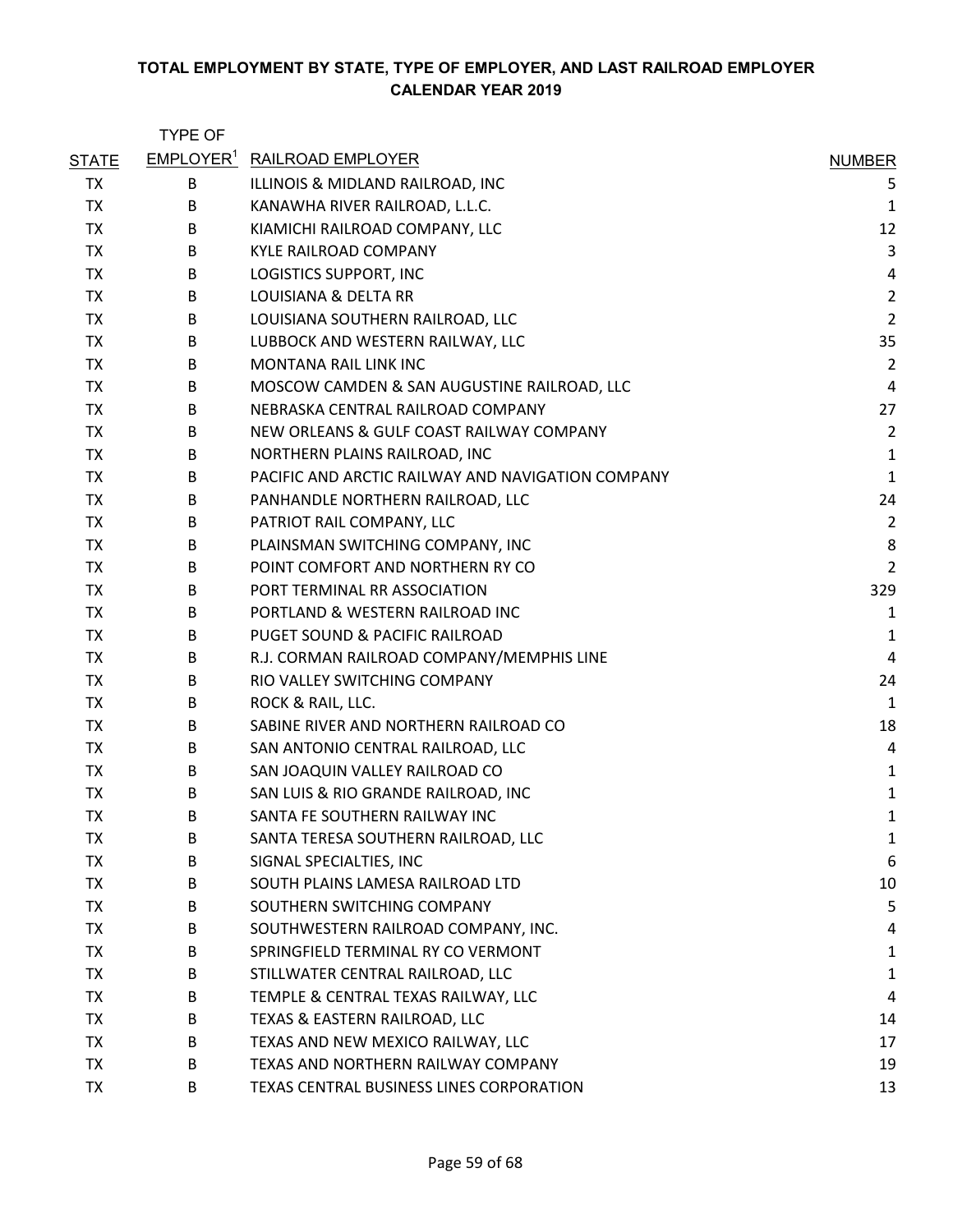|              | <b>TYPE OF</b> |                                                                                                                 |                |
|--------------|----------------|-----------------------------------------------------------------------------------------------------------------|----------------|
| <b>STATE</b> |                | <b>EMPLOYER<sup>1</sup> RAILROAD EMPLOYER</b>                                                                   | <b>NUMBER</b>  |
| <b>TX</b>    | В              | TEXAS CITY TERMINAL RY CO                                                                                       | 29             |
| <b>TX</b>    | B              | TEXAS GONZALES & NORTHERN RAILWAY COMPANY                                                                       | 22             |
| <b>TX</b>    | B              | TEXAS NORTH WESTERN RY CO                                                                                       | 53             |
| <b>TX</b>    | B              | TEXAS PACIFICO TRANSPORTATION, LTD                                                                              | 58             |
| <b>TX</b>    | B              | TEXAS ROCK CRUSHER RAILWAY COMPANY                                                                              | 12             |
| <b>TX</b>    | B              | TIMBER ROCK RAILROAD, LLC                                                                                       | 10             |
| <b>TX</b>    | B              | TRANSITAMERICA SERVICES, INC.                                                                                   | 1              |
| <b>TX</b>    | B              | UNION RAILROAD COMPANY, LLC                                                                                     | 1              |
| <b>TX</b>    | B              | UTAH RY CO                                                                                                      | $\mathbf 1$    |
| <b>TX</b>    | B              | <b>VERMONT RAILWAY INC</b>                                                                                      | $\overline{2}$ |
| <b>TX</b>    | B              | <b>WESTERN RAILROAD CO</b>                                                                                      | 23             |
| <b>TX</b>    | B              | WICHITA TILLMAN & JACKSON RY CO                                                                                 | 10             |
| TX           | B              | YELLOWSTONE VALLEY RAILROAD, LLC                                                                                | $\overline{2}$ |
| <b>TX</b>    | B              | YORK RAILWAY COMPANY                                                                                            | $\mathbf 1$    |
| TX           | C              | KEOLIS COMMUTER SERVICES, LLC                                                                                   | 3              |
| <b>TX</b>    | C              | LONG ISLAND RAILROAD COMPANY                                                                                    | $\mathbf 1$    |
| <b>TX</b>    | C              | METRO-NORTH COMMUTER RAILROAD COMPANY                                                                           | $\overline{2}$ |
| <b>TX</b>    | C              | NATIONAL RAILROAD PASSENGER CORP (AMTRAK)                                                                       | 181            |
| TX           | C              | NEW JERSEY TRANSIT RAIL OPERATIONS INC                                                                          | $\mathbf{1}$   |
| <b>TX</b>    | D              | TTX COMPANY (TRAILER TRAIN CO)                                                                                  | 129            |
| <b>TX</b>    | D              | UNION PACIFIC FRUIT EXPRESS CO                                                                                  | 1              |
| <b>TX</b>    | E              | AMALGAMATED TRANSIT UNION                                                                                       | $\mathbf{1}$   |
| <b>TX</b>    | E              | AMERICAN TRAIN DISPATCHERS ASSOCIATION                                                                          | $\overline{2}$ |
| <b>TX</b>    | E              | BROTHERHOOD OF LOCOMOTIVE ENGINEERS AND TRAINMEN<br>BROTHERHOOD OF MAINTENANCE OF WAY EMPLOYEES DIVISION OF THE | 18             |
| TX           | E              | INTERNATIONAL BROTHERHOOD OF TEAMSTERS                                                                          | 7              |
| <b>TX</b>    | E              | BROTHERHOOD OF RAILROAD SIGNALMEN                                                                               | $\overline{2}$ |
| <b>TX</b>    | E              | INTERNATIONAL ASSOC OF MACHINISTS AND AEROSPACE WORKERS                                                         | 16             |
|              |                | INTERNATIONAL ASSOCIATION OF SHEET METAL, AIR, RAIL AND                                                         |                |
| <b>TX</b>    | E              | <b>TRANSPORTATION WORKERS</b>                                                                                   | 22             |
| <b>TX</b>    | E              | INTERNATIONAL BOILER MKRS IRON SHP BUILDERS BLACKSMITHS AND HELPERS                                             | 1              |
| TX           | E              | INTERNATIONAL BROTHERHOOD OF ELECTRICAL WORKERS                                                                 | 13             |
| TX           | E              | TRANSPORTATION COMMUNICATIONS UNION                                                                             | 8              |
| <b>TX</b>    | F              | CSX INTERMODAL TERMINALS, INC.                                                                                  | 1              |
| <b>TX</b>    | F              | <b>CYBERNETICS AND SERVICES INC</b>                                                                             | 4              |
| <b>TX</b>    | F              | GENESSEE & WYOMING RAILROAD SERVICES, INC.                                                                      | 22             |
| TX           | F              | HERZOG TRANSIT SERVICES INCORPORATED                                                                            | 10             |
| <b>TX</b>    | F              | IRONHORSE RESOURCES, INC.                                                                                       | 2              |
| <b>TX</b>    | F              | LOUP LOGISTICS COMPANY                                                                                          | 4              |
| <b>TX</b>    | F              | METEORCOMM, LLC                                                                                                 | $\mathbf{1}$   |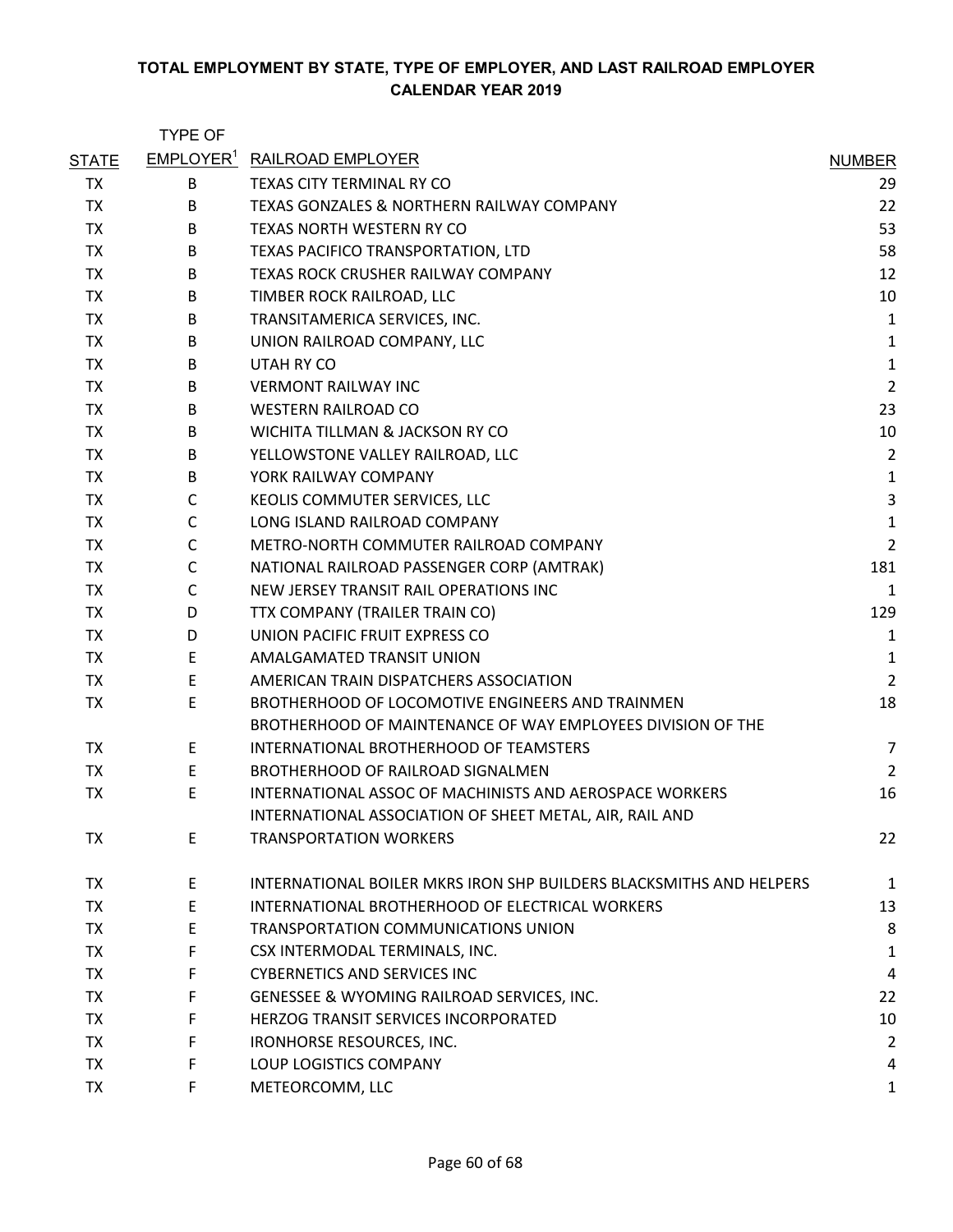|                 | <b>TYPE OF</b> |                                                             |                |
|-----------------|----------------|-------------------------------------------------------------|----------------|
| <b>STATE</b>    |                | <b>EMPLOYER<sup>1</sup> RAILROAD EMPLOYER</b>               | <b>NUMBER</b>  |
| TX              | F              | OMNITRAX LEASING, LLC                                       | 6              |
| <b>TX</b>       | F              | PS TECHNOLOGY, INC                                          | $\overline{2}$ |
| <b>TX</b>       | F              | RAILROAD ENGINEERING SERVICES, LLC                          | $\mathsf 3$    |
| <b>TX</b>       | F              | RAILROAD MAINTENANCE SERVICES, LLC                          | $\mathbf 1$    |
| <b>TX</b>       | F              | SHORT LINE SAFETY INSTITUTE                                 | $\mathbf 1$    |
| <b>TX</b>       | F              | SOUTHWEST RAILWAY SERVICES, INC                             | 22             |
| <b>TX</b>       | F              | <b>TRANSPORTATION TECHNOLOGY CENTER</b>                     | 15             |
| TX              | F              | TRANS-SERVE, INC                                            | 8              |
| <b>TX</b>       | F              | UNION PACIFIC RR EMPLOYEES HEALTH SYSTEMS                   | $\mathbf{1}$   |
| <b>TX</b>       | F              | WATCO TRANSPORTATION SERVICES, LLC                          | 27             |
| <b>TX Total</b> |                |                                                             | 20,053         |
| UT              | A              | <b>BNSF RAILWAY COMPANY</b>                                 | 12             |
| UT              | A              | NORFOLK SOUTHERN CORPORATION                                | $\overline{2}$ |
| UT              | A              | SOO LINE RAILROAD COMPANY                                   | $\mathbf{1}$   |
| UT              | Α              | UNION PACIFIC RAILROAD COMPANY                              | 1,402          |
| UT              | B              | NATCHEZ RAILWAY, INC.                                       | $\mathbf{1}$   |
| UT              | B              | NORTHERN PLAINS RAILROAD, INC                               | 4              |
| UT              | B              | PACIFIC AND ARCTIC RAILWAY AND NAVIGATION COMPANY           | 14             |
| UT              | B              | PATRIOT RAIL COMPANY, LLC                                   | $\mathbf 1$    |
| UT              | B              | PORTLAND & WESTERN RAILROAD INC                             | $\mathbf 1$    |
| UT              | B              | SALT LAKE GARFIELD AND WESTERN RY CO                        | 6              |
| UT              | B              | SAVAGE BINGHAM AND GARFIELD RAILROAD COMPANY                | 3              |
| UT              | B              | SOUTH CAROLINA DIVISION OF PUBLIC RAILWAYS                  | $\mathbf 1$    |
| UT              | B              | SPOKANE SPANGLE & PALOUSE RAILWAY, LLC                      | $\mathbf 1$    |
| UT              | B              | UTAH CENTRAL RAILWAY COMPANY, LLC                           | 18             |
| UT              | B              | <b>UTAH RY CO</b>                                           | 62             |
| UT              | $\mathsf{C}$   | NATIONAL RAILROAD PASSENGER CORP (AMTRAK)                   | 45             |
| UT              | D              | TTX COMPANY (TRAILER TRAIN CO)                              | 27             |
|                 |                | BROTHERHOOD OF MAINTENANCE OF WAY EMPLOYEES DIVISION OF THE |                |
| UT              | E              | <b>INTERNATIONAL BROTHERHOOD OF TEAMSTERS</b>               | $\overline{2}$ |
| UT              | E              | INTERNATIONAL ASSOC OF MACHINISTS AND AEROSPACE WORKERS     | $\overline{2}$ |
|                 |                | INTERNATIONAL ASSOCIATION OF SHEET METAL, AIR, RAIL AND     |                |
| UT              | E              | <b>TRANSPORTATION WORKERS</b>                               | $\overline{2}$ |
| UT              | E              | INTERNATIONAL BROTHERHOOD OF ELECTRICAL WORKERS             | 1              |
| UT              | F              | GENESSEE & WYOMING RAILROAD SERVICES, INC.                  | 1              |
| UT              | F              | LOUP LOGISTICS COMPANY                                      | $\mathbf{1}$   |
| UT              | F              | METEORCOMM, LLC                                             | $\mathbf{1}$   |
| UT              | F              | RAILROAD ENGINEERING SERVICES, LLC                          | $\mathbf{1}$   |
| UT              | F              | <b>TRANSPORTATION TECHNOLOGY CENTER</b>                     | $\mathbf 1$    |
| UT              | F              | UNION PACIFIC RR EMPLOYEES HEALTH SYSTEMS                   | 82             |
| UT              | F              | WATCO TRANSPORTATION SERVICES, LLC                          | $\mathbf{1}$   |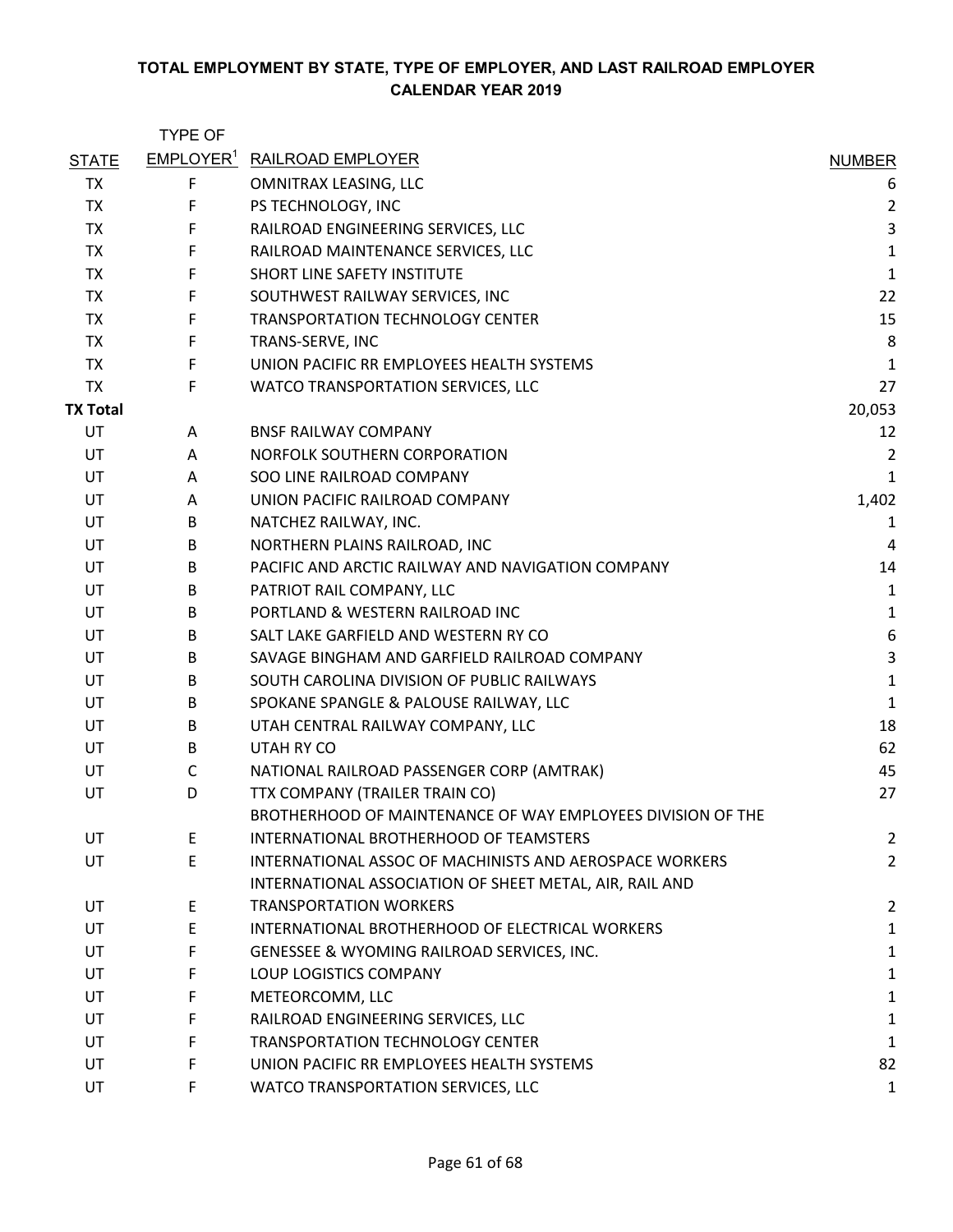|                 | TYPE OF      |                                                             |                |
|-----------------|--------------|-------------------------------------------------------------|----------------|
| <b>STATE</b>    |              | EMPLOYER <sup>1</sup> RAILROAD EMPLOYER                     | <b>NUMBER</b>  |
| <b>UT Total</b> |              |                                                             | 1,696          |
| VA              | A            | <b>BNSF RAILWAY COMPANY</b>                                 | 8              |
| VA              | A            | CHICAGO CENTRAL AND PACIFIC RAILROAD COMPANY                | 1              |
| VA              | A            | <b>CSX TRANSPORTATION INC</b>                               | 880            |
| VA              | A            | DELAWARE AND HUDSON RAILWAY COMPANY INC                     | 1              |
| VA              | A            | <b>GRAND TRUNK WESTERN RAILROAD COMPANY</b>                 | 1              |
| VA              | A            | <b>ILLINOIS CENTRAL RR CO</b>                               | $\overline{2}$ |
| VA              | A            | NORFOLK SOUTHERN CORPORATION                                | 3,296          |
| VA              | A            | SOO LINE RAILROAD COMPANY                                   | 5              |
| VA              | A            | UNION PACIFIC RAILROAD COMPANY                              | 9              |
| VA              | B            | ARIZONA & CALIFORNIA RAILROAD COMPANY                       | 1              |
| VA              | B            | BLACKWELL NORTHERN GATEWAY RAILROAD COMPANY                 | $\mathbf{1}$   |
| VA              | B            | <b>BUCKINGHAM BRANCH RAILROAD COMPANY</b>                   | 79             |
| VA              | B            | BUCKS COUNTY RAILROAD PRESERVATION & RESTORATION CORP.      | $\mathbf 1$    |
| VA              | B            | <b>COMMONWEALTH RY INC</b>                                  | 9              |
| VA              | B            | DURBIN & GREENBRIER VALLEY RAILROAD, INC.                   | 5              |
| VA              | B            | <b>GEORGE'S CREEK RAILWAY, LLC</b>                          | 1              |
| VA              | B            | KNOXVILLE & HOLSTON RIVER RAILROAD COMPANY, INC.            | $\mathbf{1}$   |
| VA              | B            | LAMBERT'S POINT DOCKS INC                                   | 149            |
| VA              | B            | MISSISSIPPI EXPORT RR CO                                    | 1              |
| VA              | B            | NEW CASTLE INDUSTRIAL RAILROAD, INC                         | 1              |
| VA              | B            | NORTH CAROLINA & VIRGINIA RAILROAD COMPANY, LLC             | 3              |
| VA              | B            | PACIFIC HARBOR LINE, INC.                                   | $\mathbf{1}$   |
| VA              | B            | PIEDMONT & ATLANTIC RAILROAD CO INC                         | $\mathbf 1$    |
| VA              | B            | READING BLUE MOUNTAIN AND NORTHERN RR CO                    | 1              |
| VA              | B            | S & L RAILROAD LLC                                          | $\mathbf 1$    |
| VA              | B            | SANTA FE SOUTHERN RAILWAY INC                               | $\mathbf 1$    |
| VA              | B            | WEST MICHIGAN RAILROAD COMPANY                              | $\mathbf 1$    |
| VA              | B            | WINCHESTER AND WESTERN RR CO                                | 7              |
| VA              | C            | BOMBARDIER TRANSPORTATION SERVICES USA CORPORTATION         | 3              |
| VA              | $\mathsf{C}$ | KEOLIS COMMUTER SERVICES, LLC                               | 1              |
| VA              | $\mathsf{C}$ | METRO-NORTH COMMUTER RAILROAD COMPANY                       | 4              |
| VA              | C            | NATIONAL RAILROAD PASSENGER CORP (AMTRAK)                   | 891            |
| VA              | $\mathsf{C}$ | NEW JERSEY TRANSIT RAIL OPERATIONS INC                      | 1              |
| VA              | $\mathsf{C}$ | NORTHEAST ILLINOIS REGIONAL COMMUTER RAILROAD CORP (METRA)  | $\overline{2}$ |
| VA              | D            | TTX COMPANY (TRAILER TRAIN CO)                              | 33             |
| VA              | E            | <b>AMALGAMATED TRANSIT UNION</b>                            | $\overline{2}$ |
| VA              | E            | BROTHERHOOD OF LOCOMOTIVE ENGINEERS AND TRAINMEN            | 2              |
|                 |              | BROTHERHOOD OF MAINTENANCE OF WAY EMPLOYEES DIVISION OF THE |                |
| VA              | E            | INTERNATIONAL BROTHERHOOD OF TEAMSTERS                      | 3              |
| VA              | E            | BROTHERHOOD OF RAILROAD SIGNALMEN                           | 21             |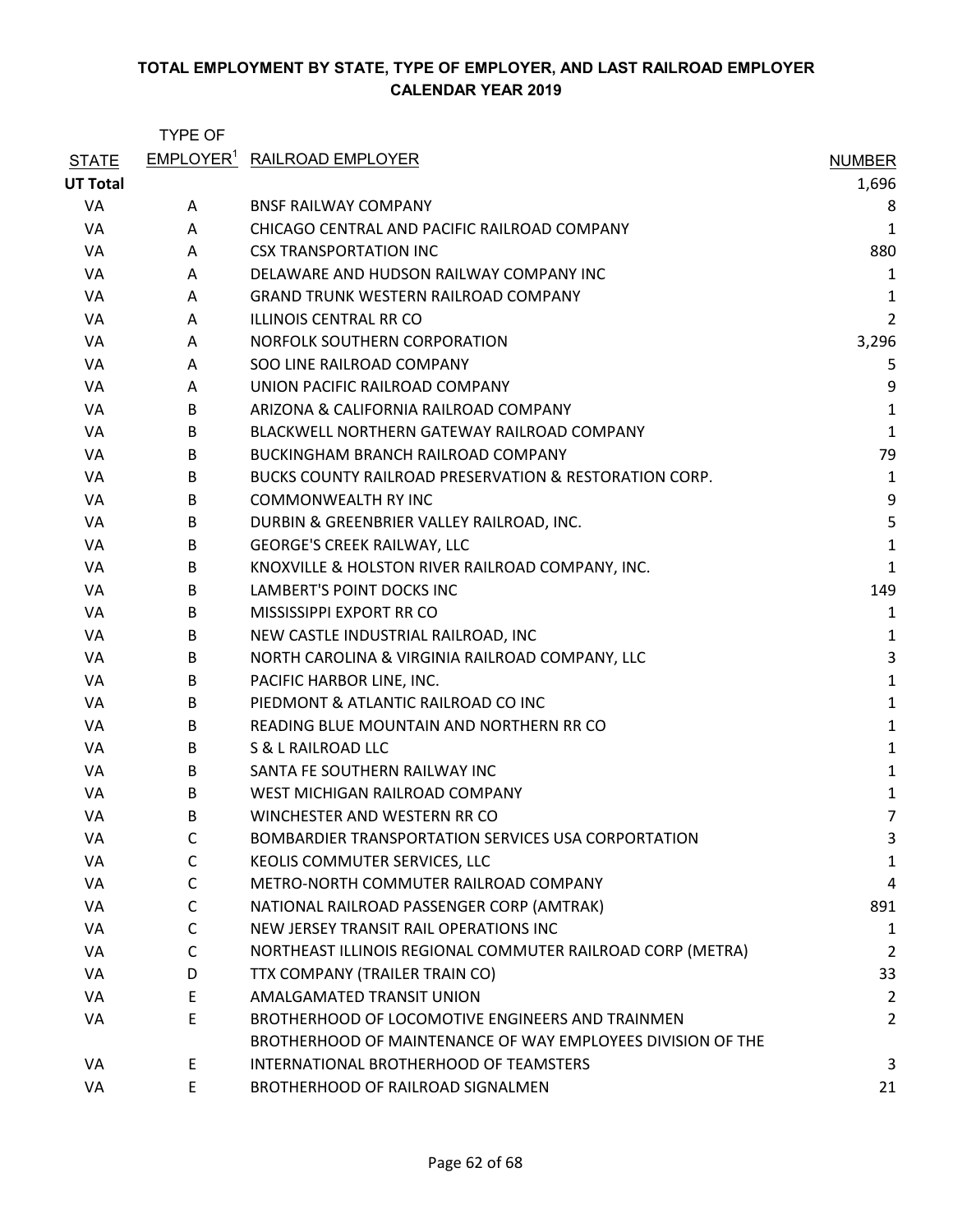|                 | <b>TYPE OF</b> |                                                                     |                |
|-----------------|----------------|---------------------------------------------------------------------|----------------|
| <b>STATE</b>    |                | <b>EMPLOYER<sup>1</sup> RAILROAD EMPLOYER</b>                       | <b>NUMBER</b>  |
| VA              | E              | INTERNATIONAL ASSOC OF MACHINISTS AND AEROSPACE WORKERS             | 25             |
|                 |                | INTERNATIONAL ASSOCIATION OF SHEET METAL, AIR, RAIL AND             |                |
| VA              | E              | <b>TRANSPORTATION WORKERS</b>                                       | 19             |
| VA              | E              | INTERNATIONAL BOILER MKRS IRON SHP BUILDERS BLACKSMITHS AND HELPERS | 3              |
| VA              | E              | INTERNATIONAL BROTHERHOOD OF ELECTRICAL WORKERS                     | 52             |
| VA              | E              | NATIONAL CONFERENCE OF FIREMEN AND OILERS -SEIU, AFL-CIO, THE       | 1              |
| VA              | $\mathsf E$    | TRANSPORTATION COMMUNICATIONS UNION                                 | 5              |
| VA              | F              | AMERICAN SHORT LINE AND REGIONAL RAILROAD ASSOCIATION               | $\overline{7}$ |
| VA              | F              | ASSOCIATION OF AMERICAN RAILROADS                                   | 37             |
| VA              | F              | C AND O EMPLOYES HOSPITAL ASSOCIATION (CLIFTON FORGE)               | $\overline{7}$ |
| VA              | F              | CSX INTERMODAL TERMINALS, INC.                                      | 13             |
| VA              | F              | GENESSEE & WYOMING RAILROAD SERVICES, INC.                          | $\mathbf{1}$   |
| VA              | F              | KEOLIS RAIL SERVICES VIRGINIA, LLC                                  | 107            |
| VA              | F              | NATIONAL RY LABOR CONFERENCE                                        | $\overline{7}$ |
| VA              | F              | <b>RAILINC CORPORATION</b>                                          | 1              |
| VA              | F              | RAILROAD ENGINEERING SERVICES, LLC                                  | $\mathbf{1}$   |
| VA              | F              | <b>TRANSPORTATION TECHNOLOGY CENTER</b>                             | $\sqrt{4}$     |
| VA              | F              | UNION PACIFIC COMPANY                                               | 4              |
| <b>VA Total</b> |                |                                                                     | 5,725          |
| VI              | $\mathsf{C}$   | NATIONAL RAILROAD PASSENGER CORP (AMTRAK)                           | 1              |
| <b>VI Total</b> |                |                                                                     | 1              |
| VT              | A              | <b>BNSF RAILWAY COMPANY</b>                                         | $\mathbf{1}$   |
| VT              | A              | <b>CSX TRANSPORTATION INC</b>                                       | $\mathbf{1}$   |
| VT              | A              | DELAWARE AND HUDSON RAILWAY COMPANY INC                             | $\overline{2}$ |
| VT              | B              | CENTRAL MAINE & QUEBEC RAILWAY U.S. INC                             | 5              |
| VT              | B              | CENTRAL NEW ENGLAND RAILROAD COMPANY, INC                           | $\mathbf{1}$   |
| VT              | B              | NEBRASKA CENTRAL RAILROAD COMPANY                                   | $\mathbf{1}$   |
| VT              | B              | NEW ENGLAND CENTRAL RAILROAD INC                                    | 46             |
| VT              | B              | R.J. CORMAN RAILROAD COMPANY/MEMPHIS LINE                           | 1              |
| VT              | B              | SPRINGFIELD TERMINAL RY CO VERMONT                                  | 5              |
| VT              | B              | ST. LAWRENCE AND ATLANTIC RR CO                                     | 3              |
| VT              | B              | <b>VERMONT RAILWAY INC</b>                                          | 144            |
| VT              | C              | LONG ISLAND RAILROAD COMPANY                                        | 1              |
| VT              | C              | METRO-NORTH COMMUTER RAILROAD COMPANY                               | 2              |
| VT              | C              | NATIONAL RAILROAD PASSENGER CORP (AMTRAK)                           | $\overline{2}$ |
| VT              | E              | INTERNATIONAL BROTHERHOOD OF ELECTRICAL WORKERS                     | 1              |
| VT              | F              | GENESSEE & WYOMING RAILROAD SERVICES, INC.                          | 73             |
| VT              | F              | RAIL TERM CORPORATION                                               | 13             |
| <b>VT Total</b> |                |                                                                     | 302            |
| WA              | A              | <b>BNSF RAILWAY COMPANY</b>                                         | 3,557          |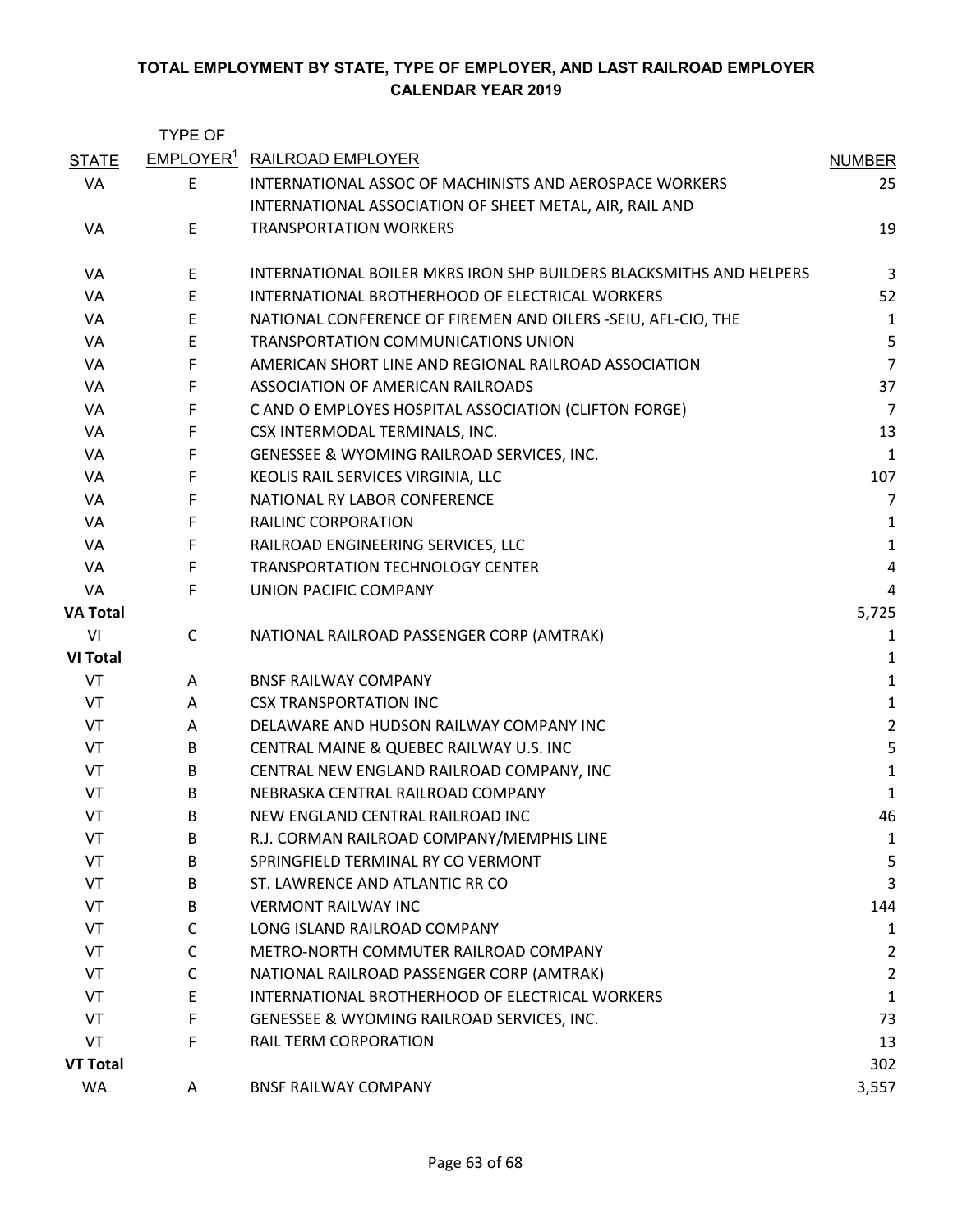|              | <b>TYPE OF</b>        |                                                   |                |
|--------------|-----------------------|---------------------------------------------------|----------------|
| <b>STATE</b> | EMPLOYER <sup>1</sup> | <b>RAILROAD EMPLOYER</b>                          | <b>NUMBER</b>  |
| <b>WA</b>    | Α                     | <b>CSX TRANSPORTATION INC</b>                     | 1              |
| <b>WA</b>    | A                     | DAKOTA MINNESOTA & EASTERN RAILROAD CORPORATION   | 1              |
| <b>WA</b>    | A                     | <b>ILLINOIS CENTRAL RR CO</b>                     | $\overline{2}$ |
| <b>WA</b>    | A                     | KANSAS CITY SOUTHERN RY CO                        | $\mathbf{1}$   |
| <b>WA</b>    | A                     | NORFOLK SOUTHERN CORPORATION                      | 6              |
| <b>WA</b>    | A                     | UNION PACIFIC RAILROAD COMPANY                    | 717            |
| WA           | A                     | WISCONSIN CENTRAL TRANSPORTATION CORP             | 1              |
| WA           | B                     | BALLARD TERMINAL RAILROAD COMPANY, LLC            | 11             |
| <b>WA</b>    | B                     | CASCADE AND COLUMBIA RIVER RAILROAD               | $\overline{4}$ |
| WA           | B                     | CENTRAL WASHINGTON RAILROAD COMPANY               | 13             |
| WA           | B                     | CLACKAMAS VALLEY RAILWAY, LLC                     | 3              |
| <b>WA</b>    | B                     | COLUMBIA & COWLITZ RAILWAY, LLC                   | 16             |
| WA           | B                     | COLUMBIA BASIN RAILROAD CO., INC                  | 28             |
| <b>WA</b>    | B                     | CWW, LLC                                          | 26             |
| <b>WA</b>    | B                     | <b>GOOSE LAKE RAILWAY LLC</b>                     | 1              |
| WA           | В                     | <b>GREAT NORTHWEST RAILROAD, LLC</b>              | 8              |
| WA           | B                     | KETTLE FALLS INTERNATIONAL RAILWAY, LLC           | 4              |
| WA           | B                     | KIAMICHI RAILROAD COMPANY, LLC                    | $\mathbf{1}$   |
| <b>WA</b>    | B                     | LONGVIEW SWITCHING CO                             | 28             |
| <b>WA</b>    | B                     | MISSION MOUNTAIN RAILROAD, LLC                    | $\mathbf{1}$   |
| WA           | B                     | MONTANA RAIL LINK INC                             | 3              |
| WA           | B                     | MT HOOD RR CO                                     | $\mathbf{1}$   |
| WA           | B                     | PACIFIC AND ARCTIC RAILWAY AND NAVIGATION COMPANY | 12             |
| <b>WA</b>    | B                     | PALOUSE RIVER & COULEE CITY RAILROAD, LLC         | $\overline{7}$ |
| WA           | B                     | PATRIOT RAIL COMPANY, LLC                         | $\overline{2}$ |
| <b>WA</b>    | B                     | PENINSULA TERMINAL CO                             | 9              |
| WA           | B                     | PORT OF PEND ORIELLE                              | 17             |
| WA           | B                     | PORTLAND & WESTERN RAILROAD INC                   | 4              |
| <b>WA</b>    | B                     | PORTLAND TERMINAL RAILROAD COMPANY                | 26             |
| <b>WA</b>    | B                     | PORTLAND VANCOUVER JUNCTION RAILROAD, LLC         | 4              |
| <b>WA</b>    | B                     | PUGET SOUND & PACIFIC RAILROAD                    | 52             |
| WA           | В                     | SIERRA NORTHERN RAILWAY                           | 1              |
| WA           | B                     | SPOKANE SPANGLE & PALOUSE RAILWAY, LLC            | 5              |
| WA           | B                     | ST PAUL & PACIFIC NORTHWEST RAILROAD COMPANY, LLC | 22             |
| WA           | B                     | <b>TACOMA RAIL</b>                                | 126            |
| WA           | B                     | TRANSITAMERICA SERVICES, INC.                     | 1              |
| WA           | В                     | TRI-CITY RAILROAD COMPANY, LLC                    | 12             |
| WA           | B                     | VENTURA COUNTY RAILROAD COMPANY                   | 1              |
| WA           | B                     | WASHINGTON AND IDAHO RAILWAY, INC                 | 1              |
| WA           | B                     | WASHINGTON EASTERN RAILROAD, LLC                  | 25             |
| WA           | B                     | WHEELING & LAKE ERIE RAILWAY COMPANY              | $\mathbf{1}$   |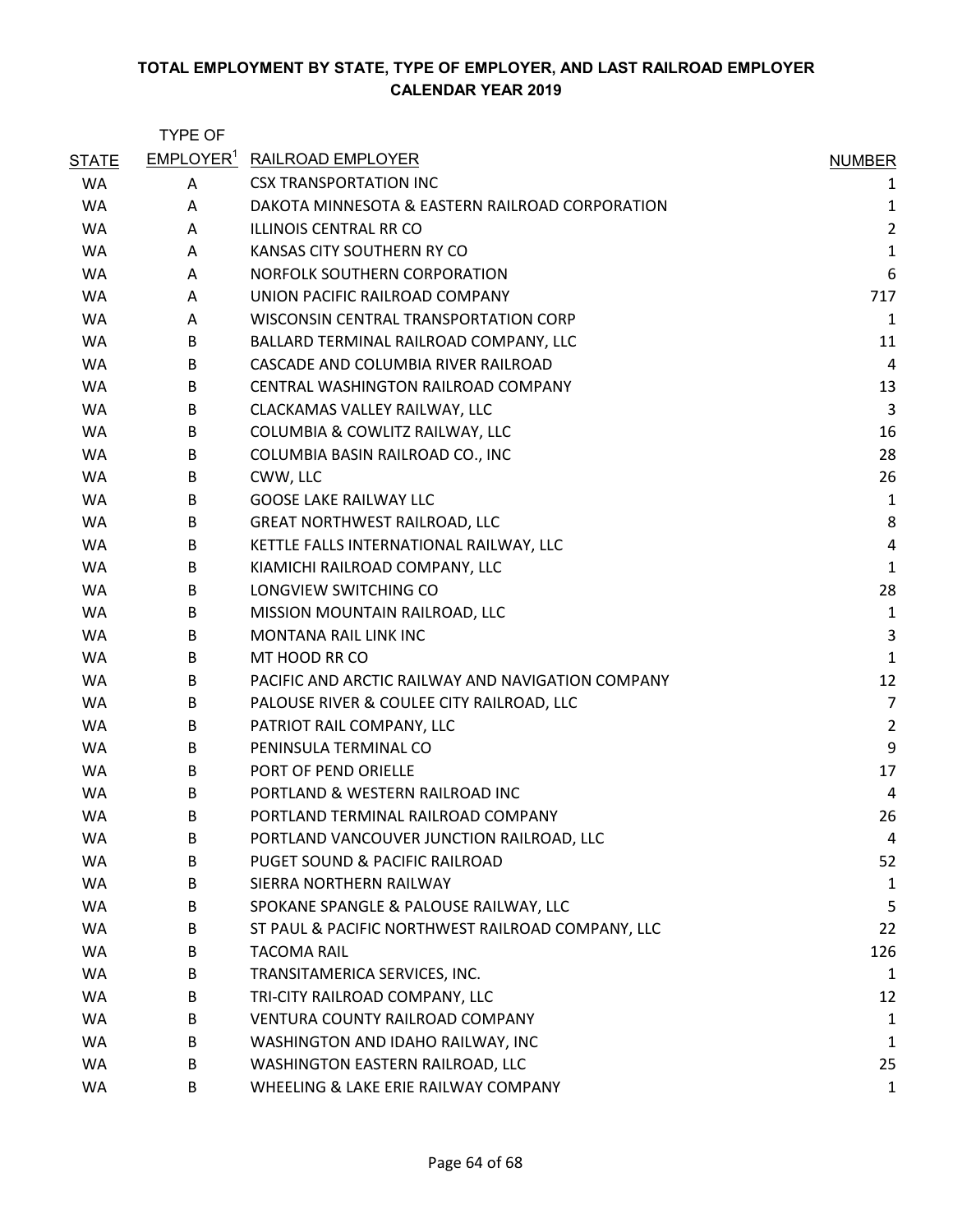|              | <b>TYPE OF</b>        |                                                                     |                |
|--------------|-----------------------|---------------------------------------------------------------------|----------------|
| <b>STATE</b> | EMPLOYER <sup>1</sup> | <b>RAILROAD EMPLOYER</b>                                            | <b>NUMBER</b>  |
| <b>WA</b>    | B                     | WRL, LLC                                                            | 11             |
| <b>WA</b>    | B                     | YELLOWSTONE VALLEY RAILROAD, LLC                                    | 1              |
| <b>WA</b>    | C                     | KEOLIS COMMUTER SERVICES, LLC                                       | $\mathbf{1}$   |
| WA           | $\mathsf{C}$          | NATIONAL RAILROAD PASSENGER CORP (AMTRAK)                           | 535            |
|              |                       | TRANSIT AMERICA SERVICES, INC - ALTERNATE CONCEPTS, INC - A JOINT   |                |
| <b>WA</b>    | $\mathsf{C}$          | <b>VENTURE</b>                                                      | $\mathbf 1$    |
| <b>WA</b>    | D                     | TTX COMPANY (TRAILER TRAIN CO)                                      | 104            |
| <b>WA</b>    | D                     | <b>WESTERN FRUIT EXPRESS CO</b>                                     | 3              |
| <b>WA</b>    | E                     | AMALGAMATED TRANSIT UNION                                           | $\mathbf{1}$   |
| WA           | E                     | BROTHERHOOD OF LOCOMOTIVE ENGINEERS AND TRAINMEN                    | $\mathbf 1$    |
|              |                       | BROTHERHOOD OF MAINTENANCE OF WAY EMPLOYEES DIVISION OF THE         |                |
| <b>WA</b>    | E                     | INTERNATIONAL BROTHERHOOD OF TEAMSTERS                              | 6              |
| <b>WA</b>    | $\mathsf E$           | BROTHERHOOD OF RAILROAD SIGNALMEN                                   | $\mathbf 1$    |
| WA           | E                     | INTERNATIONAL ASSOC OF MACHINISTS AND AEROSPACE WORKERS             | $\overline{7}$ |
|              |                       | INTERNATIONAL ASSOCIATION OF SHEET METAL, AIR, RAIL AND             |                |
| <b>WA</b>    | E                     | <b>TRANSPORTATION WORKERS</b>                                       | 10             |
| <b>WA</b>    | E                     | INTERNATIONAL BOILER MKRS IRON SHP BUILDERS BLACKSMITHS AND HELPERS | 6              |
| <b>WA</b>    | E                     | INTERNATIONAL BROTHERHOOD OF ELECTRICAL WORKERS                     | 5              |
| <b>WA</b>    | E                     | TRANSPORTATION COMMUNICATIONS UNION                                 | $\overline{2}$ |
| WA           | F                     | CHESSIE COMPUTER SERVICES INC                                       | $\mathbf{1}$   |
| <b>WA</b>    | F                     | GENESSEE & WYOMING RAILROAD SERVICES, INC.                          | $\mathbf 1$    |
| <b>WA</b>    | F                     | LOUP LOGISTICS COMPANY                                              | 6              |
| WA           | F                     | METEORCOMM, LLC                                                     | 177            |
| <b>WA</b>    | F                     | OMNITRAX LEASING, LLC                                               | $\mathbf{1}$   |
| <b>WA</b>    | $\mathsf F$           | PACIFIC STANDARD CORPORATION (PACSTAN, INC.)                        | 6              |
| <b>WA</b>    | F                     | ST. MARIES RIVER RR CO                                              | 4              |
| <b>WA</b>    | F                     | <b>TRANSPORTATION TECHNOLOGY CENTER</b>                             | 2              |
| WA Total     |                       |                                                                     | 5,655          |
| WI           | Α                     | <b>BNSF RAILWAY COMPANY</b>                                         | 662            |
| WI           | A                     | CHICAGO CENTRAL AND PACIFIC RAILROAD COMPANY                        | 5              |
| WI           | A                     | DAKOTA MINNESOTA & EASTERN RAILROAD CORPORATION                     | 30             |
| WI           | A                     | <b>GRAND TRUNK WESTERN RAILROAD COMPANY</b>                         | 1              |
| WI           | Α                     | <b>ILLINOIS CENTRAL RR CO</b>                                       | 174            |
| WI           | A                     | SOO LINE RAILROAD COMPANY                                           | 497            |
| WI           | A                     | UNION PACIFIC RAILROAD COMPANY                                      | 536            |
| WI           | Α                     | WISCONSIN CENTRAL TRANSPORTATION CORP                               | 1,346          |
| WI           | B                     | CEDAR RAPIDS AND IOWA CITY RY CO                                    | 1              |
| WI           | B                     | CHICAGO JUNCTION RAILWAY COMPANY, LLC                               | $\overline{2}$ |
| WI           | B                     | CHICAGO TERMINAL RAILROAD COMPANY                                   | 14             |
| WI           | B                     | CLOQUET TERMINAL RAILROAD COMPANY INC                               | $\mathbf 1$    |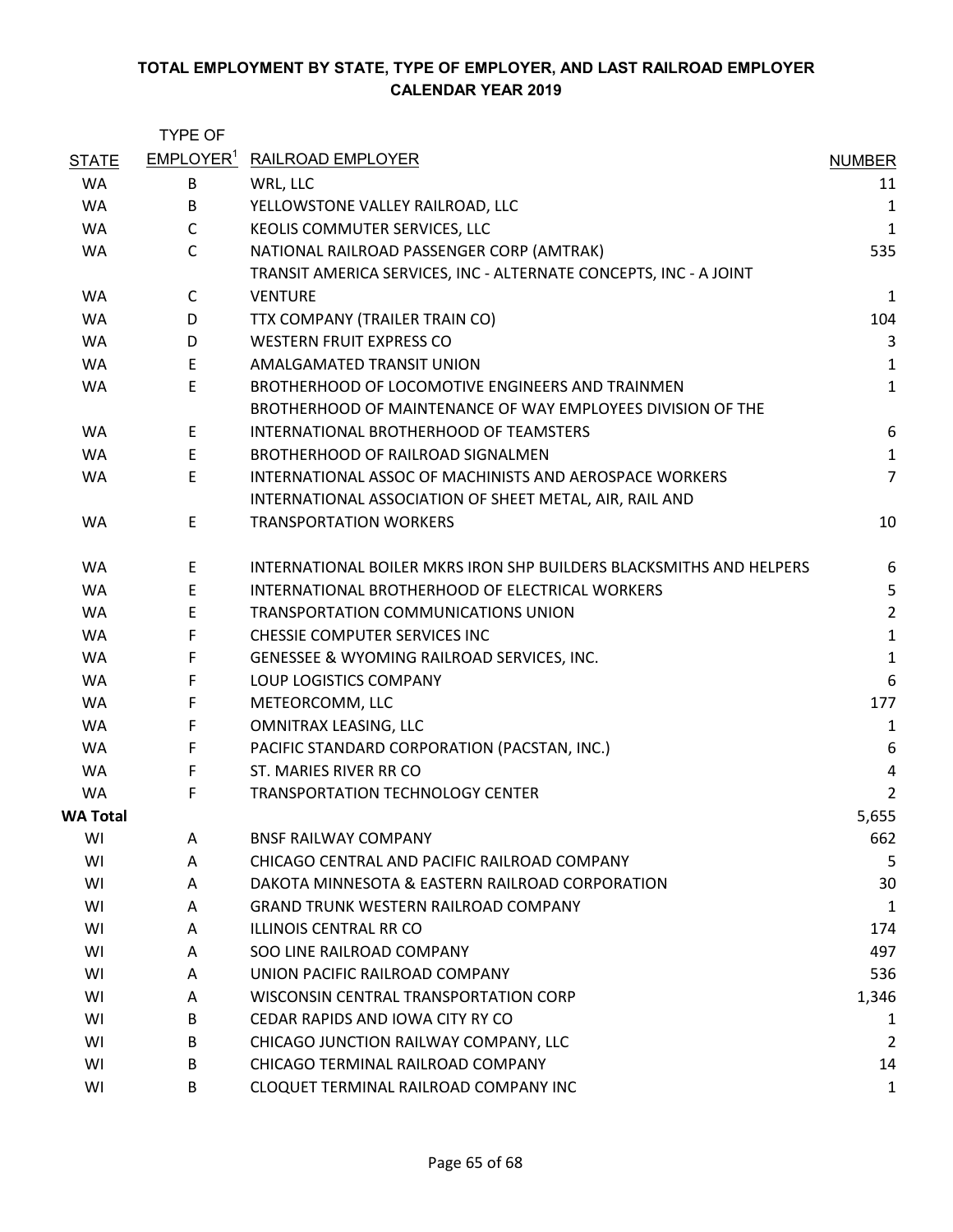|              | <b>TYPE OF</b> |                                                                     |                |
|--------------|----------------|---------------------------------------------------------------------|----------------|
| <b>STATE</b> |                | <b>EMPLOYER<sup>1</sup> RAILROAD EMPLOYER</b>                       | <b>NUMBER</b>  |
| WI           | В              | COOS BAY LINE, INC                                                  | 1              |
| WI           | B              | EAST PENN RAILROAD, LLC                                             | 1              |
| WI           | B              | ESCANABA AND LAKE SUPERIOR RR CO                                    | 3              |
| WI           | B              | <b>FARMRAIL CORP</b>                                                | $\mathbf 1$    |
| WI           | B              | <b>INDIANA RAILROAD CO</b>                                          | $\mathbf{1}$   |
| WI           | B              | INDIANA SOUTHERN RAILROAD, LLC                                      | $\mathbf 1$    |
| WI           | B              | <b>IOWA INTERSTATE RAILROAD LTD</b>                                 | $\mathbf 1$    |
| WI           | B              | LAKE SUPERIOR AND ISHPEMING RAILROAD COMPANY                        | $\mathbf 1$    |
| WI           | B              | MINNESOTA COMMERCIAL RY CO                                          | 12             |
| WI           | B              | <b>MONTANA RAIL LINK INC</b>                                        | $\mathbf{1}$   |
| WI           | B              | MOTIVE RAIL, INC.                                                   | $\overline{2}$ |
| WI           | B              | NORTHERN PLAINS RAILROAD, INC                                       | $\overline{2}$ |
| WI           | B              | PACIFIC AND ARCTIC RAILWAY AND NAVIGATION COMPANY                   | $\overline{2}$ |
| WI           | B              | PROGRESSIVE RAIL, INCORPORATED                                      | $\mathsf 3$    |
| WI           | B              | RAPID CITY, PIERRE & EASTERN RAILROAD, INC                          | $\mathbf 1$    |
| WI           | B              | TOMAHAWK RAILWAY LTD PARTNERSHIP                                    | 27             |
| WI           | B              | TWIN CITIES & WESTERN RR CO                                         | $\overline{2}$ |
| WI           | B              | WHEELING & LAKE ERIE RAILWAY COMPANY                                | $\mathbf{1}$   |
| WI           | B              | WISCONSIN & SOUTHERN RAILROAD, LLC                                  | 190            |
| WI           | B              | WISCONSIN NORTHERN RAILROAD COMPANY, LLC                            | 24             |
| WI           | B              | WISCONSIN RAPIDS RAILROAD, LLC                                      | 4              |
| WI           | C              | LONG ISLAND RAILROAD COMPANY                                        | $\mathbf{1}$   |
| WI           | C              | NATIONAL RAILROAD PASSENGER CORP (AMTRAK)                           | 58             |
| WI           | C              | NORTHEAST ILLINOIS REGIONAL COMMUTER RAILROAD CORP (METRA)          | 32             |
| WI           | D              | TTX COMPANY (TRAILER TRAIN CO)                                      | 3              |
| WI           | E              | AMALGAMATED TRANSIT UNION                                           | $\mathbf{1}$   |
| WI           | Ε              | BROTHERHOOD OF LOCOMOTIVE ENGINEERS AND TRAINMEN                    | 5              |
|              |                | BROTHERHOOD OF MAINTENANCE OF WAY EMPLOYEES DIVISION OF THE         |                |
| WI           | Ε              | INTERNATIONAL BROTHERHOOD OF TEAMSTERS                              | 2              |
| WI           | E              | BROTHERHOOD OF RAILROAD SIGNALMEN                                   | $\mathbf 1$    |
| WI           | E              | INTERNATIONAL ASSOC OF MACHINISTS AND AEROSPACE WORKERS             | 3              |
|              |                | INTERNATIONAL ASSOCIATION OF SHEET METAL, AIR, RAIL AND             |                |
| WI           | E              | <b>TRANSPORTATION WORKERS</b>                                       | 12             |
| WI           | E              | INTERNATIONAL BOILER MKRS IRON SHP BUILDERS BLACKSMITHS AND HELPERS | 1              |
| WI           | E              | INTERNATIONAL BROTHERHOOD OF ELECTRICAL WORKERS                     | 5              |
| WI           | E              | TRANSPORTATION COMMUNICATIONS UNION                                 | 4              |
| WI           | F              | <b>LOUP LOGISTICS COMPANY</b>                                       | 1              |
| WI           | F              | PERMIAN BASIN RAILWAYS, INC                                         | $\mathbf{1}$   |
| WI           | F              | RAILROAD ENGINEERING SERVICES, LLC                                  | $\mathbf 1$    |
| WI           | F              | TRANSPORTATION TECHNOLOGY CENTER                                    | 4              |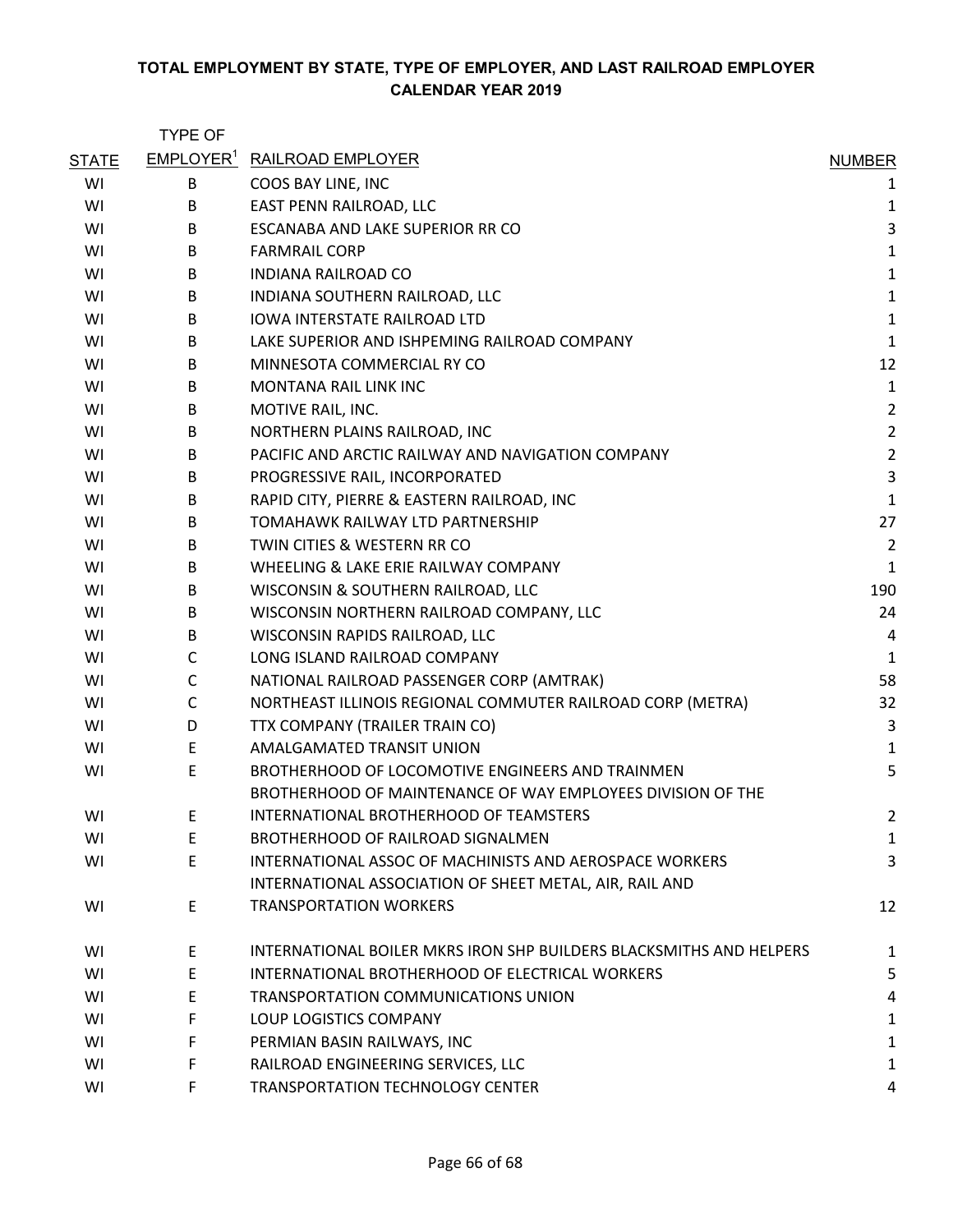|                 | <b>TYPE OF</b> |                                                                     |                |
|-----------------|----------------|---------------------------------------------------------------------|----------------|
| <b>STATE</b>    |                | EMPLOYER <sup>1</sup> RAILROAD EMPLOYER                             | <b>NUMBER</b>  |
| WI              | F              | WATCO TRANSPORTATION SERVICES, LLC                                  | 5              |
| <b>WI Total</b> |                |                                                                     | 3,690          |
| <b>WV</b>       | A              | <b>CSX TRANSPORTATION INC</b>                                       | 1,149          |
| <b>WV</b>       | A              | NORFOLK SOUTHERN CORPORATION                                        | 752            |
| <b>WV</b>       | A              | UNION PACIFIC RAILROAD COMPANY                                      | 1              |
| <b>WV</b>       | B              | APPALACHIAN & OHIO RAILROAD                                         | 23             |
| <b>WV</b>       | B              | BEECH MOUNTAIN RAILROAD COMPANY                                     | 1              |
| <b>WV</b>       | B              | CENTRAL MAINE & QUEBEC RAILWAY U.S. INC                             | 1              |
| <b>WV</b>       | B              | DURBIN & GREENBRIER VALLEY RAILROAD, INC.                           | 74             |
| <b>WV</b>       | B              | <b>GEORGE'S CREEK RAILWAY, LLC</b>                                  | 3              |
| <b>WV</b>       | B              | KANAWHA RIVER RAILROAD, L.L.C.                                      | 49             |
| <b>WV</b>       | B              | MITTAL STEEL USA-RAILWAYS, INC                                      | 1              |
| <b>WV</b>       | B              | <b>MONTANA RAIL LINK INC</b>                                        | 1              |
| <b>WV</b>       | B              | OHIO CENTRAL RR INC                                                 | $\mathbf{1}$   |
| <b>WV</b>       | B              | OHIO TERMINAL RAILWAY COMPANY                                       | $\overline{c}$ |
| <b>WV</b>       | B              | PENNSYLVANIA SOUTHWESTERN RAILROAD, LLC                             | $\mathbf{1}$   |
| <b>WV</b>       | B              | PORTLAND & WESTERN RAILROAD INC                                     | $\mathbf{1}$   |
| <b>WV</b>       | B              | R.J. CORMAN RAILROAD COMPANY/MEMPHIS LINE                           | 5              |
| <b>WV</b>       | B              | SAVANNAH & OLD FORT RAILROAD, LLC                                   | 1              |
| <b>WV</b>       | B              | SOUTH BRANCH VALLEY RAILROAD (WEST VIRGINIA STATE RAIL AUTH)        | 11             |
| <b>WV</b>       | B              | <b>STRASBURG RR CO</b>                                              | 1              |
| <b>WV</b>       | B              | UNION RAILROAD COMPANY, LLC                                         | $\overline{c}$ |
| <b>WV</b>       | B              | WHEELING & LAKE ERIE RAILWAY COMPANY                                | 4              |
| <b>WV</b>       | B              | WINCHESTER AND WESTERN RR CO                                        | 23             |
| <b>WV</b>       | $\mathsf{C}$   | BOMBARDIER TRANSPORTATION SERVICES USA CORPORTATION                 | 26             |
| <b>WV</b>       | $\mathsf{C}$   | NATIONAL RAILROAD PASSENGER CORP (AMTRAK)                           | 37             |
| <b>WV</b>       | D              | TTX COMPANY (TRAILER TRAIN CO)                                      | 3              |
| <b>WV</b>       | E              | BROTHERHOOD OF LOCOMOTIVE ENGINEERS AND TRAINMEN                    | $\overline{c}$ |
|                 |                | BROTHERHOOD OF MAINTENANCE OF WAY EMPLOYEES DIVISION OF THE         |                |
| WV              | E              | INTERNATIONAL BROTHERHOOD OF TEAMSTERS                              | $\overline{c}$ |
|                 |                | INTERNATIONAL ASSOCIATION OF SHEET METAL, AIR, RAIL AND             |                |
| <b>WV</b>       | E              | <b>TRANSPORTATION WORKERS</b>                                       | $\overline{c}$ |
| <b>WV</b>       | E.             | INTERNATIONAL BOILER MKRS IRON SHP BUILDERS BLACKSMITHS AND HELPERS | 1              |
| <b>WV</b>       | E              | INTERNATIONAL BROTHERHOOD OF ELECTRICAL WORKERS                     | 4              |
| <b>WV</b>       | E.             | TRANSPORTATION COMMUNICATIONS UNION                                 | 1              |
| <b>WV</b>       | F              | ASSOCIATION OF AMERICAN RAILROADS                                   | 1              |
| <b>WV</b>       | F.             | <b>CYBERNETICS AND SERVICES INC</b>                                 | 1              |
| <b>WV</b>       | F              | OMNITRAX LEASING, LLC                                               | 1              |
| <b>WV</b>       | F.             | PERMIAN BASIN RAILWAYS, INC                                         | 1              |
| <b>WV</b>       | F.             | RAILROAD ENGINEERING SERVICES, LLC                                  | 4              |